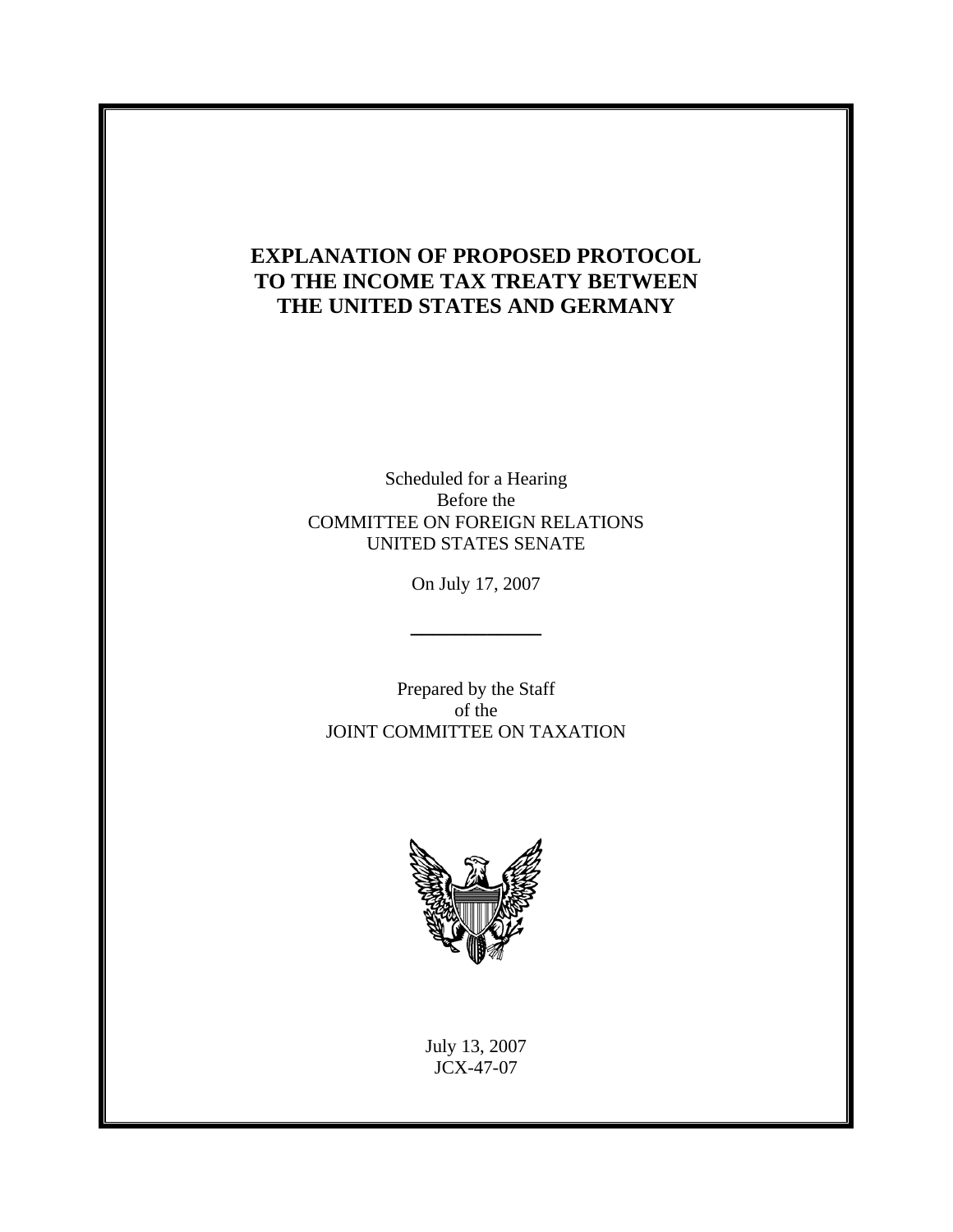# **CONTENTS**

|      |                                                                                                                                                                                                                                                                                                                                                                                         | Page |
|------|-----------------------------------------------------------------------------------------------------------------------------------------------------------------------------------------------------------------------------------------------------------------------------------------------------------------------------------------------------------------------------------------|------|
|      |                                                                                                                                                                                                                                                                                                                                                                                         |      |
| I.   |                                                                                                                                                                                                                                                                                                                                                                                         |      |
| II.  | OVERVIEW OF U.S. TAXATION OF INTERNATIONAL TRADE AND                                                                                                                                                                                                                                                                                                                                    |      |
|      |                                                                                                                                                                                                                                                                                                                                                                                         |      |
| III. |                                                                                                                                                                                                                                                                                                                                                                                         |      |
| IV.  | <b>B.</b><br>$C_{\cdot}$<br>THE UNITED STATES AND GERMANY: CROSS-BORDER INVESTMENT                                                                                                                                                                                                                                                                                                      |      |
|      | $A_{-}$<br>Overview of International Transactions Between the United States and Germany 17<br><b>B.</b><br>$C_{\cdot}$<br>Trends in Current Account Income Flows Between the United States and Germany 19<br>Trends in the Financial Account Between the United States and Germany 24<br>D.<br>Income Taxes and Withholding Taxes on Cross-Border Income Flows  30<br>E.<br>$F_{\cdot}$ |      |
| V.   | Article VIII. Pensions, Annuities, Alimony, Child Support, and Social Security 45<br>Article XI. Visiting Professors and Teachers; Students and Trainees 50                                                                                                                                                                                                                             |      |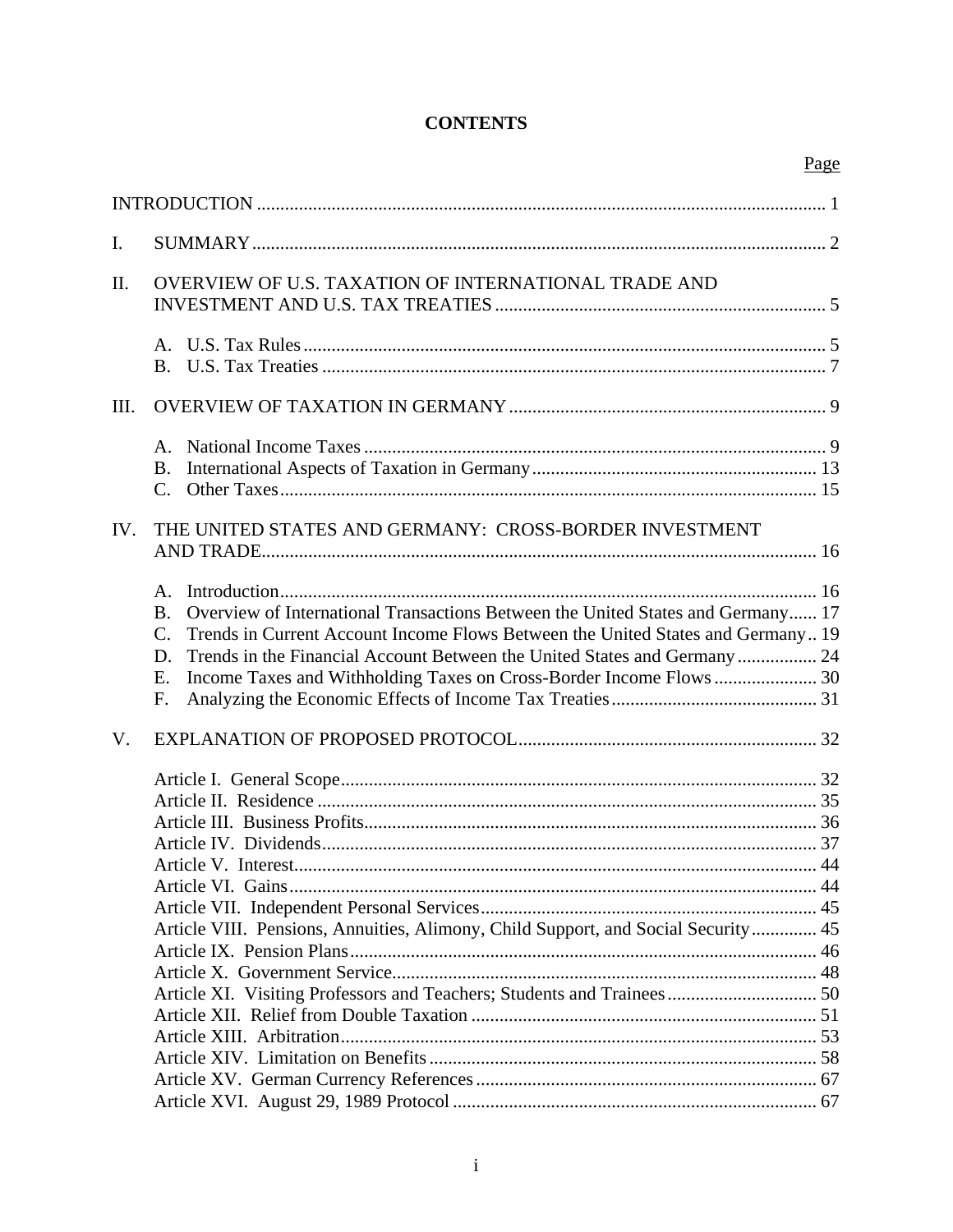|  | C. Zero Rate of Withholding Tax on Dividends from 80-Percent-Owned Subsidiaries 81 |  |
|--|------------------------------------------------------------------------------------|--|
|  |                                                                                    |  |
|  |                                                                                    |  |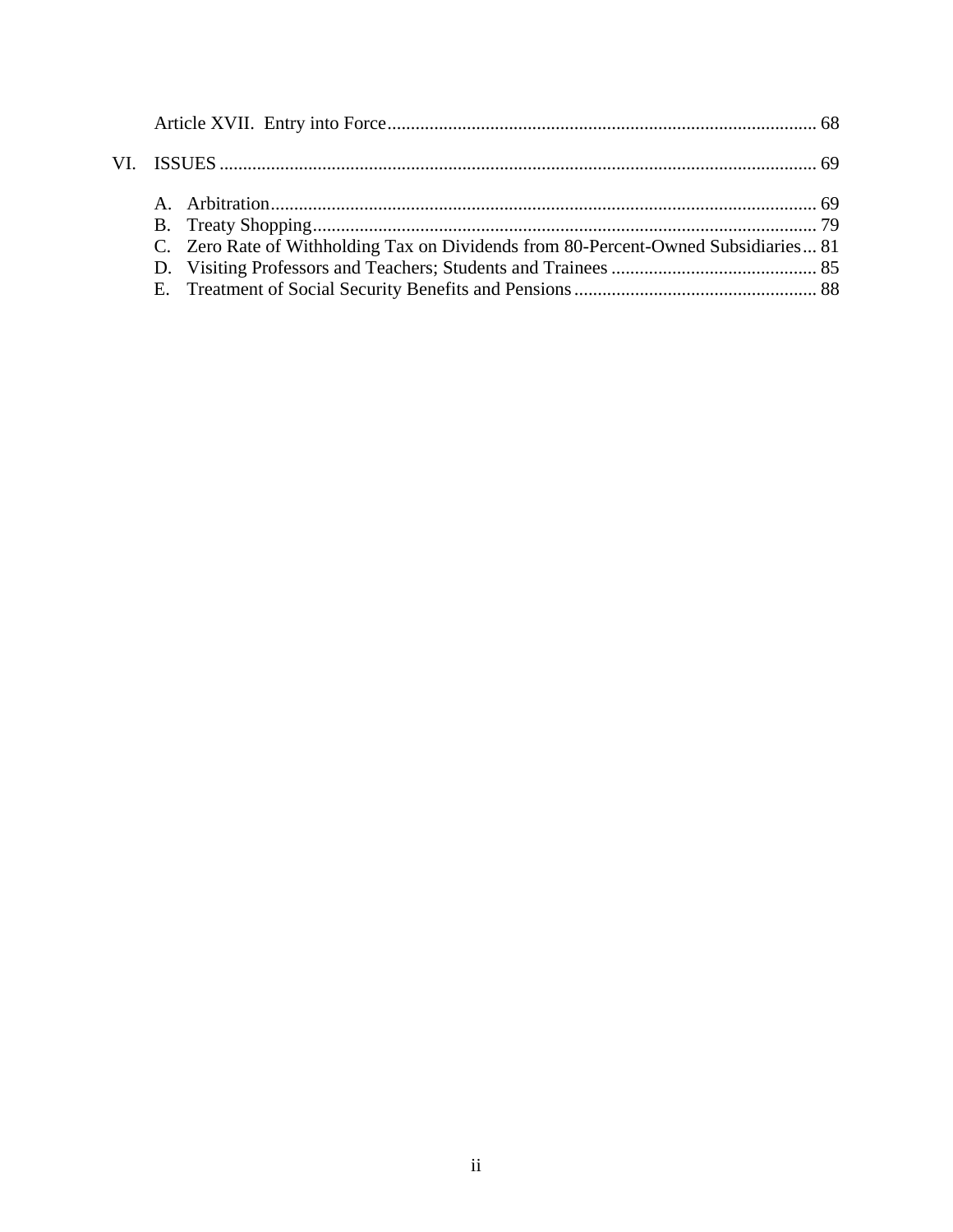### **INTRODUCTION**

This pamphlet, $<sup>1</sup>$  prepared by the staff of the Joint Committee on Taxation, describes the</sup> proposed protocol to the existing income tax treaty between the United States and Germany (the "proposed protocol").<sup>2</sup> The proposed protocol was signed on June 1, 2006. The Senate Committee on Foreign Relations (the "Committee") has scheduled a public hearing on the proposed protocol for July 17, 2007.<sup>3</sup>

Part I of the pamphlet provides a summary of the proposed protocol. Part II provides a brief overview of U.S. tax laws relating to international trade and investment and of U.S. income tax treaties in general. Part III contains a brief overview of German tax laws. Part IV provides a discussion of investment and trade flows between the United States and Germany. Part V contains an article-by-article explanation of the proposed protocol. Part VI contains a discussion of issues relating to the proposed protocol.

 $\begin{array}{c|c}\n\hline\n\text{1}\n\end{array}$ <sup>1</sup> This pamphlet may be cited as follows: Joint Committee on Taxation, *Explanation of Proposed Protocol to the Income Tax Treaty Between the United States and Germany* (JCX-47-07), July 13, 2007. References to "the Code" are to the U.S. Internal Revenue Code of 1986, as amended.

 $2$  The proposed protocol is accompanied by official understandings implemented by an exchange of diplomatic notes (the "notes," collectively).

<sup>3</sup> For a copy of the proposed protocol, *see* Senate Treaty Doc. 109-20.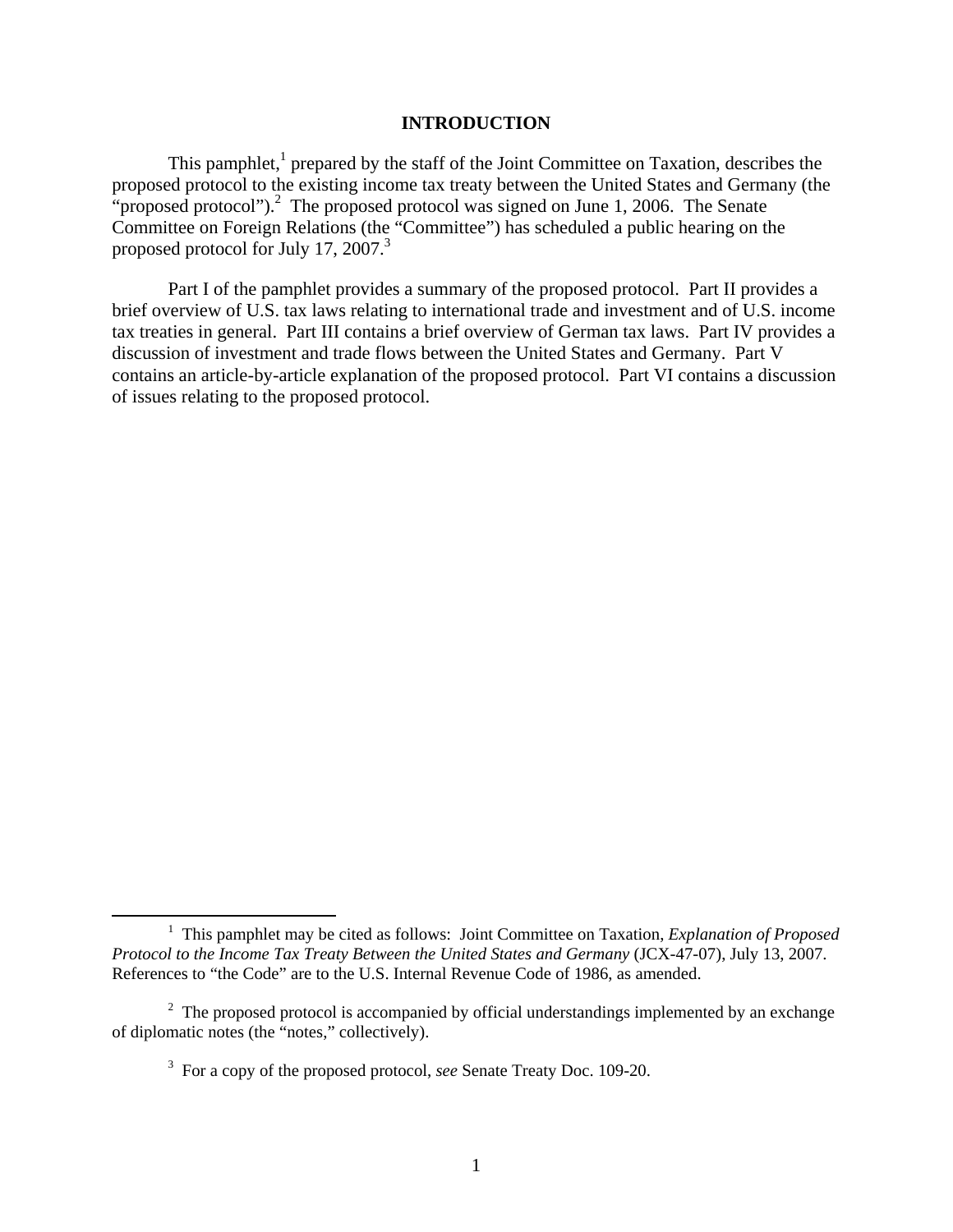#### **I. SUMMARY**

The principal purposes of the existing treaty between the United States and Germany are to reduce or eliminate double taxation of income earned by residents of either country from sources within the other country and to prevent avoidance or evasion of the taxes of the two countries. The existing treaty also is intended to promote close economic cooperation between the two countries and to eliminate possible barriers to trade and investment caused by overlapping taxing jurisdictions of the two countries.

The proposed protocol modifies several provisions in the existing treaty (signed in 1989). The rules of the proposed protocol generally are similar to rules of recent U.S. income tax treaties, the United States Model Income Tax Convention of November 15, 2006, $4$  and the 2005 Model Convention on Income and on Capital of the Organisation for Economic Cooperation and Development, ("OECD Model treaty"). However, the existing treaty, as amended by the proposed protocol, contains certain substantive deviations from these treaties and models. These deviations are noted throughout the explanation of the proposed protocol in Part V of this pamphlet.

The proposed protocol expands the "saving clause" provision in Article 1 (General Scope) of the existing treaty to allow the United States to tax certain former citizens and longterm residents regardless of whether the termination of citizenship or residency had as one of its principal purposes the avoidance of tax. This provision generally allows the United States to apply special tax rules under section 877 of the Code as amended in 1996 and 2004. The proposed protocol also updates the existing treaty to include the rules in the U.S. Model treaty related to fiscally transparent entities.

The proposed protocol amends Article 4 (Residence) of the existing treaty to clarify which persons are residents of a treaty country. The proposed protocol specifically addresses the residence of the two treaty countries (and subdivisions and local authorities thereof), U.S. citizens and aliens lawfully admitted for permanent residence in the United States, and certain investment funds.

The proposed protocol modifies Article 7 (Business Profits) in two important respects. First, the protocol modifies Article 7 to provide that income derived from independent personal services (i.e., income from the performance of professional services and of other activities of an

 $\overline{4}$ <sup>4</sup> The United States Model Income Tax Convention of September 20, 1996 was amended on November 15, 2006. Because the United States Model Income Tax Convention of November 15, 2006 had been under development for some time, and was issued only a few months following the signing of the proposed protocol, this pamphlet generally compares the provisions of the proposed protocol with the provisions of the more recent United States Model Income Tax Convention of November 15, 2006 ("U.S. Model treaty").

For a comparison of the U.S. Model treaty with its 1996 predecessor, *see* Joint Committee on Taxation, *Comparison of the United States Model Income Tax Convention of September 20, 1996 with the United States Model Income Tax Convention of November 15, 2006* (JCX-27-07), May 8, 2007.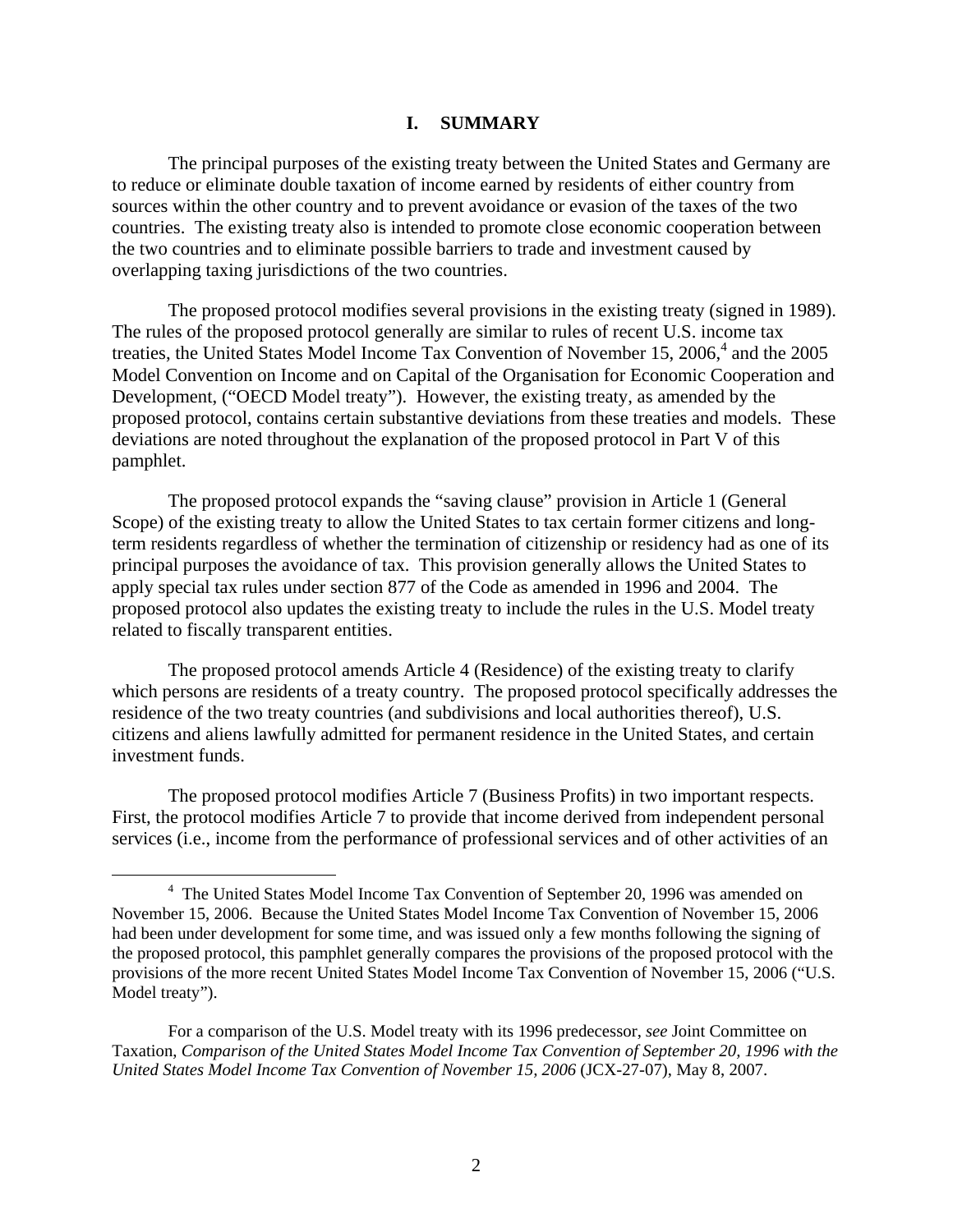independent character) is included within the meaning of the term "business profits." Accordingly, the treatment of such income is governed by Article 7 rather than by present treaty Article 14 (Independent Personal Services), which the proposed protocol deletes. In addition, Paragraph 4 of Article XVI provides that the OECD Transfer Pricing Guidelines apply by analogy in determining the profits attributable to a permanent establishment under Article 7. These new rules are similar to provisions included in other recent U.S. treaties and protocols, including the U.S Model treaty.

The proposed protocol replaces Article 10 (Dividends) of the present treaty with a new article that generally allows full residence-country taxation and limited source-country taxation of dividends. The proposed protocol retains both the generally applicable maximum rate of withholding at source of 15 percent and the reduced five-percent maximum rate for dividends received by a company owning at least 10 percent of the dividend-paying company. Like several other recent treaties and protocols, however, the proposed protocol provides for a zero rate of withholding tax on certain dividends received by a parent company from a subsidiary that is at least 80-percent owned by the parent. A zero rate also generally applies to dividends received by a pension fund. The proposed protocol also includes special rules for dividends received from U.S. regulated investment companies and real estate investment trusts (and from similar German entities). These special rules are similar to provisions included in other recent U.S. treaties and protocols.

The proposed protocol adds to the present treaty Article 11 (Interest) two new exceptions to the general prohibition on source-country taxation of interest income, one for contingent interest and the other for interest that is an excess inclusion with respect to a residual interest in a real estate mortgage investment conduit.

The proposed protocol adds to the present treaty Article 18A (Pension Plans). Article 18A includes new rules related to cross-border pension contributions and benefit accruals. These rules are intended to remove barriers to the flow of personal services between the two countries that could otherwise result from discontinuities under the laws of each country regarding the deductibility of pension contributions and the taxation of a pension plan's earnings and accretions in value. These new rules are similar to provisions included in other recent U.S. treaties and protocols, including the U.S Model treaty.

The proposed protocol replaces Article 19 (Government Service) of the existing treaty with a new article that more closely reflects the government service provisions included in the U.S. Model treaty and recent U.S. income tax treaties.

The proposed protocol modifies Article 20 (Visiting Professors and Teachers; Students and Trainees) of the existing treaty to provide that professors or teachers who visit the other treaty country for a period that exceeds two years do not retroactively lose their exemption from host country income tax. The proposed protocol increases the amount of the exemption from host country tax for students and trainees who receive certain types of payments.

The proposed protocol replaces Article 23 (Relief From Double Taxation) of the present treaty with a new article providing updated rules for the relief of double taxation. Among other changes, the new Article 23 provides special rules for the tax treatment in both treaty counties of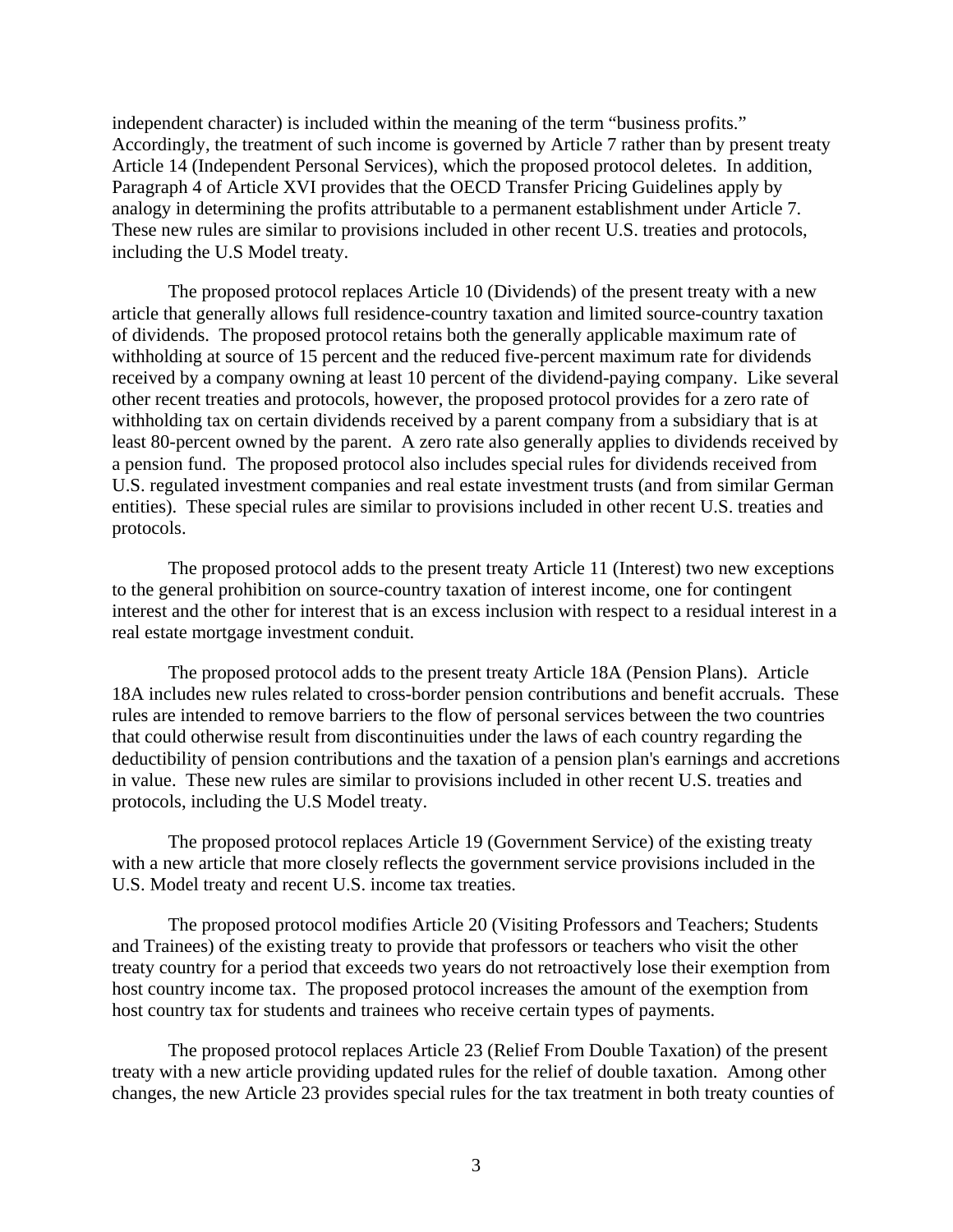certain types of income derived from U.S. sources by U.S. citizens who are resident in the Federal Republic of Germany.

The proposed protocol changes the voluntary arbitration procedure of Article 25 (Mutual Agreement Procedure) of the treaty to a mandatory arbitration procedure that is sometimes referred to as "last best offer" arbitration, in which each of the competent authorities proposes one and only one figure for settlement, and the arbitrator must select one of those figures as the award. Under the proposed protocol, unless a taxpayer or other "concerned person" (in general, a person whose tax liability is affected by the arbitration determination) does not accept the arbitration determination, it is binding on the treaty countries with respect to the case. The mandatory and binding arbitration procedure is new to the U.S. treaty network.

The proposed protocol replaces Article 28 (Limitation on Benefits) of the existing treaty with a new article that reflects the anti-treaty-shopping provisions included in the U.S. Model treaty and more recent U.S. income tax treaties. The new rules are intended to prevent the indirect use of the treaty by persons who are not entitled to its benefits solely by reason of residence in Germany or the United States.

The proposed protocol updates Article 17 (Artistes and Athletes) and Article 20 (Visiting Professors and Teachers; Students and Trainees) of the existing treaty to reflect Germany's use of the euro.

The proposed protocol replaces paragraphs 1 through 28 of the Protocol signed at Bonn on August 29, 1989. In many instances, the paragraphs are not substantively changed.

Article XVII of the proposed protocol provides for the entry into force of the proposed protocol. The provisions of the proposed protocol are generally effective on a prospective basis. However, the provisions of the proposed protocol with respect to withholding taxes are effective for amounts paid or credited on or after the first day of January of the year in which the proposed protocol enters into force.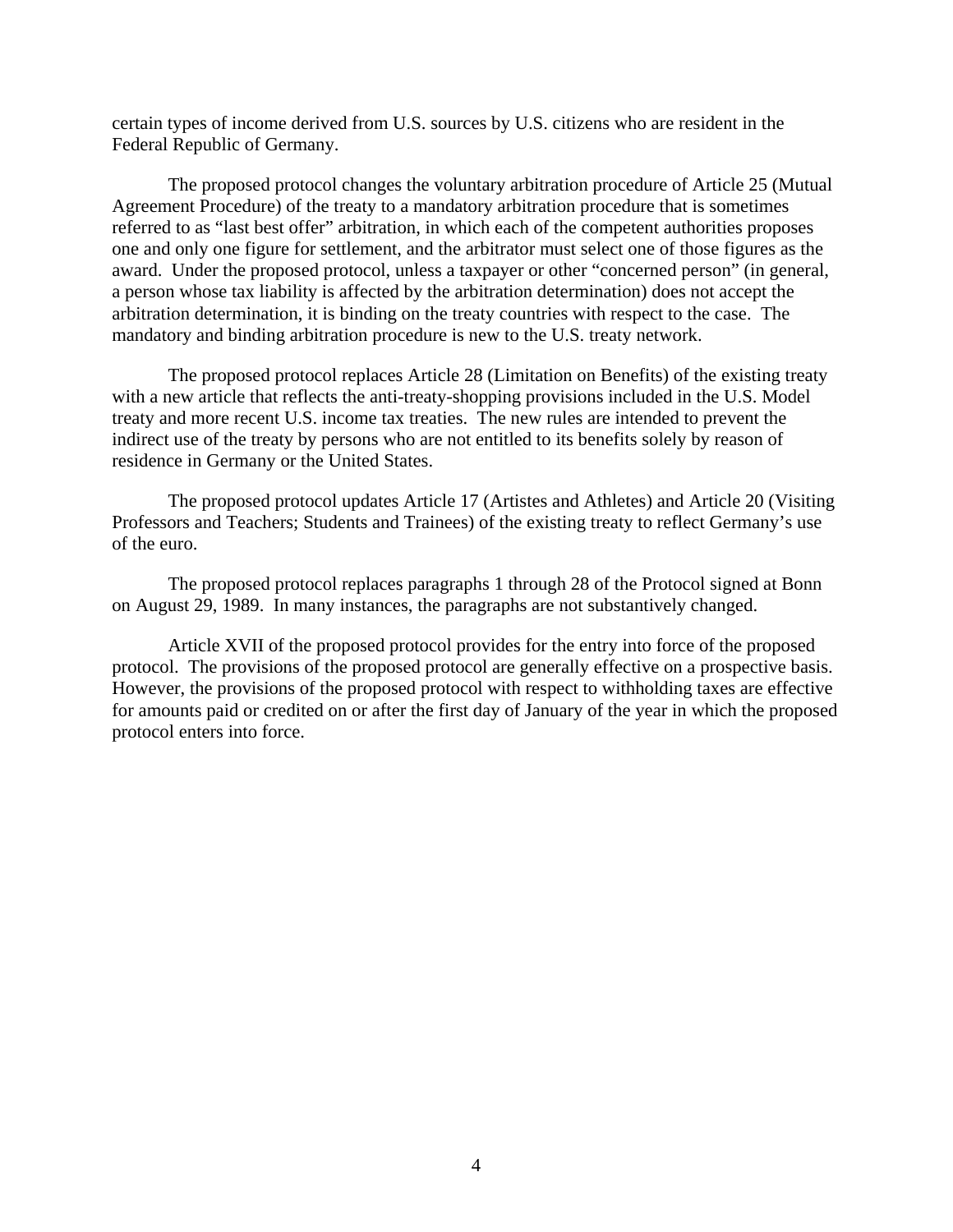# **II. OVERVIEW OF U.S. TAXATION OF INTERNATIONAL TRADE AND INVESTMENT AND U.S. TAX TREATIES**

This overview briefly describes certain U.S. tax rules relating to foreign income and foreign persons that apply in the absence of a U.S. tax treaty. This overview also discusses the general objectives of U.S. tax treaties and describes some of the modifications to U.S. tax rules made by treaties.

### **A. U.S. Tax Rules**

The United States taxes U.S. citizens, residents, and corporations on their worldwide income, whether derived in the United States or abroad. The United States generally taxes nonresident alien individuals and foreign corporations on all their income that is effectively connected with the conduct of a trade or business in the United States (sometimes referred to as "effectively connected income"). The United States also taxes nonresident alien individuals and foreign corporations on certain U.S.-source income that is not effectively connected with a U.S. trade or business.

Income of a nonresident alien individual or foreign corporation that is effectively connected with the conduct of a trade or business in the United States generally is subject to U.S. tax in the same manner and at the same rates as income of a U.S. person. Deductions are allowed to the extent that they are related to effectively connected income. A foreign corporation also is subject to a flat 30-percent branch profits tax on its "dividend equivalent amount," which is a measure of the effectively connected earnings and profits of the corporation that are removed in any year from the conduct of its U.S. trade or business. In addition, a foreign corporation is subject to a flat 30-percent branch-level excess interest tax on the excess of the amount of interest that is deducted by the foreign corporation in computing its effectively connected income over the amount of interest that is paid by its U.S. trade or business.

U.S.-source fixed or determinable annual or periodical income of a nonresident alien individual or foreign corporation (including, for example, interest, dividends, rents, royalties, salaries, and annuities) that is not effectively connected with the conduct of a U.S. trade or business is subject to U.S. tax at a rate of 30 percent of the gross amount paid. Certain insurance premiums earned by a nonresident alien individual or foreign corporation are subject to U.S. tax at a rate of one or four percent of the premiums. These taxes generally are collected by means of withholding.

Specific statutory exemptions from the 30-percent withholding tax are provided. For example, certain original issue discount and certain interest on deposits with banks or savings institutions are exempt from the 30-percent withholding tax. An exemption also is provided for certain interest paid on portfolio debt obligations. In addition, income of a foreign government or international organization from investments in U.S. securities is exempt from U.S. tax.

U.S.-source capital gains of a nonresident alien individual or a foreign corporation that are not effectively connected with a U.S. trade or business generally are exempt from U.S. tax, with two exceptions: (1) gains realized by a nonresident alien individual who is present in the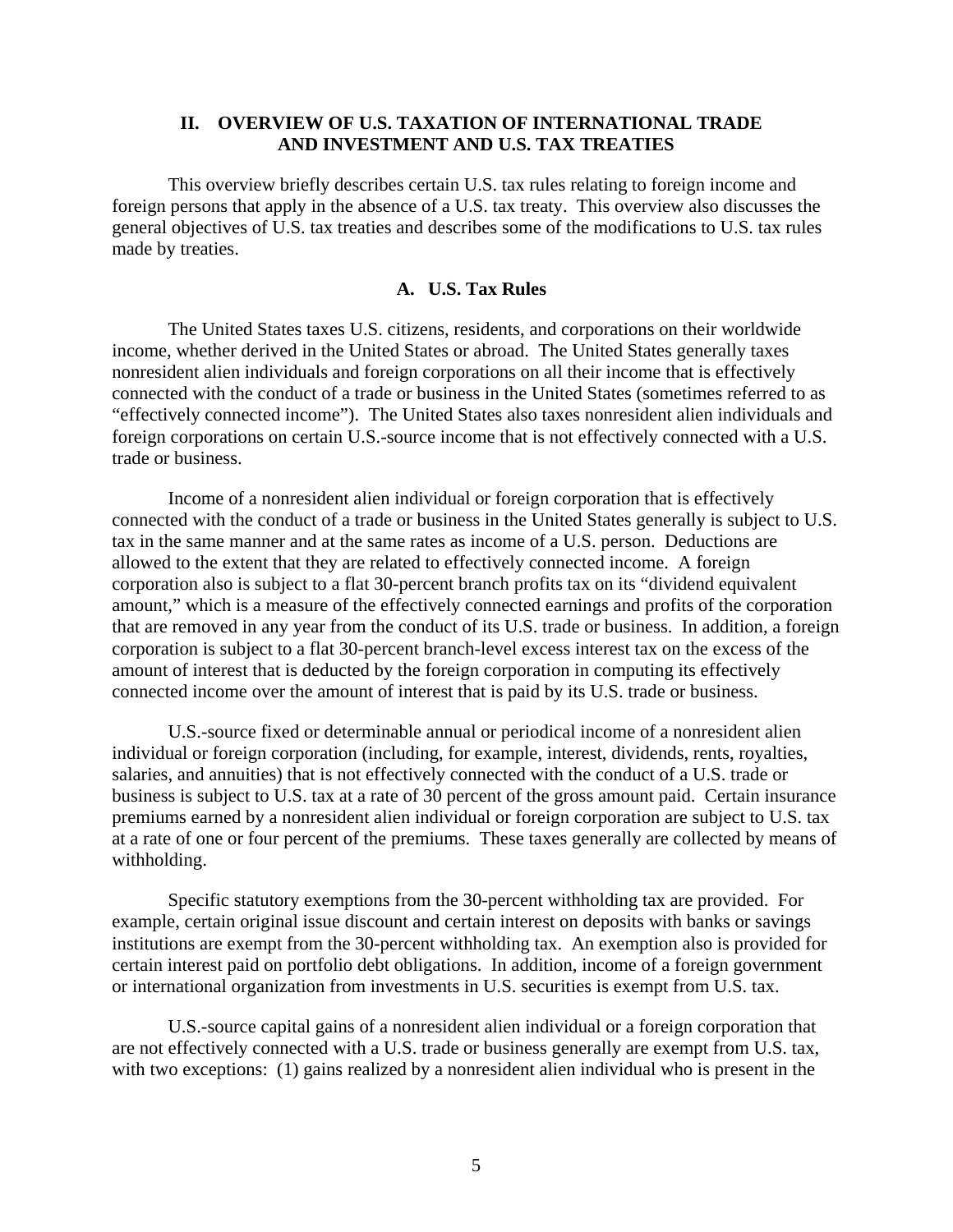United States for at least 183 days during the taxable year, and (2) certain gains from the disposition of interests in U.S. real property.

Rules are provided for the determination of the source of income. For example, interest and dividends paid by a U.S. citizen or resident or by a U.S. corporation generally are considered U.S.-source income. Conversely, dividends and interest paid by a foreign corporation generally are treated as foreign-source income. Special rules apply to treat as foreign-source income (in whole or in part) interest paid by certain U.S. corporations with foreign businesses and to treat as U.S.-source income (in whole or in part) dividends paid by certain foreign corporations with U.S. businesses. Rents and royalties paid for the use of property in the United States are considered U.S.-source income.

Because the United States taxes U.S. citizens, residents, and corporations on their worldwide income, double taxation of income can arise when income earned abroad by a U.S. person is taxed by the country in which the income is earned and also by the United States. The United States seeks to mitigate this double taxation generally by allowing U.S. persons to credit foreign income taxes paid against the U.S. tax imposed on their foreign-source income. A fundamental premise of the foreign tax credit is that it may not offset the U.S. tax liability on U.S.-source income. Therefore, the foreign tax credit provisions contain a limitation that ensures that the foreign tax credit offsets only the U.S. tax on foreign-source income. The foreign tax credit limitation generally is computed on a worldwide basis (as opposed to a "per-country" basis). The limitation is applied separately for certain classifications of income. In addition, special limitations apply to credits for foreign taxes imposed on foreign oil and gas extraction income and foreign oil related income.

For foreign tax credit purposes, a U.S. corporation that owns 10 percent or more of the voting stock of a foreign corporation and receives a dividend from the foreign corporation (or is otherwise required to include in its income earnings of the foreign corporation) is deemed to have paid a portion of the foreign income taxes paid by the foreign corporation on its accumulated earnings. The taxes deemed paid by the U.S. corporation are included in its total foreign taxes paid and its foreign tax credit limitation calculations for the year in which the dividend is received.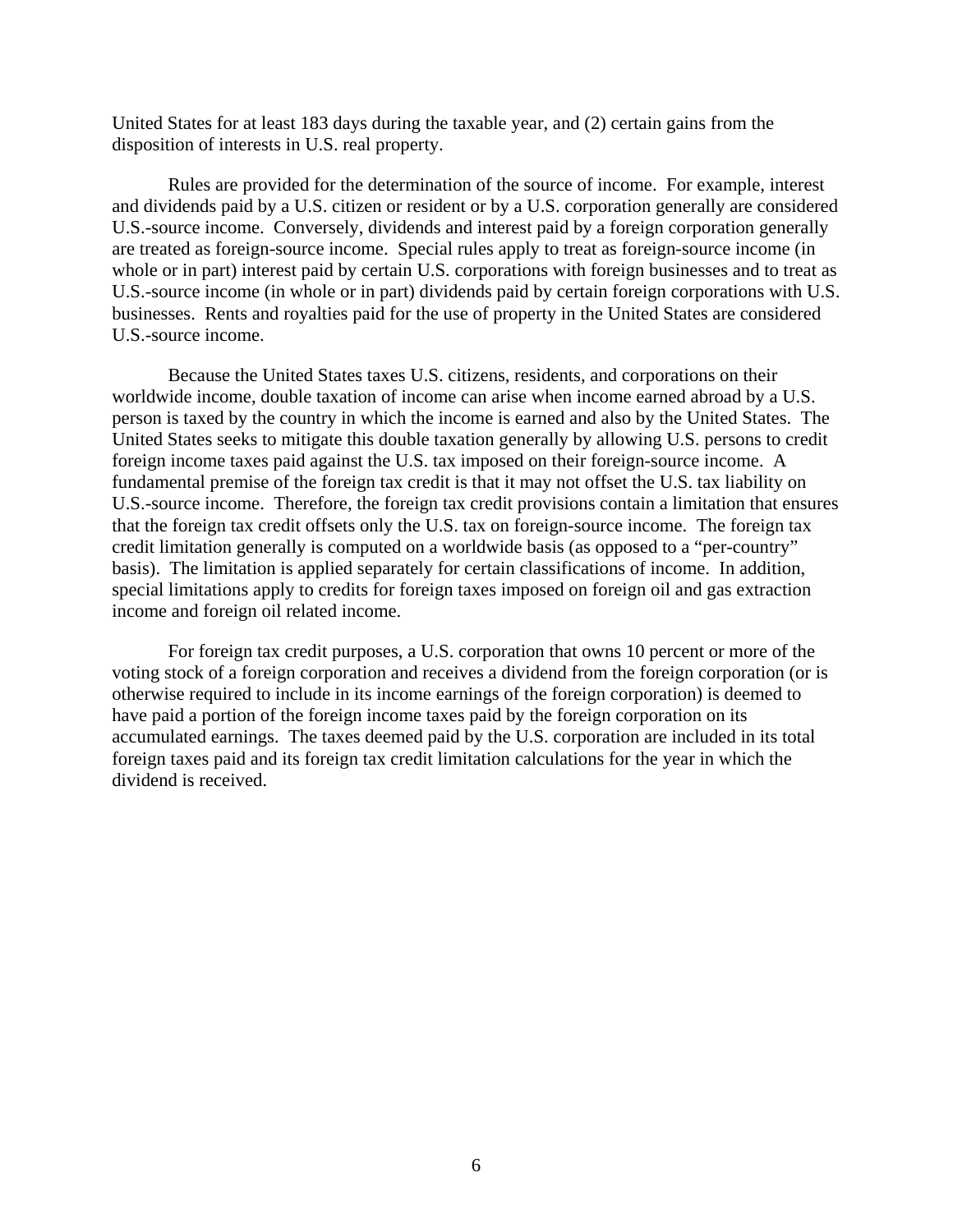#### **B. U.S. Tax Treaties**

The traditional objectives of U.S. tax treaties have been the avoidance of international double taxation and the prevention of tax avoidance and evasion. Another related objective of U.S. tax treaties is the removal of the barriers to trade, capital flows, and commercial travel that may be caused by overlapping tax jurisdictions and by the burdens of complying with the tax laws of a jurisdiction when a person's contacts with, and income derived from, that jurisdiction are minimal. To a large extent, the treaty provisions designed to carry out these objectives supplement U.S. tax law provisions having the same objectives; treaty provisions modify the generally applicable statutory rules with provisions that take into account the particular tax system of the treaty partner.

The objective of limiting double taxation generally is accomplished in treaties through the agreement of each country to limit, in specified situations, its right to tax income earned from its territory by residents of the other country. For the most part, the various rate reductions and exemptions agreed to by the source country in treaties are premised on the assumption that the country of residence will tax the income at levels comparable to those imposed by the source country on its residents. Treaties also provide for the elimination of double taxation by requiring the residence country to allow a credit for taxes that the source country retains the right to impose under the treaty. In addition, in the case of certain types of income, treaties may provide for exemption by the residence country of income taxed by the source country.

Treaties define the term "resident" so that an individual or corporation generally will not be subject to tax as a resident by both of the countries. Treaties generally provide that neither country will tax business income derived by residents of the other country unless the business activities in the taxing jurisdiction are substantial enough to constitute a permanent establishment or fixed base in that jurisdiction. Treaties also contain commercial visitation exemptions under which individual residents of one country performing personal services in the other country will not be required to pay tax in that other country unless their contacts exceed certain specified minimums (e.g., presence for a set number of days or earnings in excess of a specified amount). Treaties address passive income such as dividends, interest, and royalties from sources within one country derived by residents of the other country either by providing that such income is taxed only in the recipient's country of residence or by reducing the rate of the source country's withholding tax imposed on such income. In this regard, the United States agrees in its tax treaties to reduce its 30-percent withholding tax (or, in the case of some income, to eliminate it entirely) in return for reciprocal treatment by its treaty partner.

In its treaties, the United States, as a matter of policy, generally retains the right to tax its citizens and residents on their worldwide income as if the treaty had not come into effect. The United States also provides in its treaties that it will allow a credit against U.S. tax for income taxes paid to the treaty partners, subject to the various limitations of U.S. law.

The objective of preventing tax avoidance and evasion generally is accomplished in treaties by the agreement of each country to exchange tax-related information. Treaties generally provide for the exchange of information between the tax authorities of the two countries when such information is necessary for carrying out provisions of the treaty or of their domestic tax laws. The obligation to exchange information under the treaties typically does not require either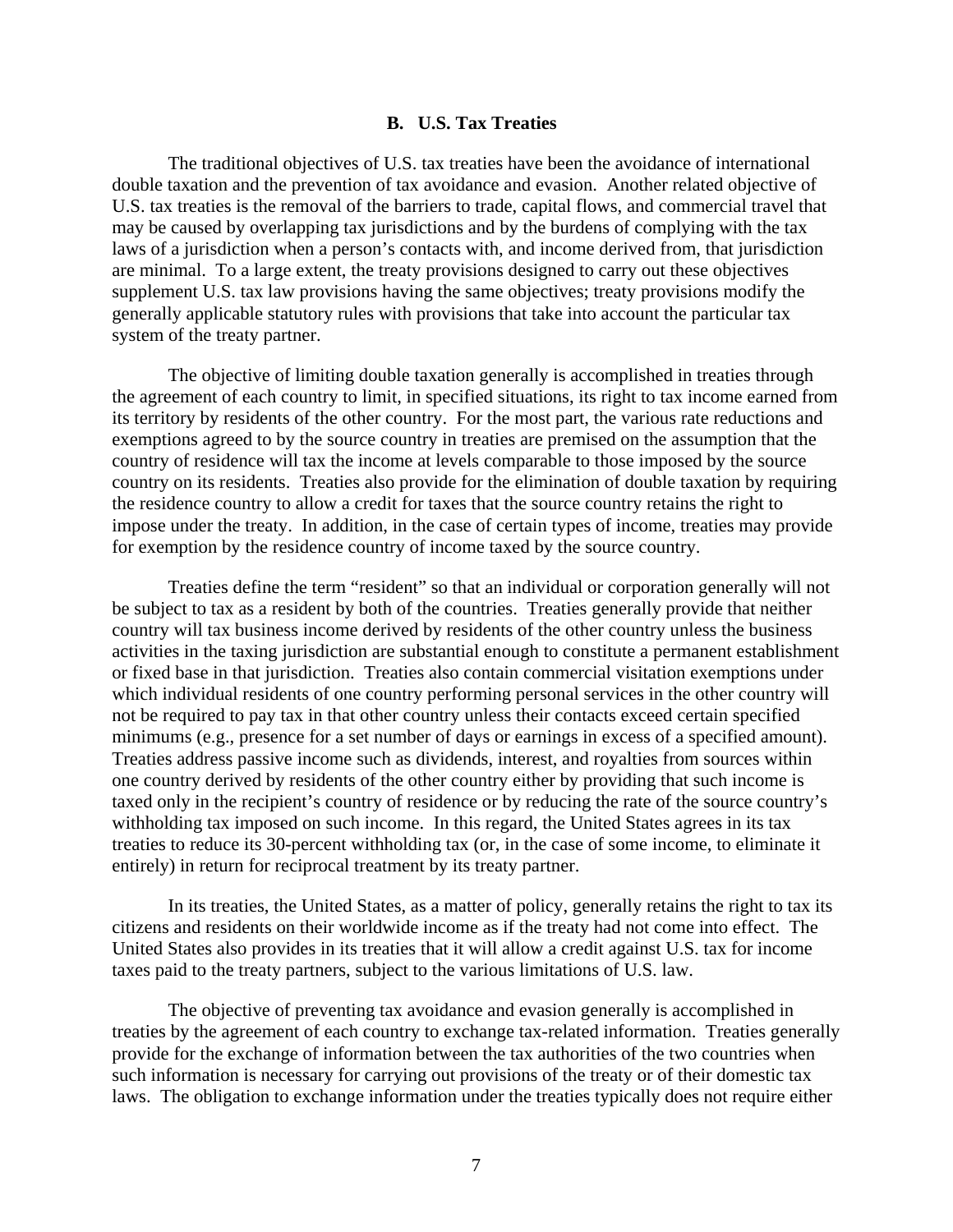country to carry out measures contrary to its laws or administrative practices or to supply information that is not obtainable under its laws or in the normal course of its administration or that would reveal trade secrets or other information the disclosure of which would be contrary to public policy. The Internal Revenue Service (the "IRS") and the treaty partner's tax authorities can request specific tax information from a treaty partner. This information can include information to be used in a criminal investigation or prosecution.

Administrative cooperation between countries is enhanced further under treaties by the inclusion of a "competent authority" mechanism to resolve double taxation problems arising in individual cases and, more generally, to facilitate consultation between tax officials of the two countries.

Treaties generally provide that neither country may subject nationals of the other country (or permanent establishments of enterprises of the other country) to taxation more burdensome than the tax it imposes on its own nationals (or on its own enterprises). Similarly, in general, neither treaty country may discriminate against enterprises owned by residents of the other country.

At times, residents of countries that do not have income tax treaties with the United States attempt to use a treaty between the United States and another country to avoid U.S. tax. To prevent third-country residents from obtaining treaty benefits intended for treaty country residents only, treaties generally contain an "anti-treaty shopping" provision that is designed to limit treaty benefits to bona fide residents of the two countries.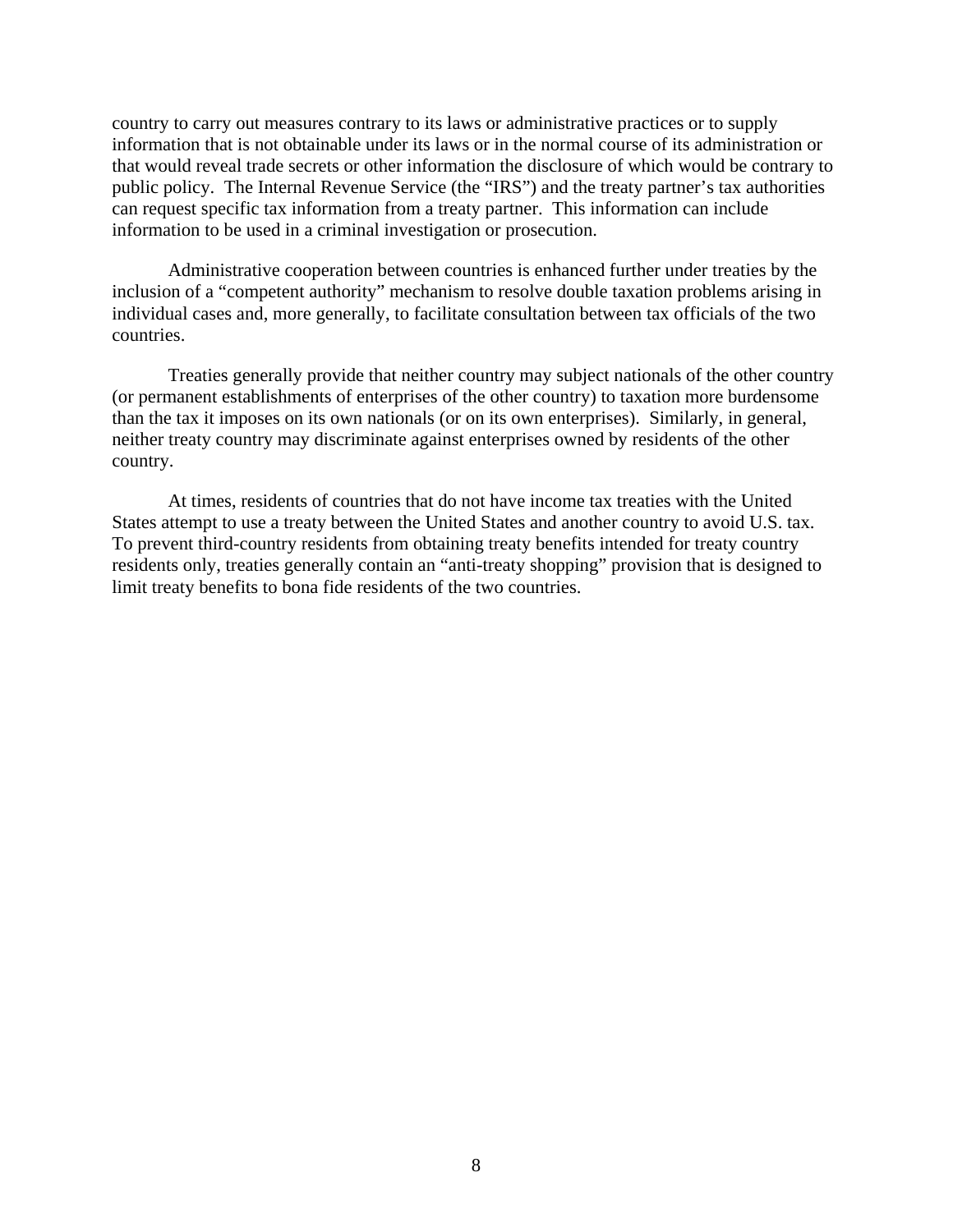# **III. OVERVIEW OF TAXATION IN GERMANY5**

## **A. National Income Taxes**

### **Overview**

Germany imposes a national income tax on individuals and companies. In addition, German municipalities impose a business tax on the income of local commercial establishments. The German tax year is the calendar year, although businesses may adopt another year with the permission of the tax authorities. Taxpayers conducting a business are required to maintain their records using the accrual method of accounting. German tax law has a strong anti-avoidance provision that allows tax authorities to disregard for tax purposes any legal construct they view as inappropriate toward achieving the desired economic result sought by the taxpayer.

## **Individuals**

Individuals resident in Germany are subject to tax on their worldwide income. Gross income is divided into several categories, including employment income, self-employment income, business income, and investment income. In computing gross income, resident taxpayers aggregate their income from the various categories. Losses incurred in one category generally may be used to reduce income in other categories; however, some losses, such as those from tax-advantageous investments, may be offset only against income within the same category. Losses arising from foreign operations may be offset only against income within the same country. The marginal tax rates on gross income increase gradually, ranging from 15 percent for single taxpayers with incomes above  $\epsilon$ 7,664 (\$10,119) to 45 percent for income levels in excess of  $€250,000$  (\$330,068) (€500,000 (\$660,135) for married couples filing jointly).<sup>6</sup> A basic allowance of  $\epsilon$ 7,664 (\$10,119) ( $\epsilon$ 15,329 (\$20,238) for married couples filing jointly) is tax free. For all taxpayers, except for low income earners, a solidarity surcharge of 5.5 percent of the actual tax liability is imposed to defray the cost of German unification.

Individual taxpayers are entitled to allowances for old age and to defray the cost of childrearing. Spouses filing jointly are entitled to the more favorable benefit of either a tax-free allowance of  $\epsilon$ ,808 (\$7,668) per year per dependent child or a monthly cash payment of  $\epsilon$  54 (\$203) for each of the first three children and of  $\bigoplus$  (\$236) for each additional child. Single

 $rac{1}{5}$  $5\text{ }$  The information in this section relates to foreign law and is based on the Joint Committee staff's review of publicly available secondary sources, including in large part Juergen Killius, *Business Operations in Germany*, Tax Management Portfolio No. 962-2nd; IBFD European Taxation Analysis, Germany, available at http://checkpoint.riag.com. The description is intended to serve as a general overview; it may not be fully accurate in all respects, as many details have been omitted and simplifying generalizations made for ease of exposition.

 $6$  The quoted tax rates and threshold amounts apply in 2007. U.S. dollar equivalents were calculated using the currency rate for January 1, 2007 according to OANDA's FX Converter, available at http://www.oanda.com.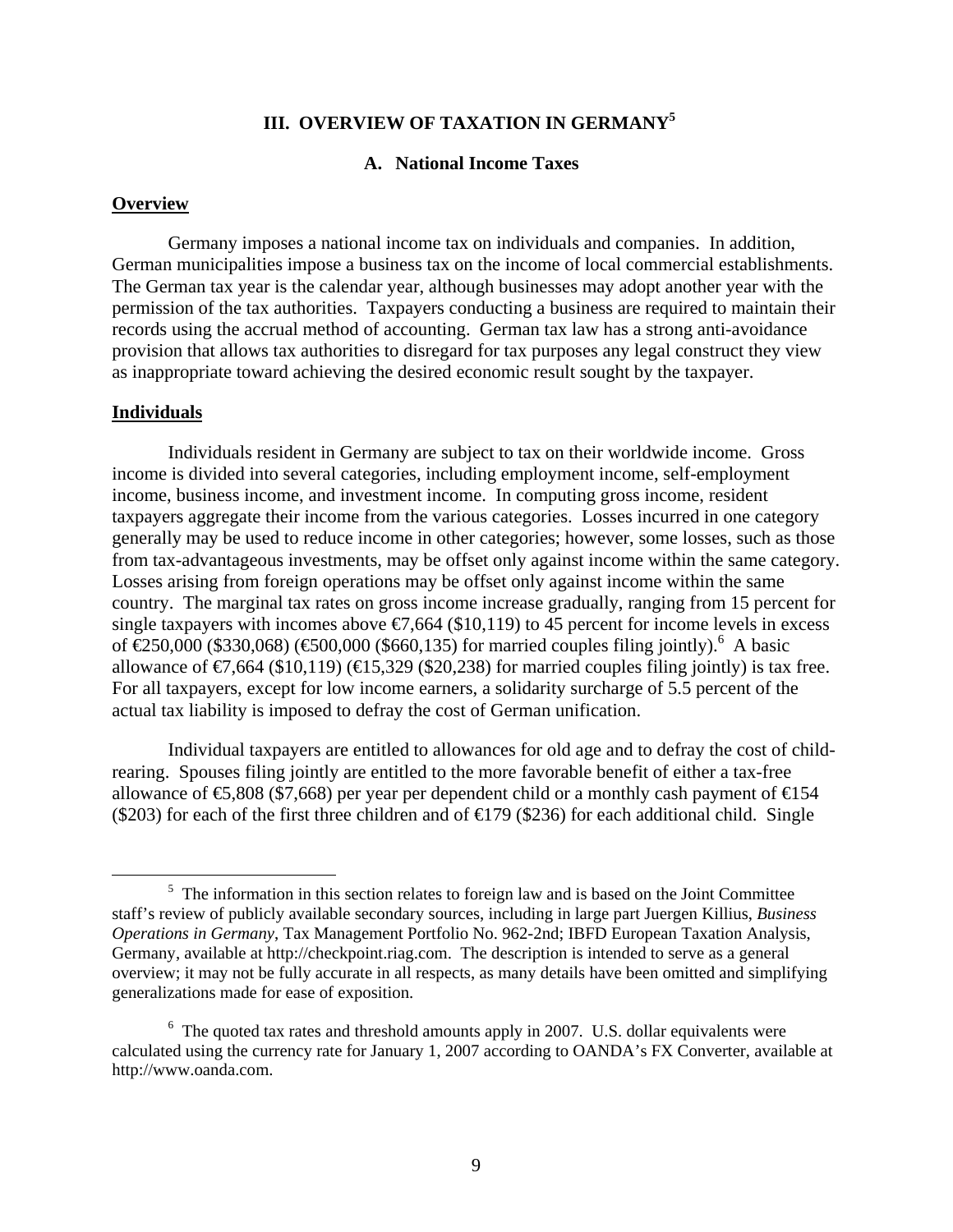parents obtain either the full child benefit or a portion of it, depending on their circumstances. They may also qualify for an additional hardship allowance.

For business enterprises subject to individual income taxation (non-incorporated businesses), all business expenses generally are deductible from gross income. However, a tax reform that is expected to become effective January 1, 2008 will reduce the deductibility of interest that exceeds received interest income by one million euros or more. The deduction of such interest will be disallowed to the extent that it exceeds an amount equal to 30 percent of the taxable income of the business before interest, taxes, depreciation, and amortization. Some exceptions will exist for enterprises owned by a group. The rules are essentially the same as those described below for corporate taxpayers. The same tax reform also will allow substantial investors in partnerships and individual owners of businesses to elect a preferential income tax rate of 28.25 percent (plus surcharge) for earnings that remain in the business.<sup>7</sup>

Dividends, interest, and royalties are subject to regular income tax. A 20-percent withholding tax is levied on payments of dividends, and a 30-percent withholding tax is levied on payments of interest. The withholding tax is increased by the 5.5 percent solidarity surcharge; the aggregate rates are, therefore, 21.1 percent for dividends and 31.65 percent for interest. For resident taxpayers, these withheld taxes may be credited against the final income tax liability. Only 50 percent of gross dividends are taxable for purposes of computing the final income tax liability. Consequently, residents can generally recoup the over-withholding of dividend income.

Capital gains arising in the course of a business are generally treated as income, and thereby are fully taxable. Rollover rules for replacement assets may mitigate this tax burden. Capital gains derived from private transactions are generally tax free. However, capital gains from shares held as private assets are included in taxable income if the shares have been held for less than 12 months or if they amount to a substantial participation, which is defined as the ownership of at least one percent of the share interest in that corporation during the five-year period preceding the sale; generally, only 50 percent of the gain from shares is subject to tax. Gains from the disposal of private-asset real estate held less than 10 years are includible as ordinary income unless the property was used exclusively by the taxpayer in the year of sale and for the two preceding years.

Under changes expected to be effective January 1, 2009, the income of private individuals derived from capital investments will be taxed at a flat rate of 25 percent, plus a 5.5 percent solidarity charge.<sup>8</sup> The new flat tax will replace the current personal tax regime applicable to capital income, and it will apply to both current income and income earned on the disposition of capital investments by private individuals. Unlike under the current tax regime, capital gains will be taxable regardless of the holding period. Domestic banking institutions will

 <sup>7</sup> <sup>7</sup> Thomas Eckhardt, "German Lower House Passes Business Tax Package," 46 Tax Notes Int'l 985 (June 4, 2007).

<sup>&</sup>lt;sup>8</sup> Urs Bernd Brandtner & Jochen Busch, "German Tax Reform Revises Taxation of Private Capital Investments," 2007 Worldwide Tax Daily 132-1 (July 10, 2007).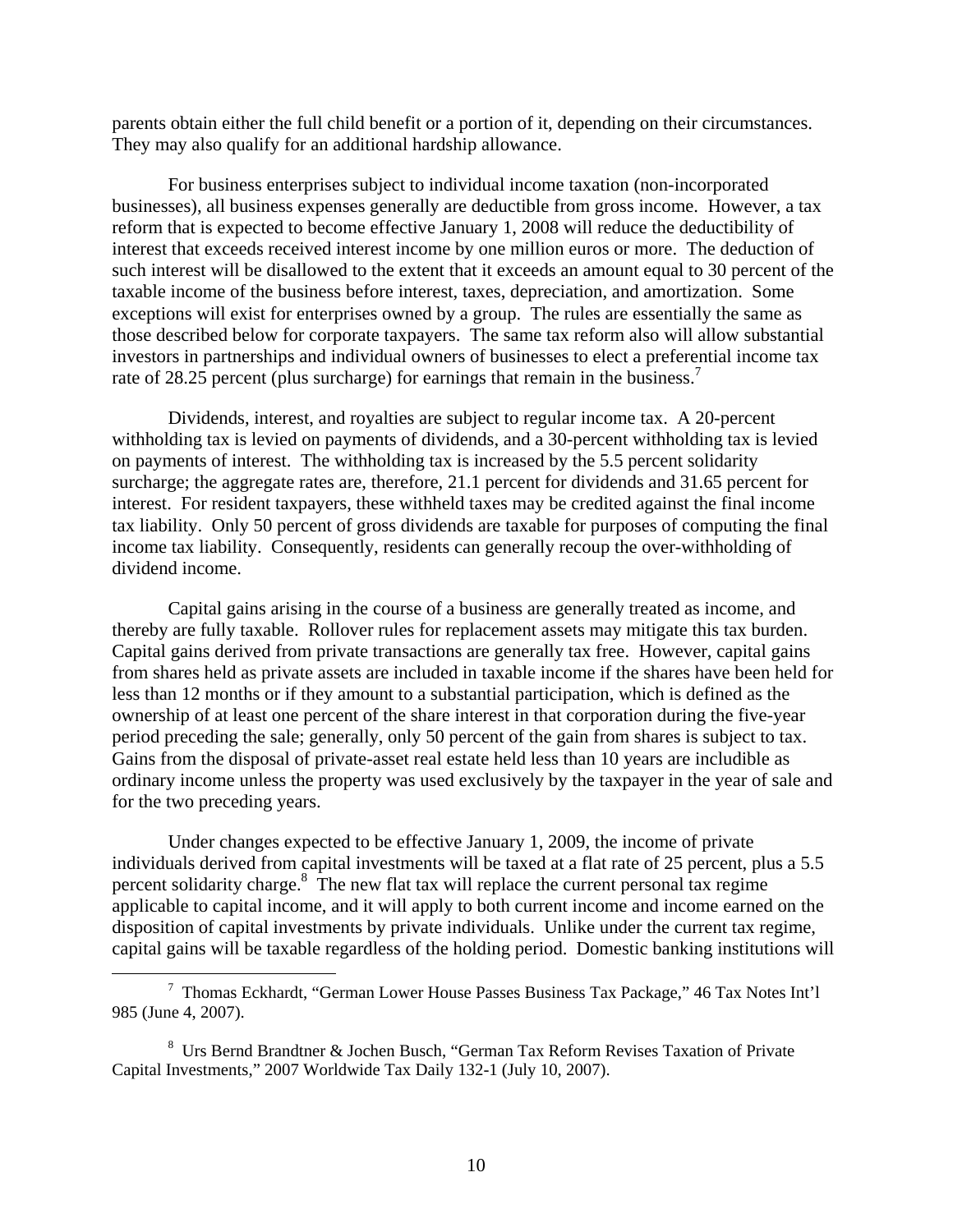withhold the 25-percent flat tax on behalf of the beneficial investor when crediting the capital income to his account. The existing 50-percent tax exemption for dividends and share capital gains will be abolished for private individuals. Expenses related to the dividends and capital gains will no longer be tax deductible. Private investors will be allowed to offset losses from capital investments only with positive income from capital investments of the same or future years. In addition, the deduction of capital losses from shares will be limited to the amount of share capital gains of the current calendar year; any excess losses will be carried forward.

Also effective January 1, 2009, dividends and share capital gains derived from capital investments that constitute business assets will qualify for a 40-percent tax exemption, instead of the current 50 percent.

### **Corporations**

The corporate income tax is applied to stock corporations, limited liability companies, and various incorporated associations and foundations. However, the provisions for the individual income tax are also of significance for corporate entities because their income is determined according to the rules for the business income of individuals. Thus, taxable income of corporations generally is gross income less business expenses, including organizational expenses, interest, royalties, and amortization of fixed assets.

Germany overhauled its corporate tax system in 2001, replacing its imputation system with a classical system. Corporate entities resident in Germany are generally subject to tax on their worldwide income at a flat rate of 25 percent. The additional solidarity surcharge of 5.5 percent also applies to corporate income tax, thus raising the tax rate to 26.38 percent. Under corporate tax law changes generally expected to take effect January 1, 2008, the main corporate tax rate will drop to 15 percent; after the change, the solidarity surcharge of 5.5 percent will result in a total tax rate of 15.8 percent.<sup>9</sup> A corporate entity is considered to be a resident of Germany if it has its statutory seat or principal place of management in Germany. Corporate shareholders receive a 95-percent deduction for dividends received, regardless of the holding period, the extent of the share interest in the distributing company, or whether the interest is in the shares of a domestic or foreign corporation. A similar 95-percent deduction generally is available for a corporation's capital gain from the sale of shares in another corporation. Resident corporations may claim a foreign tax credit for foreign withholding taxes with respect to dividends, interest, and royalties received from abroad.

Under the corporate tax law changes expected to take effect January 1, 2008, there will be an annual cap on all interest deductions incurred by a German business, regardless of whether interest is paid to related or unrelated parties. The changes provide for the disallowance of excess net interest expense, which is defined as the sum of interest income and expenses that exceeds an amount equal to 30 percent of the taxable income before interest income and

 <sup>9</sup> <sup>9</sup> Currently, German corporations are generally subject to a total tax burden of 38.65 percent, which is the highest in the EU. The changes would result in a combined average effective rate for corporations of 29.83 percent. The 2008 tax reform also makes a number of changes to Germany's transfer pricing rules*. See* Eckhardt, supra note 7.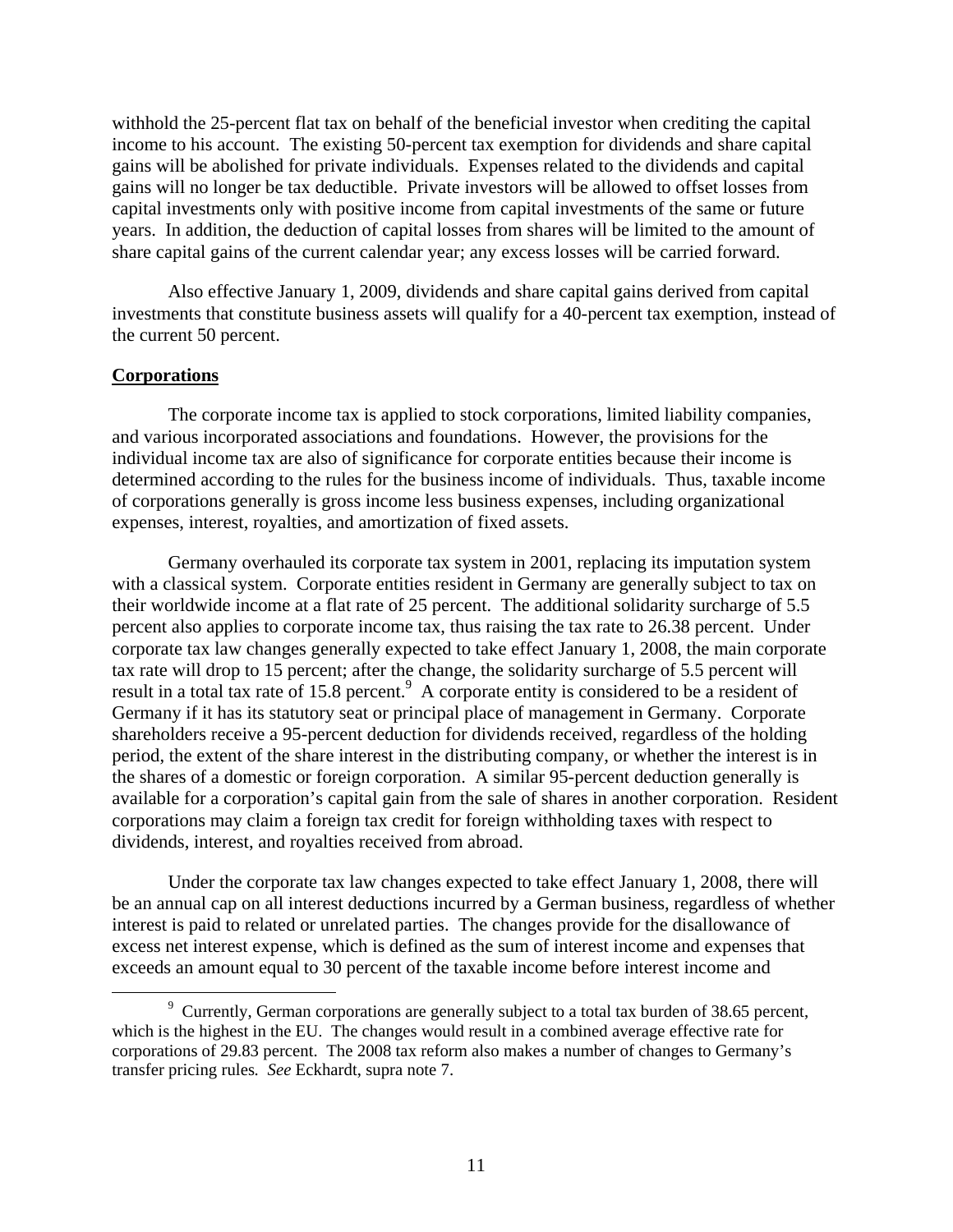expenses and tax depreciation ("taxable EBITDA"). For purposes of the excess net interest expense, depreciation also includes deductions for low-cost investment items (such as equipment with an acquisition cost of  $\in$ 1,000 or less).<sup>10</sup>

## **Recent REIT legislation**

Germany recently enacted the German Real Estate Investment Trust ("REIT") Act, which has retroactive effect beginning January 1, 2007 and introduces a German REIT regime. The legislation generally exempts from company-level taxation income of a REIT that satisfies certain distribution, asset, and revenue requirements. A REIT is required to distribute at least 90 percent of its profits to its shareholders. At least 75 percent of a REIT's total assets must consist of domestic or foreign real estate other than real estate located in Germany that is predominately used for residential purposes and was built before January 1, 2007. At least 75 percent of a REIT's gross revenue must be derived from renting, leasing, or disposing of real estate. The REIT legislation also provides favorable tax rules for certain sales of real estate to REITs.<sup>11</sup>

<sup>&</sup>lt;sup>10</sup> For a more thorough explanation of the 2008 business tax reform package, and in particular the general interest limitation and its escape clause, see *id*.

<sup>&</sup>lt;sup>11</sup> Joachim Kramer, "An Analysis of Germany's New REIT Regime," 2007 Worldwide Tax Daily 65-2 (April 4, 2007).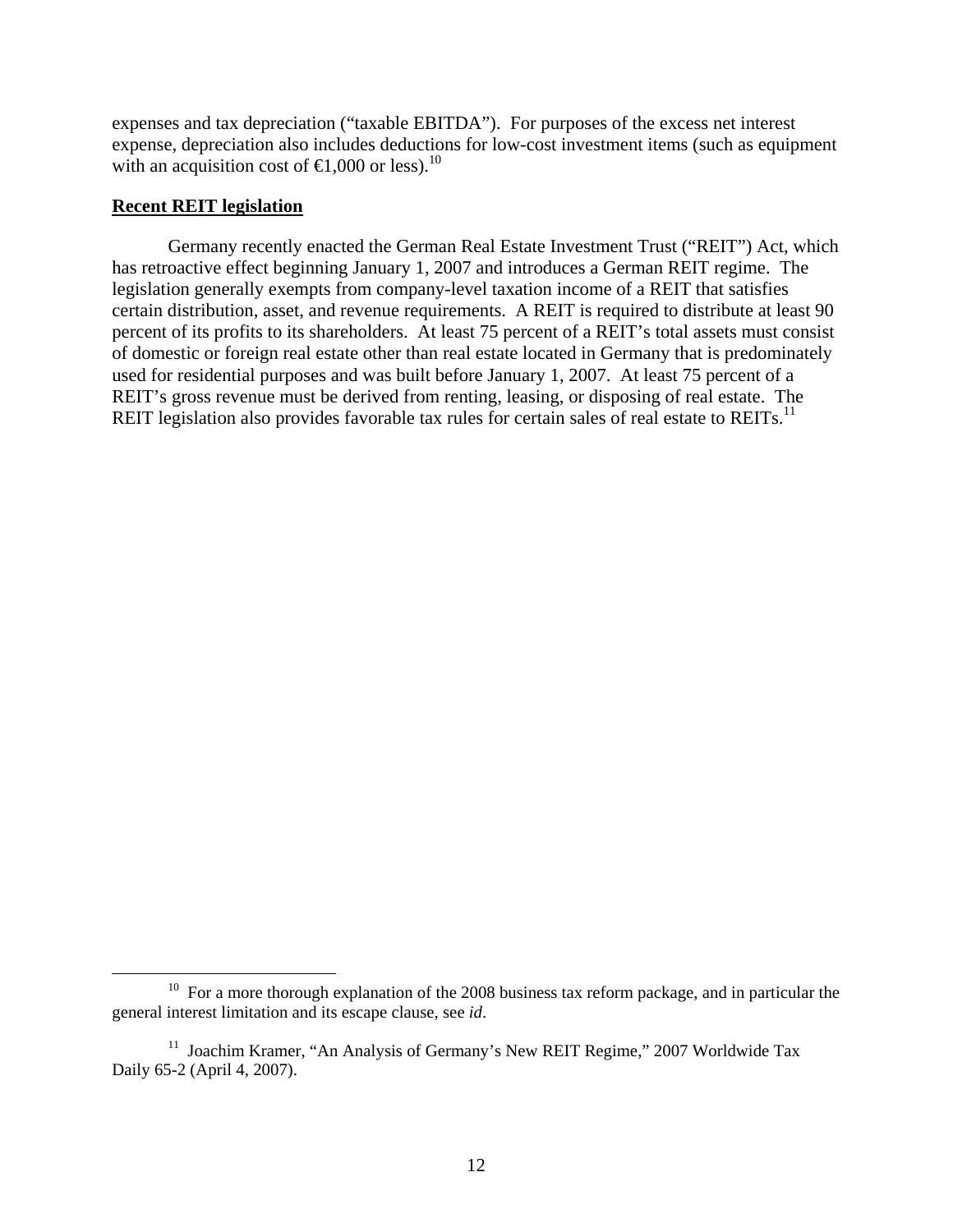### **B. International Aspects of Taxation in Germany**

#### **Individuals**

Individuals who are residents of Germany are generally taxed on their worldwide income. An individual is considered a resident if Germany is his or her "customary place of abode." An individual who has stayed in Germany for longer than six months is presumed to maintain residence in Germany. Nonresidents are subject to tax only on certain German-source income, including commercial profits derived from a permanent establishment in Germany, income derived from employment and independent personal services performed in Germany, and income from the use of real and intangible property within Germany. There is currently a 20-percent withholding tax applicable to dividends paid by a domestic corporation to a nonresident individual; and that withholding tax is the final payment of German tax on the dividend. Beginning January 1, 2009, that withholding tax rate will increase to 25 percent plus the 5.5 percent solidarity surcharge. In the absence of a treaty, employment income received by German residents working abroad is generally subject to German income taxation. However, remuneration for services rendered abroad for a German distributor or manufacturer may be exempt from income tax if the assignment lasts at least three months.

### **Corporations**

Companies resident in Germany are generally taxed on their worldwide income. Nonresident corporations are generally subject to tax only upon certain items of German-source income. All taxable German-source income is currently taxed at a rate of 25 percent plus the 5.5 percent solidarity surcharge. Under corporate tax law changes generally expected to take effect January 1, 2008, the main corporate tax rate will drop to 15 percent plus the solidarity surcharge of 5.5 percent. Business profits are considered to be derived from German sources if they are attributable to a German permanent establishment or the activities of a permanent representative stationed in Germany. Dividends paid by resident corporations to nonresident corporations are subject to a 20-percent withholding tax (plus the 5.5 percent solidarity surcharge), except if the payee is a resident of a member state of the European Union ("EU"). The withholding tax is generally deductible or creditable against a German final income tax liability if the payee corporation holds the shares through a German permanent establishment; otherwise, the withholding tax is the final payment of tax. Beginning January 1, 2009, the withholding rate on dividends will generally be increased to 25 percent plus the 5.5 percent solidarity surcharge. However, companies subject to German tax as nonresidents are entitled to a refund of 40 percent of the withholding tax. A German resident taxpayer that holds shares in a controlled foreign corporation ("CFC") is required to pay tax on certain items of income realized by that CFC if such CFC is subject to foreign tax at rates below 25 percent. A foreign corporation is deemed to be a CFC if more than 50 percent of its shares or total voting power is controlled by resident shareholders, regardless of the size of each shareholder's ownership.

### **Relief from double taxation**

In the absence of a treaty, Germany generally provides double tax relief by way of a credit for foreign taxes paid against German tax. The 95-percent deduction generally available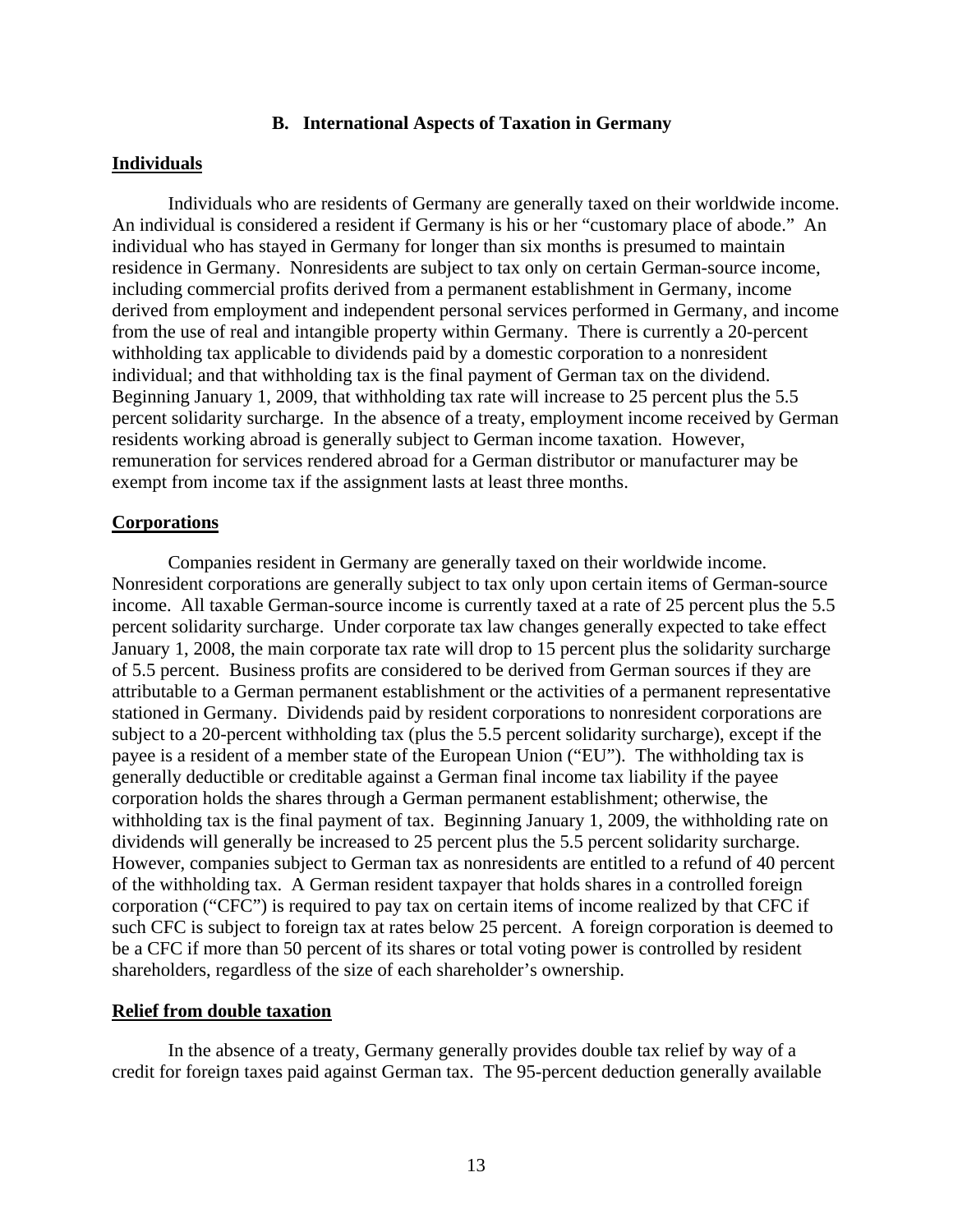to corporations for dividends and for capital gains from the sale of shares effectively exempts foreign-source dividends and gains from German tax.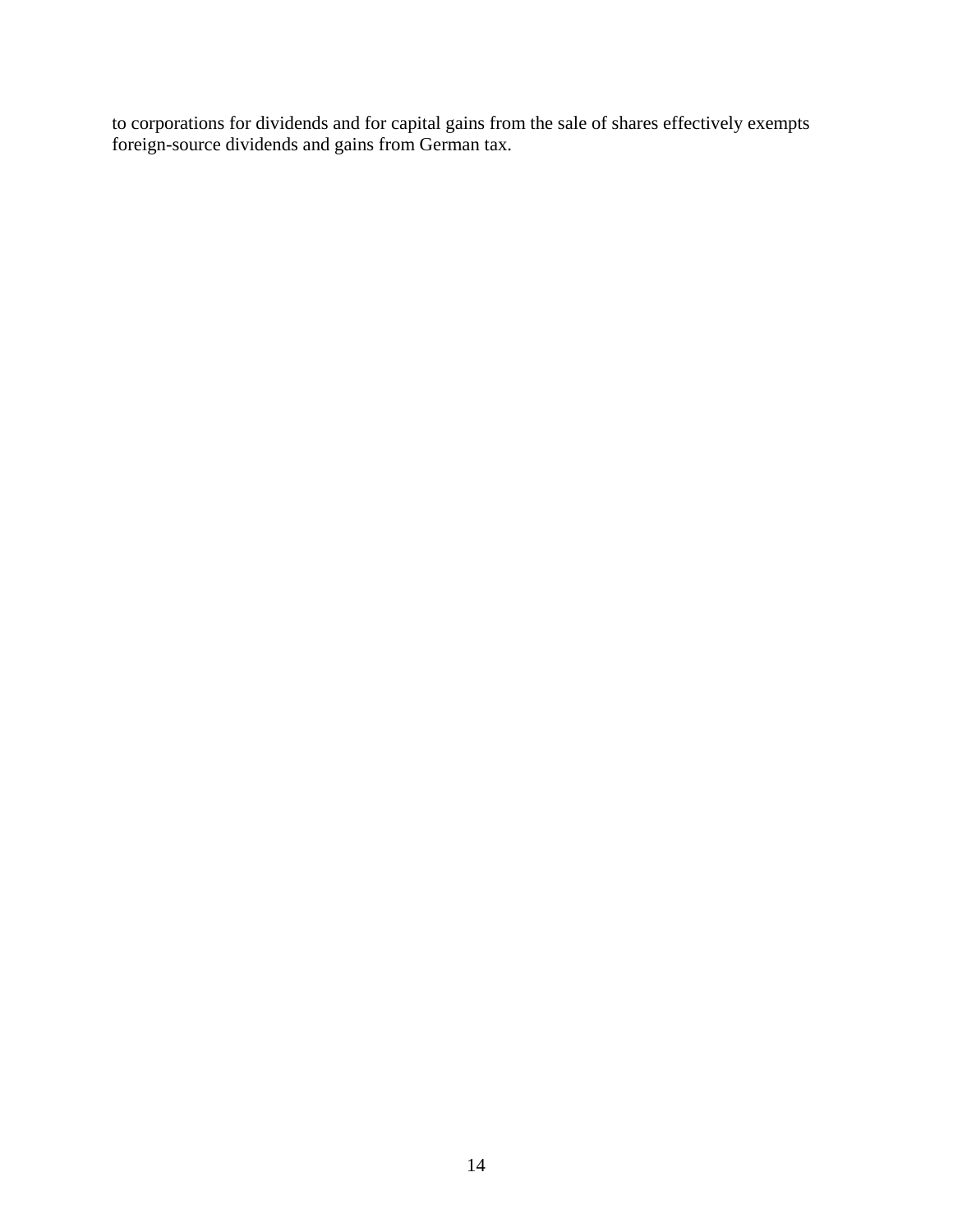# **C. Other Taxes**

#### **Municipal business tax**

A municipal business tax (trade tax) is collected by municipalities on all commercial establishments. The tax is imposed on the profits (income) of the establishment and the basic tax rate is five percent, although municipalities often apply a multiplier to this rate. Under business tax changes generally expected to go into effect January 1, 2008, this rate is lowered from five percent to 3.5 percent, and the trade tax will no longer be deductible as a business expense. Foreign business enterprises are subject to this tax on their permanent establishments in Germany. For purposes of the U.S.-Germany tax treaty, the municipal business tax is treated like an income tax.

#### **Inheritance, gift, and wealth taxes**

Germany imposes a tax upon the transfer of property by inheritance or by gift. The rate of tax is graduated and varies with the nature of the relationship between the transferor and the transferee. For transfers to a spouse or child, the rates range up to 30 percent, while if there is no family relationship, the rates range up to 50 percent.

#### **Social security**

Social security taxes are used to finance social insurance programs. Compulsory contributions towards old-age pension, long-term care, and unemployment insurance are levied at a rate of 26 percent on employment income up to  $63,000$  (\$83,177) a year. One half of the contributions must be paid by the employer. Health insurance contributions are mandatory for those who earn less than  $\epsilon 42,750$  (\$56,442). The average rate of such contributions is 14.8 percent, half of which must be paid by the employer.

### **Indirect taxes**

Germany imposes a value added tax ("VAT") on the consumption of goods and services. Although the VAT is levied at each stage of the economic chain, it is ultimately borne by the final customer. The VAT due on any sale is a percentage of the sale price less all the tax paid at the preceding stages. The generally applicable rate is 19 percent, but a reduced rate of seven percent is imposed upon basic foodstuffs, medical care, books, newspapers, some public transportation, and various other goods and services. Goods and services exported outside the EU are wholly exempt from the VAT.

There is a tax on the transfer of real property imposed jointly on both parties to the transaction at a rate of 3.5 percent of the consideration (4.5 percent in Berlin, since January 1, 2007).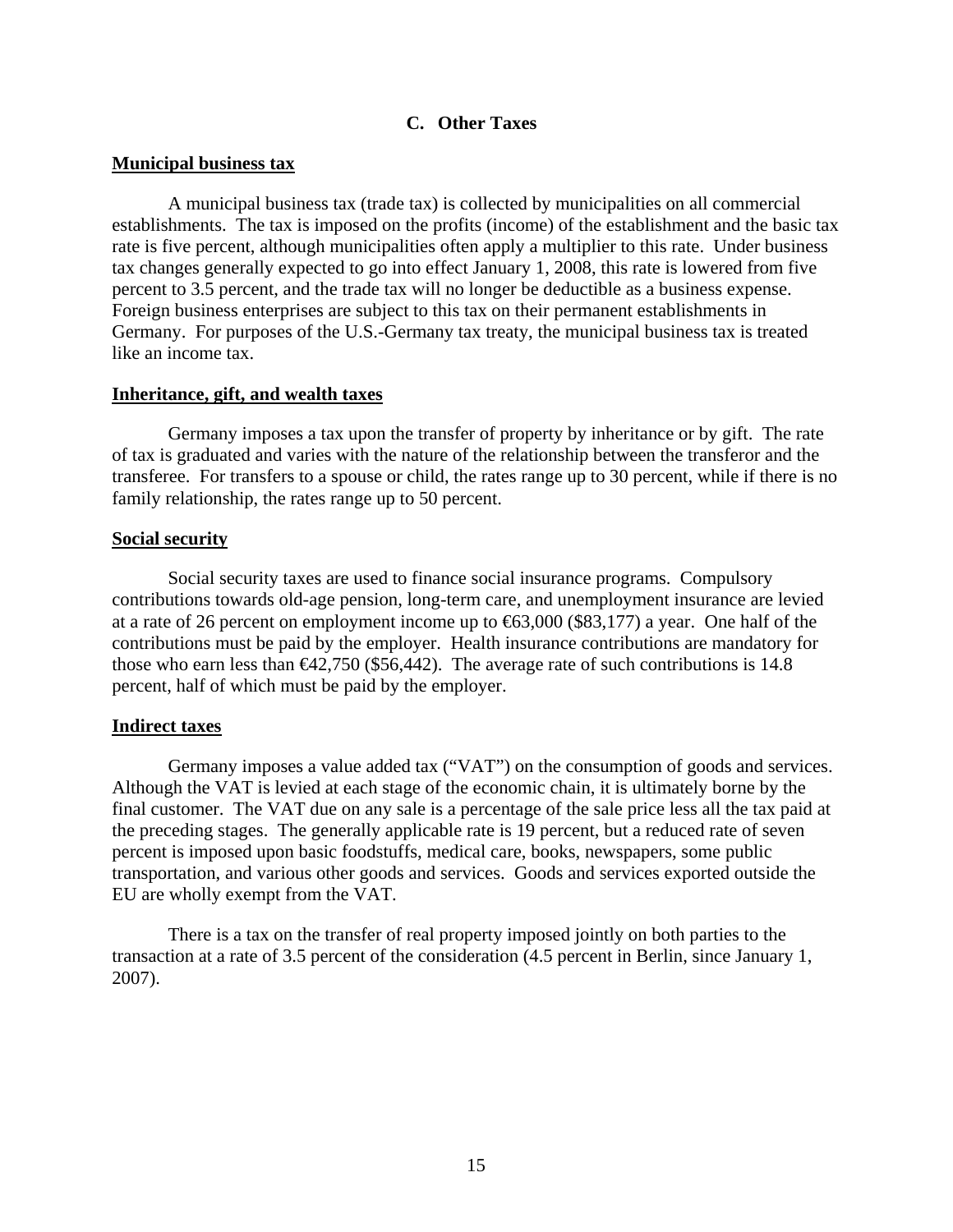## **IV. THE UNITED STATES AND GERMANY: CROSS-BORDER INVESTMENT AND TRADE**

#### **A. Introduction**

A principal rationale for negotiating tax treaties is to improve the business climate for business persons in one country who might aspire to sell goods and services to customers in the other country and to improve the investment climate for investors in one country who might aspire to own assets in the other country. Clarifying the application of the two nations' income tax laws makes more certain the tax burden that will arise from different transactions, but may also increase or decrease that burden. Where there is, or where there is the potential to be, substantial cross-border trade or investment, changes in the tax structure applicable to the income from trade and investment has the potential to alter future flows of trade and direct investment. Therefore, in reviewing the proposed protocol it may be beneficial to examine the cross-border trade and investment between the United States and Germany.

When measuring by trade in goods or services or when measuring by direct and nondirect cross-border investment, the United States and Germany are important components of each country's current and financial accounts. In 2006, aggregate cross-border direct investment between the United States and Germany exceeded \$24 billion. Substantial cross-border investment by persons in both countries over the years has resulted in cross-border income flows in excess of \$15 billion (real 2006 dollars) annually since 1988. The income from cross-border trade and investment generally is subject to net-basis income tax in either the United States or Germany and in many cases also is subject to gross basis withholding taxes in the source country.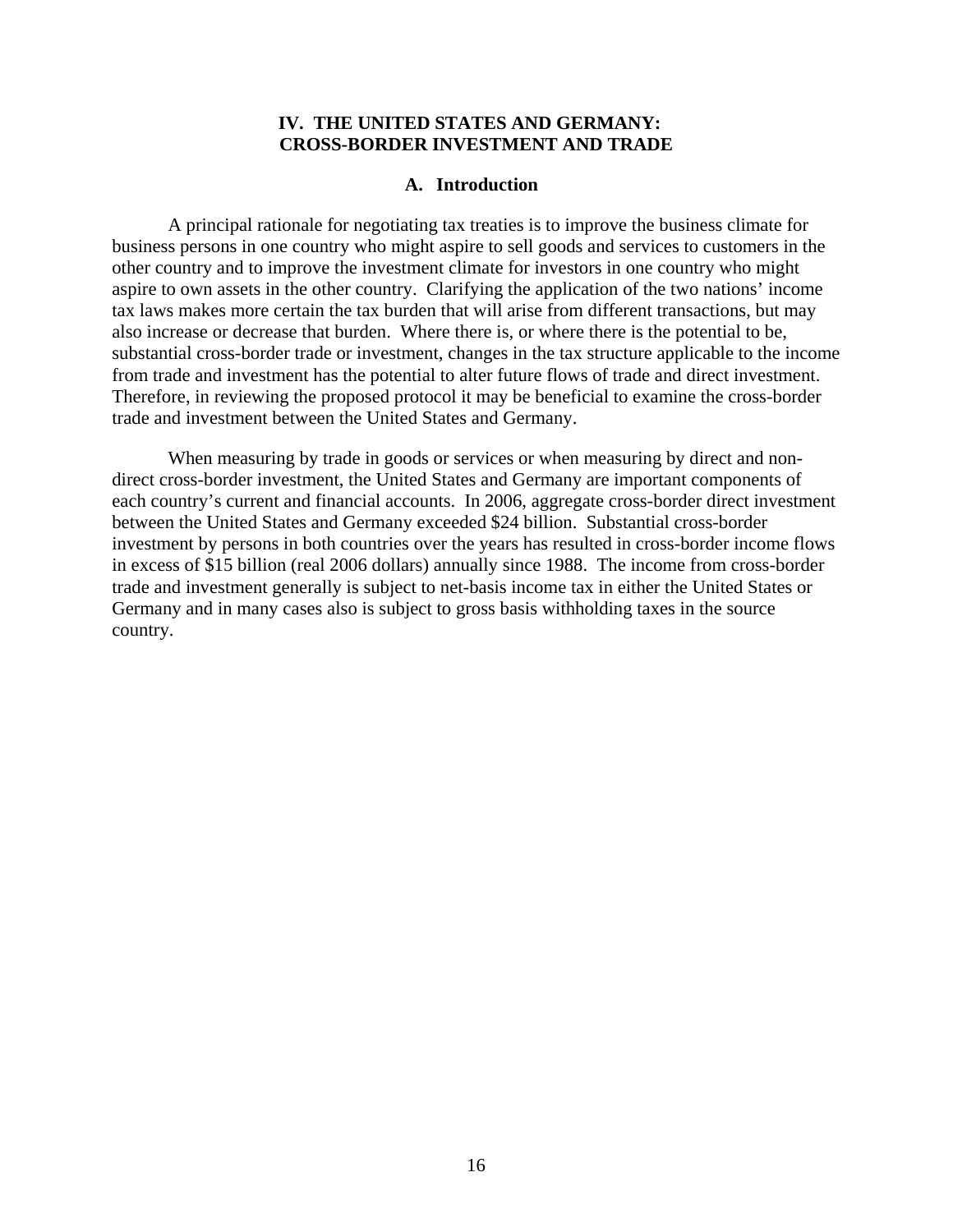## **B. Overview of International Transactions Between the United States and Germany**

The value of trade between the United States and Germany is large. In 2006, the United States exported \$34.2 billion of goods to Germany and imported \$84.8 billion in goods from Germany.12 These figures made Germany the United States' sixth largest goods export destination and the fifth largest source of imported goods. These figures also represent 3.8 percent of all goods exports from the United States and 5.1 percent of all imports into the United States. Similarly, the value of cross-border investment, U.S. investments in Germany, and German investments in the United States is large. In 2006, U.S. investments in Germany decreased by \$33.9 billion and German investments in the United States increased by \$21.9 billion.<sup>13</sup> The increase in German-owned U.S. assets represents approximately one percent of the increase in all foreign-owned assets in the United States in 2006. Table 1, below, summarizes the international transactions between the United States and Germany in 2006.

Table 1 presents the balance of payments accounts between the United States and Germany. Two primary components comprise the balance of payments account: the current  $\frac{1}{2}$  account and the financial account.<sup>14</sup> The current account measures flows of receipts from the current trade in goods and services between the United States and Germany and the flow of income receipts from investments by U.S. persons and by German persons in the United States. The financial account measures the change in U.S. investment in Germany and the change in German investment in the United States.

<sup>13</sup> Bureau of Economic Analysis, U.S. Department of Commerce, "International Economic Accounts," www.bea.gov/international, May 2007. Preliminary data.

<sup>14</sup> Prior to 1999, the U.S. Department of Commerce, Bureau of Economic Analysis reported and described international transactions by reference to the "current account" and the "capital account." Beginning in June 1999, the Bureau of Economic Analysis adopted a three-group classification to make U.S. data reporting more closely aligned with international guidelines. The three groups are labeled, as in Table 1: current account; capital account; and financial account. Under this regrouping, the "financial account" encompasses all transactions that used to fall into the old "capital account," so that the financial account measures U.S. investment abroad and foreign investment in the United States. The new (post-1999) system redefines the "current account" by removing a small part of the old measure of unilateral transfers and including it in the newly defined "capital account." The newly-defined capital account consists of capital transfers and the acquisition and disposal of non-produced, non-financial assets. For example, the newly defined capital account includes such transactions as forgiveness of foreign debt, migrants' transfers of goods and financial assets when entering or leaving the country, transfers to title to fixed assets, and the acquisition and disposal of non-produced assets such as natural resource rights, patents, copyrights, and leases. In practice, the Bureau of Economic Analysis believes the newly-defined "capital account" transactions will be small in comparison to the current account and financial account.

<sup>&</sup>lt;sup>12</sup> Bureau of Economic Analysis, U.S. Department of Commerce, "U.S. International Trade in Goods and Services, Annual Revision for 2005," June 9, 2006.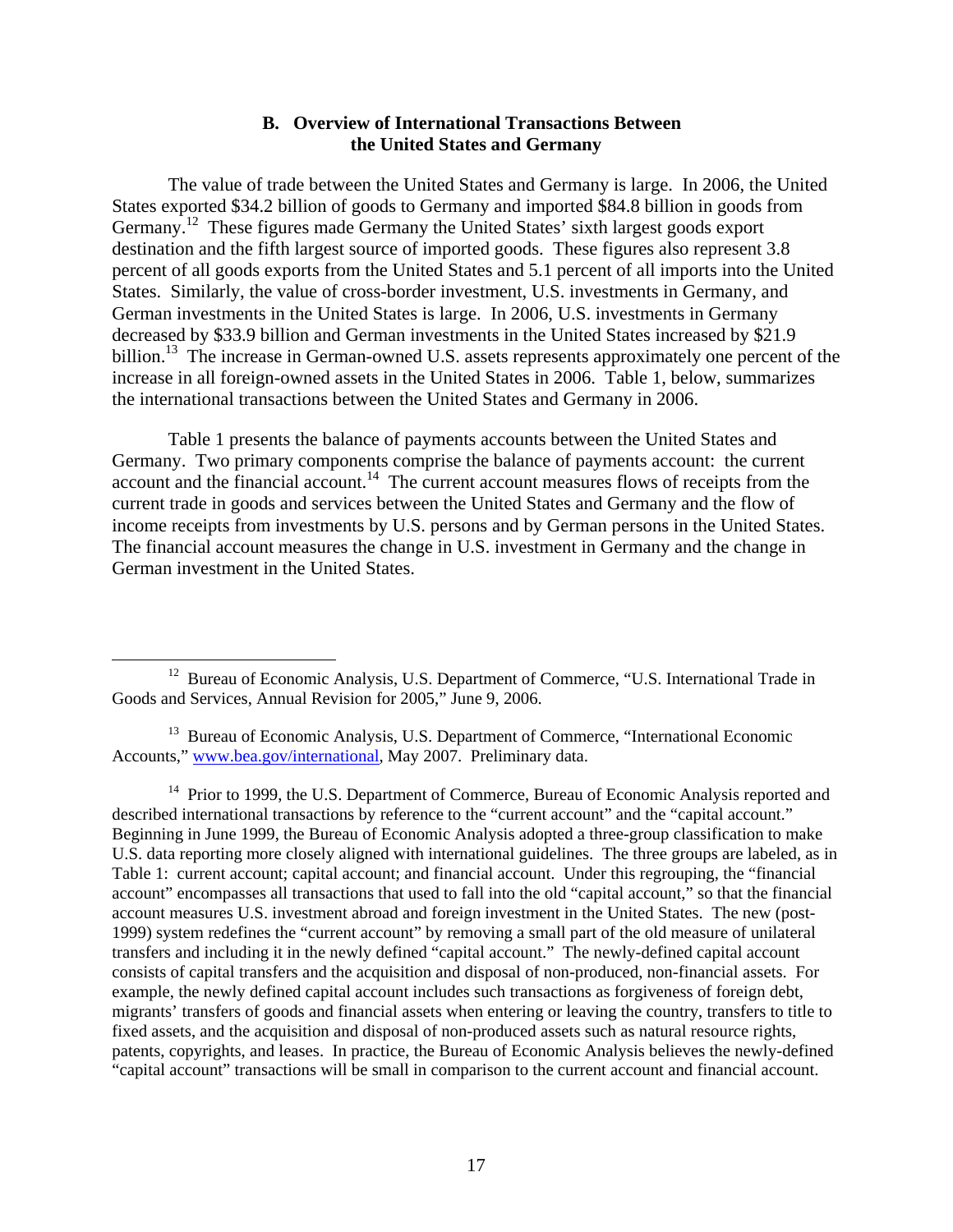| Table 1.–International Transactions Between the United States and Germany, 2006 |
|---------------------------------------------------------------------------------|
| (\$ billions, nominal)                                                          |

| <b>Current Account Balance</b>                                           |                   |  |
|--------------------------------------------------------------------------|-------------------|--|
| Exports of Goods and Services from the United States and income receipts |                   |  |
| from Germany                                                             | 81.0              |  |
| Merchandise                                                              | 40.7              |  |
| Services                                                                 | 20.7              |  |
| Income receipts from U.S. assets in Germany                              | 19.6              |  |
| Imports of goods and services from Germany and income payments to        | 143.8             |  |
| Germany                                                                  |                   |  |
| Merchandise                                                              | 89.1              |  |
| <b>Services</b>                                                          | 28.0              |  |
| Payments on German-owned U.S. assets                                     | 26.7              |  |
| <b>Unilateral Transfers</b>                                              |                   |  |
| <b>Financial Account Balance</b>                                         |                   |  |
| German Investment in the United States                                   | 21.9              |  |
| Direct Investment                                                        | 18.0              |  |
| Private non-direct investment                                            | n.a. <sup>2</sup> |  |
| Official                                                                 | n.a. <sup>2</sup> |  |
| U.S. Investment in Germany <sup>1</sup>                                  | $-33.9$           |  |
| <b>Direct Investment</b>                                                 | 6.5               |  |
| Private non-direct investment <sup>1</sup>                               | $-40.4$           |  |
| Increase in government assets                                            | 0.0               |  |
| <b>Capital Account Transactions, net</b>                                 |                   |  |
| <b>Statistical Discrepancy</b>                                           |                   |  |

# Notes:

 $\overline{a}$ 

<sup>1</sup> A negative number represents net dispositions of such assets.

 $2^2$  Foreign private holding and foreign official holdings of assets are combined in the data to avoid disclosure of holdings by foreign official agencies. The Bureau of Economic Analysis combines official asset holdings with other non-direct investment.

Source: Bureau of Economic Analysis, U.S. Department of Commerce, May 2007. Preliminary data.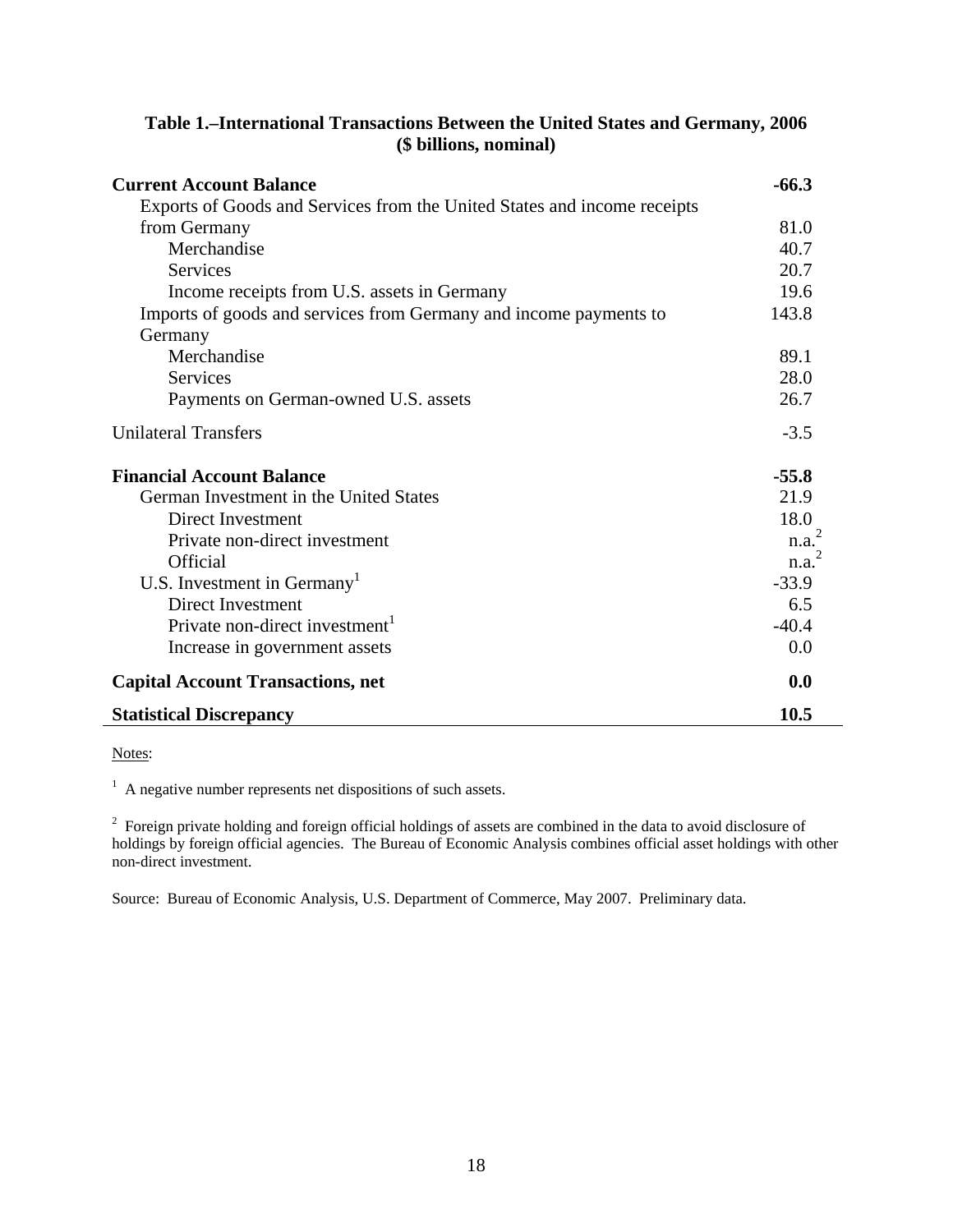## **C. Trends in Current Account Income Flows Between the United States and Germany**

## **Payments of Royalties**

As Table 1 displays, the current account consists of three primary components: trade in goods; trade in services; and payment of income on assets invested abroad. Numerous disparate activities constitute trade in services. Among the sources of receipts from exported services are transportation of goods; travel by persons and passenger fares; professional services such as management consulting, architecture, engineering, and legal services; financial services; insurance services; computer and information services, and film and television tape rentals. Also included in receipts for services are the returns from investments in intangible assets in the form of royalties and license fees. In 2006, U.S. persons received approximately \$3.5 billion in royalties and license fees from Germany.15 In 2005, German persons' payments of royalties and license fees constituted 6.0 percent of all such payments to the United States. Germany ranked as the fifth largest payor of royalties and license fees among all U.S. trading partners.<sup>16</sup> In 2006, German persons received \$2.6 billion in royalties and license fees from the United States.<sup>17</sup> In 2005, U.S. payments of royalties and license fees constituted 10.1 percent of all such payments made by U.S. persons. Germany ranked as the third largest recipient of royalties and license fees among all U.S. trading partners.18 Figure 1 documents the cross-border payments of royalties and license fees between the United States and Germany measured in constant dollars.<sup>19</sup> Even with virtually no real growth in such receipts to the United States over the past decade, the aggregate amount of such cross-border flows has grown from less than \$1.5 billion in 1986 (measured in real 2006 dollars) to more than \$3.0 billion in 2006.

<sup>17</sup> Bureau of Economic Analysis, U.S. Department of Commerce, May 2007. Preliminary data.

<sup>18</sup> Koncz, Mann and Nephew, "U.S. International Services," p.54. Japan and Switzerland received more total payments of royalties and license fees from the United States in 2005.

<sup>&</sup>lt;sup>15</sup> Bureau of Economic Analysis, U.S. Department of Commerce, May 2007. Preliminary data.

<sup>&</sup>lt;sup>16</sup> Jennifer Koncz, Michael Mann, and Erin Nephew, "U.S. International Services, Cross-Border Trade in 2005 and Sales Through Affiliates in 2004," *Survey of Current Business*, Vol. 86, October 2006, p.53. The four countries providing larger total payments of royalties and license fees in 2005 were Japan, the United Kingdom, Canada, and Switzerland.

<sup>&</sup>lt;sup>19</sup> In Figure 1 through Figure 4 a solid line represents payments to the United States from Germany and a heavy broken line represents payments from the United States to Germany. Figure 1 and Figure 2 also have a lighter broken line representing the sum of payments from Germany and from the United States.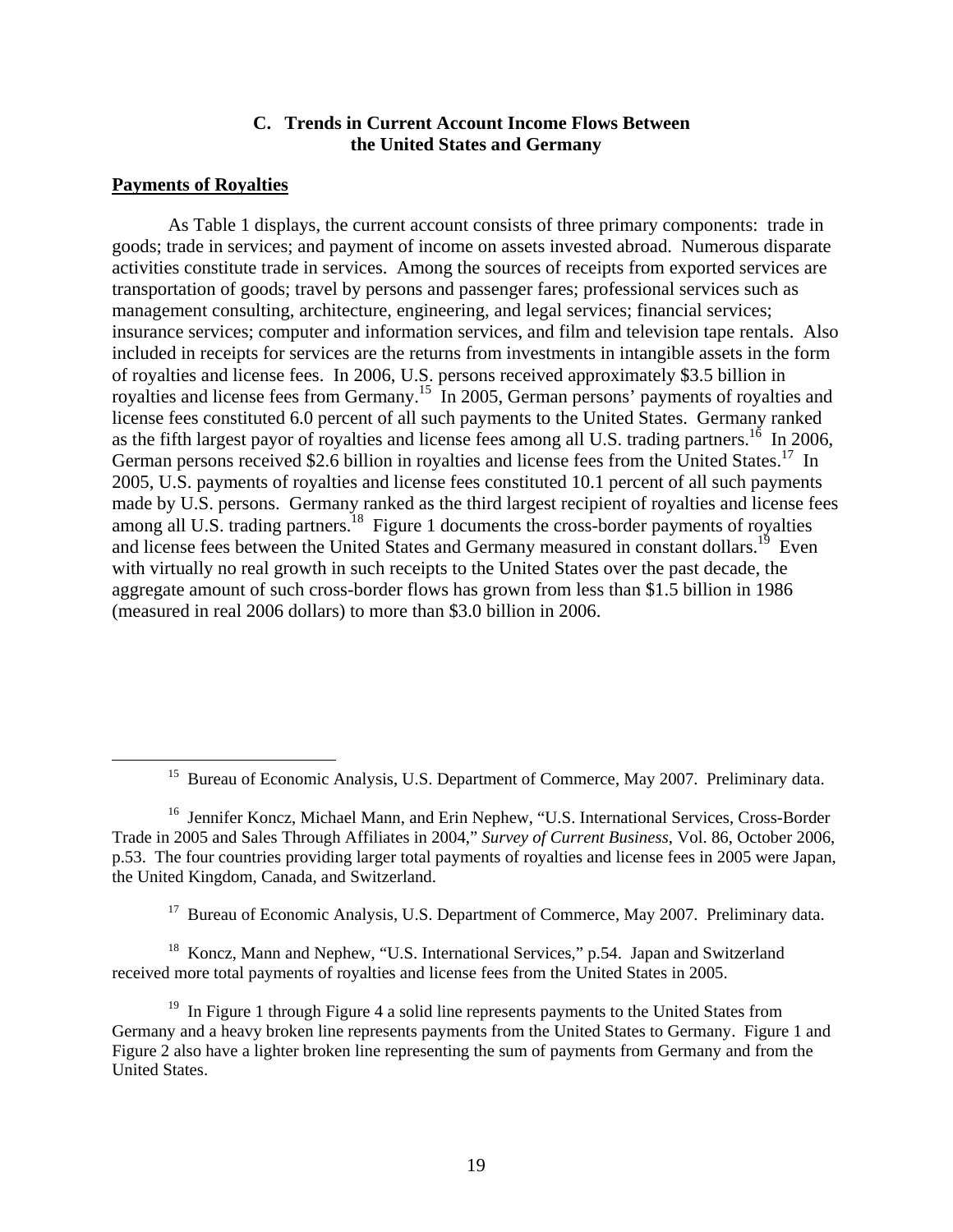

**Figure 1.–U.S. and Germany Payments of Royalties and License Fees, 1986-2006 [Millions of Real 2006 Dollars]**

### **Income receipts from investments**

# **Overview**

Figure 2 shows the growth in cross-border receipts between the United States and Germany that has occurred in cross-border payments of income from German assets owned by U.S. persons and from U.S. assets owned by German persons. Measured in real dollars, income received by U.S. persons from the ownership of assets in Germany has grown just under fourfold since 1986. Over the same period, income received by German persons from the ownership of assets in United States has also grown just under fourfold.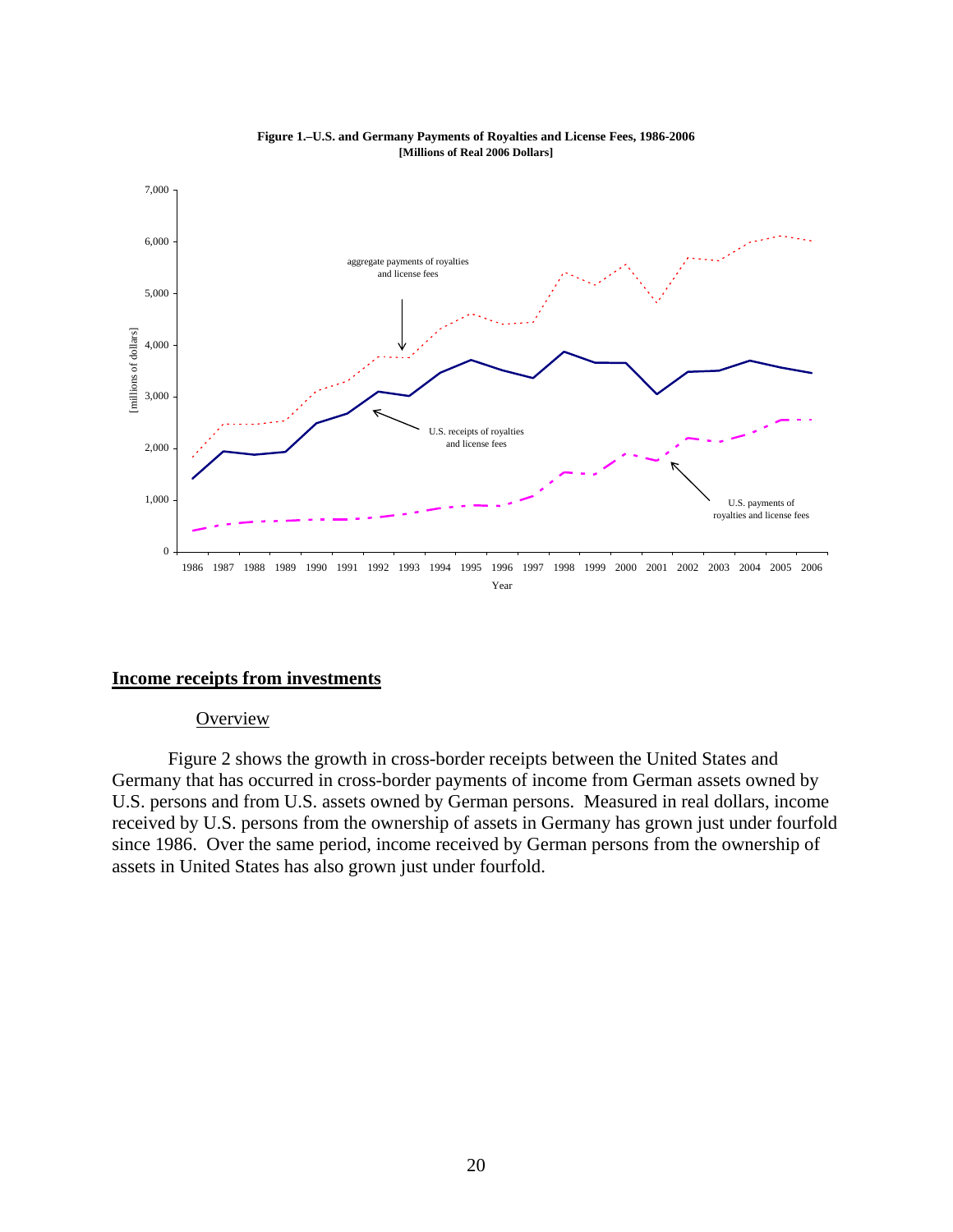

**Figure 2.–U.S. and Germany Receipts of Income from Investments, 1986-2006 [Millions of Real 2006 Dollars]**

#### Income from direct investment and income from non-direct investment

Income from foreign assets is categorized as income from "direct investments" and income from "non-direct investments." Direct investment constitutes assets over which the owner has direct control. The Department of Commerce defines an investment as direct when a single person owns or controls, directly or indirectly, at least 10 percent of the voting securities of a corporate enterprise or the equivalent interest in an unincorporated business. Often the income that crosses borders from direct investments is in the form of dividends from a subsidiary to a parent corporation, although interest on loans between such related corporations is another source of income from a direct investment. In non-direct investments, the investor generally does not have control over the assets that underlie the financial claims. Non-direct investments consist mostly of holdings of corporate equities and corporate and government bonds, generally referred to as "portfolio investments," and bank deposits and loans. Hence, the income from non-direct investments generally is interest, dividends, or gains. German persons have substantial holdings of U.S. government bonds. Figure 3 shows the payments by the U.S. government to German persons, largely interest on holdings of U.S. government bonds. Holdings of U.S. government bonds by German persons have varied since 1986 and, as holdings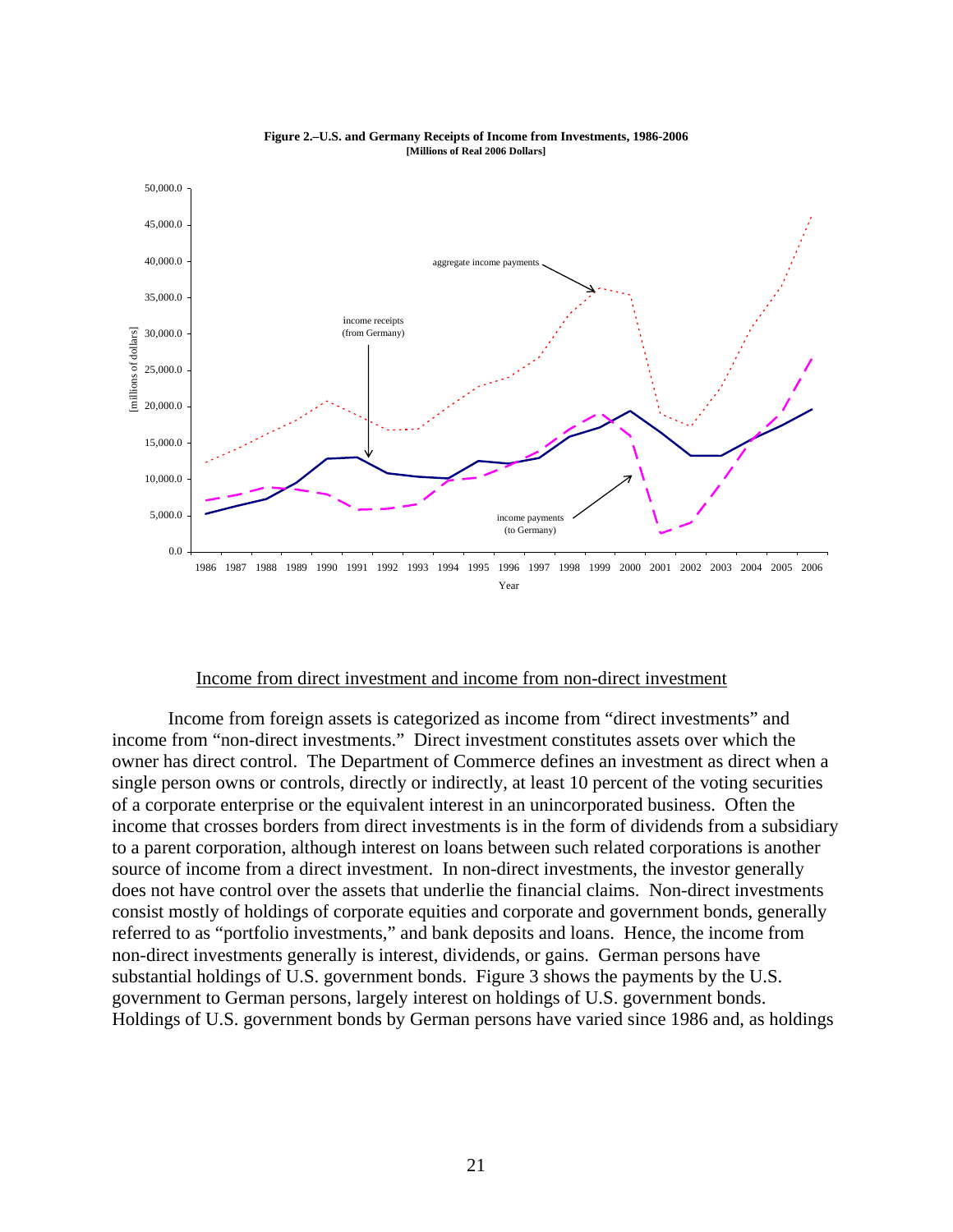have varied, interest received by German persons has varied. Such payments totaled over \$3.1 billion in  $2006.<sup>20</sup>$ 



**Figure 3.–Real U.S. Government Payments to German Persons, 1986-2006**

**[Millions of Real 2006 Dollars]**

While the flow of income to Germany from German holdings of U.S. government bonds is significant, German persons earn greater income both from direct investments in the United States and from private, portfolio (non-governmental) and other non-direct investments in the United States.

In 2006, the income received by German persons from direct investments in the United States totaled nearly \$13.0 billion and the income received by German persons from portfolio (non-governmental) and other non-direct investments in the United States totaled \$10.5 billion.

In 2006, the income of German persons from direct investments in the United States was roughly 60 percent greater than the income received by U.S. persons on their direct investments in Germany (\$13.0 billion compared to \$8.0 billion). The income received by U.S. persons on their portfolio and other non-direct investments in Germany (\$10.8 billion in 2006), was

 $20$  Comparable data are not available for holdings of governmental bonds of Germany by U.S. persons.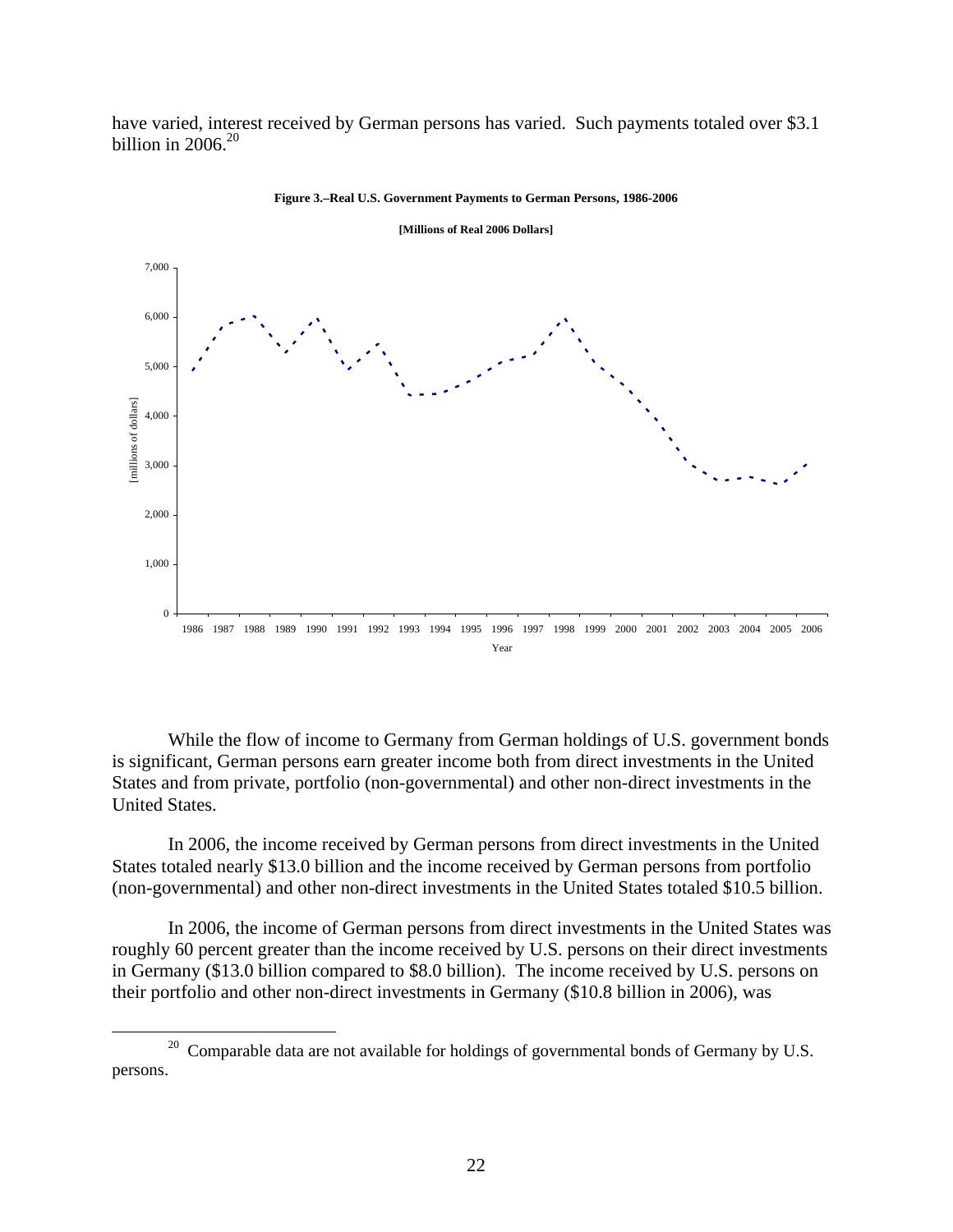modestly greater than the income received by German persons from portfolio (nongovernmental) and other non-direct investments in the United States (\$10.5 billion in 2006). Figure 4 records the cross-border income flows from direct and portfolio and other non-direct investments between the United States and Germany.



**Figure 4.–U.S. and Germany Income from Direct and Non-Direct Investments, 1986-2006 [Millions of Real 2006 Dollars]**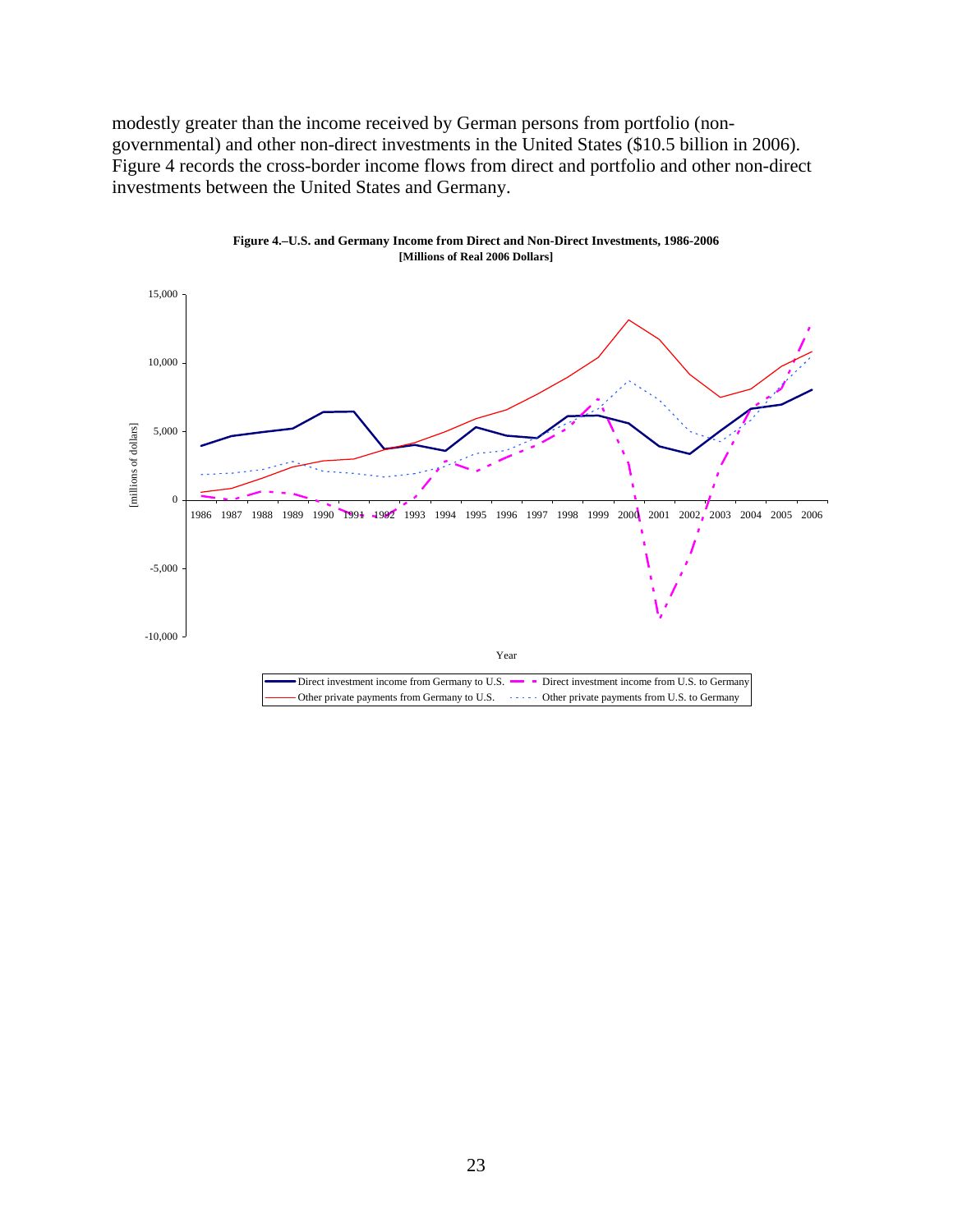#### **D. Trends in the Financial Account Between the United States and Germany**

As discussed above, the current account of international transactions between the United States and Germany records the current-year flow of receipts from current export of goods and services and the income flows arising from past investments. The financial account of international transactions between the United States and Germany (the bottom portion of Table 1) measures the change in U.S ownership of German assets and the change in German ownership of U.S. assets. The importance of the financial account, as documented in preceding discussion, is that ownership of assets abroad generates future receipts of income. In 2006, aggregate crossborder investment between the United States and Germany totaled \$13.2 billion. As Table 1 documented, in 2006 the United States' financial account balance with Germany was a negative \$55.8 billion, as U.S. persons reduced asset holding in Germany by \$33.9 billion while German persons increased their ownership of U.S. assets by \$21.9 billion. U.S. persons have made net dispositions of German assets since 2002. Figure 5, below, shows the annual change in U.S. owned German assets and the annual change in German-owned U.S. assets.<sup>21</sup>





<sup>&</sup>lt;sup>21</sup> In Figure 5 through Figure 9 a solid line indicates the net acquisition (purchase of assets, purchase of securities, bank deposit, or extension of credit) by U.S. persons of assets in Germany, and a broken line indicates the net acquisition by German persons of U.S. assets. If any line reports a negative number, there was a net disposition of such assets.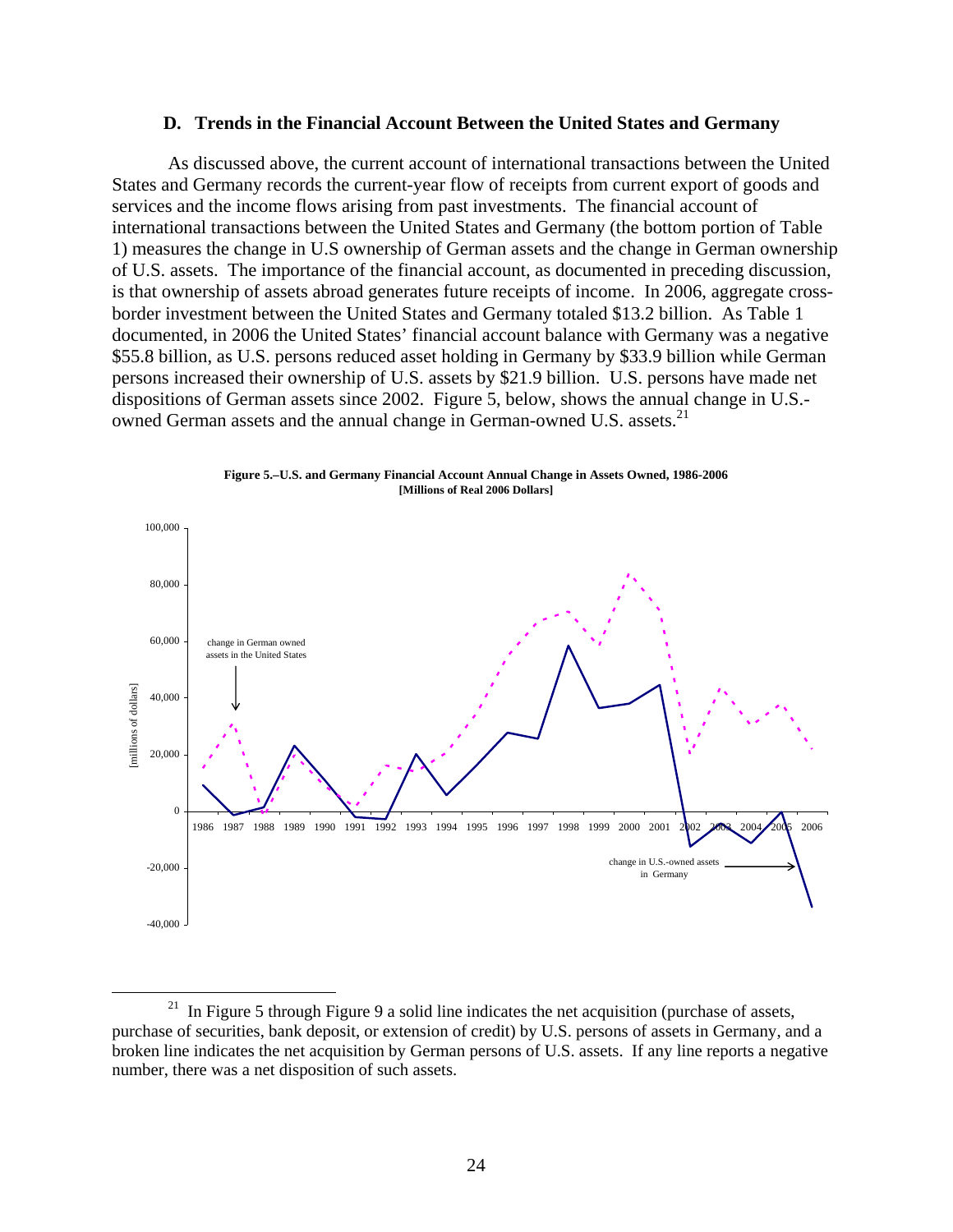Figure 6, Figure 7, Figure 8, and Figure 9 decompose these annual changes in asset ownership into direct investment and components of non-direct investment. Figure 6 reports the annual change in U.S. direct investment in Germany and the annual change in German direct investment in the United States since 1986. Almost all years since 1986 have showed an increase in the amount of direct investment in assets of the one country by investors in the other country. The changes measured in direct investment occur because of increases or decreases in equity investment, changes in intra-company debt, the reinvestment of earnings, and currency valuation adjustments.



**Figure 6.–Change in U.S. and Germany Direct Investment, 1986-2006 [Millions of Real 2006 Dollars]**

Total direct investment by U.S. persons in Germany is large. Measured on an historical cost basis,  $^{22}$  the value of U.S. direct investment in Germany as of the end of 2005 was \$86.3 billion. This comprised 4.2 percent of total U.S. direct investment overseas and represented the fifth largest U.S. direct investment position in 2005 after the United Kingdom, Canada, the Netherlands, and Australia.<sup>23</sup> The value of German direct investment in the United States at the

 $22$  The Bureau of Economic Analysis prepares detailed estimates of direct investment by country and industry on an historical cost basis only. Thus, the estimates reported reflect price levels of earlier periods. For estimates of aggregate direct investment the Bureau of Economic Analysis also produces current-cost and market value estimates.

<sup>&</sup>lt;sup>23</sup> Jennifer L. Koncz and Daniel R. Yorgason, "Direct Investment Positions for 2005: Country and Industry Detail," vol. 86, *Survey of Current Business,* July 2006.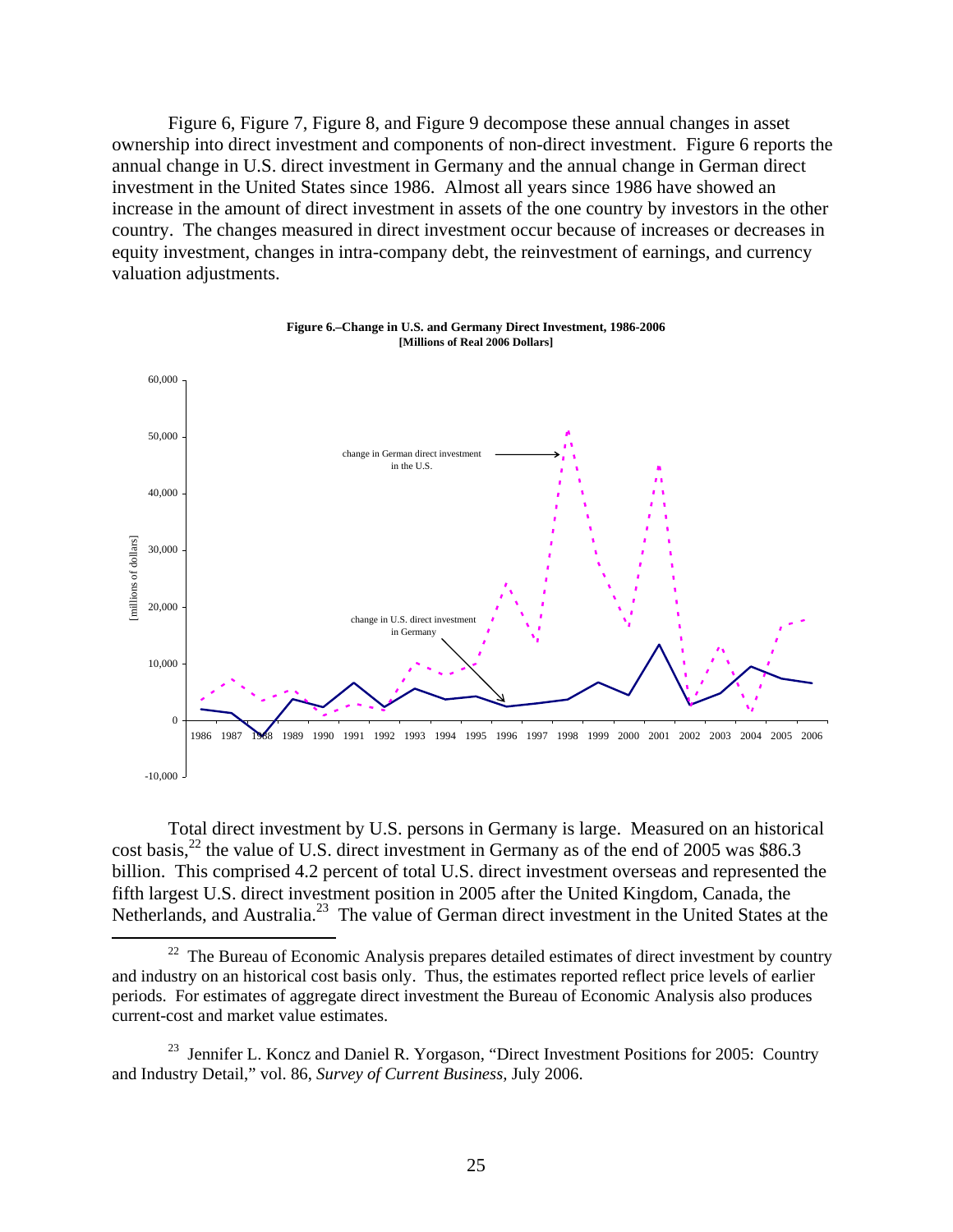end of 2005 was \$184 billion. This comprised 11.3 percent of total foreign direct investment in the United States and represented the third largest foreign direct investment position in the United States after the United Kingdom and Japan.<sup>24</sup>

Non-direct investment generally may be thought of as consisting of two components, portfolio investment, that is, the purchase of securities, and lending activities. Figure 7 reports the annual change in the holdings of German securities (stocks and bonds) by U.S. persons and the annual change in the holdings of U.S. securities (other than Treasury securities) by German persons. In 2005, U.S. holdings of German stocks and bonds had a year-end estimated value of \$203.4 billion.<sup>25</sup> Of this total, German stocks account for \$140.4 billion and German bonds account for \$63.0 billion.<sup>26</sup> Among U.S. holdings of foreign stocks, the value of German stock held is sixth after holdings of U.K. equities, Japanese equities, French equities, Bermudan equities, and Dutch equities by U.S. persons.<sup>27</sup> German holdings of U.S. securities (other than Treasury securities) totaled \$83.7 billion of U.S. corporate stocks and \$67.8 billion of U.S. corporate bonds and the bonds of certain Federal agencies (other than general obligation Treasury bonds) at the end of 2005. In the case of equities, these holdings comprised 4.0 percent of total foreign holdings of U.S. equities. In the case of bonds, these holdings comprised 3.0 percent of total foreign holdings of such bonds.<sup>28</sup>

24 *Ibid*.

26 *Ibid*.

<sup>27</sup> *Ibid.* Among U.S. holdings of foreign bonds, U.S. holdings of bonds issued by German persons is fourth in size after holdings of bonds issued by British, Canadian, and Cayman Islands persons.

28 *Ibid*.

 $25$  Elena L. Nguyen, "The International Investment Position of the United States at Year end 2005," *Survey of Current Business*, vol. 86, July 2006.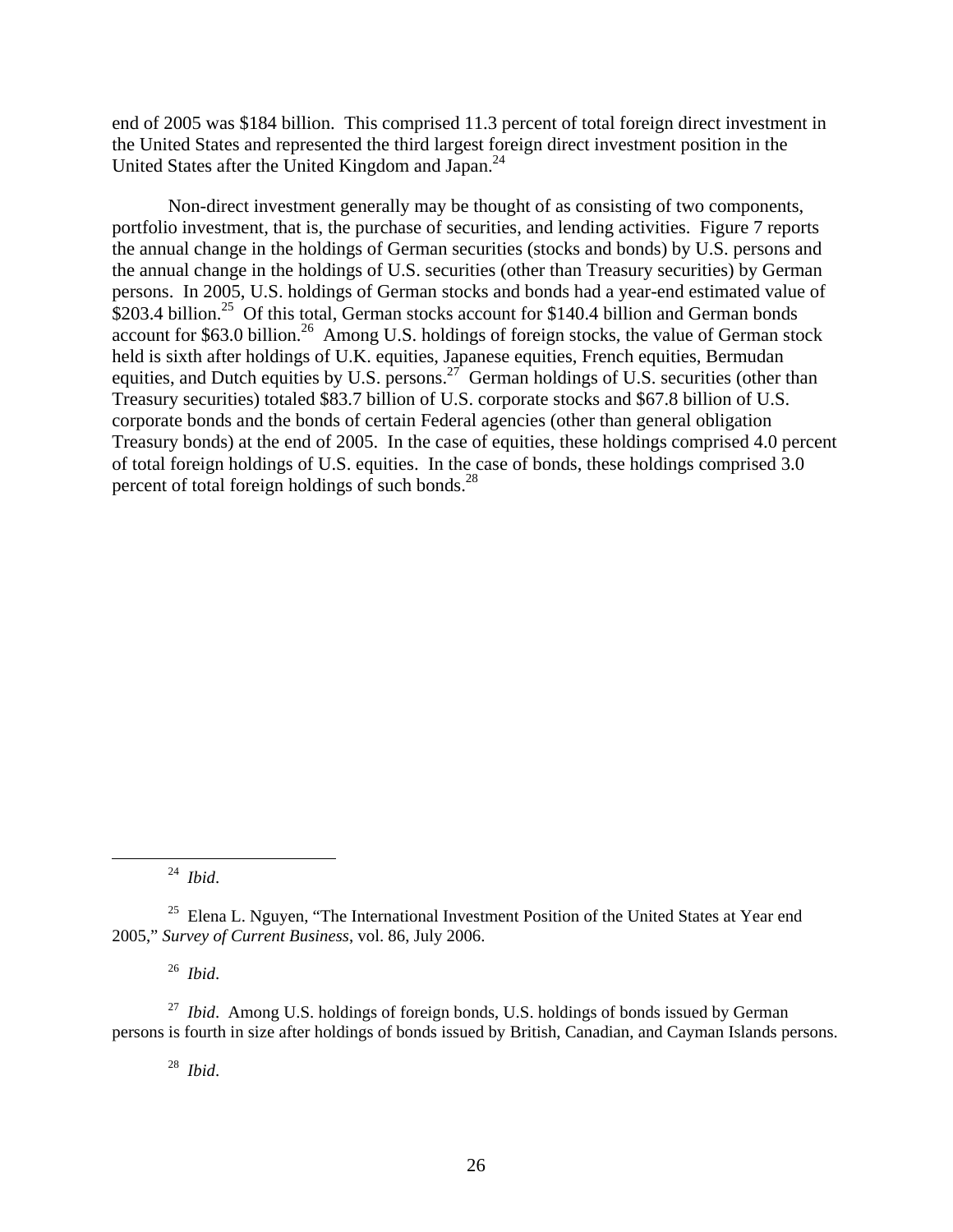

**Figure 7.–Change in U.S. and Germany Ownership of Portfolio Securities, 1986-2006 [Millions of Real 2006 Dollars]**

Lending activities, aside from the sale of debt securities, constitute the remaining source of non-direct cross-border investment. When a U.S. bank makes a loan to a foreign person abroad (including a foreign subsidiary), the U.S. bank is making a foreign investment. Non-bank U.S. persons also make foreign investments through lending activities. When a non-bank U.S. person makes a deposit in a foreign bank, the non-bank U.S. person is making a foreign investment. Likewise if a U.S. business draws on a line of credit from a bank in Germany, the German bank is making an investment in the United States. Such deposit and borrowing activity can be quite variable and changes in exchange rates and business activity abroad may lead to substantial variability in the annual level of such activity. Figure 8 reports the changes in lending by non-banking U.S. persons to German persons and borrowing by non-banking U.S. persons from German persons since 1986.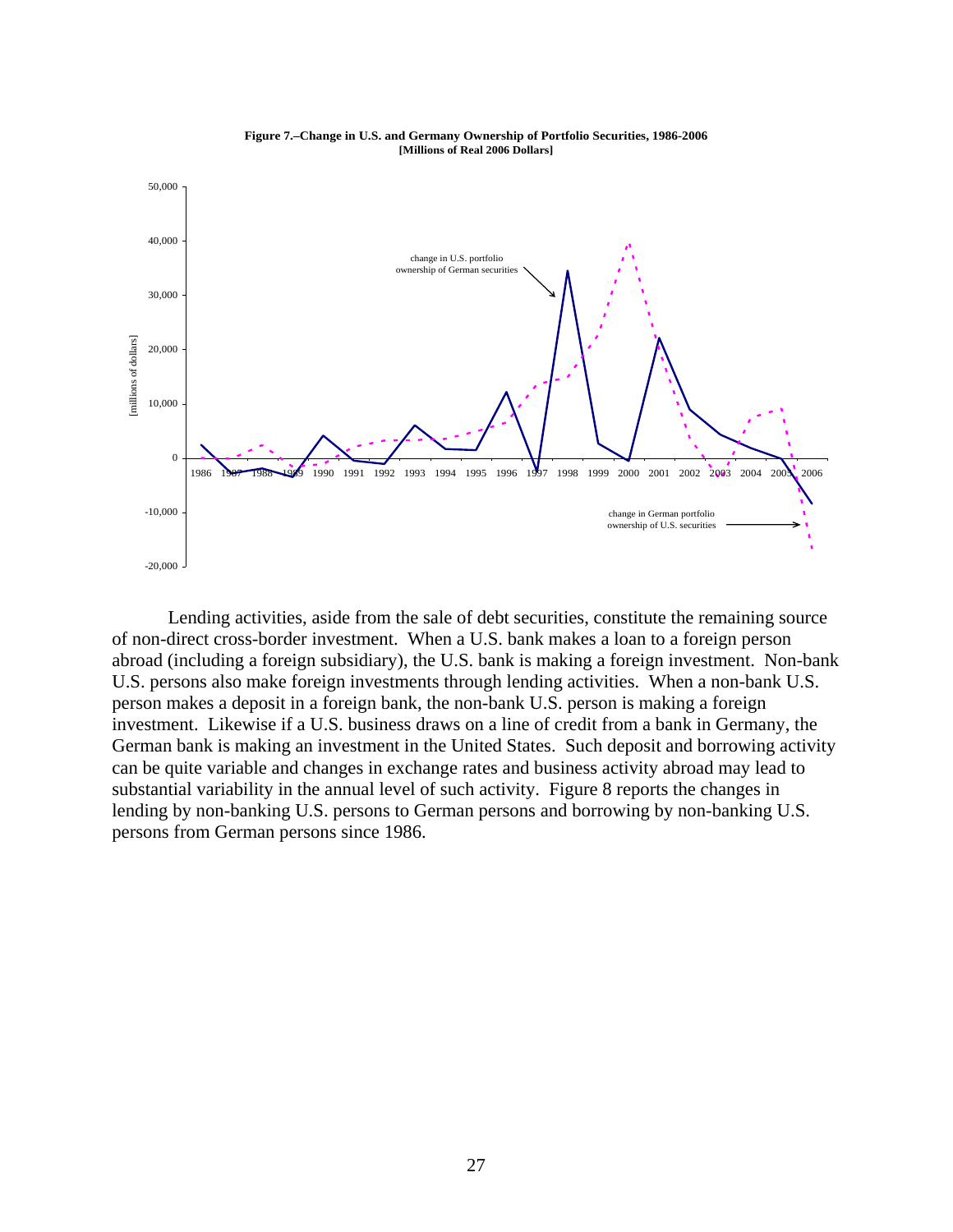

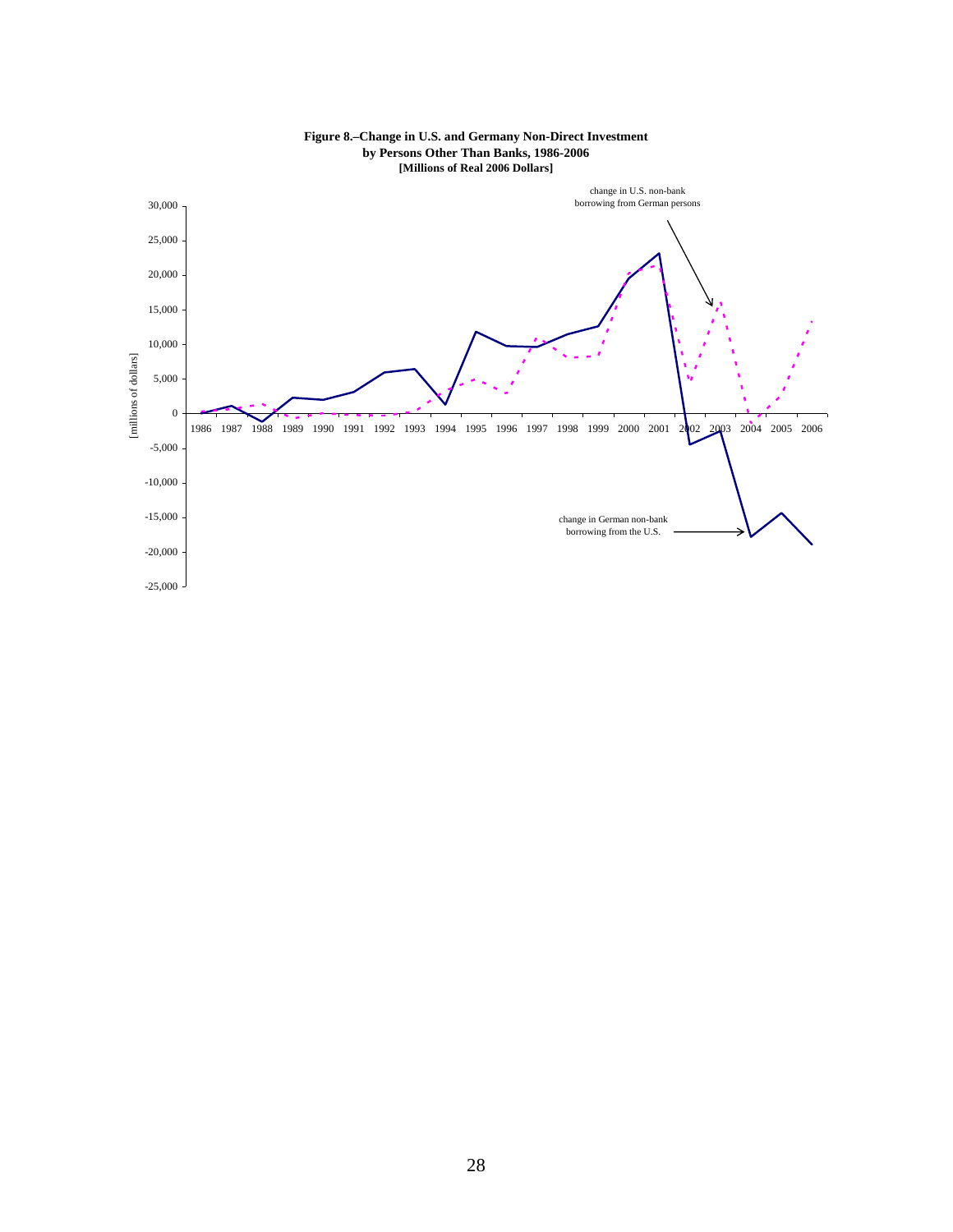Figure 9 reports cross-border investment activity between the United States and Germany by U.S. banks, including intra-affiliate loans. The solid line in Figure 9 displays lending by U.S. banks to Germany and deposits made in German banks by U.S. persons. The broken line in Figure 9 includes data on U.S. borrowing from German banks and bank deposits accepted from German persons. However, in Figure 9, the broken line also includes annual changes in German holdings of U.S. Treasury securities.



**Figure 9.–Change in U.S. and Germany Non-Direct Investment by Banks, 1986-2006 [Millions of Real 2006 Dollars]**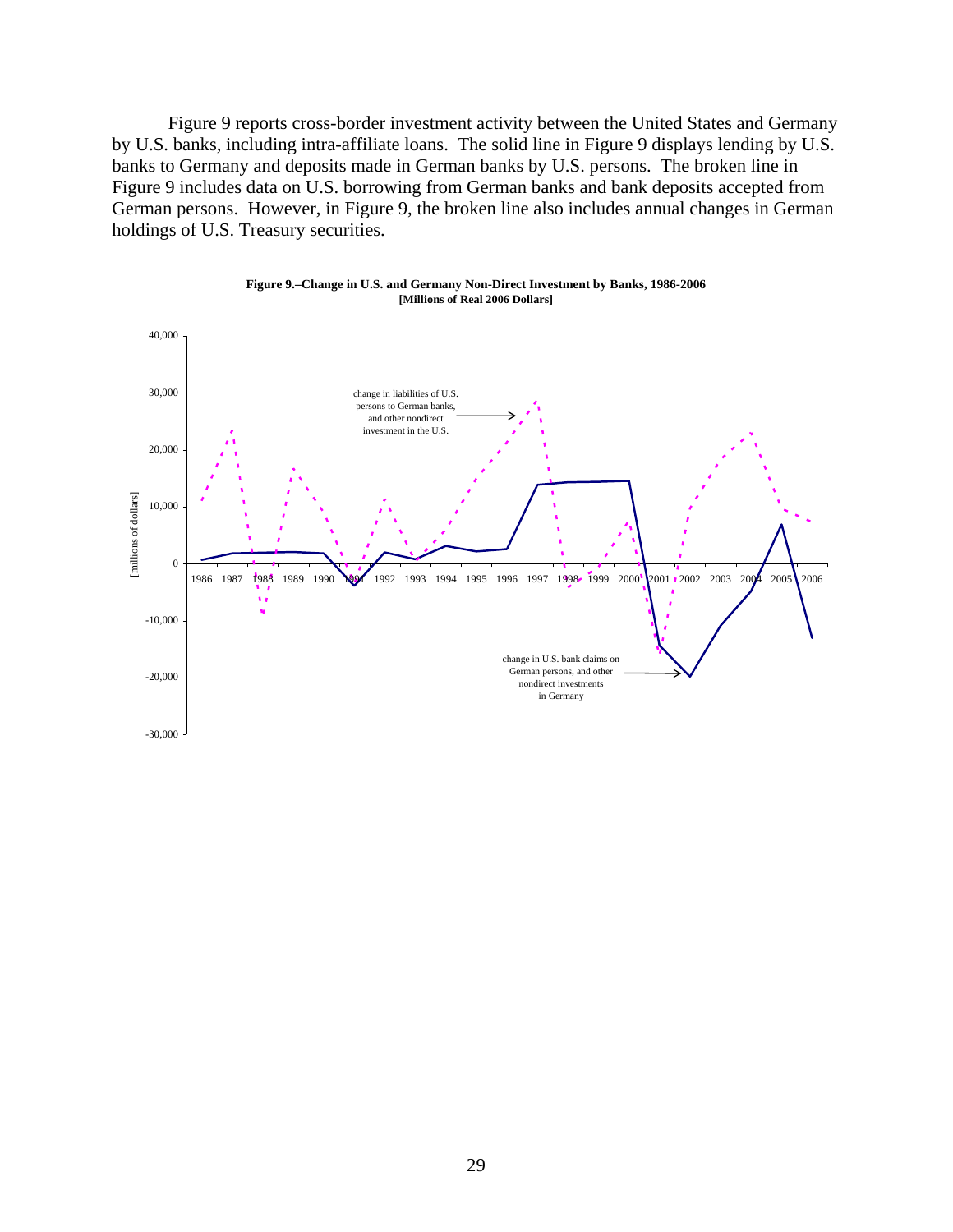#### **E. Income Taxes and Withholding Taxes on Cross-Border Income Flows**

The data presented above report the amount of direct investment in Germany by U.S. persons and the amount of direct investment in the United States by German persons. Data from tax returns reflect the magnitudes of cross-border investment and trade and income flows reported above. In 2003, U.S. corporations with German parent companies had \$4.0 billion of income subject to tax and paid \$1.2 billion in U.S. Federal income taxes.<sup>29</sup> U.S. corporations, including U.S. parent companies of German controlled foreign corporations, reported the receipt of \$2.2 billion of dividends from German corporations in 2002.30 Of the \$2.2 billion in dividends reported, approximately \$0.7 billion reflected the grossed up value of net dividends to account for deemed taxes paid to Germany. U.S. corporations recognized about \$4.1 billion in taxable income originating in Germany, including the dividend amounts just cited. This income was subject to an average German corporate income tax rate of approximately 28.6 percent (after allowing for apportionment and allocation of certain expenses incurred in the United States).

Data for withholding taxes from 2000 show that Germany and the United States collected approximately the same amounts of receipts, with each country withholding roughly \$100 million annually, by withholding tax on respective payments to each other.<sup>31</sup> Data on withholding taxes may not be an accurate indicator of cross-border investment and income flows, because a taxpayer can often control the amount and timing of dividend payments to the home country and pays withholding tax only when these payments are made.

 <sup>29</sup> James R. Hobbs, "Foreign Controlled Domestic Corporations, 2003," *Statistics of Income Bulletin*, Summer 2006, pp. 67-112.

<sup>30</sup> Data Release, "Corporate Foreign Tax Credit, 2002," *Statistics of Income Bulletin*, Fall 2006, pp. 285-318.

<sup>31</sup> Data Release, "Foreign Recipients of U.S. Income, 2000," *Statistics of Income Bulletin*, Summer 2003, pp. 177-186.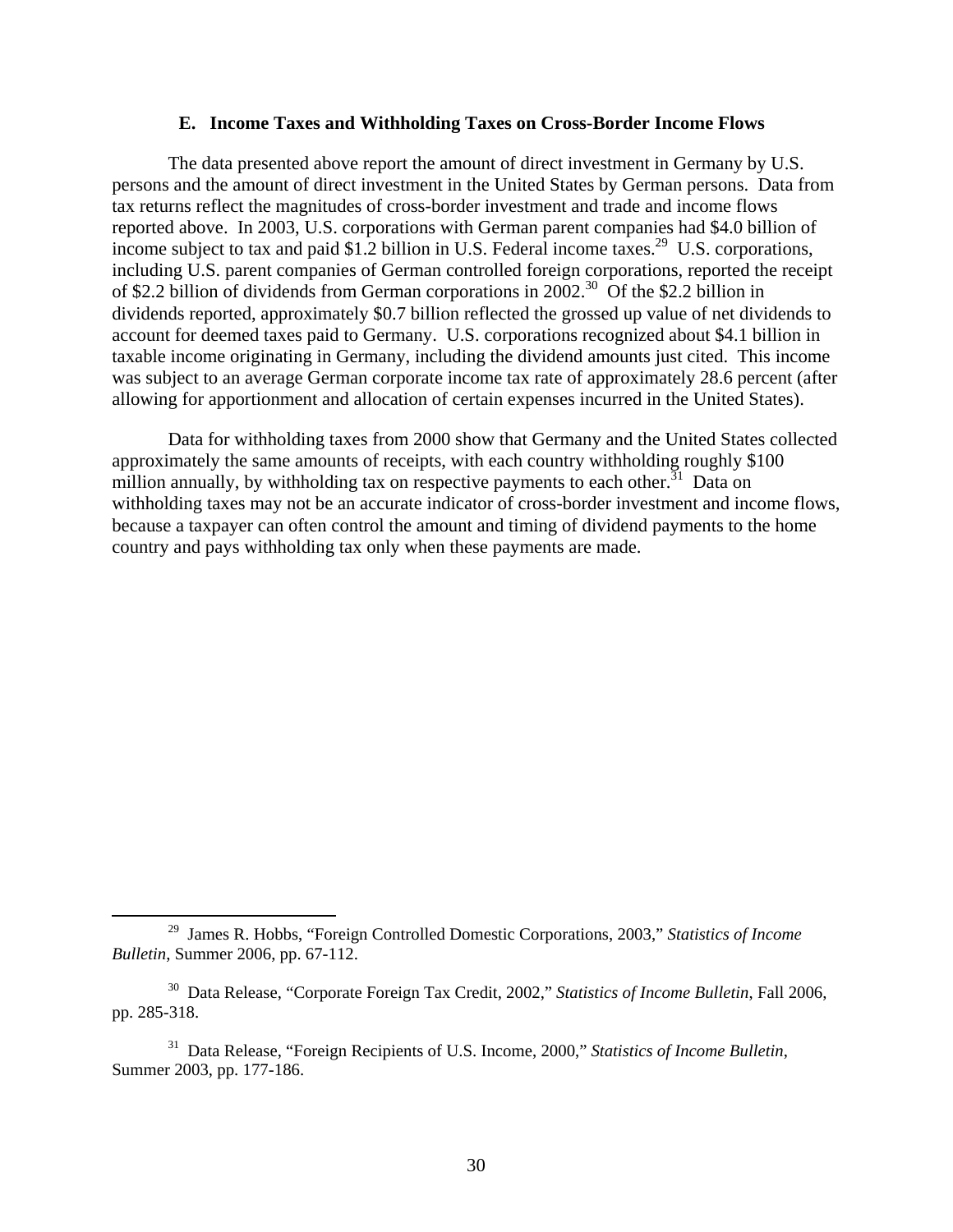#### **F. Analyzing the Economic Effects of Income Tax Treaties**

Among other things, tax treaties often change both the amount and timing of income taxes and the country (source or residence) that has priority to impose such taxes. If the tax treaty changes increase the after-tax return to cross-border trade and investment, or to particular forms of trade or investment, in the long run there could be significant economic effects. Generally, to the extent a treaty reduces barriers to capital and labor mobility, more efficient use of resources will result and economic growth in both countries will be enhanced, although there may be negative transitional effects occurring in specific industries or geographic regions. On the other hand, tax treaties may also lead to tax base erosion if they create new opportunities for tax arbitrage. Tax treaties also often increase and improve information sharing between tax authorities. Improvements in information sharing and the limitation of benefits provision should reduce the potential for outright evasion of U.S. and German income tax liabilities.

Generally, a treaty-based reduction in withholding rates will directly reduce U.S. tax collections in the near term on payments from the United States to foreign persons, but will increase U.S. tax collections on payments from foreign persons to the United States because of the reduction in foreign taxes that are potentially creditable against the U.S. income tax. To the extent that the withholding rate reduction encourages more income flows between the treaty parties, this dampening of collections on payments to foreign persons and related decrease in foreign tax credits will begin to reverse. The present protocol's reductions in dividend withholding rates will reduce U.S. withholding tax collections on dividend payments from the United States to Germany. Over the longer term, the withholding tax rate changes coupled with other changes in the protocol are likely to cause small revenue increases in later years as capital flows increase and from improved allocation of capital.

However, this simple analysis is incomplete. A complete analysis of a withholding change, or any other change in a treaty, would account for both tax and non-tax related factors, such as portfolio capital needs in the affected countries, and the corresponding relation between current and financial accounts. The potential for future growth in each country is an important determinant of cross-border investment decisions. In sum, even in the short run, the larger macroeconomic outlook, compared to treaty modifications, is likely to be a more important determinant of future cross-border income and investment flows and the related tax collections.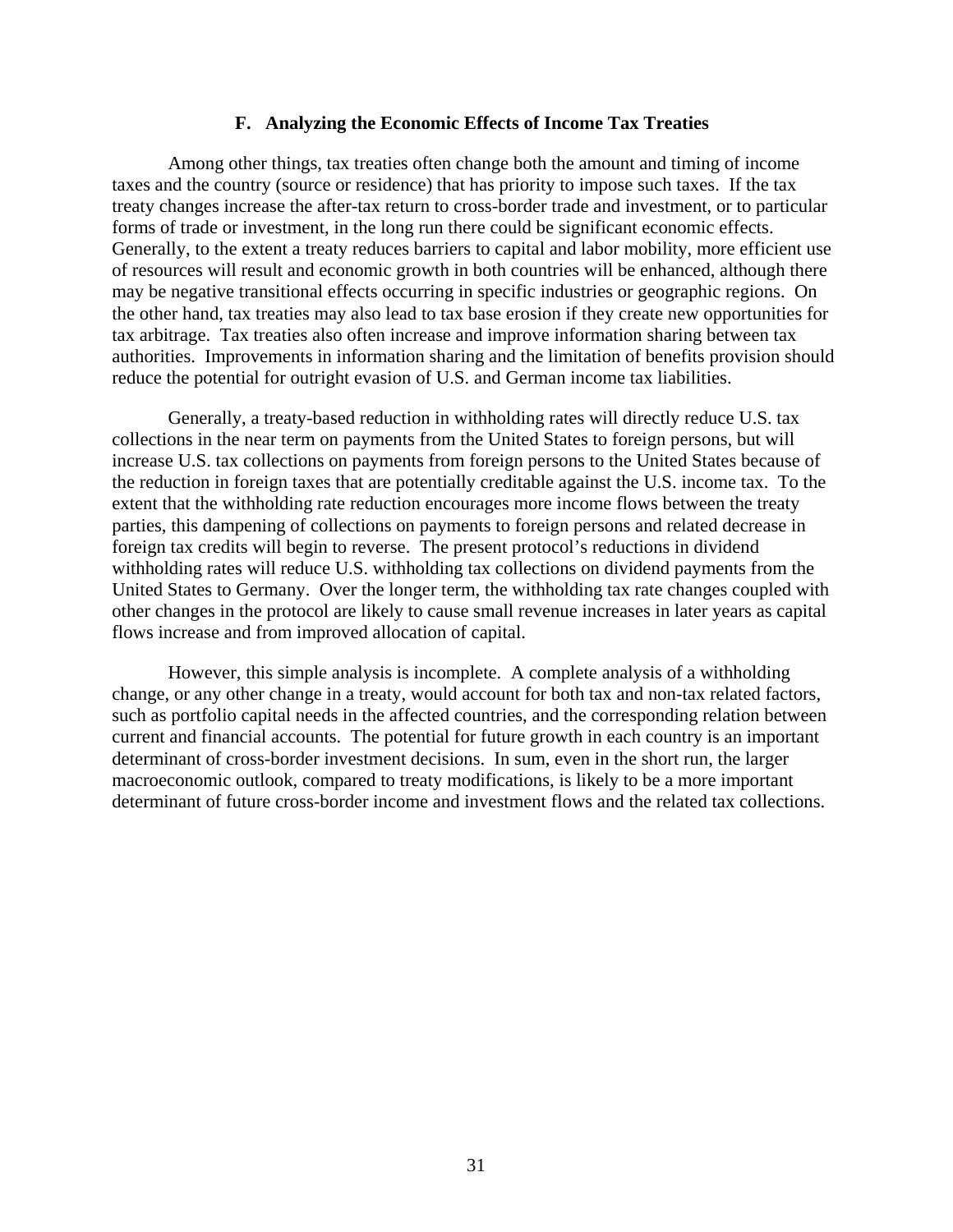## **V. EXPLANATION OF PROPOSED PROTOCOL**

## **Article I. General Scope**

#### In general

The proposed protocol replaces Article 1 of the present treaty with a new Article 1. The general scope article describes the persons who may claim the benefits of the proposed protocol. It also includes a "saving clause" provision similar to provisions found in most U.S. income tax treaties.

The proposed protocol generally applies to residents of the United States and to residents of Germany. The determination of whether a person is a resident of the United States or Germany is made under the provisions of Article 4 of the treaty (Residence).

The proposed protocol provides that it does not restrict in any manner any exclusion, exemption, deduction, credit, or other allowance accorded by internal law, by any other agreement between the United States and Germany, or by any multilateral agreement to which the United States and Germany are parties. Thus, the proposed protocol will not apply to increase the tax burden of a resident of either the United States or Germany.

According to the Treasury Department's Technical Explanation (hereinafter referred to as the "Technical Explanation"), the fact that the proposed protocol applies only to a taxpayer's benefit does not mean that a taxpayer may select inconsistently among treaty and internal law provisions in order to minimize its overall tax burden. In this regard, the Technical Explanation sets forth the following example. Assume a resident of Germany has three separate businesses in the United States. One business is profitable and constitutes a U.S. permanent establishment. The other two businesses generate effectively connected income as determined under the Code, but do not constitute permanent establishments as determined under the proposed protocol; one business is profitable and the other business generates a net loss. Under the Code, all three businesses would be subject to U.S. income tax, in which case the losses from the unprofitable business could offset the taxable income from the other businesses. On the other hand, only the income of the business which gives rise to a permanent establishment is taxable by the United States under the proposed protocol. The Technical Explanation makes clear that the taxpayer may not invoke the proposed protocol to exclude the profits of the profitable business that does not constitute a permanent establishment and invoke U.S. internal law to claim the loss of the unprofitable business that does not constitute a permanent establishment to offset the taxable income of the permanent establishment.<sup>32</sup>

The Technical Explanation states that the proposed protocol does not serve to deny any benefit in any other agreement between the United States and Germany, and provides an example, stating that benefits provided under a Status of Forces Agreement for military personnel or military contractors are available to residents of the United States or Germany regardless of provisions to the contrary (or silence) in the proposed protocol.

 <sup>32</sup> *See* Rev. Rul. 84-17, 1984-1 C.B. 308.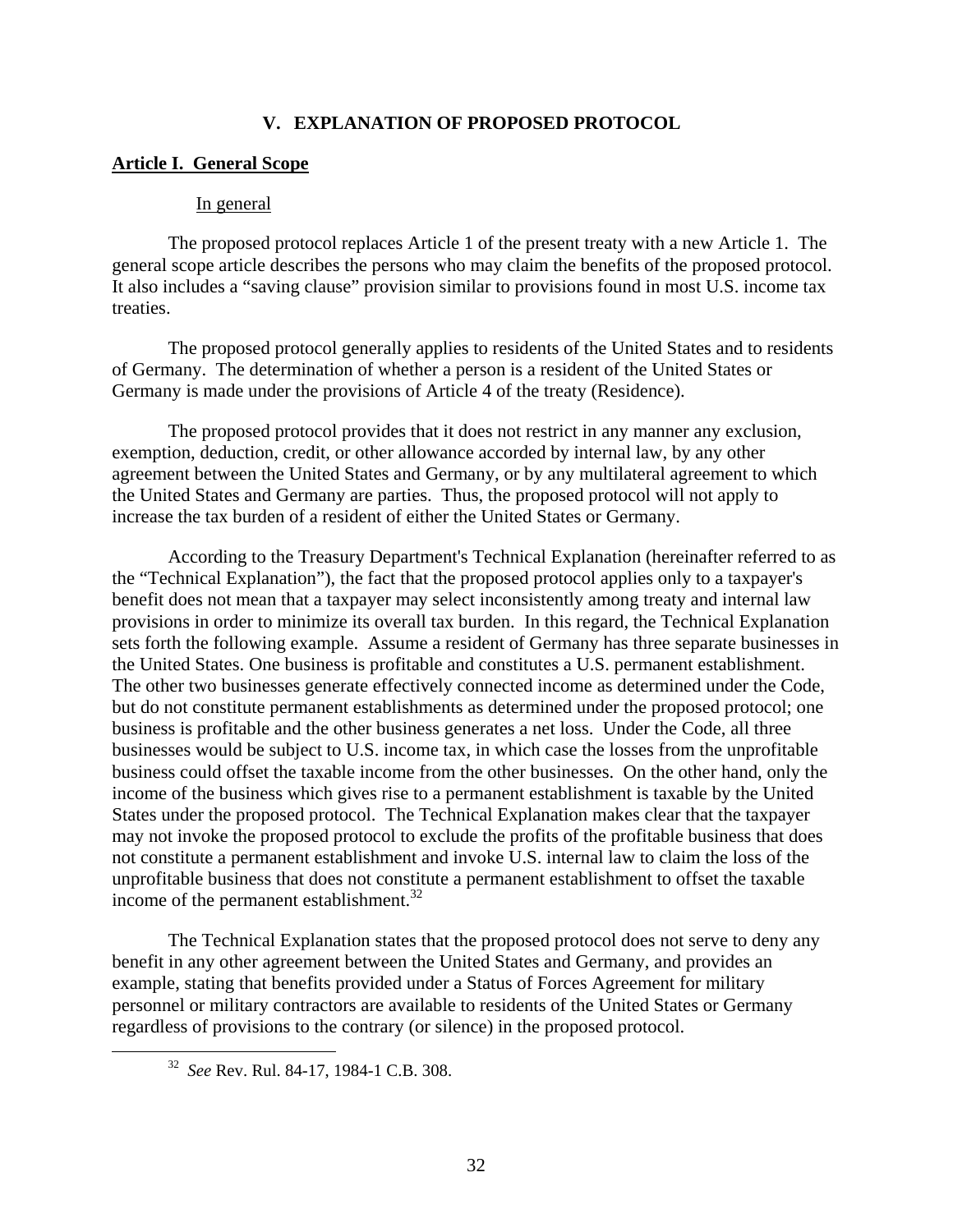The proposed protocol provides that the dispute resolution procedures under its mutual agreement article (Article 25) take precedence over the corresponding provisions of any other agreement to which the United States and Germany are parties in the event of a question as to the interpretation or application of the proposed protocol, and particularly in determining whether a taxation measure is within the scope of the proposed protocol. The Technical Explanation points out that dispute resolution procedures under trade, investment, or other agreements to which the United States and Germany are parties do not apply in determining the interpretation, application, or scope of the proposed protocol. This provision is broader that the comparable provision in the U.S. Model treaty, which provides only that the model treaty provision takes precedence over the corresponding provisions of the General Agreement on Trade in Services ("GATS").

The proposed protocol also provides that no other agreement to which the United States and Germany are parties applies to any taxation measure, unless the competent authorities agree that the measure is not within the scope of the nondiscrimination provisions (Article 24) of the treaty. This provision is broader than the comparable provision in the U.S. Model treaty. This provision, unlike the U.S. Model treaty, does not specifically provide for the non-application of only the GATS to taxation measures that are also within the scope of the nondiscrimination article. The Technical Explanation points out that under the proposed protocol, no national treatment or most favored nation ("MFN") obligations of the United States or Germany in any other agreement apply to a taxation measure if the nondiscrimination provisions of Article 24 of the treaty apply to that measure.

For purposes of this provision, the term "measure" means a law, regulation, rule, procedure, decision, administrative action, or any similar provision or action.

#### Saving clause

Like all U.S. income tax treaties and the U.S. Model treaty, the proposed protocol includes a "saving clause." Under this clause, with specific exceptions described below, the proposed protocol does not affect the taxation by either treaty country of its residents or its citizens. By reason of this saving clause, unless otherwise specifically provided in the proposed protocol, the United States may continue to tax its citizens who are residents of Germany as if the treaty were not in force. For purposes of the proposed protocol (and, thus, for purposes of the saving clause), the term "residents," which is defined in Article 4 (Residence), includes corporations and other entities as well as individuals.

The proposed protocol contains a provision under which a former citizen or long-term resident of the United States may be taxed under United States law for the period of 10 years following the loss of citizenship or long-term resident status. Section 877 of the Code provides special rules for the imposition of U.S. income tax on former U.S. citizens and long-term residents for a period of 10 years following the loss of citizenship or long-term resident status.

Under U.S. domestic law, an individual is considered a "long-term resident" of the United States if the individual (other than a citizen of the United States) was a lawful permanent resident of the United States in at least eight of the 15 taxable years ending with the taxable year in which the individual ceased to be a long-term resident. However, an individual is not treated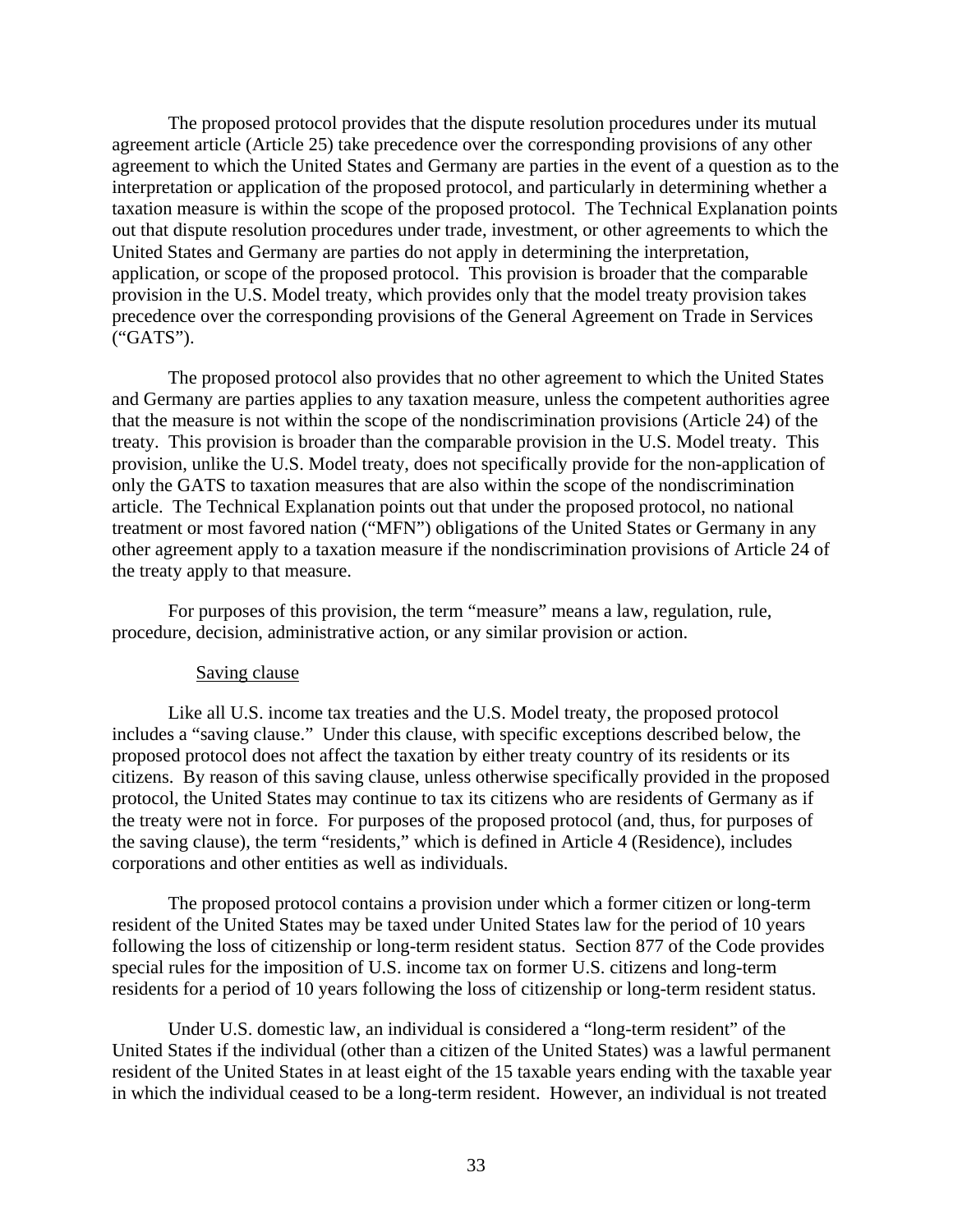as a lawful permanent resident for any taxable year if such individual is treated as a resident of a foreign country for such year under the provisions of a tax treaty between the United States and the foreign country and the individual does not waive the benefits of such treaty applicable to residents of the foreign country. Article XVI of the proposed protocol makes clear that this rule applies for purposes of applying Paragraph 4(b) of Article 1 in determining whether a person is a long-term resident of the United States.

Exceptions to the saving clause are provided for the following benefits conferred by the United States: the allowance of correlative adjustments when the profits of an associated enterprise are adjusted by the other country (Article 9, paragraph 2), treatment of gains of former residents (Article 13, paragraph 6), provisions for taxation of alimony and child support payments in only one of the treaty countries and taxation of social security benefits only in the country of the recipient's residence (Article 18, paragraphs 3, 4, and 5), deferral of income earned on pension plans established in the other country and deductibility of contributions (and excludability of benefits) under a German pension plan of an German employer (Article 18A, Paragraphs 1 and 5), exemption from tax in the other country for government pensions, annuities, or other amounts for injury or damage due to hostilities or political persecution (Article 19, paragraph 3), relief from double taxation through the provision of a foreign tax credit (Article 23), protection from discriminatory tax treatment with respect to transactions with residents of the other country (Article 24), and benefits under the mutual agreement procedures of the treaty (Article 25).

In addition, the saving clause does not apply to certain benefits conferred by the United States upon individuals who neither are citizens nor have immigrant status. Under this set of exceptions to the saving clause, the specified treaty benefits are available to, for example, a citizen of Germany who spends enough time in the United States to be taxed as a U.S. resident but who has not acquired U.S. permanent residence status (i.e., does not hold a "green card"). The benefits that are covered under this set of exceptions are the allowance of a host-country deduction for contributions and host-country deferral of taxation of accrued benefits under pension plans established in the source country (Article 18A, paragraph 2), and exemptions from host-country tax for certain compensation paid by German federal, "*Länder*," or municipal governments (Article 19, subparagraph  $(b)(1)$ ), certain income received by visiting professors and teachers, students, and trainees (Article 20), and certain income received by members of diplomatic missions and consular posts (Article 30).

The proposed protocol provides a rule, analogous to the saving clause, that the proposed protocol does not prevent Germany from imposing tax on amounts included in the income of a resident under part 4, 5, and 7 of the German "*Aussensteuergesetz*." If the imposition of this tax gives rise to double taxation, the competent authorities are to seek to eliminate it in accordance with the mutual agreement procedure of Article 25, paragraph 3, which provides that they may consult together to eliminate double taxation.

### Fiscally transparent entities

The proposed protocol contains special rules for fiscally transparent entities that are identical to those in the U.S. Model treaty. Under these rules, as explained in the Technical Explanation, income derived through an entity that is fiscally transparent under the laws of either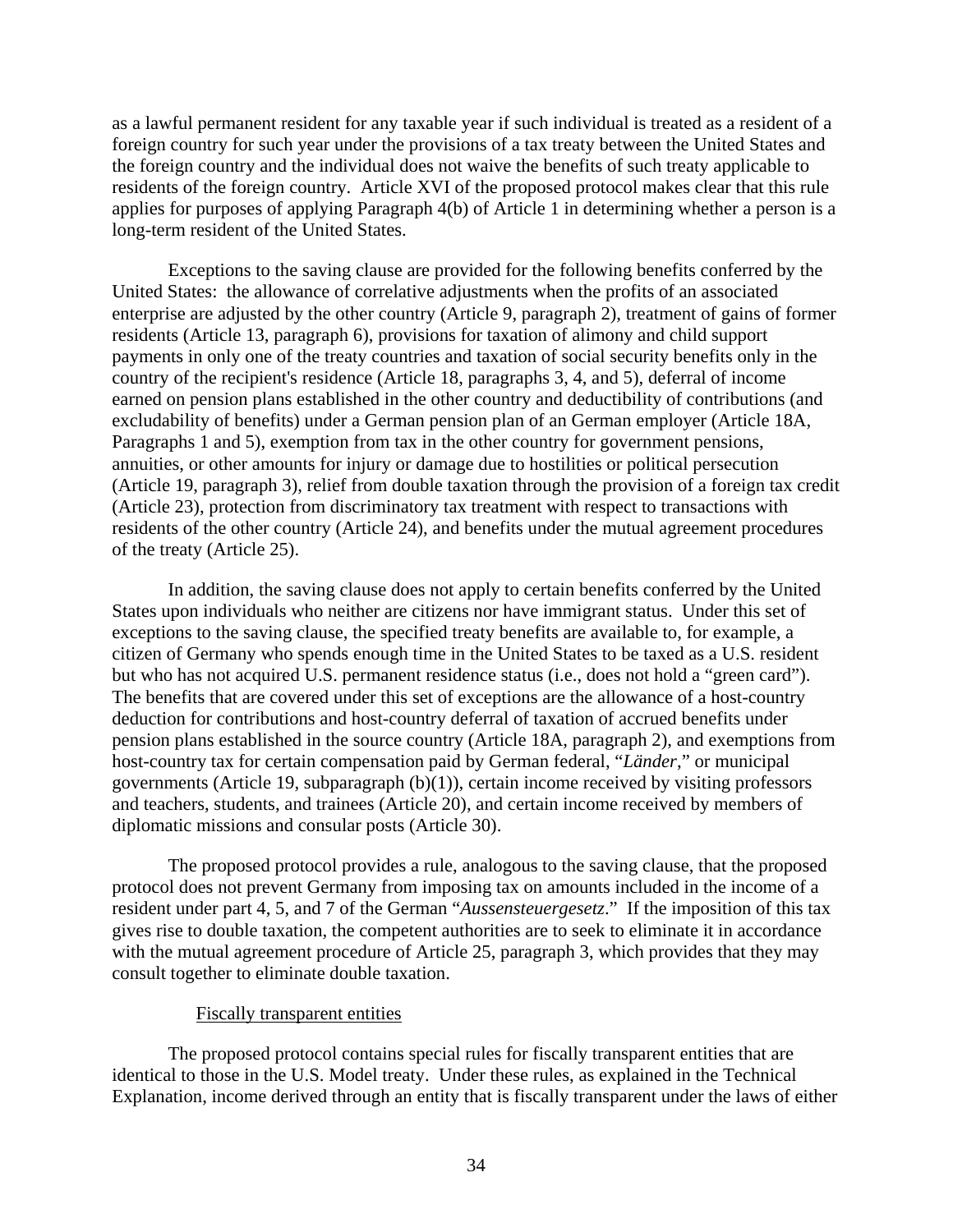treaty country is considered to be the income of a resident of one of the treaty countries only to the extent that the income is subject to tax in that country as the income of a resident. For example, if a German company pays interest to an entity that is treated as fiscally transparent for U.S. tax purposes, the interest will be considered to be derived by a resident of the United States only to the extent that U.S. tax laws treat one or more U.S. residents (whose status as U.S. residents is determined under U.S. tax laws) as deriving the interest income for U.S. tax purposes.

The Technical Explanation states that these rules for income derived through fiscally transparent entities apply regardless of where the entity is organized (i.e., in the United States, Germany, or a third country). The Technical Explanation also states that these rules apply even if the entity is viewed differently under the tax laws of the other country. As an example, the Technical Explanation states that income from U.S. sources received by an entity organized under the laws of the United States, which is treated for German tax purposes as a corporation and is owned by a German shareholder who is a German resident for German tax purposes, is not considered derived by the shareholder of that corporation even if, under the tax laws of the United States, the entity is treated as fiscally transparent. Rather, for purposes of the proposed protocol, the income is treated as derived by the U.S. entity.

The Technical Explanation generally defines fiscally transparent entities as entities in which income derived by such entities is taxed at the beneficiary, member, or participant level, under the law of either the United States or Germany. Entities are not considered fiscally transparent if the entity tax may be relieved under an integrated system. For example, in the United States, a partnership, common investment trust under Code section 584, or grantor trust, or a limited liability company ("LLC") that is treated for tax purposes as a partnership or disregarded entity, is considered a fiscally transparent entity.

The Technical Explanation also states that the treatment of fiscally transparent entities is not an exception to the saving clause. Therefore, such treatment does not preclude a treaty country from taxing an entity that is treated as a resident of that country under its tax laws. For example, if a U.S. LLC with German members elects to be taxed as a corporation for U.S. tax purposes, the United States will tax that LLC on its worldwide income on a net basis, without regard to whether Germany views the LLC as fiscally transparent.

## **Article II. Residence**

The proposed protocol replaces the definition of the term "resident of a Contracting State" that appears in paragraph 1 of Article 4 (Residence) of the present treaty. Under paragraph 1, as modified by the proposed protocol, "resident of a Contracting State" means any person who, under the laws of that country, is subject to tax therein by reason of the person's domicile, residence, place of management, place of incorporation, or any other criterion of a similar nature. The proposed protocol also makes explicit the generally understood practice of including in the definition of "resident of a Contracting State" the two treaty countries and any political subdivisions, statutory bodies, or local authorities of those countries. However, the term "resident of a Contracting State" does not include persons who are subject to tax in a treaty country only on income from sources in that country or on profits attributable to a permanent establishment in that country or capital situated therein.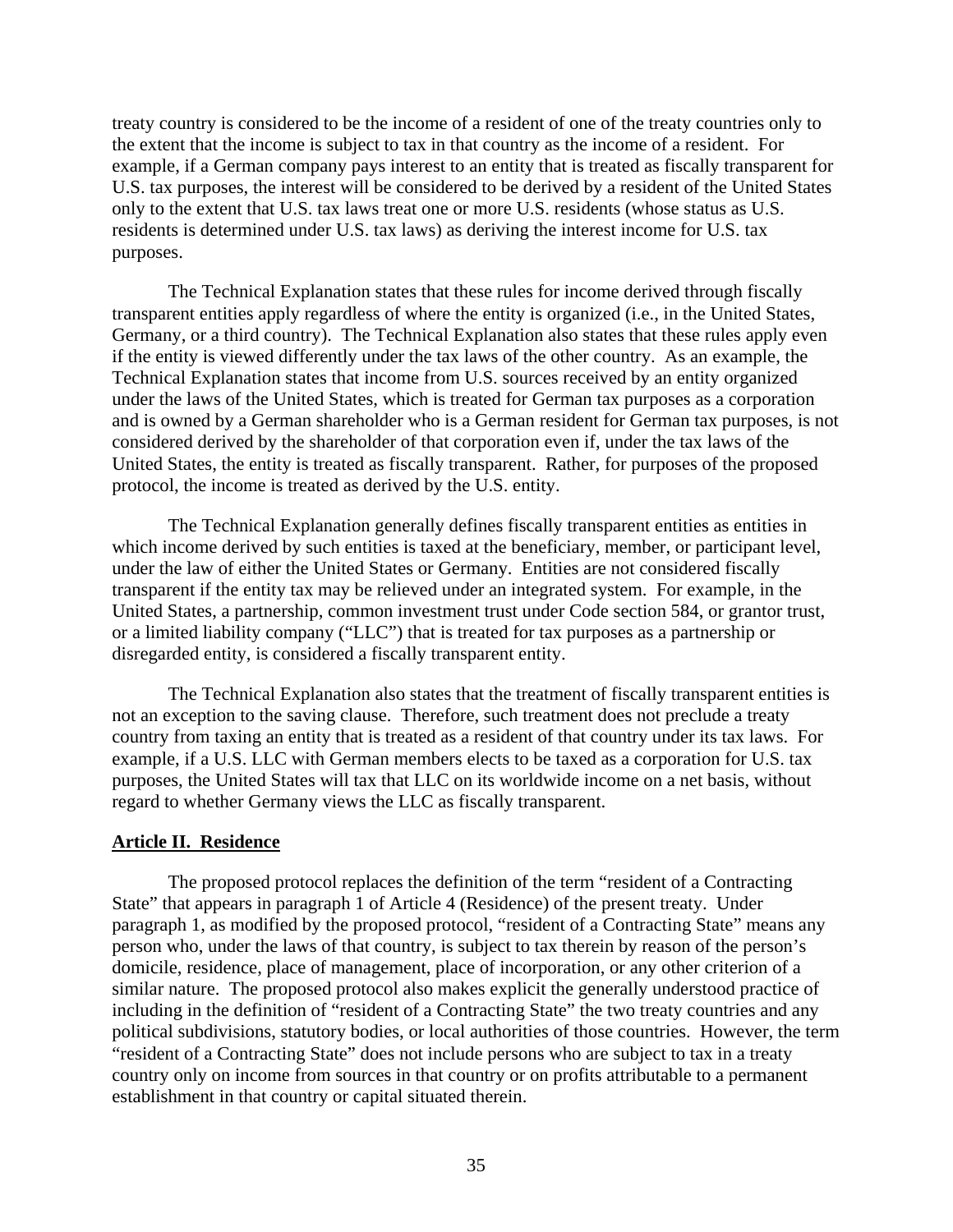In addition to the changes made by Article II of the proposed protocol, paragraph 2 of Article XVI of the proposed protocol clarifies whether certain persons are residents of one of the treaty countries. Specifically, paragraph 2(a) of Article XVI of the proposed protocol includes an exception to the general rule described above that residence under internal tax law also determines residence under the treaty. The exception applies to a U.S. citizen or an alien lawfully admitted for permanent residence in the United States (i.e., a "green card" holder). The exception requires that such a person must also have a substantial presence, permanent home, or habitual abode in the United States to be considered a resident of the United States under the treaty and thereby qualify for treaty benefits.

Paragraph 2(b) of Article XVI of the proposed protocol states that a German Investment Fund and a German *Investmentaktiengesellschaft* (collectively referred to as *Investmentvermögen*) to which the provisions of the Investment Act (*Investmentgesetz*) apply are residents of the Federal Republic of Germany. Paragraph 2(b) similarly provides that a U.S. Regulated Investment Company ("RIC") and a U.S. Real Estate Investment Trust ("REIT") are residents of the United States.

The proposed protocol does not change the other provisions of Article 4 of the present treaty.

# **Article III. Business Profits**

Consistent with the U.S. Model treaty, the OECD Model treaty and recent U.S. treaty practice, the proposed protocol deletes language from the present treaty specifically enumerating certain categories of expenses that will (if incurred for the purposes of a permanent establishment) be allowed as deductions in determining the business profits of such permanent establishment. In particular, the present treaty provides for the deduction of expenses incurred for the purposes of the permanent establishment, including research and development expenses, interest, and other similar expenses and a reasonable amount of executive and general administrative expenses. The proposed protocol deletes explicit references to research and development expenses, interest and other similar expenses; instead, it simply refers to expenses incurred for the purposes of the permanent establishment including executive and general administrative expenses so incurred.

Paragraph 4 of Article XVI (which replaces paragraphs 1 through 28 of the protocol to the present treaty signed at Bonn on August 29, 1989) provides, consistent with language in the U.S. Model treaty, that the OECD Transfer Pricing Guidelines apply by analogy in determining the profits attributable to a permanent establishment. Accordingly, any of the methods described in the Guidelines may be used to determine the income of a permanent establishment so long as those methods are applied in accordance with the Guidelines.

For purposes of determining the amount of profits that are attributable to a permanent establishment, Paragraph 4 of Article XVI states that a permanent establishment is treated as having the same amount of capital that it would need to support its activities if it were a distinct and separate enterprise engaged in the same or similar activities. This means, for example, that a permanent establishment cannot be funded entirely with debt. Paragraph 4 of Article XVI states that a treaty country may determine the amount of capital to be attributed to a permanent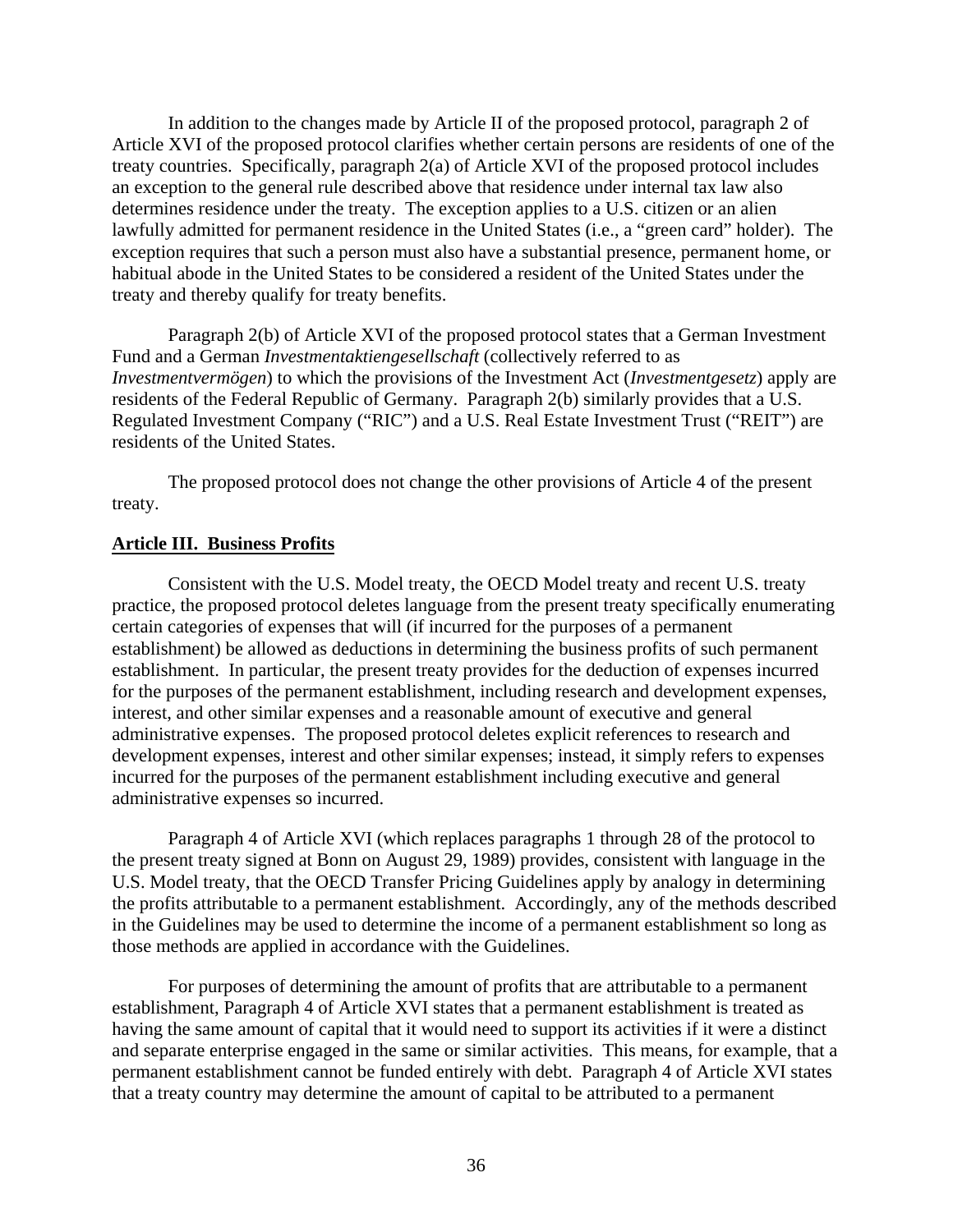establishment that is a financial institution (other than an insurance company) by allocating the institution's total equity between its various offices on the basis of the proportion of the financial institution's risk-weighted assets attributable to each of them. However, a financial institution may determine the amount of capital attributed to its permanent establishment using its risk weighted assets only if it risk weights its assets in the ordinary course of its business.

In addition, the proposed protocol adds language providing that income derived from independent personal services (i.e., income from the performance of professional services and of other activities of an independent character) is included within the meaning of the term "business profits" and is thus governed by Article 7. Under the present treaty, such income is not regarded as business profits, but is instead governed separately by Article 14 (Independent Personal Services). The change is consistent with the deletion of Article 14 by the proposed protocol.

### **Article IV. Dividends**

### **Overview**

The proposed protocol replaces Article 10 (Dividends) of the present treaty with a new article that generally allows full residence-country taxation and limited source-country taxation of dividends. The proposed protocol retains both the generally applicable maximum rate of withholding at source of 15 percent and the reduced five-percent maximum rate for dividends received by a company owning at least 10 percent of the dividend-paying company. Like several other recent treaties and protocols, however, the proposed protocol provides for a zero rate of withholding tax on certain dividends received by a parent company from a subsidiary that is at least 80-percent owned by the parent. A zero rate also generally applies to dividends received by a pension fund.

The proposed protocol also includes special rules for dividends received from RICs and REITs (and from similar German entities). These special rules are similar to provisions included in other recent treaties and protocols.

#### Internal taxation rules

#### United States

The United States generally imposes a 30-percent tax on the gross amount of U.S.-source dividends paid to nonresident alien individuals and foreign corporations. The 30-percent tax does not apply if the foreign recipient is engaged in a trade or business in the United States and the dividends are effectively connected with that trade or business. In that case, the foreign recipient is subject to U.S. tax on the dividends on a net basis at graduated rates in the same manner in which a U.S. person would be taxed.

Under U.S. law, the term "dividend" generally means any distribution of property made by a corporation to its shareholders from current or accumulated earnings and profits.

In general, corporations are not entitled under U.S. law to a deduction for dividends paid. Thus, the withholding tax on dividends theoretically represents imposition of a second level of tax on corporate taxable income. Treaty reductions of this tax reflect the view that where the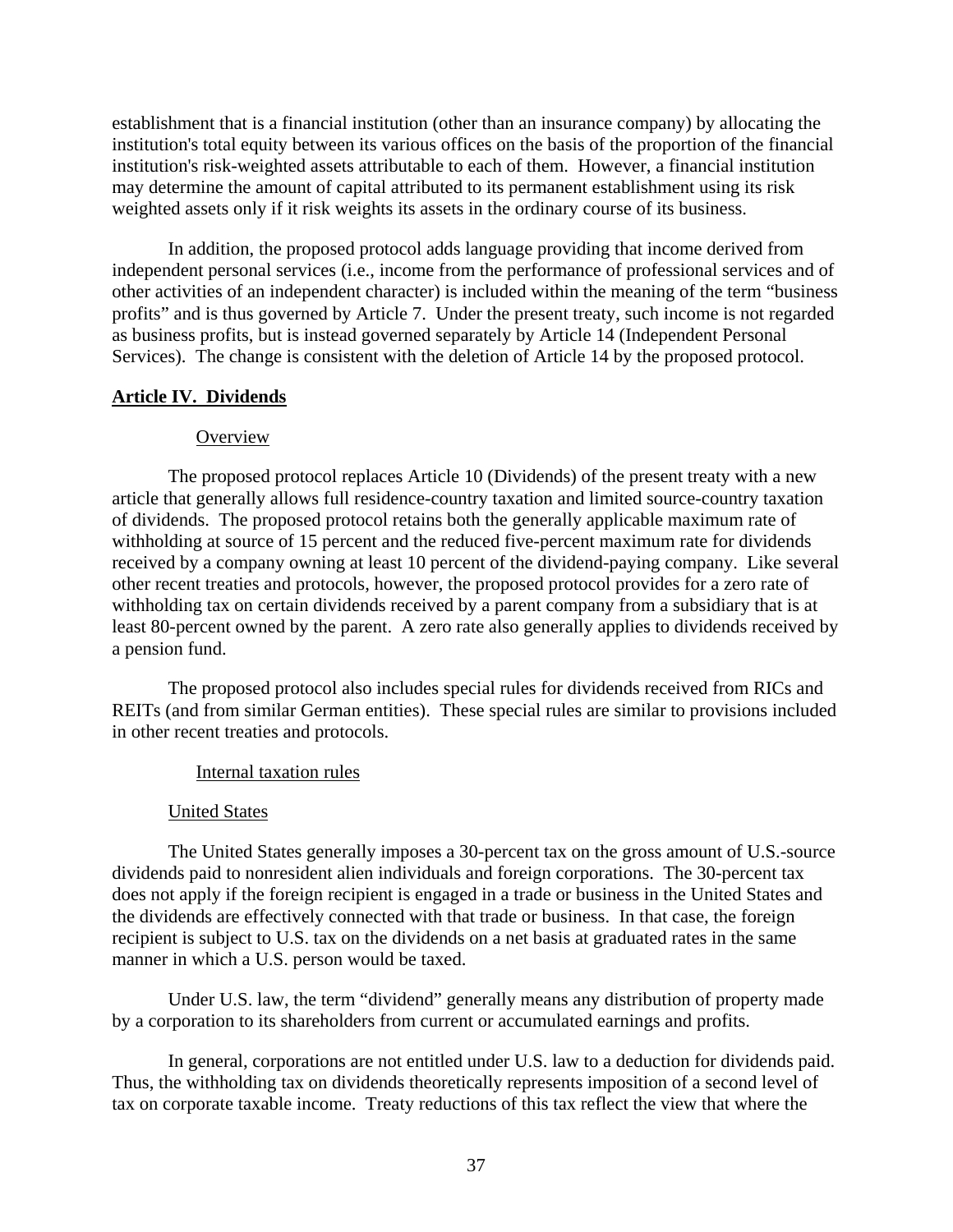United States already imposes corporate-level tax on the earnings of a U.S. corporation, a 30-percent withholding rate may represent an excessive level of source-country taxation. Moreover, the reduced rate of tax often applied by treaty to dividends paid to direct investors reflects the view that the source-country tax on payments of profits to a substantial foreign corporate shareholder may properly be reduced further to avoid double corporate-level taxation and to facilitate international investment.

A REIT is a U.S. domestic corporation, trust, or association that is subject to the regular corporate income tax, but that receives a deduction for dividends paid to its shareholders if certain conditions are met. To qualify for the deduction for dividends paid, a REIT must distribute most of its income. As a result of the deduction for dividends paid, a REIT generally does not pay Federal income tax. Except for capital gain dividends, a distribution of REIT earnings is generally treated by the recipient as a dividend rather than as income of the same type as the underlying earnings.<sup>33</sup> This distribution is subject to the U.S. 30-percent withholding tax when paid to foreign owners. However, the receipt of a distribution from a REIT is generally treated as a disposition of a U.S. real property interest by the recipient to the extent that it is attributable to a sale or exchange of a U.S. real property interest by the REIT.34

A REIT generally is organized to allow investment in primarily passive real estate investments. As such, income of a REIT often includes rentals from real estate holdings or interest from loans secured by real estate mortgages. Like dividends, U.S.-source rental income of foreign persons generally is subject to the 30-percent withholding tax (unless the recipient makes an election to have the rental income taxed in the United States on a net basis at the regular graduated rates). Unlike the withholding tax on dividends, however, the withholding tax on rental income generally is not reduced in U.S. income tax treaties. When rental income (or interest income) of a REIT is distributed to a foreign shareholder as a REIT dividend, it is treated as a dividend under U.S. internal law. U.S.-source interest income of foreign persons is not subject to U.S. withholding tax in certain circumstances. A REIT dividend does not, however, pass through interest characterization of the REIT's underlying earnings.

U.S. internal law also generally treats a RIC as both a corporation and as an entity not subject to corporate tax to the extent it distributes substantially all of its income. The purpose of a RIC is to allow investors to hold diversified portfolios of securities. Dividends paid by a RIC generally are treated as dividends received by the payee, and the RIC generally pays no tax because it is permitted to deduct dividends paid to its shareholders in computing its taxable income. However, a RIC generally may pass through to its shareholders the character of its net long-term and, before January 1, 2008, net short-term capital gains by designating a dividend it

<sup>&</sup>lt;sup>33</sup> Because a REIT generally does not pay corporate level tax, certain U.S. benefits of dividend treatment are not available. A U.S. corporate shareholder is not generally entitled to a dividends-received deduction for REIT dividends. REIT dividends generally are not qualified dividends eligible for the 15 percent rate available for individual shareholders.

<sup>&</sup>lt;sup>34</sup> There is an exception for distributions to a shareholder that owns five percent or less of the REIT, if the REIT stock is regularly traded on an established securities market located in the United States. Sec. 897(h)(1). These distributions are treated as dividends under U.S. internal law.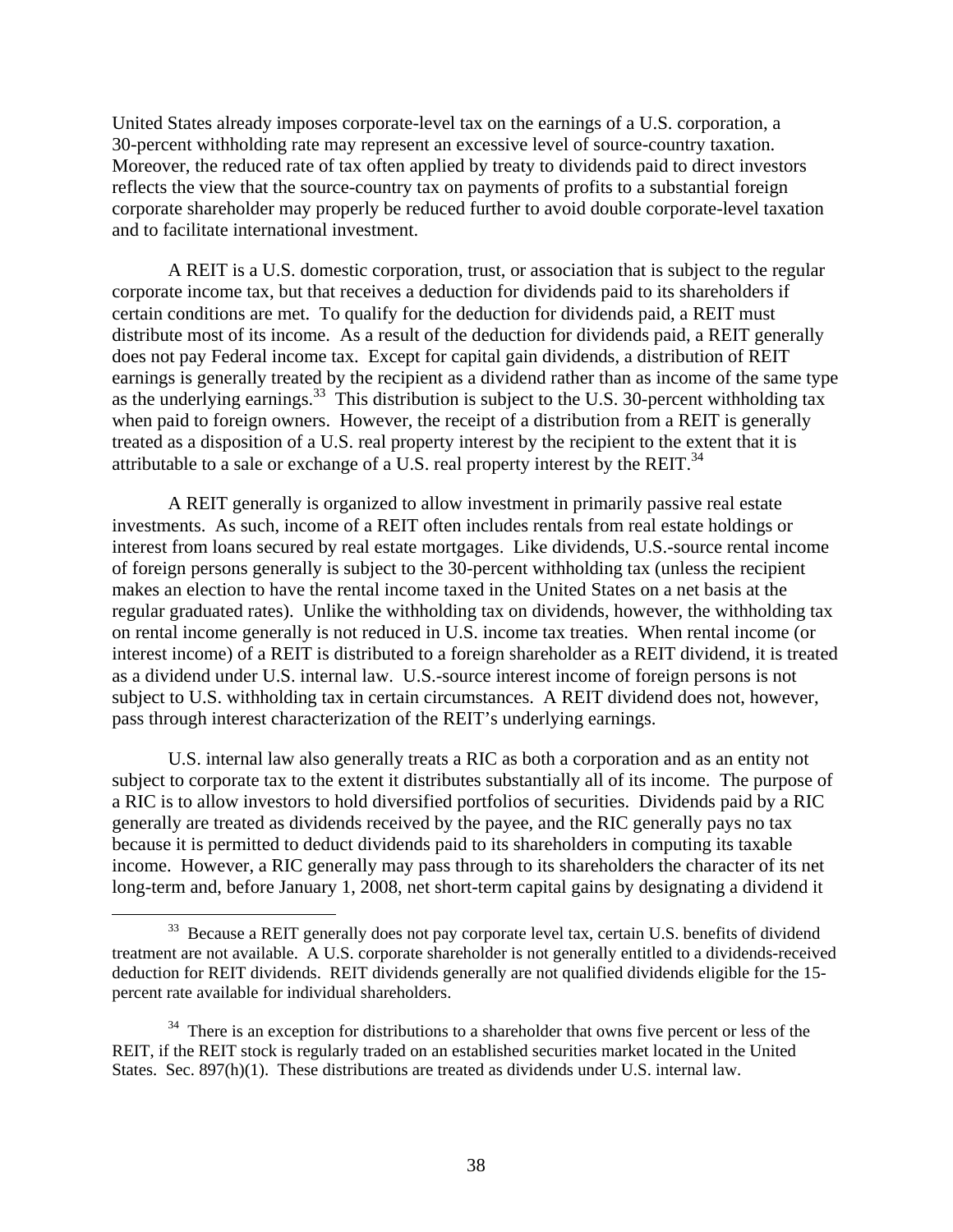pays as a long-term or short-term capital gain dividend, to the extent that the RIC has net capital gains. Nonresident aliens and foreign corporations generally are not subject to tax on capital gains. A distribution before January 1, 2008 to a nonresident alien or foreign corporation made by a RIC that is (or, if certain exceptions were disregarded, would be) a U.S. real property holding corporation, however, is treated as gain recognized by that nonresident alien or foreign corporation from the sale or exchange of a U.S. real property interest to the extent the gain is attributable to gain from sales or exchanges of U.S. real property interests.<sup>35</sup>

Similarly, a RIC that earns interest income that would not be subject to U.S. tax if earned by a foreign person directly ("qualified interest income")<sup>36</sup> generally may designate a dividend it pays before January 1, 2008 as derived from that interest income, to the extent of that income. Nonresident aliens and foreign corporations are not subject to tax on interest-related dividends. The aggregate amount that may be designated by a RIC as interest-related dividends generally is limited to the sum of qualified interest income less the amount of expenses of the RIC properly allocable to the interest income.

#### Germany

Dividends paid by a German company to a nonresident individual or a nonresident company generally are subject to withholding tax at a rate of 20 percent (plus the 5.5 percent solidarity surcharge). Dividends paid to EU resident corporations generally are exempt from this withholding tax.

#### Proposed protocol limitations on internal law

#### In general

Under the proposed protocol, dividends paid by a company that is a resident of a treaty country to a resident of the other country may be taxed in that other country. The dividends also may be taxed by the country in which the payor company is resident, but the rate of tax is limited. Under the proposed protocol, source-country taxation of dividends (that is, taxation by the country in which the dividend-paying company is resident) generally is limited to 15 percent of the gross amount of the dividends derived and beneficially owned by residents of the other treaty country. A lower rate of five percent applies if the beneficial owner of the dividends is a

 $35$  The exception described in the immediately preceding footnote also applies for distributions by RICs.

 $36$  Qualified interest income of the RIC is equal to the sum of its U.S.-source income with respect to: (1) bank deposit interest; (2) short term original issue discount that is currently exempt from the gross-basis tax under section 871; (3) any interest (including amounts recognized as ordinary income in respect of original issue discount, market discount, or acquisition discount under the provisions of sections 1271-1288, and such other amounts as regulations may provide) on an obligation that is in registered form, unless it is earned on an obligation issued by a corporation or partnership in which the RIC is a 10-percent shareholder or is contingent interest not treated as portfolio interest under section 871(h)(4); and (4) any interest-related dividend from another RIC.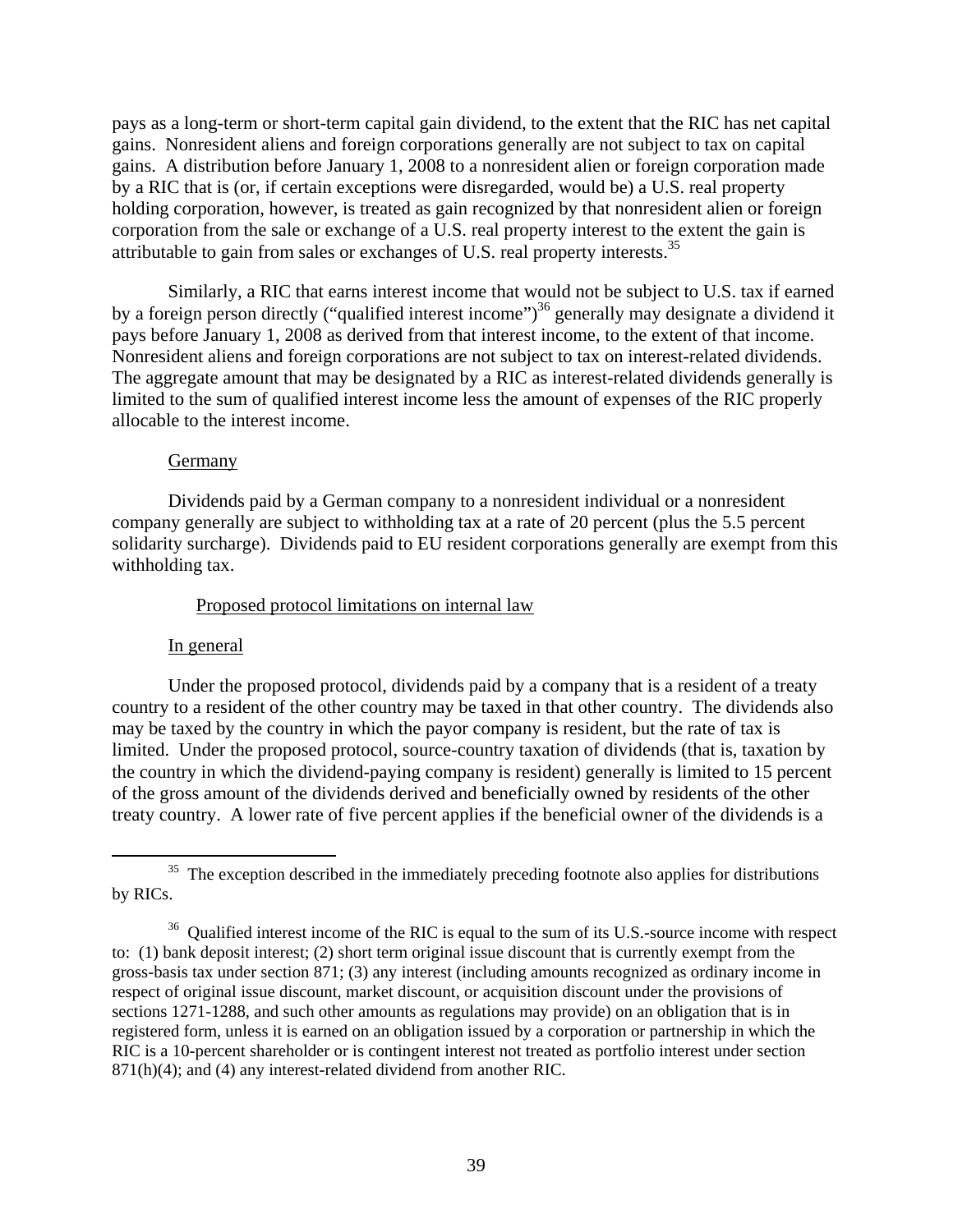company that owns directly at least 10 percent of the voting stock of the dividend-paying company.

The term "beneficial owner" is not defined in the current treaty or in the proposed protocol and therefore is defined under the internal law of the country imposing tax (that is, the source country). The Technical Explanation states that the beneficial owner of a dividend for purposes of this article is the person to which the dividend income is attributable for tax purposes under the laws of the source country.

According to the Technical Explanation, companies holding shares through fiscally transparent entities, such as partnerships, are considered to hold their proportionate interests in those shares. As a result of this rule, the Technical Explanation states, if a company that is the beneficial owner of a dividend owns at least 10 percent of the voting stock of the dividendpaying company through a fiscally-transparent entity, that beneficial owner may be eligible for the reduced five-percent withholding rate available for 10-percent owners. The Technical Explanation notes that when shares are owned through fiscally transparent entities, it may be difficult to determine whether the 10-percent ownership threshold is satisfied; analysis of the applicable partnership or trust agreement may be required.

The proposed protocol provides a zero rate of withholding tax for certain intercompany dividends in cases in which there is a sufficiently high (80-percent) level of ownership (often referred to as "direct dividends") and for certain dividends beneficially owned by a pension fund.

## Zero rate for direct dividends

Under the proposed protocol, when a company that is a resident of one treaty country receives and beneficially owns dividends paid by a company that is a resident of the other treaty country, the source-country withholding tax rate is reduced to zero if the company receiving the dividends has owned shares representing at least 80 percent of the voting power of the company paying the dividend for the 12-month period ending on the date on which entitlement to the dividend is determined. Under the current treaty, these dividends may be taxed at a five-percent rate. The determination whether the 80-percent ownership requirement is satisfied is made by taking into account only stock owned directly. Taking into account only direct stock ownership contrasts with the rule in the proposed protocols with Denmark and Finland. Under those protocols, the 80-percent ownership requirement may be satisfied by direct or indirect ownership (through one or more residents of either treaty country).

Eligibility for the benefits of the zero-rate provision is subject to a more stringent set of limitation-on-benefits requirements than the requirements that normally apply under the proposed protocol. Specifically, in order to qualify for the zero rate, the dividend-receiving company must (1) satisfy the public trading test of the limitation-on-benefits article; (2) meet the ownership and base erosion test and satisfy the active trade or business conditions of the limitation-on-benefits article with respect to the dividend in question; (3) satisfy the derivative benefits test of the limitation-on-benefits article; or (4) receive a favorable determination from the competent authority with respect to the zero-rate provision.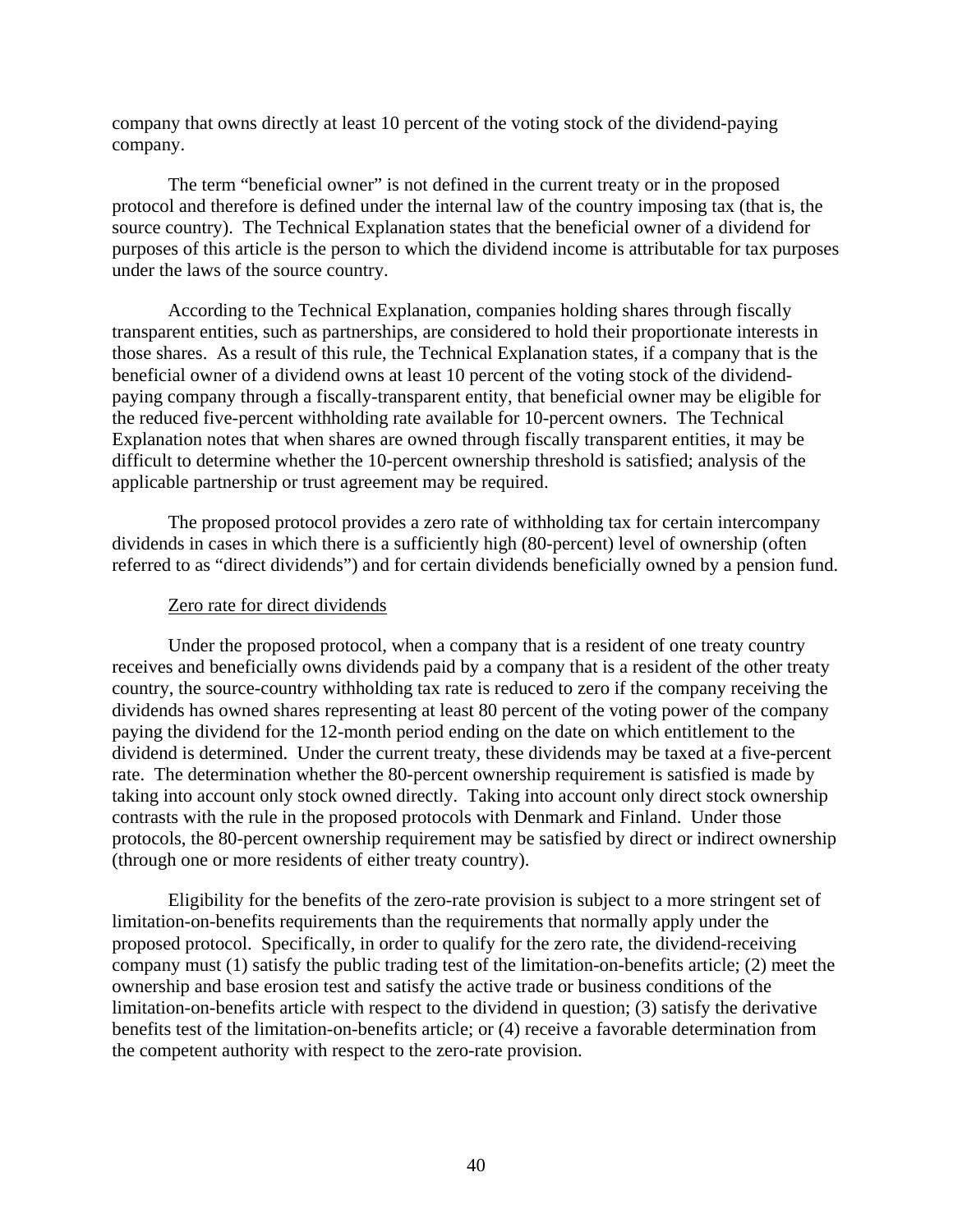The Technical Explanation states that these additional restrictions are intended to prevent companies from reorganizing to become eligible for the zero rate. As an example, the Technical Explanation describes a situation in which a company resident in a third country that does not have a zero-rate treaty provision with the United States might contribute the stock of a wholly owned U.S. subsidiary to a wholly owned German subsidiary to secure the benefit of the zero rate on a dividend from the U.S. subsidiary. In that case, the Technical Explanation explains that treaty shopping could occur notwithstanding the German company's satisfaction of the active trade or business test with respect to the dividend. For this reason, the proposed protocol does not allow the benefits of the zero rate to be claimed by a company that meets only the active trade or business test of the limitation-on-benefits article.

The Technical Explanation notes that, in the case of a German company that receives dividends from a U.S. subsidiary, the derivative benefits test might be satisfied if the German company is wholly owned, for example, by a publicly traded company resident in a European Union ("EU"), European Economic Area ("EEA"), or North American Free Trade Agreement ("NAFTA") country with which the United States has a zero-rate treaty provision.<sup>37</sup> In the case of a U.S. company receiving dividends from a German subsidiary, the derivative benefits test could be satisfied if the U.S. company is wholly owned by a company resident in the EU, because the EU Parent-Subsidiary Directive would exempt from withholding tax a dividend paid directly by the German company to an EU parent company.

The proposed protocol also modifies the application of the derivative benefits test under the zero-rate provision to ensure that certain joint ventures may qualify for the zero rate. Specifically, in determining whether a shareholder of a dividend-receiving company is an equivalent beneficiary, each such shareholder is treated as owning shares in the dividend-paying company with the same percentage voting power as the shares held by the dividend-receiving company for purposes of determining entitlement to the zero rate. Thus, as the Technical Explanation describes, a German company owned 49 percent by another German company and 51 percent by a company resident in another EU country that has an identical zero-rate provision with the United States may qualify under the derivative benefits test for the zero rate on a dividend received from a wholly-owned U.S. company even though neither shareholder of the dividend-receiving company would meet the 80-percent ownership test individually.

A zero rate of withholding tax also applies for dividends paid by a resident of one treaty country and beneficially owned by a pension fund that is a resident of the other treaty country, provided that the dividends are not derived from the carrying on of a business, directly or indirectly, by the fund. Paragraph 8(b) of Article XVI of the proposed protocol provides that for dividends received by a German pension fund, this rule applies to the person treated under German law as owning the assets of the pension fund, provided the dividends may be used only for providing retirement benefits through the fund. The Technical Explanation states that this rule makes clear that the zero rate of withholding tax for dividends paid to pension funds is available when a German employer has not set up a pension fund but commits to pay a certain

 $37$  These countries currently are Mexico, the Netherlands, Sweden, and the United Kingdom.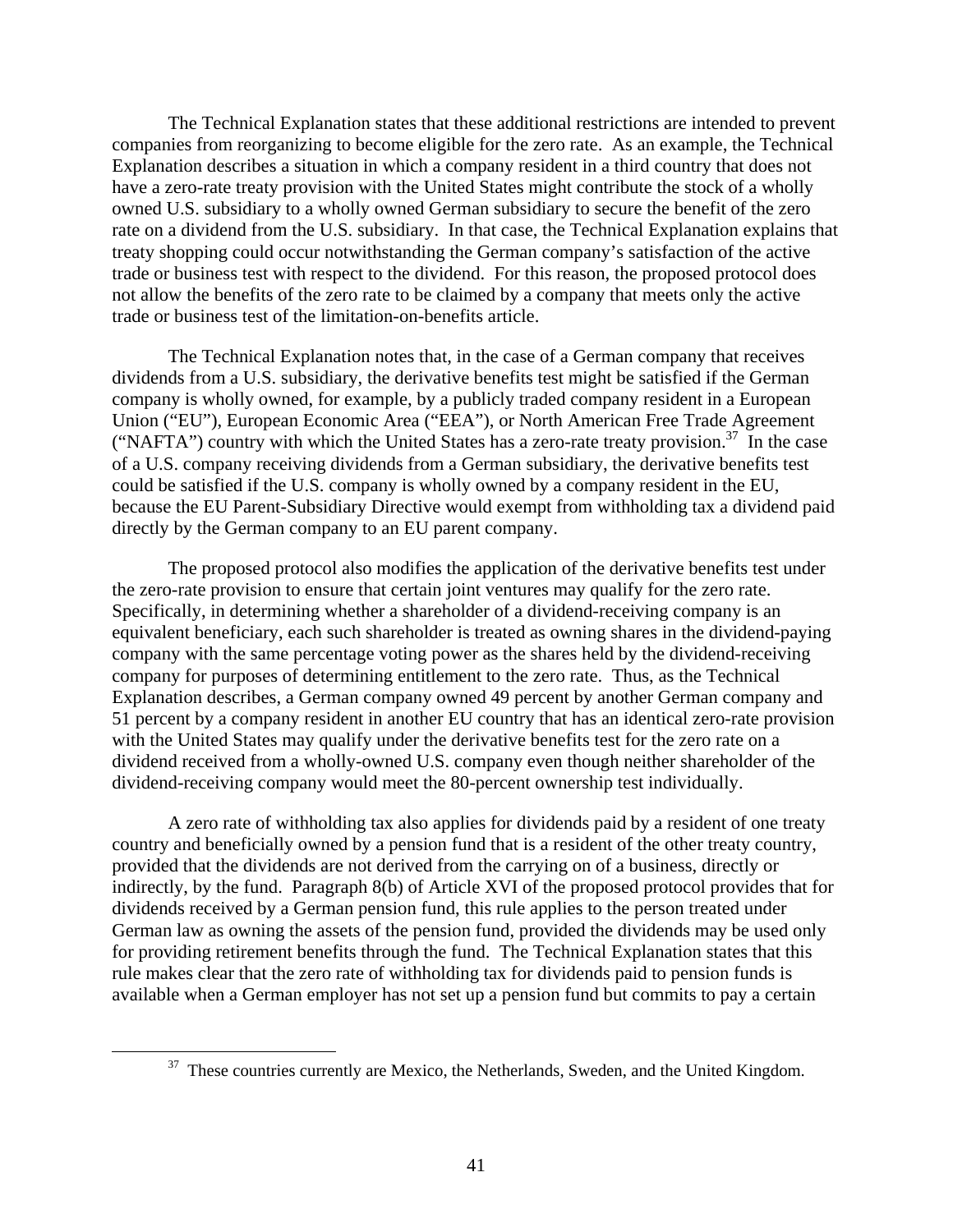level of retirement income to its employees and satisfies certain related requirements of German internal law.

# Dividends paid by U.S. RICs and REITs and similar German entities

The proposed protocol generally denies the five-percent and zero rates of withholding tax to dividends paid by U.S. RICs and REITs or by a German Investment Fund or a German *Investmentaktiengesellschaft* (together referred to as *Investmentvermögen*).

The 15-percent rate of withholding generally is allowed for dividends paid by a RIC or an *Investmentvermögen.* The zero source-country withholding rate generally available for dividends beneficially owned by a pension fund is available when the dividends are paid by a RIC or an *Investmentvermögen.*

The 15-percent rate of withholding and the zero rate for dividends beneficially owned by pension funds are allowed for dividends paid by a REIT, provided one of three additional conditions is met: (1) the beneficial owner of the dividend is an individual or a pension fund, in either case holding an interest of not more than 10 percent in the REIT; (2) the dividend is paid with respect to a class of stock that is publicly traded, and the beneficial owner of the dividend is a person holding an interest of not more than five percent of any class of the REIT's stock; or (3) the beneficial owner of the dividend holds an interest in the REIT of not more than 10 percent, and the REIT is diversified (that is, the value of no single interest in real property held by the REIT exceeds 10 percent of the total interests of the REIT in real property).

The Technical Explanation indicates that the restrictions on availability of the lower rates are intended to prevent the use of RICs and REITs to gain inappropriate U.S. tax benefits. For example, a company resident in Germany could directly own a diversified portfolio of U.S. corporate shares and pay a U.S. withholding tax of 15 percent on dividends on those shares. Absent the additional RIC restrictions, there is a concern that such a company instead might purchase 10 percent or more of the interests in a RIC, which could even be established as a mere conduit, and thereby obtain a lower withholding tax rate by holding the portfolio through the RIC (transforming portfolio dividends generally taxable at 15 percent into direct investment dividends taxable under the treaty at zero or five percent).

Similarly, the Technical Explanation provides an example of a resident of Germany that directly holds U.S. real property and is required to pay U.S. tax either at a 30-percent rate on gross income or at graduated rates on the net income from the property. By placing the property in a REIT, the investor could transform real estate rental income into dividend income, taxable at the lower rates provided in the proposed protocol. The limitations on REIT dividend benefits are intended to protect against this result.

Paragraph 8(a) of Article XVI of the proposed protocol provides that if Germany introduces tax rules that exempt REIT-like entities from tax, the zero rate of withholding tax for dividends paid by a REIT and beneficially owned by a pension funds will not be available for dividends paid by German REIT-like entities.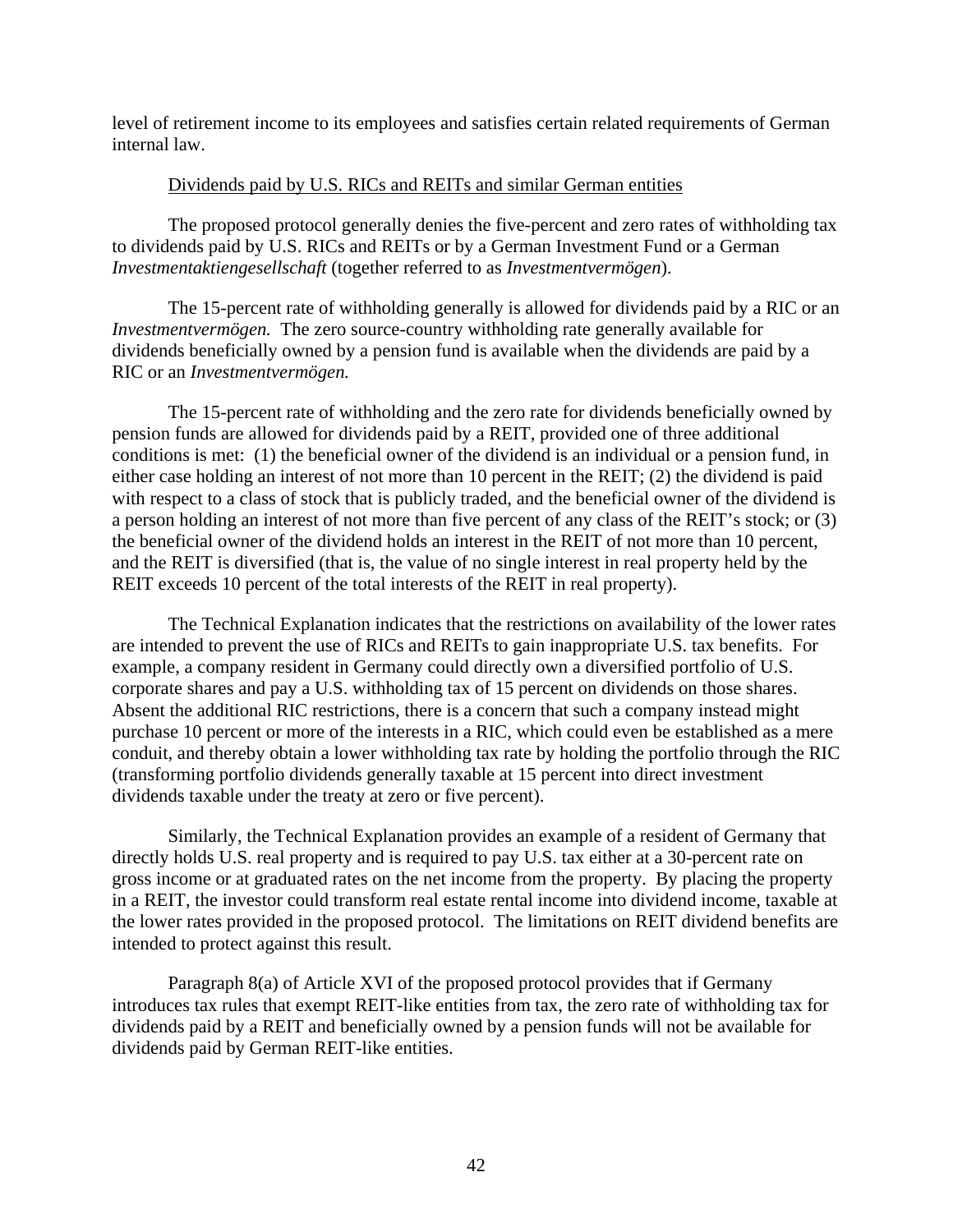### Definitions and special rules and limitations

The proposed protocol generally defines dividends as income from shares or other corporate participation rights that are not treated as debt under the laws of the source country, as well as other amounts that are subjected to the same tax treatment by the source country as income from shares (for example, constructive dividends). In Germany the term dividends also includes income under a sleeping partnership *(Stille Gesellschaft),* a participating loan *(partiarisches Darlehen),* or *"Gewinnobligation,"* and also distributions on certificates of a German *Investmentvermögen.*

The proposed protocol permits a source country to tax according to its internal law income from arrangements that carry the right to participate in profits and that are deductible in determining the profits of the payor. In Germany this income includes income under a sleeping partnership *(Stille Gesellschaft),* a participating loan *(partiarisches Darlehen)*, or *"Gewinnobligation"* or *"jouissance"* shares or *"jouissance"* rights. In the United States, this income includes contingent interest of a type that would not qualify as portfolio interest.

The proposed protocol's reduced rates of tax on dividends do not apply if the dividend recipient carries on business through a permanent establishment in the source country and the holding in respect of which the dividends are paid is part of the business property of that permanent establishment. In this case, the dividends are taxed as business profits (Article 7).

The proposed protocol prevents each treaty country from imposing a tax on dividends paid by a resident of the other treaty country, unless the dividends are paid to a resident of the first country or the holding in respect of which the dividends are paid is part of the business property of a permanent establishment in that country.

The proposed protocol allows each treaty country to impose a branch profits tax on a company that has income attributable to a permanent establishment in that country, derives income from real property in that country that is taxed on a net basis under the treaty, or realizes gains taxable in that country under the treaty. In the case of the United States, the tax may be imposed only on the "dividend equivalent amount," consistent with the branch profits tax under U.S. internal law (Code section 884). Paragraph 9 of Article XVI of the proposed protocol clarifies that the "dividend equivalent amount" approximates that portion of the income sourcecountry income described immediately above that is comparable to the amount that would be distributed as a dividend if the income were earned by a locally incorporated subsidiary.

In the case of Germany, which currently does not impose a branch profits tax under its internal law, the tax may be imposed only on the portion of a German permanent establishment's income that is comparable to the amount that would be distributed as a dividend by a locally incorporated subsidiary.

The rate of branch profits tax is generally limited to five percent, but a zero rate applies where limitation-on-benefits requirements parallel to those applicable to the zero-rate provision for dividends are satisfied.

The proposed protocol defines a pension fund as a person that is established under the laws of Germany or the United States; is established and maintained in that country primarily to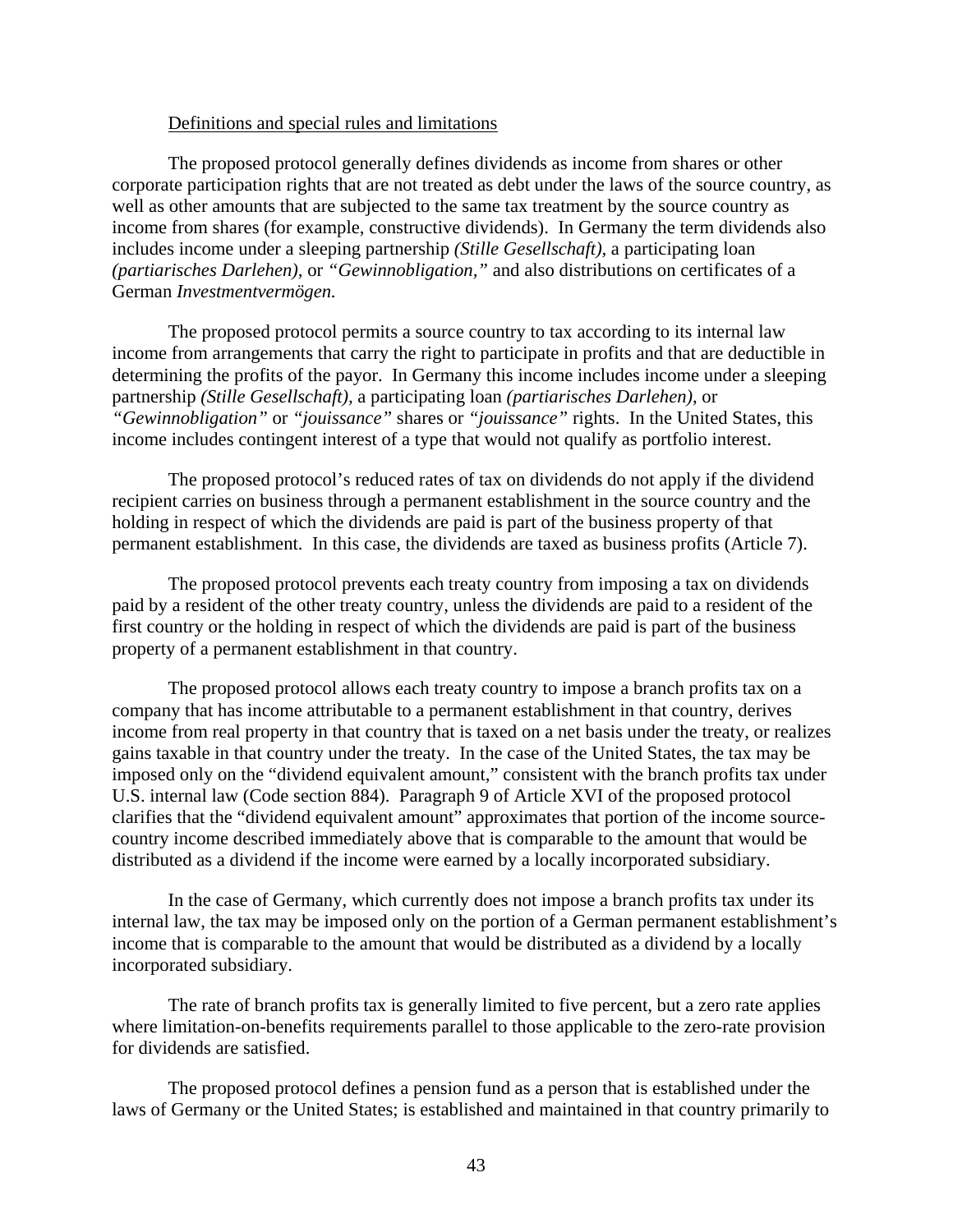administer or provide pensions or other similar remuneration, including social security payments, disability pensions, and widow's pensions, or to earn income for the benefit of one or more such persons; and is either, in the case of Germany, a plan the contributions to which are eligible for preferential treatment under the Income Tax Act, or, in the case of the United States, is exempt from tax in the United States with respect to its pension activities.

## Relation to other Articles

The Technical Explanation notes that the saving clause of paragraph 4 of Article 1 of the treaty (General Scope) permits the United States to tax dividends received by its residents and citizens as if the proposed protocol had not come into effect (subject to special foreign tax credit rules in paragraph 4 of Article 23 (Relief from Double Taxation) of the treaty).

The benefits of the dividends article are also subject to the provisions of Article 28 of the treaty (Limitation on Benefits).

## **Article V. Interest**

The proposed protocol adds a new paragraph, providing that interest that is an excess inclusion with respect to a residual interest in a U.S. real estate mortgage investment conduit may be taxed by the United States in accordance with its domestic law. This change is consistent with the U.S. Model treaty.

The proposed protocol also makes a technical conforming change to a cross-reference to Article 10 (Dividends).

# **Article VI. Gains**

The proposed protocol replaces paragraph 6 of Article 13 (Gains) of the current treaty with a new paragraph.

Article 13 (Gains) of the current treaty provides rules for the taxation of gains from the sale of property by a resident of a treaty country. The article permits the source country to tax gains derived by a resident of one treaty country from (1) the alienation of immovable property situated in the other country and (2) the sale of movable property forming part of the business property of a permanent establishment in the other country. Article 13 also includes rules for, among other things, gains from the sale of ships, aircraft, or containers operated in international traffic.

Existing paragraph 6 of Article 13 and the new paragraph 6 included in the proposed protocol both address the treatment by the treaty countries of an individual who gives up residence in one treaty country, becomes a resident of the other treaty country, and derives (or is treated by the former residence country as deriving) gain from the sale of property.

Paragraph 6 in the proposed protocol provides a special basis rule when an individual ceases to be a resident of one treaty country and is treated under that country's tax laws as having sold property and is thus taxed by that country on the deemed sale. The proposed protocol provides that in this circumstance, the individual may elect to be treated for tax purposes in the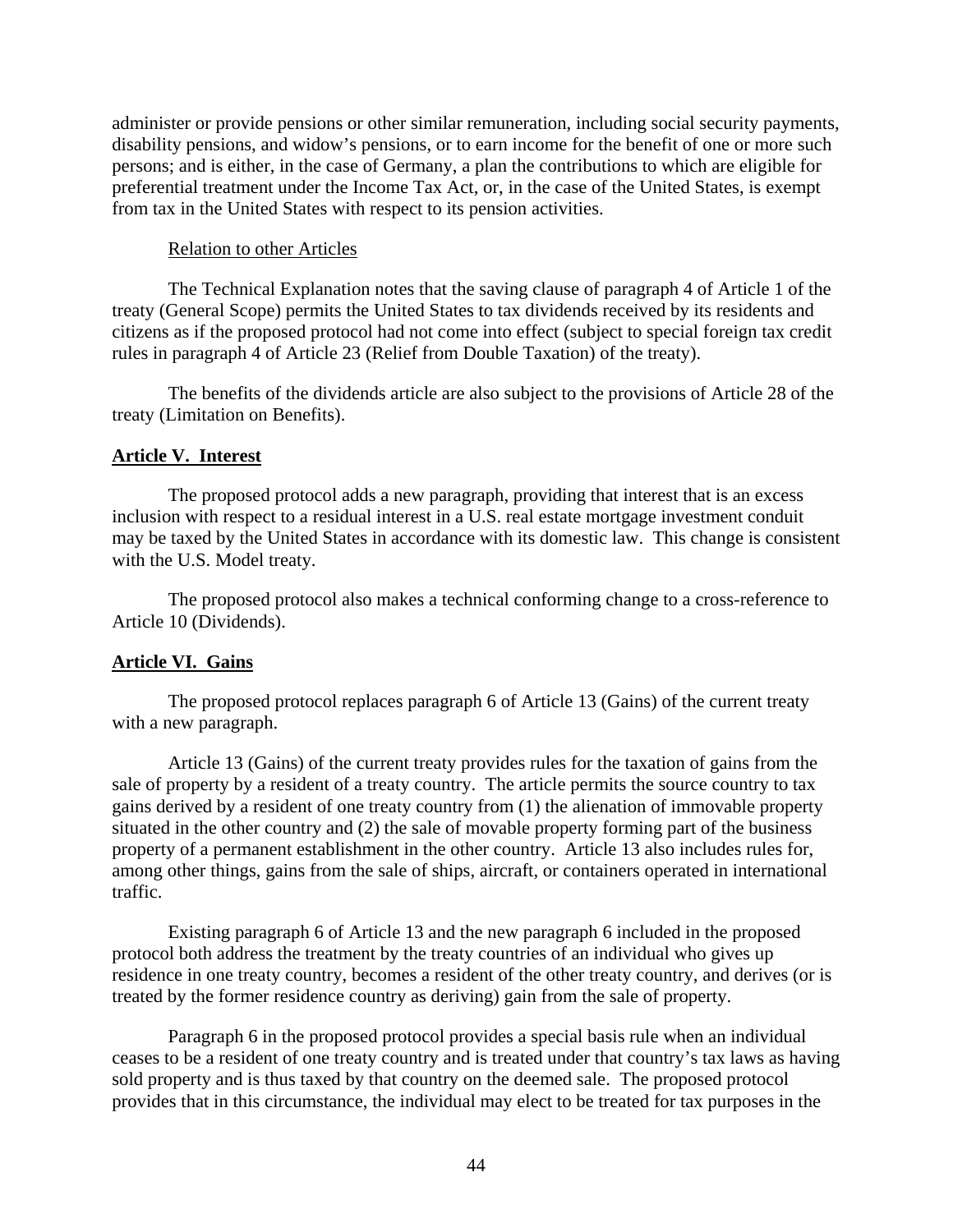other treaty country (the new residence country) as if the individual had, immediately before ceasing to be a resident of the first treaty country, sold and reacquired the property for an amount equal to its fair market value at that time. This election in the new residence country has the effect in that country of giving the individual a basis in the property equal to its fair market value at the time the individual gave up his residence in the first treaty country. The result of this deemed sale-and-reacquisition election is that if the individual subsequently sells the property, the new residence country will be permitted to impose tax only on gain that accrues after the individual ceased to be a resident of the first treaty country.

The Technical Explanation notes that notwithstanding the rule of new paragraph 6, the saving clause of paragraph 4(a) of Article 1 (General Scope) of the treaty, as amended by the proposed protocol, permits the United States to tax its citizens and residents as if the treaty had not come into effect. The exception in treaty Article 1, paragraph 5(a), from the saving clause, however, ensures that the saving clause does not affect the benefits conferred by new paragraph 6.

Paragraphs 12 and 13 of Article XVI of the proposed protocol clarify two rules in the current treaty. First, for immovable property situated in the United States, immovable property includes a U.S. real property interest. Second, when a resident of one treaty country disposes of an interest in a partnership, trust, or estate that has a permanent establishment in the other treaty country, nothing in Article 13 prevents the gain from being treated as gain from the alienation of movable property forming part of the business property of that permanent establishment. Thus, the gain may be taxed in that other treaty country.

## **Article VII. Independent Personal Services**

The proposed protocol deletes Article 14 (Independent Personal Services) from the present treaty, consistent with the U.S. Model treaty and the OECD Model treaty. Under the proposed protocol, income derived from independent personal services is considered to be business profits under Article 7.

The proposed protocol makes numerous technical conforming changes to reflect the deletion of Article 14.

## **Article VIII. Pensions, Annuities, Alimony, Child Support, and Social Security**

Article 18 of the present treaty generally governs the treatment of pension benefits, annuities, alimony, and child support paid to a resident of a treaty country; these rules are unchanged by the proposed protocol. Article 19 of the present treaty governs government service and social security and other public pension benefits paid by a treaty country to a resident of the other treaty country. Paragraph 2 of Article 19 provides that social security benefits paid under the social security legislation of a treaty country and other public pensions (which the Technical Explanation states is intended to refer to U.S. Tier 1 Railroad Retirement benefits) paid by a treaty country to a resident of the other treaty country shall be taxable only in the other treaty country. The treaty country of residence must treat the benefit or pension as though it were a social security benefit paid under the social security legislation of the treaty country of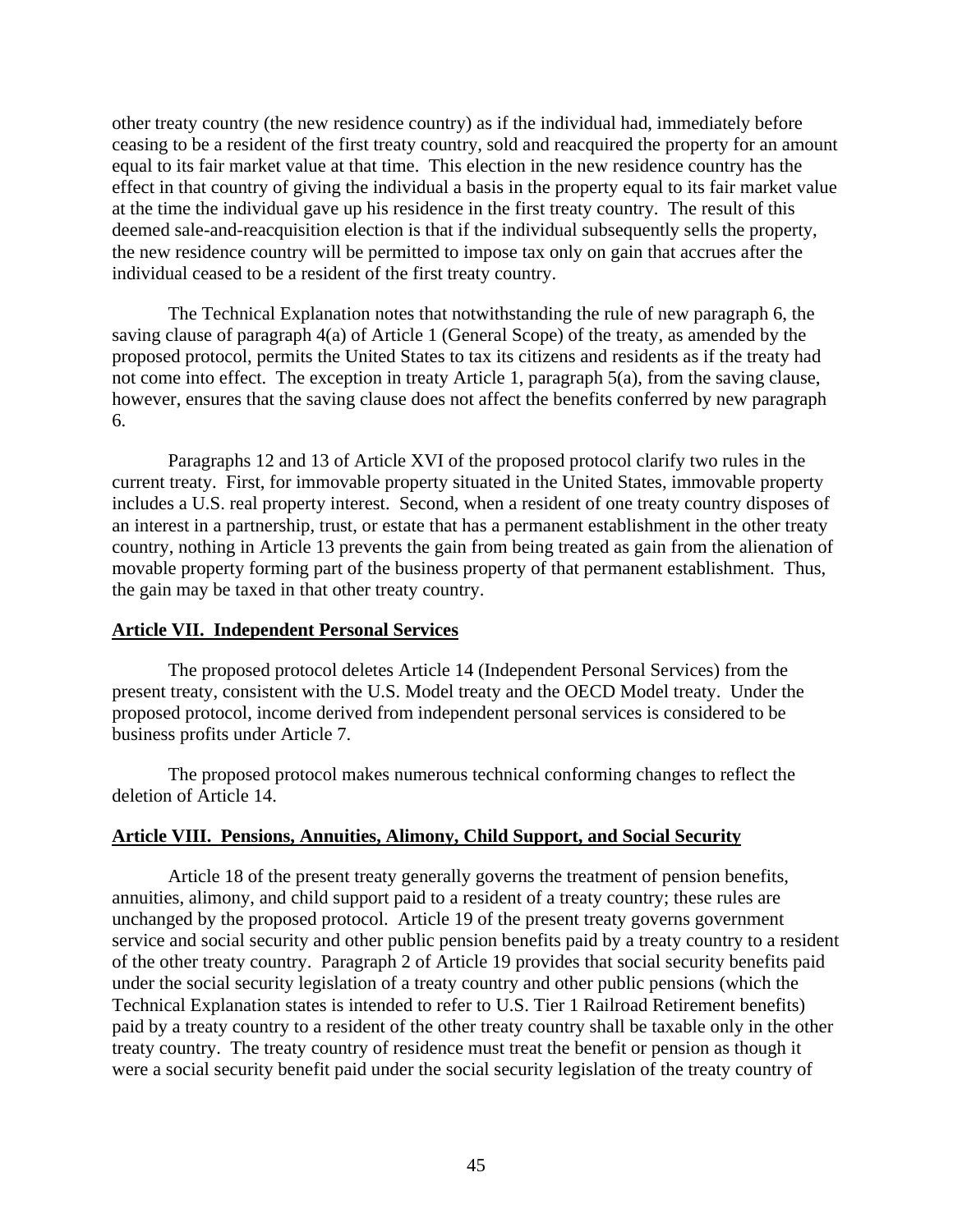residence. These rules apply to social security beneficiaries whether they have contributed to the system as private-sector or governmental employees.

Article VIII of the proposed protocol incorporates as paragraph 5 of Article 18 the rule of paragraph 2 of Article 19. Article X makes a conforming change to Article 19. In addition, the proposed protocol modifies the titles of Articles 18 and 19 to reflect those changes.

The treatment of social security benefits in the treaty and the proposed protocol differ from that in the U.S. Model treaty, which provides for exclusive source country taxation of social security benefits. On June 1, 2006, the United States and Germany signed a Joint Declaration with regard to Article 18 of the treaty as amended by the proposed protocol. The Joint Declaration recognizes that, effective January 1, 2005, and subject to a long phase-in period, Germany changed its taxation rules relating to retirement income and pension plan contributions. The changes, when fully implemented, will combine full taxation of retirement income with extended tax exemption of pension plan contributions. Accordingly, the United States and Germany state in the Joint Declaration their intentions to enter into consultations at the appropriate time, but not before January 1, 2013, to amend the proposed protocol to allow for the source country taxation of retirement income. Such source country taxation is to be based on the following principles: (1) social security benefits may also be taxed by the source country, in an amount not to exceed 15 percent of the gross payment, and (2) pensions and other similar remuneration paid in consideration of past employment may also be taxed in the country in which the employment had been exercised for a substantial period of time, in an amount not to exceed 15 percent of the gross payments. Germany declared its intention that such modifications should not enter into force before January 1, 2015.

### **Article IX. Pension Plans**

Article IX of the proposed protocol adds to the treaty Article 18A (Pension Plans), relating to cross-border pension contributions and benefit accruals. The proposed rules are intended to remove barriers to the flow of personal services between the two countries that could otherwise result from discontinuities under the laws of each country regarding the deductibility of pension contributions and the taxation of a pension plan's earnings and accretions in value. These rules are similar to new rules that were recently added to the corresponding articles of the Netherlands and United Kingdom treaties, and are also similar to the rules of new Article 18 of the U.S. Model treaty.

The proposed protocol provides (Article 18A, paragraph 1) that neither country may tax a resident on pension income earned through a pension plan that is a resident of the other country until such income is distributed. When a resident receives a distribution from a pension plan, such distribution is subject to taxation in accordance with the provisions of Article 18. For example, if a U.S. citizen contributes to a U.S. qualified plan while working in the United States and then establishes residence in Germany, Germany is prevented from taxing currently the plan's earnings and accretions with respect to that individual. For purposes of this provision, rollovers to another pension plan in the same country are not treated as distributions.

Under the proposed protocol (Article 18A, paragraph 2), if an individual who is a beneficiary of, or participant in, a pension plan established under the laws of one treaty country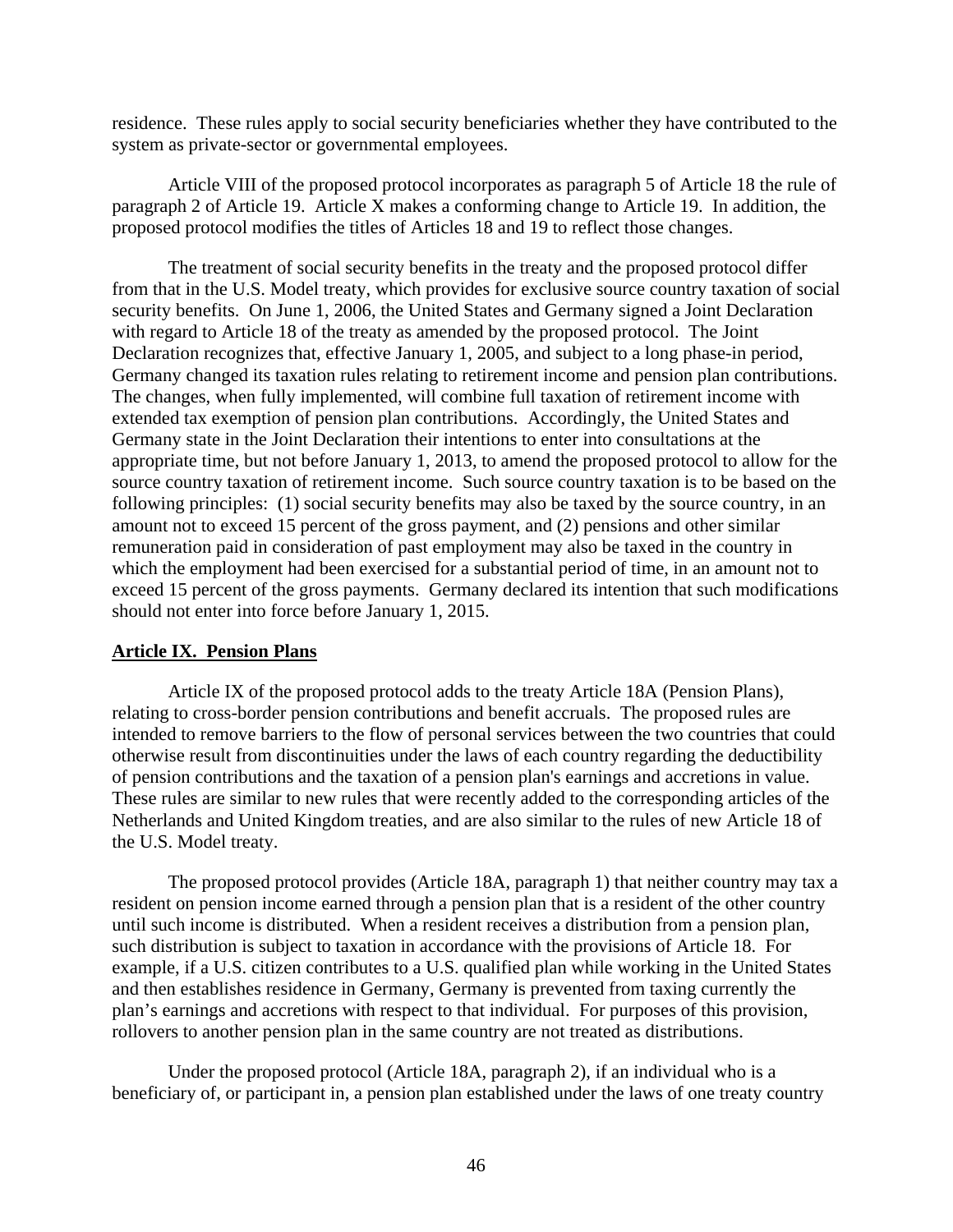performs personal services in the other country, whether or not the individual is resident in that other country, contributions made by or on behalf of the individual to the plan during the period he or she performs such personal services are deductible in computing his or her taxable income in the other country. Similarly, contributions made to the plan by or on behalf of his or her employer during such period, and benefits accrued under the plan, are not treated as part of his or her taxable income, and such contributions are allowed as a deduction in computing the employer's profits in the other country. For example, if a participant in a U.S. qualified plan goes to work in Germany for a period of time, contributions made by the participant and his or her employer during that period are not included in the participant's income in Germany, and the employer may deduct its contributions from its business profits in Germany. The relief provided under paragraph 2 of Article 18A by the other country will not exceed the relief that would be allowed by that country to its residents for contributions to, or benefits accrued under, a pension plan established in that country. The proposed protocol provides that the competent authorities shall determine the relief available under paragraph 2.

Under the proposed protocol (Article 18A, paragraph 3), the rules of the immediately preceding paragraph apply only if: (a) contributions were made by or on behalf of the individual, or by or on behalf of the individual's employer, to the pension plan (or, according to the Technical Explanation, to a similar pension plan for which the pension plan has been substituted) before he or she began to exercise employment or self-employment in the other country; and (b) the competent authority of the other country accepts the pension plan as "generally corresponding" to a pension plan recognized for tax purposes by that country (i.e., eligible for benefits under paragraph 2).

The proposed protocol (Article 18A, paragraph 4) defines "pension plan" for purposes of Article 18A as an arrangement established in a treaty country that is operated principally to administer or provide pension or retirement benefits or to earn income for the benefit of one or more such arrangements. The definition differs from that in the Netherlands and United Kingdom treaties, and the U.S. Model treaty, in that it is not required that the pension plan be exempt from income tax in the country of its residence.

Paragraph 16(a) of Article XVI of the proposed protocol provides that, for the purposes of paragraph 4 of Article 18A, the term pension plan includes the following plans, and any identical or substantially similar plans established pursuant to legislation enacted after June 1, 2006, the date the proposed protocol was signed. In the case of the United States, pension plans include qualified plans under section 401(a), individual retirement plans (including individual retirement plans that are part of a simplified employee pension plan that satisfies section 408(k), individual retirement accounts, individual retirement annuities, section 408(p) accounts, and Roth IRAs under section 408A), section 403(a) qualified annuity plans, section 403(b) plans, and section 457(b) governmental plans. In the case of Germany, pension plans include arrangements under section 1 of the German law on employment-related pensions.

Paragraph 16(b) of Article XVI of the proposed protocol provides that, for purposes of paragraph 3(b) of Article 18A, Germany recognizes qualified plans listed in paragraph 16(a) of Article XVI of the proposed protocol, with the exception of Roth IRAs, as corresponding to German pension plans. Likewise, the United States recognizes arrangements under section 1 of the German law on employment-related pensions as corresponding to U.S. pension plans.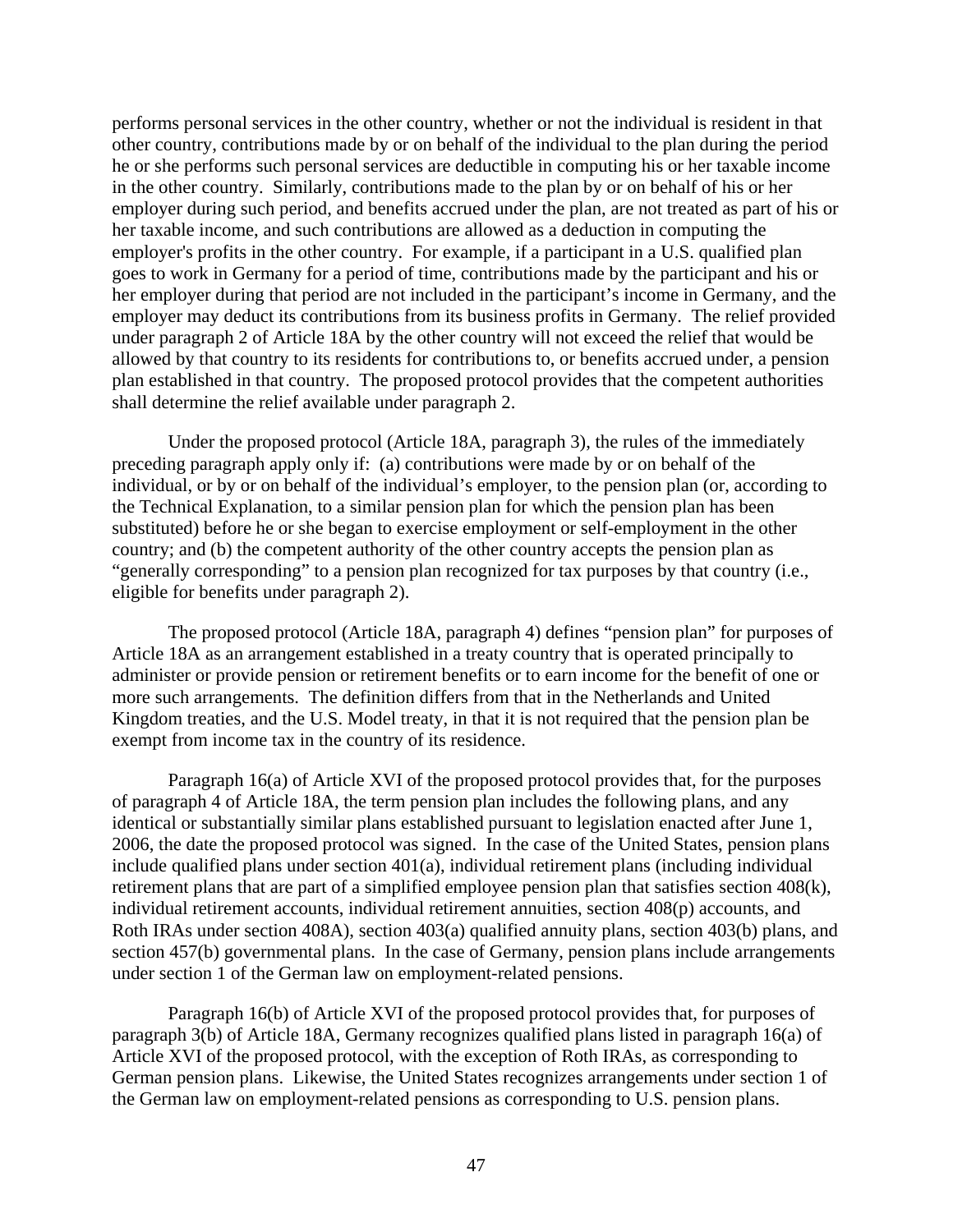The proposed protocol also provides (Article 18A, paragraph 5) special rules applicable to certain U.S. citizens who are resident in Germany. Under these rules, a U.S. citizen who is resident in Germany may exclude or deduct for U.S. tax purposes contributions to a pension plan established in Germany, provided such contributions are made during the period (or are attributable to the period) the U.S. citizen exercises taxable employment in Germany and are attributable to such employment, and expenses related to such employment are borne by a German employer or German permanent establishment. Similarly, employer contributions to, or benefits accrued under, a German pension plan are not treated as part of the employee's taxable income in the United States.

The benefits under the rules of paragraph 5 of Article 18A do not apply unless the U.S. competent authority has agreed that the pension plan generally corresponds to a pension plan established in the United States. For these purposes, the relevant German plans that correspond to employer plans in the United States are retirement benefit plans under section 1 of the German law on employment-related pensions. The U.S. tax benefits under the rules of the immediately preceding paragraph are limited to the lesser of: (1) the amount of relief allowed for the contributions or benefits in Germany, and (2) the amount of relief that would be allowed by the United States for contributions to, and benefits accrued under, a generally corresponding pension plan established in the United States. Further, to the extent relief is available to the individual under this provision, the contributions made to (and benefits accrued under) a German pension plan are counted when determining the individual's eligibility for benefits and contribution limits under a generally corresponding pension plan established in the United States. Paragraphs 1 and 5 of Article 18A are not subject to the saving clause of paragraph 4 of Article 1 (General Scope) by reason of the exception in subparagraph 5(a) of Article 1. Thus, the benefits of these paragraphs are preserved in the case of U.S. citizens or residents with German pension plans. Paragraph 2 of Article 18A is not subject to the saving clause by reason of subparagraph 5(b) of Article 1. Thus, a person who is a beneficiary of a German pension plan and who is employed in the United States may deduct contributions to the pension plan for U.S. tax purposes only if such person is not a citizen or permanent resident of the United States.

# **Article X. Government Service**

The proposed protocol replaces Article 19 (Government Service) of the present treaty. Pursuant to paragraph 3(b) of Article XVII of the proposed protocol, the amendments made by Article X will not have effect with respect to individuals who, at the time of the signing of the proposed protocol, were employed by the United States or a political subdivision or local authority thereof.

Under paragraph 1 of proposed Article 19, salaries, wages, and other remuneration, other than a pension, paid by a treaty country (or a political subdivision, local authority, or an instrumentality thereof) to an individual for services rendered to that country (or subdivision, authority, or instrumentality) generally is taxable only by that country.<sup>38</sup> However, such

<sup>&</sup>lt;sup>38</sup> The term "instrumentality" is defined for purposes of proposed Article 19 to mean any agent or entity created or organized by a treaty country, one of its states, or a political subdivision or local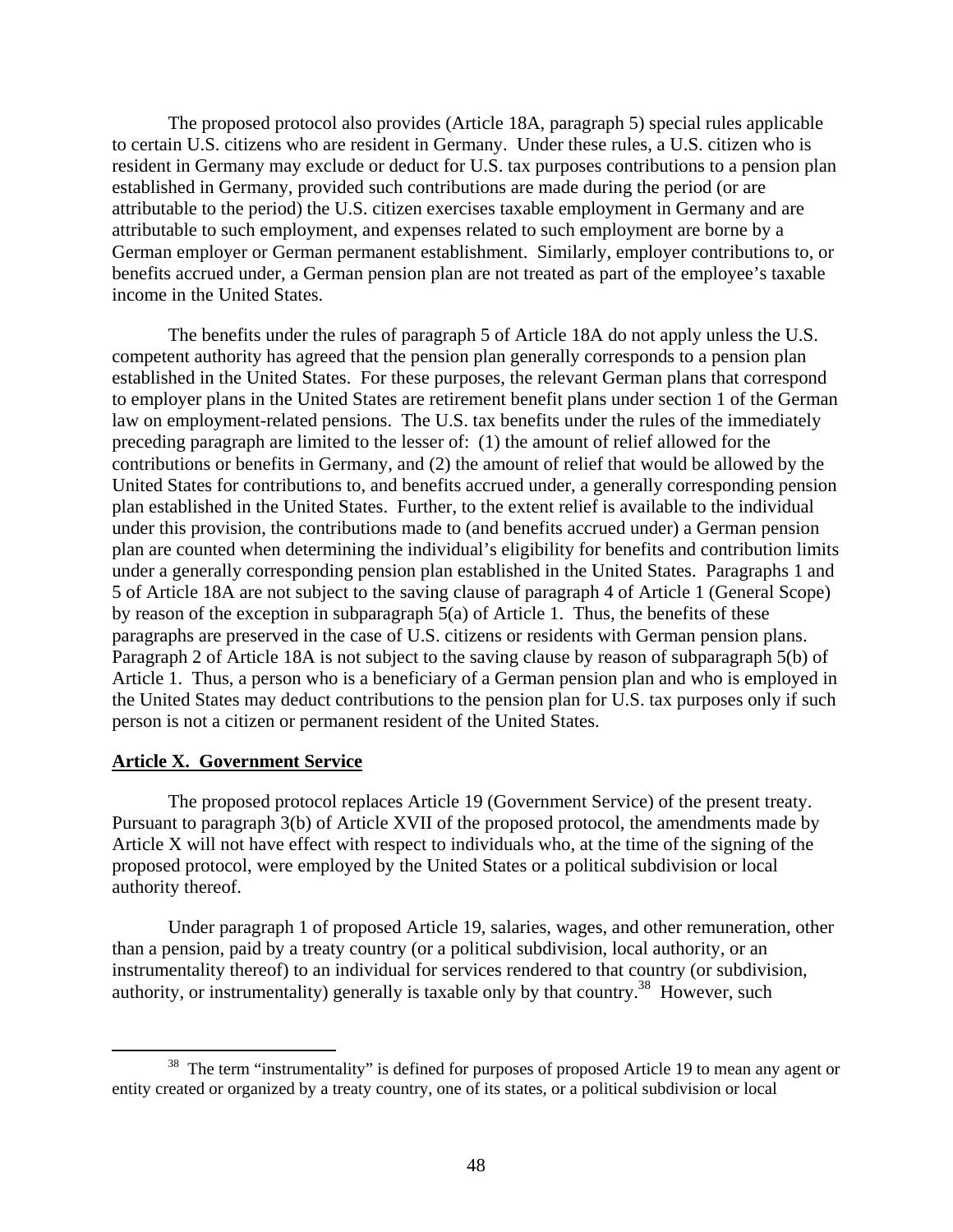remuneration is taxable only by the other (host) country if the services are rendered in that other country by an individual who is a resident of that country and who: (1) is also a national of that country or (2) did not become a resident of that country solely for the purpose of rendering the services. The Technical Explanation states that the rules of proposed paragraph 1 apply to remuneration paid only to government employees and not to independent contractors engaged by governments to perform services for them. This treatment of payments to independent contractors is consistent with the OECD Model treaty and some recent U.S. treaties, but is inconsistent with the U.S. Model treaty.

Proposed paragraph 2 provides that any pension and similar remuneration paid by, or out of funds to which contributions are made by, a treaty country (or a political subdivision, local authority, or an instrumentality thereof) to an individual for services rendered to that country (or subdivision, authority, or instrumentality) generally is taxable only by that country. However, such a pension is taxable only by the other country if the individual is a national and resident of that other country or if the pension is not subject to tax in the treaty country for which the services were performed because the services were performed entirely in the other treaty country. Social security benefits with respect to government service are covered by Article 18 (Pensions, Annuities, Alimony, Child Support, and Social Security) and not by the provisions of proposed Article 19.

Proposed paragraph 3 provides that pension, annuities, and other amounts paid by one treaty country (or by a juridical person organized under the public laws of that country) that are compensation for an injury or damage sustained as a result of hostilities or political persecution are exempt from tax in the other treaty country. The Technical Explanation states that this provision, although drafted reciprocally, is intended to provide an exemption from U.S. tax for German war reparation payments. This provision is an exception to the saving clause (paragraph 4 of Article 1 (General Scope)) pursuant to paragraph 5(a) of Article 1. Thus, a U.S. citizen or resident who receives German reparations payments would not be subject to any U.S. tax on that payment, regardless of whether he would be taxable under the Code.

Proposed paragraph 4 provides that if a treaty country (or a political subdivision, local authority, or an instrumentality thereof) is carrying on a business, the provisions of Articles 15 (Dependent Personal Services), 16 (Directors' Fees), 17 (Artistes and Athletes), and 18 (Pensions, Annuities, Alimony, Child Support, and Social Security), and not the provisions of proposed Article 19, will apply to remuneration and pensions for services rendered in connection with that business.

The saving clause of paragraph 4 of Article 1 (General Scope) does not apply to the benefits conferred by paragraph 1 of proposed Article 19 by the United States to a resident of the United States who is neither a citizen nor a permanent resident (i.e., a "green card" holder) of the United States. However, the saving clause will apply to benefits conferred by the United States to U.S. citizens and permanent residents. Thus, for example, a resident of the Federal Republic

1

authority thereof to carry out functions of a governmental nature that is specified and agreed to in letters exchanged between the competent authorities of the treaty countries.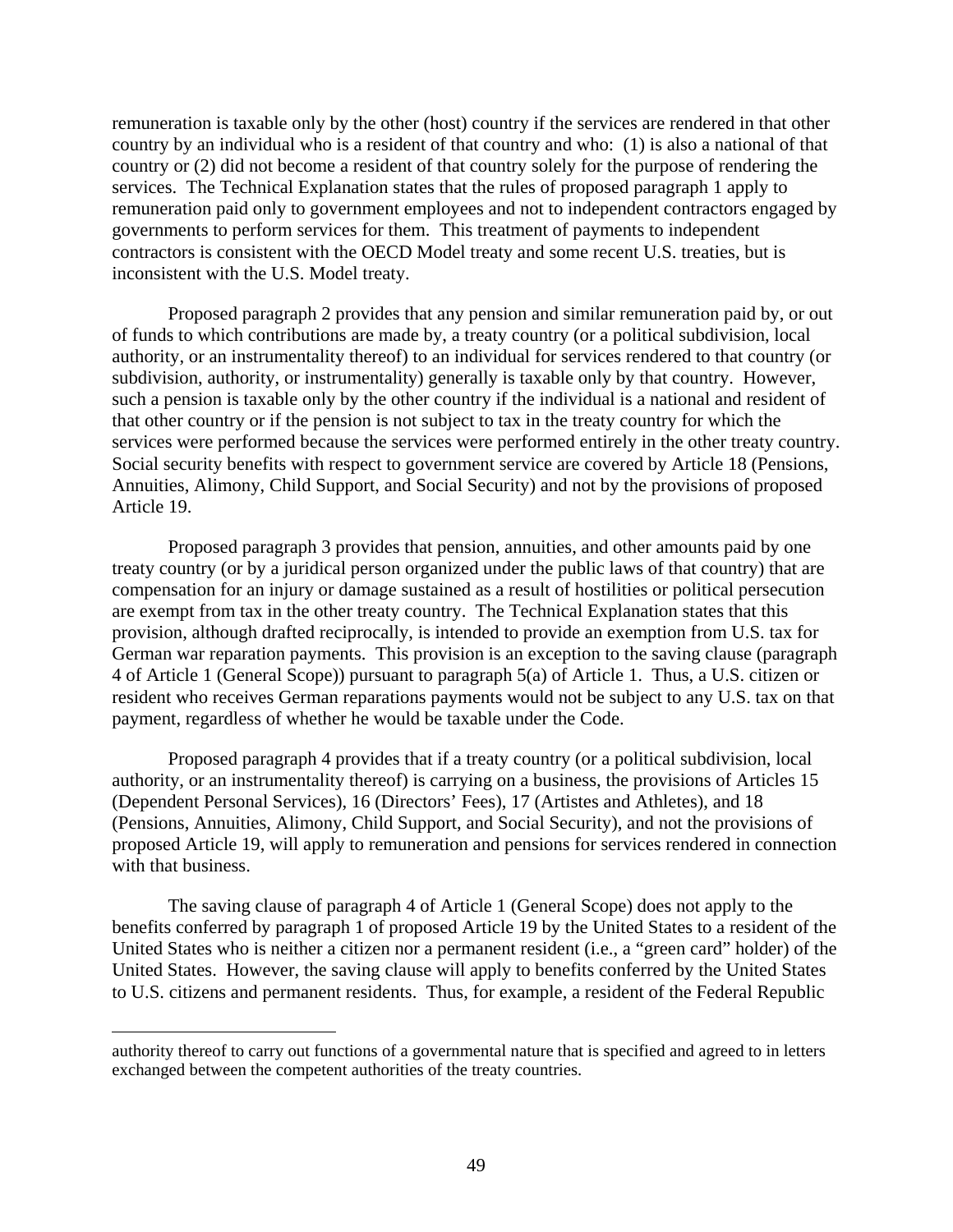of Germany who, in the course of rendering services to the government of the Federal Republic of Germany, becomes a resident of the United States (but not a permanent resident) would be entitled to the exemption from taxation by the United States. However, an individual who receives a pension paid by the government of the Federal Republic of Germany in respect of services rendered to that government is taxable on that pension only in the Federal Republic of Germany unless the individual is a U.S. citizen or acquires a U.S. green card.

## **Article XI. Visiting Professors and Teachers; Students and Trainees**

## Visiting professors and teachers

The treatment provided to professors and teachers under the proposed protocol corresponds to the treatment provided under the present treaty, with certain modifications. Such a provision is not part of either the U.S. Model treaty or the OECD Model treaty.

Under both the present treaty and the proposed protocol, a professor or teacher who visits the other treaty country (the host country) for a period not exceeding two years for the purpose of teaching or engaging in research at a university, college, or other recognized educational institution of a similar nature, and who immediately before that visit is, or was, a resident of the other treaty country, generally is exempt from host country tax on any remuneration received for teaching or research.

The proposed protocol modifies the present treaty by allowing the professor or teacher an exemption from host country taxation for the two-year period beginning on the date the professor or teacher first visits the host nation, even if he or she continues to remain in the host country after two years. Under the present treaty, the visiting professor or teacher generally would retroactively lose his or her exemption if the professor or teacher remained in the host country for longer than two years. Although the proposed protocol still retains the requirement that the professor's or teacher's stay be a temporary one, the professor or teacher will not retroactively lose the exemption should his or her stay last longer than two years.

## Students and trainees

The treatment provided to students and business apprentices under the proposed protocol generally corresponds to the treatment provided under the present treaty, with certain modifications. The provision in the proposed protocol corresponds to the provision in the U.S. Model treaty.

The present treaty provides that certain payments received by a visiting full-time student or business apprentice for purposes of maintenance, education, or training are exempt from tax in the host country, provided that such payments are from sources outside the host country.

The present treaty provides a \$5,000 (or its Deutsch Mark equivalent) exemption from host country tax for dependent personal service income earned by a full-time student or business apprentice within the host country. This exemption applies only to persons present in the other country for a period of four years or less. The proposed protocol increases the exemption amount from \$5,000 to \$9,000. This amount is meant to serve as a proxy for the combined amount of the standard deduction and personal exemption for U.S. resident taxpayers.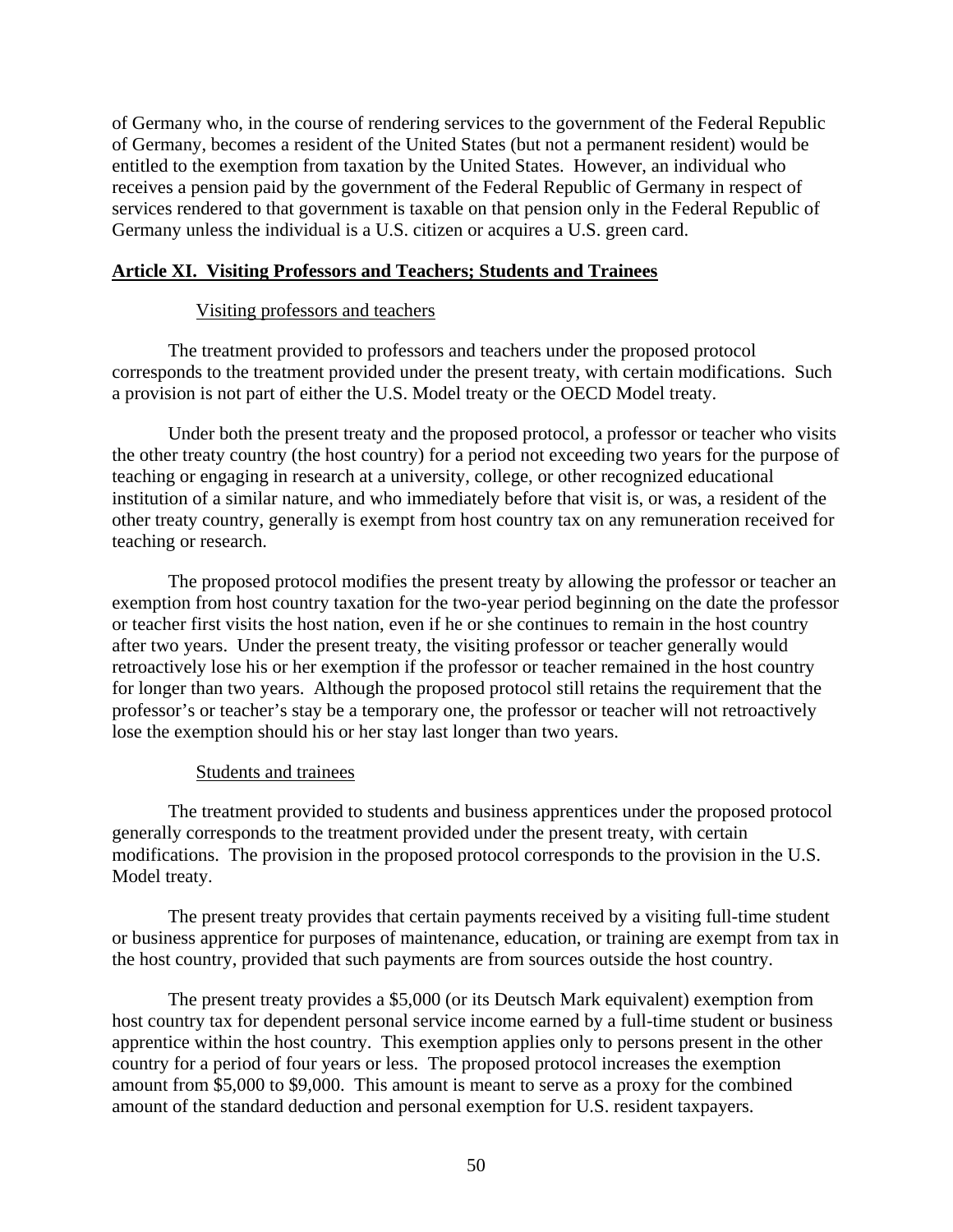### **Article XII. Relief from Double Taxation**

Article XII of the proposed protocol replaces Article 23 (Relief From Double Taxation) of the present treaty with a new Article providing updated rules for the relief of double taxation.

Paragraph 1 provides that the United States will allow to its citizens and residents a credit against U.S. tax for income taxes paid or accrued to the Federal Republic of Germany. For this purpose, the taxes covered by subparagraph (b) of paragraph 1 and by paragraph 2 of Article 2 (Taxes Covered), other than the capital tax (*Vermögensteuer*) are income taxes. This marks an expansion of taxes eligible for credit when compared to the present treaty, which in addition to excluding the capital tax (*Vermögensteuer*) also excludes that portion of the trade tax (*Gewerbesteuer*) computed on a basis other than profits. According the Technical Explanation, the granting of a foreign tax credit with respect to German taxes is based on the Treasury Department's review of the laws of the Federal Republic of Germany.

Paragraph 2 provides a re-sourcing rule for gross income covered by paragraph 1, intended to ensure that a U.S. resident can obtain a U.S. foreign tax credit for German taxes paid when the Convention assigns to the Federal Republic of Germany primary taxing rights over an item of gross income. This is consistent with the U.S. Model treaty.

Paragraphs 3 and 4 provide that the Federal Republic of Germany will relieve double taxation on German residents through a dual method of exemption and credit. In general, the Federal Republic of Germany will provide an exemption from the German tax base for income or capital that may be taxed in the United States under the Convention or that is exempt from U.S. tax under the proposed zero-rate provision of Article 10(3) (except in cases where a foreign tax credit is provided for under subparagraph (b) of paragraph 3). The Federal Republic of Germany, however, retains the right to take the excluded income and assets into account for purposes of determining the rate of tax on other items of income and capital (i.e., the Federal Republic of Germany may provide for exemption with progression).

In the case of dividends, the proposed protocol provides that the Federal Republic of Germany will only exempt distributions of profits on corporate rights subject to corporate income tax under U.S. law. In addition, the exemption shall not apply to dividends from a RIC or REIT and distributions that are deductible for U.S. income tax purposes by the distributing company. With respect to German capital taxes, the Federal Republic of Germany will exclude any shareholding the dividends on which would be exempt from German income tax under subparagraph (a) of paragraph 3.

Certain other items of income which have been taxed in the United States in accordance with the provisions of U.S. law and the treaty will remain subject to taxation by the Federal Republic of Germany, but will be eligible for a foreign tax credit. These are: (i) income from dividends which do not qualify for the zero-rate of withholding; (ii) gains from the alienation of immovable property to which Article 13 (Gains) apply provided such gains are taxable in the United States by reason only of paragraph 2(b) of Article 13 (Gains) (i.e., gains from the sale of a U.S. real property holding company); (iii) income to which Article 16 (Directors' Fees) applies received by German residents in respect of their services rendered in the United States as directors of U.S. corporations; (iv) income to which Article 17 (Artistes and Athletes) applies;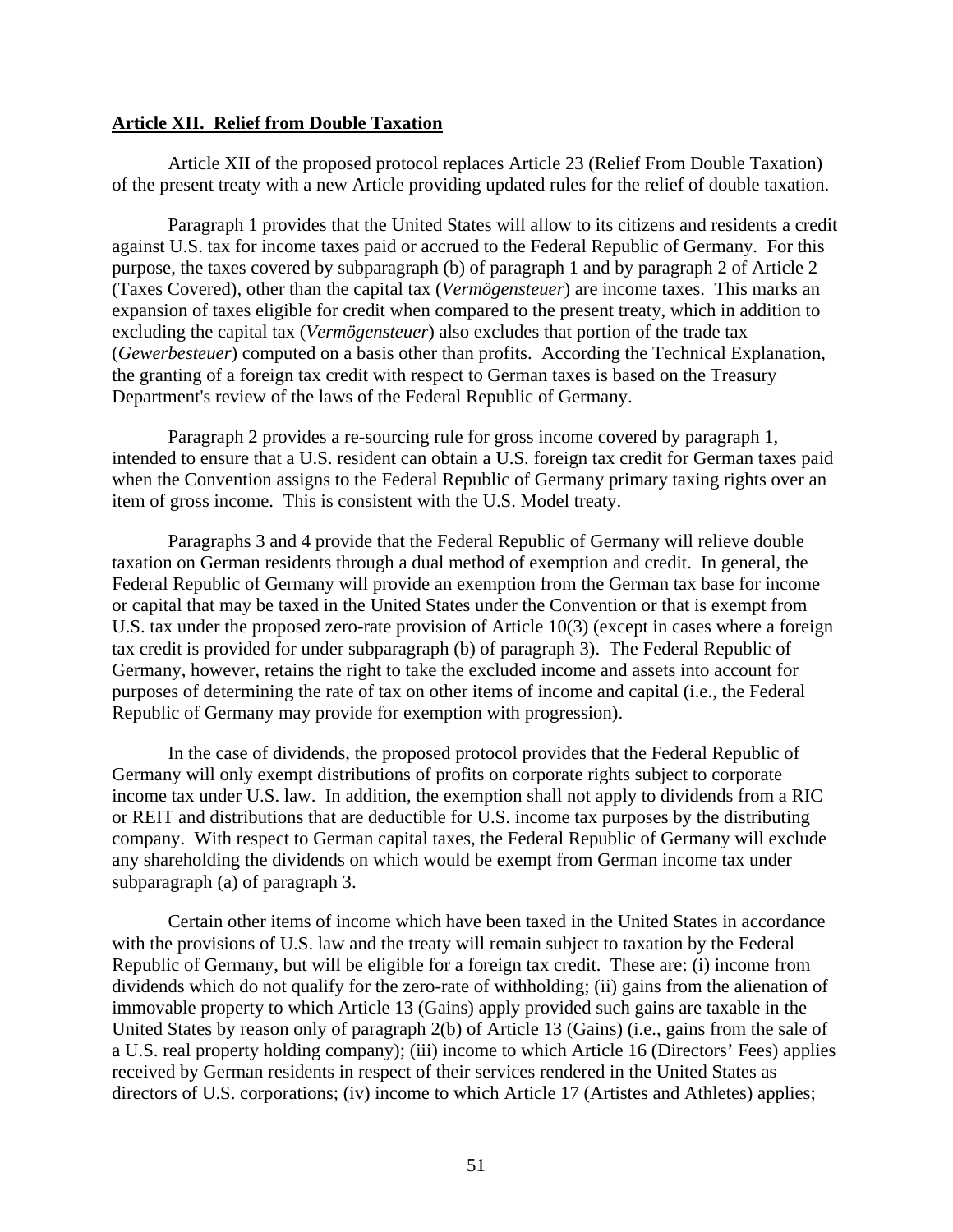and (v) income which would be exempt from U.S. tax under the Convention (e.g., interest), but which is denied the benefits of the Convention and is subject to tax by virtue of Article 28 (Limitation on Benefits). According to the Technical Explanation, income described in (v) of the preceding sentence would be fully taxable in the Federal Republic of Germany with no credit for U.S. tax absent a special provision; the provision provides for a German foreign tax credit in cases where the United States taxes solely by virtue of the Limitation on Benefits provisions.

The foreign tax credit granted by the Federal Republic of Germany under the proposed protocol is subject to the provisions of German law regarding credits for foreign taxes. Income that may be taxed in the United States in accordance with the proposed protocol is deemed, for purposes of the German foreign tax credit and exemption rules, to be from U.S. sources.

The Federal Republic of Germany will provide a foreign tax credit (as opposed to exemption) in three additional instances: (i) if income or capital would be subject to double taxation as a result of the placement of such income under different provisions of the Convention and this conflict cannot be resolved pursuant to Article 25 (Mutual Agreement Procedure); (ii) if the United States applies the provisions of the Convention to exempt such income or capital from tax, or applies paragraph 2 or 3 of Article 10 (Dividends) to such income or capital or may under the provisions of the Convention tax such income or capital but is prevented from doing so under its domestic law; and (iii) to the extent consistent with internal German law and, after due consultation with the United States and notification of the United States through diplomatic channels (but in such a case the foreign tax credit treatment will apply only for taxable years following the year of such notification). According to the Technical Explanation, the change from the exemption method to credit method provided in these circumstances is designed to prevent unintended instances either of double taxation or of double non-taxation or inappropriately low taxation.

According to the Technical Explanation, the so-called "switchover clause" described in clause (iii) above is intended to deal with cases of double exemption of income (e.g., through the granting of a dividends paid deduction to the U.S. payor of a dividend and a correlative exemption of such dividend in Germany) or arrangements for improper use of the treaty, and it was not intended to apply to cases where the profits out of which a distribution is made have been subject to the general U.S. corporate-level tax regime. Thus, the Technical Explanation provides, the fact that a U.S. corporation pays a reduced level of U.S. corporate-level tax because of the nature or source of its income (e.g., because it is entitled to a dividends received deduction, a net operating loss carry forward, or a foreign tax credit) will not entitle Germany to switch from the exemption to the credit regime.

Finally, Paragraph 5 provides special rules for the tax treatment in both treaty counties of certain types of income derived from U.S. sources by U.S. citizens who are resident in the Federal Republic of Germany. These rules are designed to address the fact that the United States taxes its citizens on a worldwide basis even when such citizens are not resident in the United States, and therefore the U.S. tax on the U.S. source income of a U.S. citizen resident in the Federal Republic of Germany may exceed the U.S. tax that may be imposed under the treaty and the proposed protocol on an item of U.S. source income derived by a resident of the Federal Republic of Germany who is not a U.S. citizen. According to the Technical Explanation, these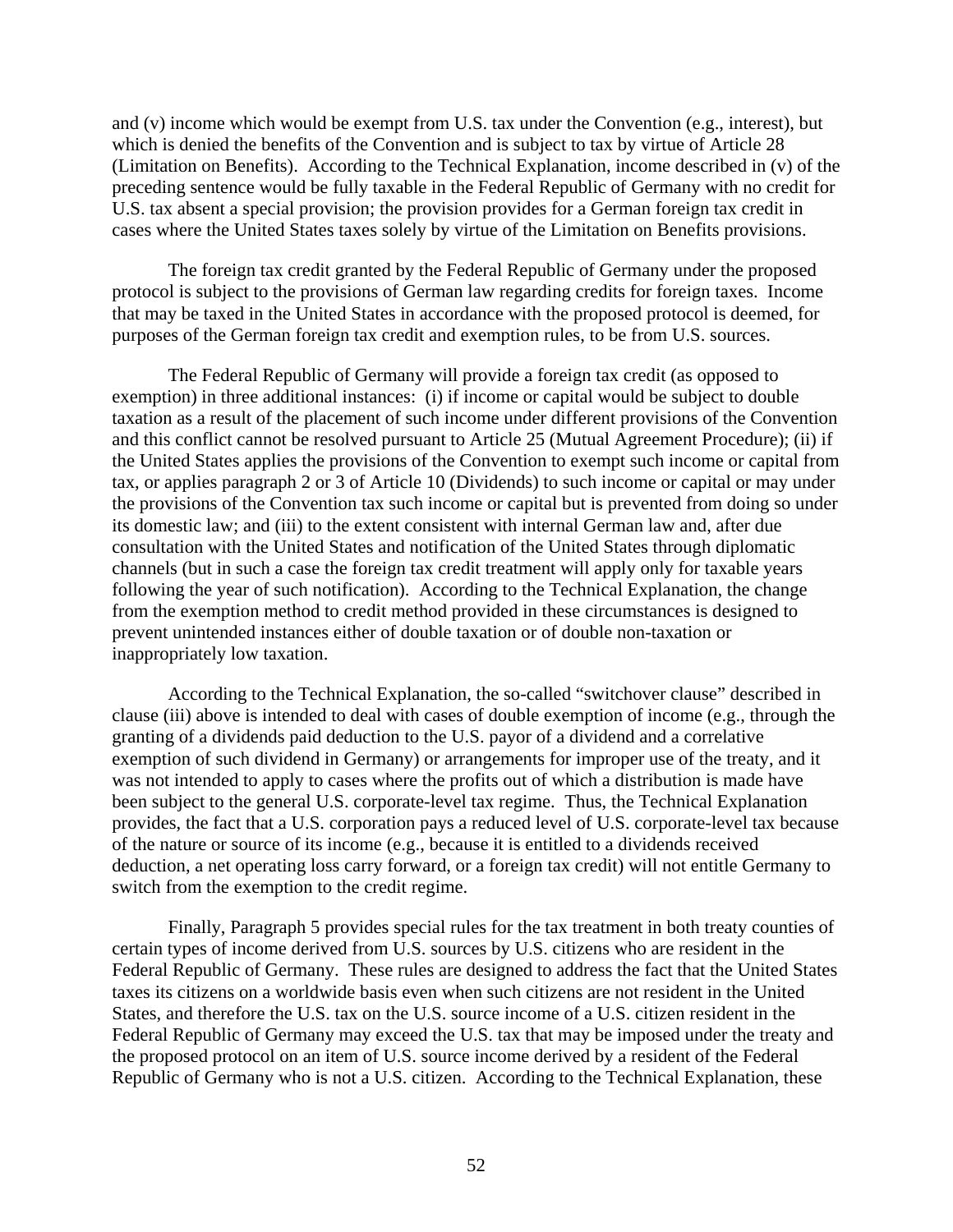provisions ensure that the Federal Republic of Germany does not bear the cost of U.S. taxation of its citizens who are German residents.

# **Article XIII. Arbitration**

Article XIII of the proposed protocol deletes paragraph 5 of Article 25 (Mutual Agreement Procedure) of the treaty, which provides for a voluntary arbitration procedure, and replaces it with new paragraphs 5 and 6, which introduce a mandatory arbitration procedure that is sometimes referred to as "last best offer" or "final offer" arbitration.<sup>39</sup> Under the proposed protocol, unless a taxpayer or other "concerned person" (in general, a person whose tax liability is affected by the arbitration determination) does not accept the arbitration determination, it is binding on the treaty countries with respect to the case. Under the current treaty, the competent authorities may agree to submit disagreements to arbitration, with procedures to be established by the exchange of diplomatic notes. The Protocol dated August 29, 1989 and the diplomatic notes exchanged on that date set forth the detailed rules for the current-law arbitration procedure, which at that time was not found in other U.S. tax treaties. The 1989 Protocol is replaced by Article XVI of the proposed protocol. Paragraph 22 of Article XVI of the proposed protocol provides the detailed rules regarding the new arbitration procedures.<sup>40</sup>

The proposed arbitration procedures raise a number of issues, which are discussed in Part VI of this pamphlet.

Under the current treaty, the competent authorities may agree to invoke binding arbitration in a particular case only after fully exhausting other procedures and only if the taxpayer agrees in advance to be bound by the arbitration. Taxpayers are given the opportunity to present their views to the arbitration board (the "board"). The board is required to decide each case on the basis of the treaty, with due consideration to the domestic laws of the treaty countries and the principles of international law. The board is also required to provide to the competent authorities an explanation of its decision. The diplomatic notes provide that while the decision of the board does not have precedential effect, it is expected that such decisions will ordinarily be taken into account in subsequent competent authority cases involving the same taxpayer, the same issue, and substantially similar facts, and may also be taken into account in other cases where appropriate.

New paragraph 5 of Article 25 sets forth the basic rule of the mandatory arbitration that requires the competent authorities to invoke the arbitration procedures if they have endeavored, but are unable, to reach a complete agreement in the case, and if three conditions are met. The

The new arbitration procedure is also informally called "baseball arbitration" because it is similar to the procedure used to resolve major league baseball salary disputes. In this type of arbitration, each of the parties proposes one and only one figure for settlement, and the arbitrator must select one of those figures as the award.

 $40$  A similar arbitration procedure is introduced in the proposed U.S.-Belgium income tax treaty. The few differences between the proposed Belgium and Germany treaty provisions are footnoted in the discussion below.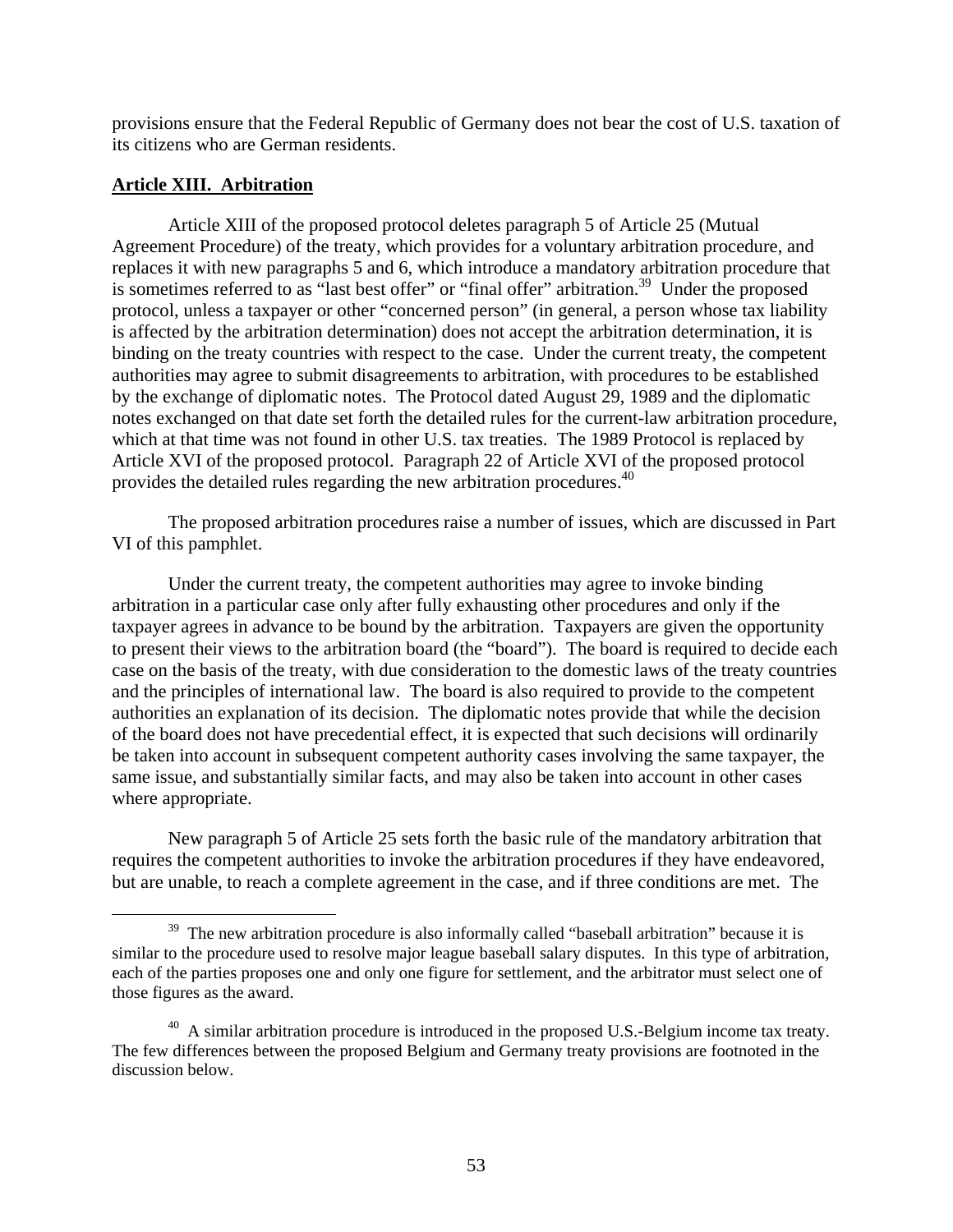first condition is that tax returns have been filed with at least one of the treaty countries with respect to the taxable years at issue in the case. The second condition is that the case (i) involves the application of one or more articles that the treaty countries have agreed shall be the subject of arbitration and is not a particular case that the competent authorities agree, before the date on which arbitration proceedings ("proceedings") would otherwise have begun, is not suitable for determination by arbitration; or (ii) is a particular case that the competent authorities agree is suitable for determination by arbitration. The third condition is that the taxpayer and all "concerned persons" agree to certain nondisclosure conditions, as discussed below.

New paragraph 6 of Article 25 and paragraph 22 of Article XVI of the proposed protocol provide detail regarding these general conditions and fill in the detailed rules regarding the arbitration procedures. Regarding the second condition, paragraph 22 of Article XVI of the proposed protocol enumerates the articles for which arbitration is generally required if the requirements of paragraphs 5 and 6 of Article 25 are otherwise satisfied (unless the competent authorities agree that the particular case is not suitable for determination by arbitration): Article 4 (Residence), insofar as it relates to the residence of a natural person; Article 5 (Permanent Establishment); Article 7 (Business Profits); Article 9 (Associated Enterprises); and Article 12  $(Rovalties).<sup>41</sup>$ 

The third condition is met when both competent authorities have received from each concerned person a statement agreeing that the concerned person and each person acting on the concerned person's behalf (i.e., their authorized representatives or agents) will not disclose to any other person any information received during the course of the proceedings from either treaty country or the board, other than the determination of the board (the "nondisclosure agreement"). A concerned person that has the legal authority to bind any other concerned person on this matter may do so in a comprehensive statement. A concerned person is defined as the presenter of a case to a competent authority for consideration under Article 25 (i.e., the taxpayer) and any other persons whose tax liability to either treaty country may be directly affected by a mutual agreement arising from that consideration. For example, in the case of a U.S. corporation that brings a transfer pricing case for resolution to the U.S. competent authority with respect to a transaction with its German subsidiary, both the U.S. corporation and its German subsidiary (that may have a correlative adjustment as a result of the resolution of the case) are concerned parties.

Meeting the third condition may trigger the beginning of arbitration proceedings. As amended by Article XIII of the proposed protocol, paragraph 6(c) of Article 25 provides that the proceedings begin on the later of (i) two years after the "commencement date" of the case, unless the competent authorities have previously agreed to a different date, and (ii) the earliest date upon which both competent authorities have received the nondisclosure agreement. Paragraph 6(b) provides that the commencement date of a case is the earliest date on which the information necessary to undertake substantive consideration for a mutual agreement has been received by both competent authorities.

<sup>&</sup>lt;sup>41</sup> Under the proposed U.S.-Belgium treaty, issues arising under any article of that treaty are generally eligible for arbitration.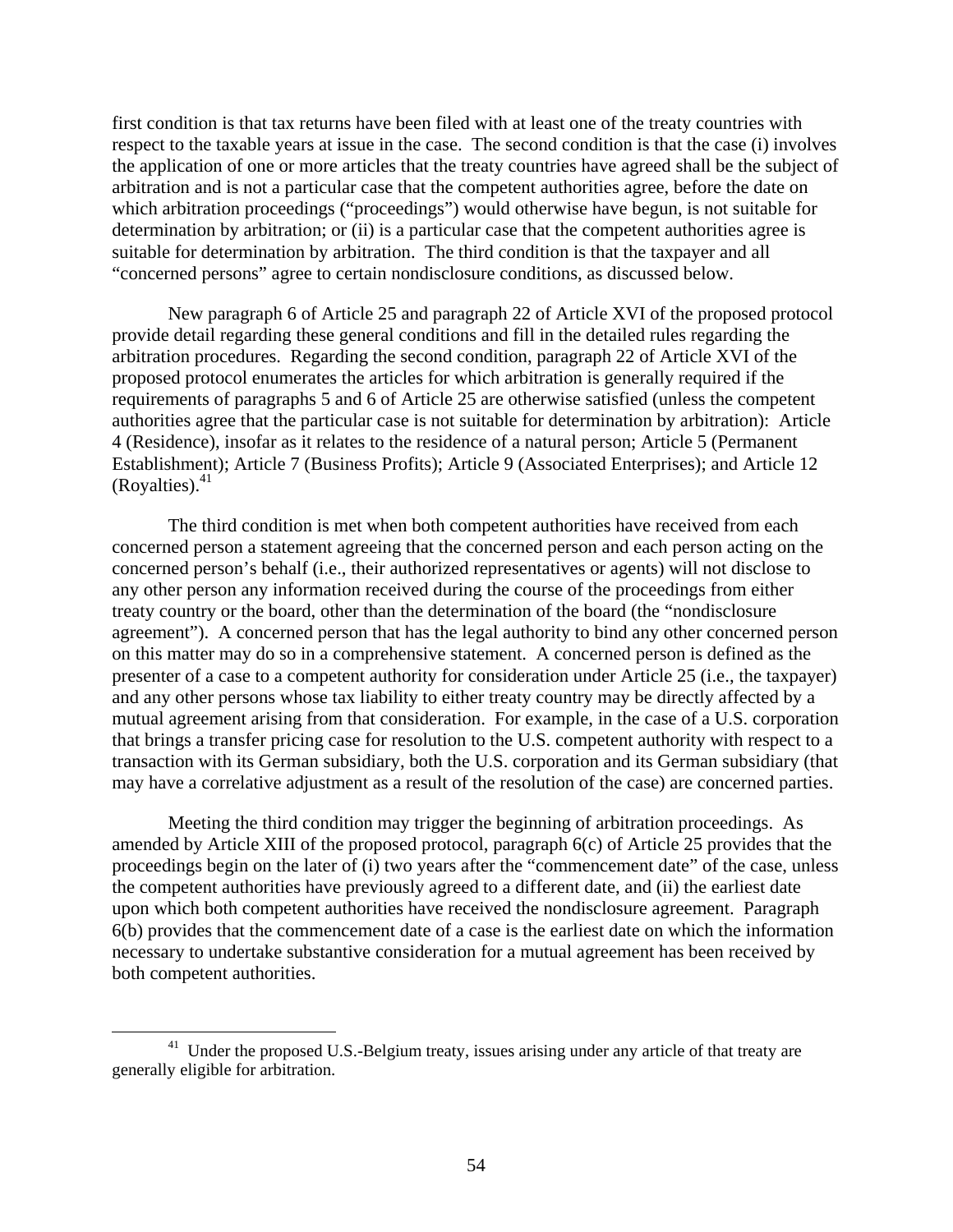Section 22(p) of Article XVI of the proposed protocol requires that each competent authority shall confirm in writing to the other competent authority and to the concerned person or persons the date of its receipt of the information necessary to undertake substantive consideration for a mutual agreement. With respect to the United States, that information is the information required to be submitted to the U.S. competent authority under Revenue Procedure 2002-52, section 4.05, (or any applicable successor provisions), and for cases initially submitted as a request for an Advance Pricing Agreement, the information required to be submitted to the Internal Revenue Service under Revenue Procedure 2006-9, section 4 (or any applicable successor provisions). With respect to Germany, that information is the information required to be submitted to the German competent authority under the circular of July 1, 1997, - IV C 5 - S 1300 - 189/96-, published by the Ministry of Finance (or any applicable successor circular). In any event, the information is not considered received until both competent authorities have received copies of all materials submitted to either treaty country by every concerned person in connection with the mutual agreement procedure. Thus, the competent authorities must have exchanged copies of all of the submitted materials before the commencement date of the case is deemed to arrive, triggering the two-year period.

Paragraph 22 of Article XVI of the proposed protocol provides for several procedural rules once arbitration proceedings have begun, but paragraph 22(q) provides that the competent authorities may modify or supplement any of the rules or procedures of paragraph 22 as necessary to more effectively implement the intent of paragraph 5 of Article 25 to eliminate double taxation. In addition, paragraph 22(f) of Article XVI provides that the board may adopt any procedures necessary for the conduct of its business provided that such procedures are not inconsistent with any provision of Article 25 or Article XVI of the proposed protocol.

Paragraph 22(e) of Article XVI of the proposed protocol provides that within 60 days from the date on which the proceeding begins, each treaty county is required to send a written communication to the other appointing one member of the board. Within 60 days from the date that the second such communication is sent, the two appointed board members are required to appoint a third member to serve as Chair of the board. If either treaty country fails to appoint a board member, or if the appointed members fail to appoint a third member, the remaining member or members are to be appointed by the highest ranking member of the Secretariat at the Centre for Tax Policy and Administration of the Organisation for Economic Co-operation and Development ("OECD") $^{42}$  who is not a citizen of either treaty country, by written notice to both treaty countries within 60 days of the date of such failure. The competent authorities are required to develop a list of individuals with familiarity in international tax matters who may potentially serve as Chair of a board. However, the Chair may not be a citizen of either treaty country.

Paragraph 22(g) of Article XVI of the proposed protocol prescribes the submission procedures in detail. Each of the treaty countries is permitted to submit to the board a proposed resolution describing its proposed disposition of the specific amounts of income, expense, or taxation at issue in the case, and a supporting position paper. These submissions are due within

 $42$  That position is currently occupied by Jeffrey Owens.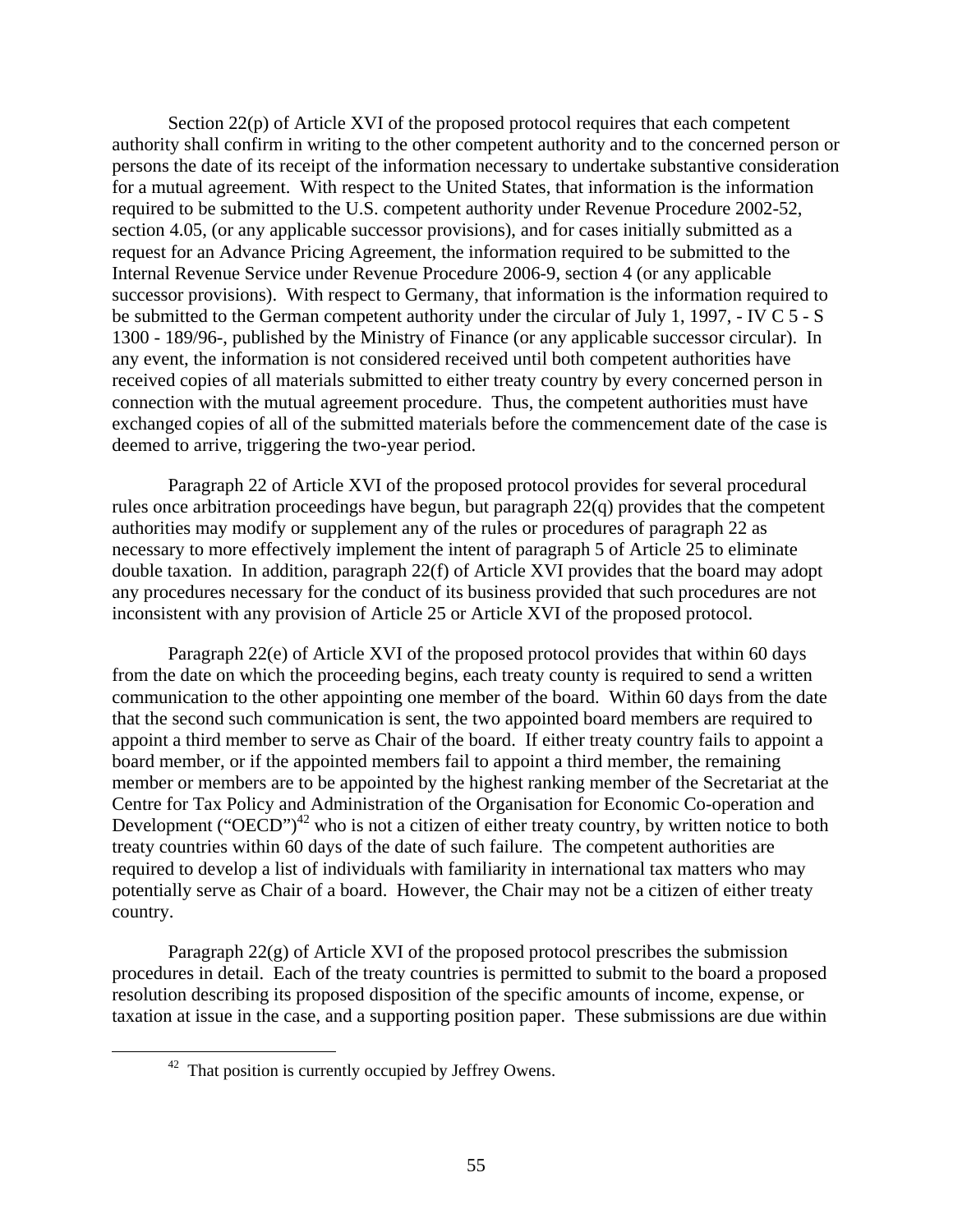90 days of the appointment of the Chair of the board.<sup>43</sup> The board is required to provide copies of these submissions to the other treaty country on the date on which the later of the two submissions are received by the board. If only one treaty country submits a timely proposed resolution, that proposed resolution is deemed to be the determination of the board in that case and the arbitration proceeding is terminated. Each of the treaty countries may submit a reply submission to the board, within 180 days of the appointment of the Chair,<sup>44</sup> to address any points raised by the other country's proposed resolution or position paper. Additional information may be submitted to the board only at its request, and copies of any such request and the treaty country's response is to be provided to the other treaty country on the date on which the request or response is submitted. Except for certain logistical matters, all communications between the treaty countries and the board is required to be in writing between the designated competent authorities and the Chair of the board.

Any meetings of the board are required to be held in facilities provided by the treaty country whose competent authority initiated the mutual agreement proceeding in the case. Fees and expenses of the arbitration, including language translation fees, are generally to be borne equally by the treaty countries. The fees of members of the board are, in general, fixed at \$2,000 per day (or the equivalent amount in euros), subject to modification by the competent authorities. The expenses of the board members are set, in general, in accordance with the International Centre for Settlement of Investment Disputes Schedule of Fees for arbitrators, as in effect on the date on which the proceedings begin, subject to modification by the competent authorities. Meeting facilities, related resources, financial management, other logistical support, and general administrative coordination of the arbitration proceeding are to be provided, at its own cost, by the treaty country whose competent authority initiated the mutual agreement proceedings in the case. Any other costs are to be borne by the treaty country that incurs the costs.

New paragraph 6(f) of Article 25 provides that the members of the board and their staffs are considered persons or authorities to whom information may be disclosed under Article 26 (Exchange of Information and Administrative Assistance). Paragraph 22(n) of Article XVI provides that all members of the board and their staffs must submit statements to each of the treaty countries in confirmation of their appointment to the board in which they agree to abide by and be subject to the confidentiality and nondisclosure provisions of Article 26 (Exchange of Information and Administrative Assistance) and the applicable domestic laws of the treaty countries. In the event these provisions conflict, the most restrictive condition applies. All materials prepared in the course of the proceeding, or relating to the proceeding, are considered to be information exchanged between the treaty countries under Article 26. In addition, no information relating to the arbitration proceeding, including the board's determination, may be disclosed by the members of the board or their staffs or by either competent authority, except as otherwise permitted by the treaty and the domestic laws of the treaty countries.

 $43$  The proposed U.S.-Belgium treaty allows 60 days.

<sup>&</sup>lt;sup>44</sup> The proposed U.S.-Belgium treaty allows 120 days.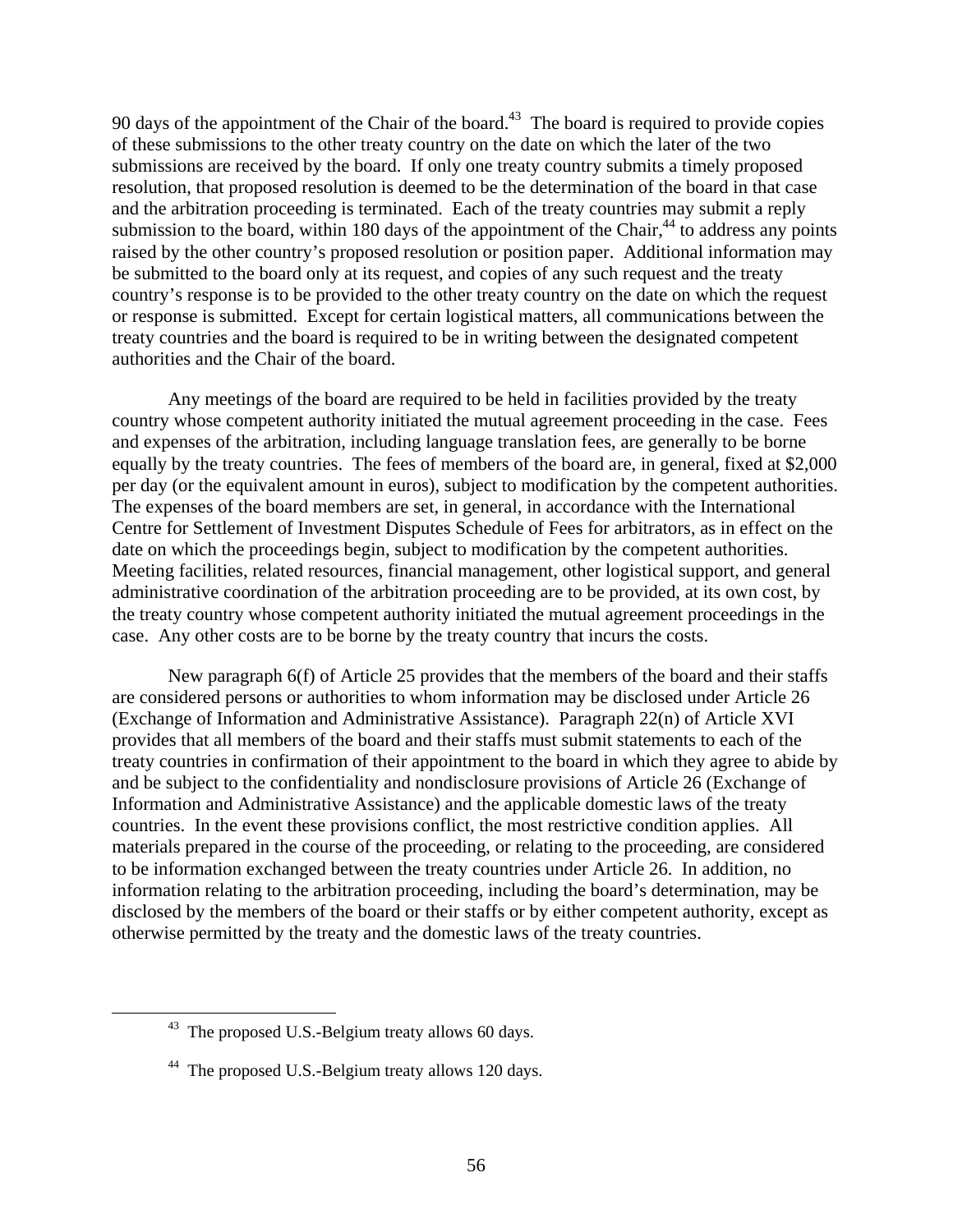Paragraph 22(h) of Article XVI of the proposed protocol provides that the board will deliver its determination in writing to the treaty countries within nine months of the appointment of the Chair.45 The board is required to adopt as its determination one of the proposed resolutions submitted by the treaty countries. In making its determination, the board is required to apply the following authorities, in the following order of priority: (a) the provisions of the treaty; (b) any agreed commentaries or explanations of the treaty countries concerning the treaty; (c) the laws of the treaty countries to the extent not inconsistent with each other; and (d) any OECD commentary, guidelines, or reports regarding relevant analogous portions of the OECD Model treaty.

New paragraph 6(e) of Article 25 provides that unless any concerned person does not accept the determination of the board, the determination shall constitute a resolution by mutual agreement under Article 25 and is binding on both treaty countries in the case. Paragraph 22(j) of Article XVI of the proposed protocol also provides that the determination of the board is binding upon the treaty countries, but adds that the determination will not state a rationale and will have no precedential value. Paragraph 22(b) provides that the determination by the board in a proceeding is limited to a determination regarding the amount of income, expense, or tax reportable to the relevant treaty country. Paragraph 22(m) provides that the treatment of any associated interest or penalties will be determined by applicable domestic law of the treaty country concerned.

Paragraph 22(k) of Article XVI of the proposed protocol provides that, within 30 days of receiving the determination of the board from the competent authority to which the case was first presented, each concerned person must advise that competent authority whether that concerned person accepts the determination of the board.<sup>46</sup> If any concerned person fails to so advise the relevant competent authority within that time frame, the determination of the board will be considered not to have been accepted in that case. If the board's determination is not accepted, the case may not subsequently be the subject of an arbitration proceeding.

Paragraph 22(c) of Article XVI of the proposed protocol provides that, notwithstanding the initiation of an arbitration proceeding, the competent authorities may reach a mutual agreement to resolve a case and terminate the proceeding, but only before a decision of the board has been accepted by all concerned persons. In addition, any concerned person may withdraw a request for the competent authorities to engage in the mutual agreement procedure under Article

<sup>&</sup>lt;sup>45</sup> The proposed protocol as initially executed provided for a determination within six months of the appointment of the Chair. The six-month time frame was corrected to nine months by an exchange of diplomatic notes dated August 17, 2006. The proposed U.S.-Belgium treaty allows six months.

<sup>&</sup>lt;sup>46</sup> Under the proposed U.S.-Belgium treaty, if the case is in litigation, each concerned person who is a party to the litigation must also advise, within the same time frame, the relevant court of its acceptance of the determination of the board as the resolution by mutual agreement and withdraw from the consideration of the court the issues resolved through the arbitration proceeding. If any concerned person fails to so advise both the relevant competent authority and any relevant court within that time frame, the determination of the board will be considered not to have been accepted in that case.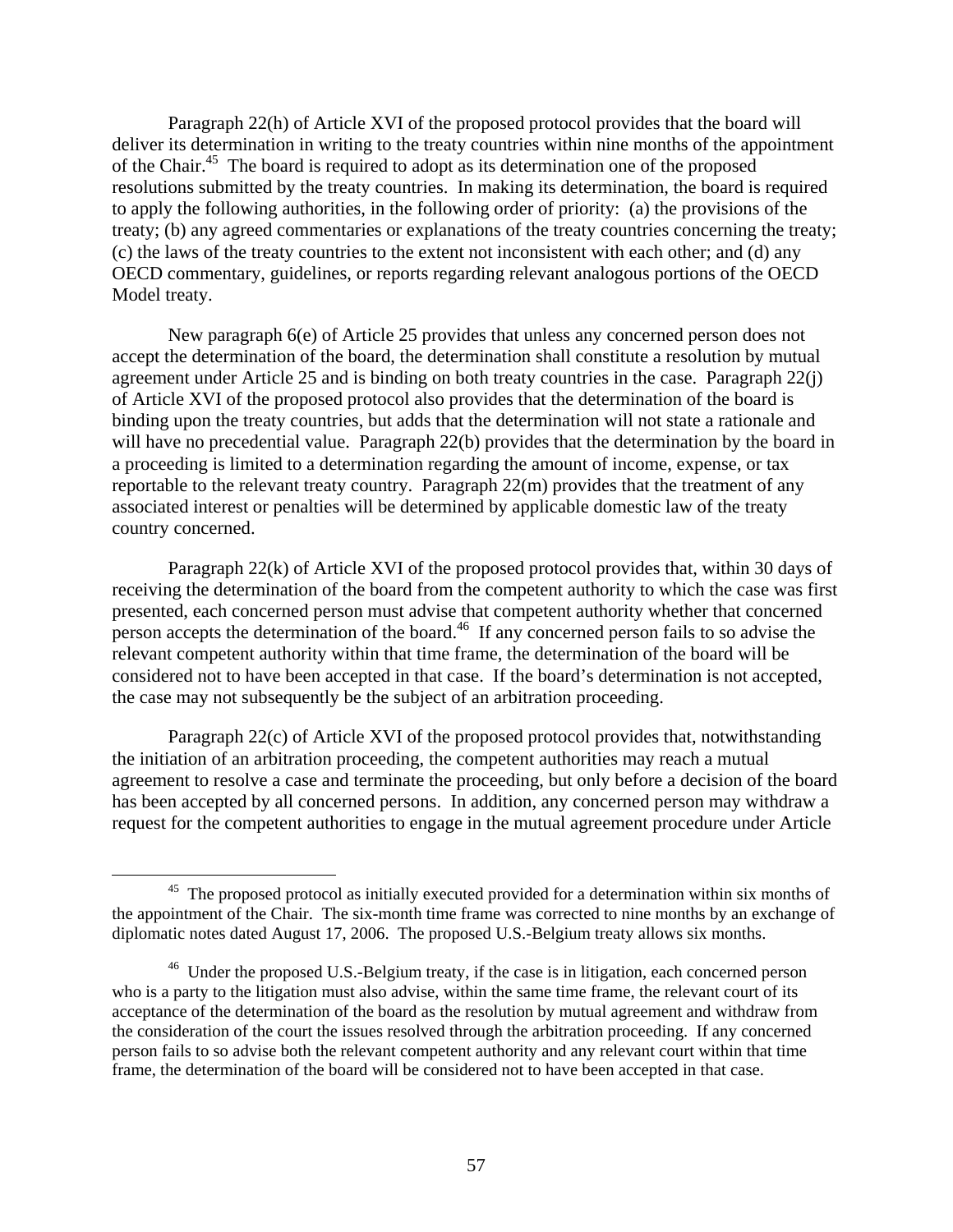25, thereby terminating the arbitration proceeding (as well as the mutual agreement procedure generally).

## **Article XIV. Limitation on Benefits**

## In general

The proposed protocol replaces the rules of Article 28 (Limitation on Benefits) of the present treaty with rules that are similar to the limitation-on-benefits provisions included in recent U.S. income tax treaties. The new rules are intended to prevent the indirect use of the treaty by persons who are not entitled to its benefits by reason of residence in Germany or the United States.

The proposed protocol is intended to limit double taxation caused by the interaction of the tax systems of the United States and Germany as they apply to residents of the two countries. At times, however, residents of third countries attempt to benefit from a treaty by engaging in treaty shopping. Treaty shopping by a third-country resident may involve organizing in a treaty country a corporation that is entitled to the benefits of the treaty. Alternatively, a third-country resident eligible for favorable treatment under the tax rules of its country of residency may attempt to reduce the income base of a treaty country resident by having that treaty country resident pay to it, directly or indirectly, interest, royalties, or other amounts that are deductible in the treaty country from which the payments are made. Limitation-on-benefits provisions are intended to deny treaty benefits in certain cases of treaty shopping or income stripping engaged in by third-country residents.

Generally, a resident of either treaty country is entitled to the benefits accorded by the proposed protocol if the resident is a "qualified person" and satisfies any other specified conditions for obtaining benefits. A treaty country resident is a qualified person if the resident is (1) an individual; (2) one of the two countries or a political subdivision or local authority of one of the two countries; (3) a company that satisfies a public company test or that is a subsidiary of a public company; (4) an entity that is maintained in its country of organization solely for a religious, charitable, educational, scientific, or other similar purpose; (5) an entity that is established and maintained in its country of organization to provide pensions or other similar benefits under a plan and that satisfies a beneficiary or sponsor test; or (6) an entity that satisfies an ownership test and a base erosion test.

A resident that is not a qualified person under the rules described above may be entitled to treaty benefits with respect to certain items of income under the derivative benefits test or the active business test. These tests and the qualified person definition are described in detail below.

Special anti-abuse rules govern certain items of income derived from a treaty country in so-called "triangular cases."

The proposed protocol also includes special rules applicable to German *Investmentvermögen.*

A person that does not satisfy any of the requirements described above may be entitled to the benefits of the treaty if the source country's competent authority so determines.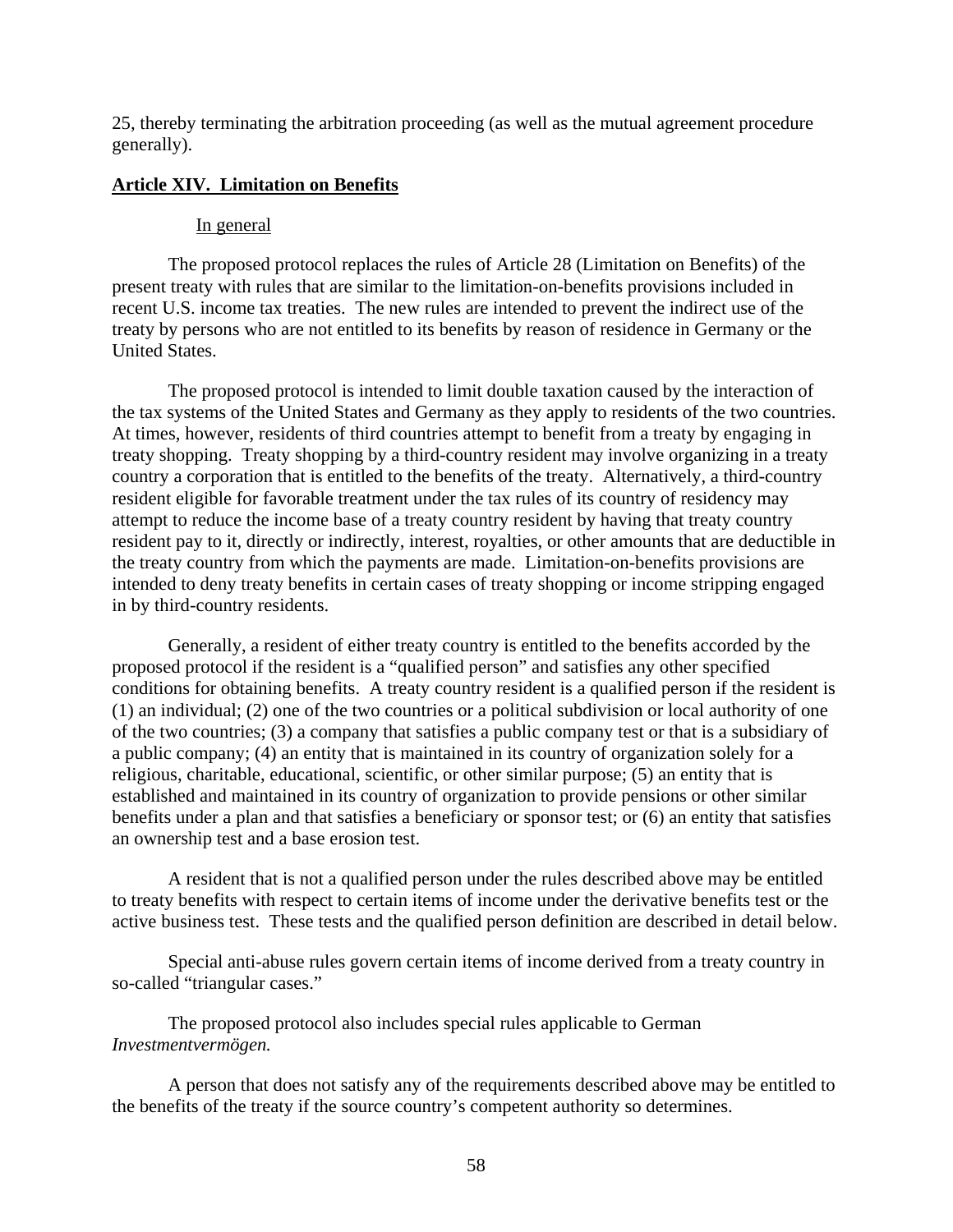### Qualified person

## Individual

Under the proposed protocol, an individual resident of the United States or Germany is entitled to all treaty benefits. If, however, such an individual receives income as a nominee on behalf of a third-country resident, and thus is not the beneficial owner of the income, benefits may be denied.

## Governments

The proposed protocol provides that the United States and Germany, and any political subdivision or local authority of the two countries, are entitled to all treaty benefits.

## Publicly traded companies and subsidiaries

A company that is a resident of Germany or the United States is entitled to all treaty benefits if the principal class of its shares (and any disproportionate class of shares) is regularly traded on one or more recognized stock exchanges (the "regular trading test") and either (1) the company's principal class of shares is primarily traded on a recognized stock exchange in its country of residence (the "primary trading test"), or (2) the company's primary place of management and control is in its country of residence (the "management and control test"). Certain key elements of the regular trading test, primary trading test, and management and control test are described below.

The term "principal class of shares" means the ordinary or common shares of a company representing the majority of the aggregate voting power and value of that company. If the company does not have a single class of ordinary or common shares representing the majority of the aggregate voting power and value, then the "principal class of shares" means that class or those classes of shares that in the aggregate represent a majority of the aggregate voting power and value of the company.

A company that is resident in one treaty country has a "disproportionate class of shares" if any outstanding class of shares is subject to terms or other arrangements that entitle a shareholder to a larger portion of the company's income, profit, or gain in the other treaty country than that to which the shareholder would be entitled in the absence of those terms or arrangements. For example, a company resident in Germany meets this test if it has outstanding a class of tracking stock that pays dividends based upon a formula that approximates the company's return on its assets employed in the United States.

The term "shares" includes depository receipts for shares and trust certificates for shares.

The term "regularly traded" is not defined in the proposed protocol. The term is therefore defined by reference to the domestic tax laws of the treaty country from which treaty benefits are sought, generally the source country. In the case of the United States, the term has the same meaning as it does under Treas. Reg. section 1.884-5(d)(4)(i)(B). Under these regulations, a class of shares is regularly traded if trades in the shares are made in more than de minimis quantities on at least 60 days during the taxable year and the aggregate number of shares in the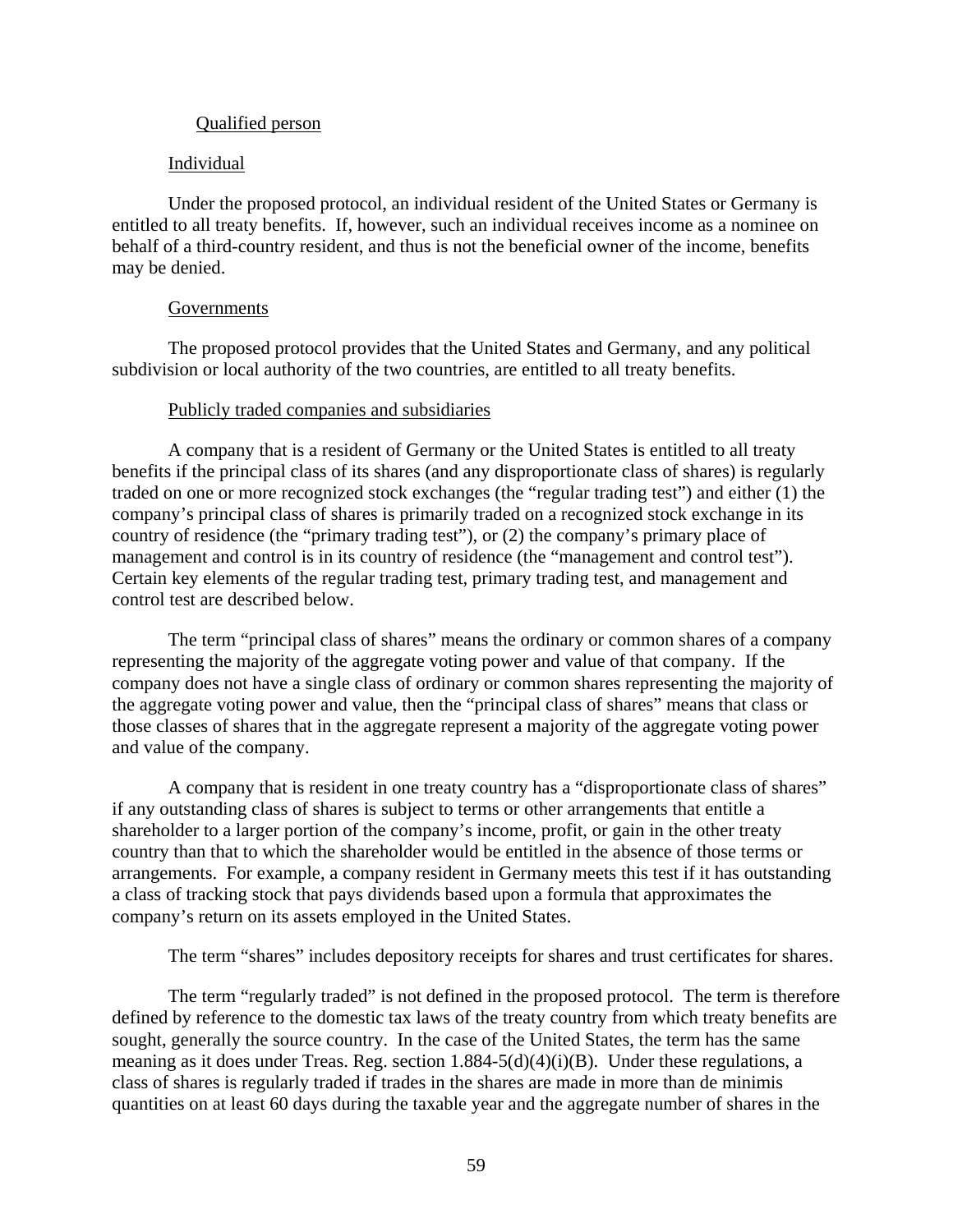class traded during the year is at least 10 percent of the average number of shares outstanding during the year. The Technical Explanation states that the regular trading requirement can be satisfied by trading on any recognized exchange or exchanges and that trading on more than one recognized exchange may be aggregated for purposes of the requirement.

The term "recognized stock exchange" means the NASDAQ System owned by the National Association of Securities Dealers; any stock exchange registered with the U.S. Securities and Exchange Commission as a national securities exchange under the U.S. Securities Exchange Act of 1934; any German stock exchange of which registered dealings in shares take place; and any other stock exchange that the competent authorities agree to recognize for purposes of the limitation-on-benefits rules.

The term "primarily traded" also is not defined in the proposed protocol and therefore has the meaning it has under the laws of the relevant treaty country, usually the source country. In the United States, the term has the same meaning as it does under Treas. Reg. section 1.884- 5(d)(3). Based on that provision, the Technical Explanation states that stock of a corporation is primarily traded if the number of shares in the company's principal class of shares that are traded during the taxable year on all recognized stock exchanges in the treaty country of which the company is a resident exceeds the number of shares in the company's principal class of shares that are traded during that year on established securities markets in any other single foreign country.

A company the principal class of shares (and any disproportionate class of shares) of which is regularly traded on a recognized stock exchange but which does not satisfy the primary trading test (that is, the requirement that a company's principal class of shares be primarily traded on a recognized stock exchange in its country of residence) may claim treaty benefits if it satisfies the management and control test -- that is, if the company's primary place of management and control is in the treaty country of which it is a resident. According to the Technical Explanation, a company's primary place of management is located in the treaty country in which the company is a resident only if the executive officers and senior management employees exercise day-to-day responsibility for more of the strategic, financial, and operational policy decision making for the company (including direct and indirect subsidiaries) in that country than in the other treaty country or any third country, and if staff that support the management in making those decisions are also based in that residence country.

The Technical Explanation notes that the management and control test should be distinguished from the "place of effective management" test used by many countries and in the OECD Model treaty to establish residence. The place of effective management test often has been interpreted to mean the place where the board of directors meets. Under the proposed protocol, by contrast, the primary place of management and control test looks to where day-today responsibility for the management of the company (and its subsidiaries) is exercised.

A company that does not itself satisfy the regular trading test and either the primary trading test or the management and control test (because, for example, its shares are not publicly traded) is entitled to treaty benefits if it is a resident of the United States or Germany and shares representing at least 50 percent of its aggregate voting power and value (and at least 50 percent of any disproportionate class of its shares) are owned, directly or indirectly, by five or fewer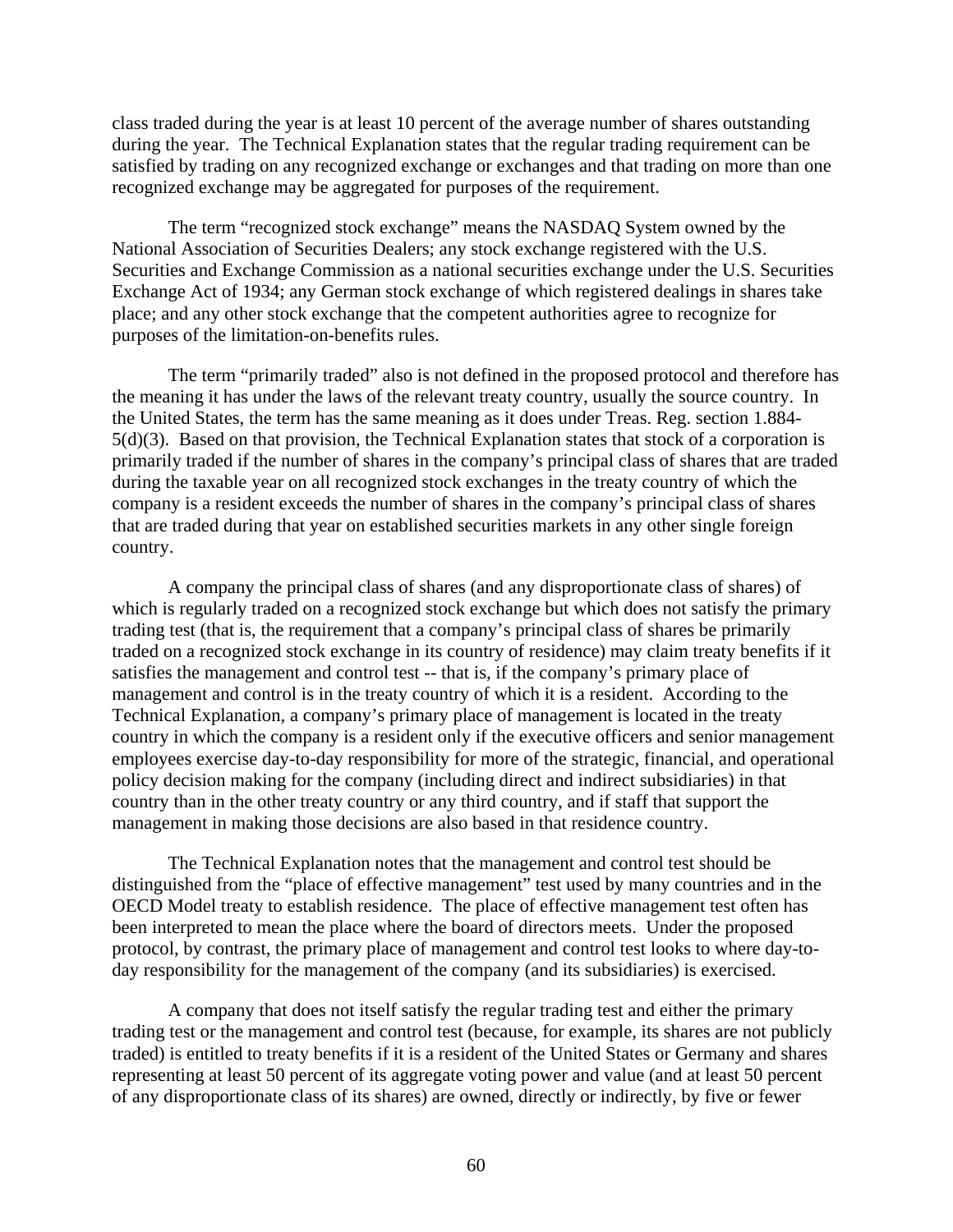companies that satisfy the regular trading test and either the primary trading test or the management and control test, provided that, in the case of indirect ownership, each intermediate owner is a resident of the United States or Germany. This rule allows certain subsidiaries of publicly-traded companies to be eligible for all benefits under the treaty.

## Tax-exempt organizations

An organization that is resident in a treaty country is entitled to treaty benefits if it is organized under the laws of the United States or Germany and established and maintained in that country exclusively for a religious, charitable, educational, scientific, or other similar purpose. There is no requirement that a specified percentage of the beneficiaries or members of such an organization be resident in the United States or Germany.

## Pension funds

An entity organized under the laws of a treaty country and established and maintained in that country to provide, under a plan, pensions or similar benefits to employed and self-employed persons, is entitled to all the benefits of the treaty if more than 50 percent of the entity's beneficiaries, members, or participants are individuals resident in either the United States or Germany, or if the organization sponsoring the pension fund is entitled to the benefits of the treaty. According to the Technical Explanation, for purposes of this provision, the term "beneficiaries" should be understood to refer to the persons receiving benefits from the organization.

## Ownership and base erosion tests

An entity that is a resident of one of the treaty countries is entitled to treaty benefits if it satisfies both an ownership test and a base erosion test.

An entity that is a resident of a treaty country satisfies the ownership test if on at least half the days of the taxable year at least 50 percent of each class of the entity's shares or other beneficial interests is owned, directly or indirectly, by residents of that treaty country who are entitled to treaty benefits under the limitation-on-benefits article as individuals, governments, parent companies that meet the public company test, tax-exempt organizations, or pension funds, provided that in the case of indirect ownership, each intermediate owner also is a resident of that treaty country.

The base erosion test is satisfied only if less than 50 percent of the person's gross income for the taxable year is paid or accrued, directly or indirectly, in the form of payments deductible in the person's country of residence, to persons who are not residents of either treaty country entitled to treaty benefits under this article as individuals, governments, parent companies that meet the public company test, tax-exempt organizations, or pension funds.

The Technical Explanation states that trusts may be entitled to the benefits of this provision if they are treated as residents under Article 4 (Residence) and they otherwise satisfy the ownership and base erosion tests.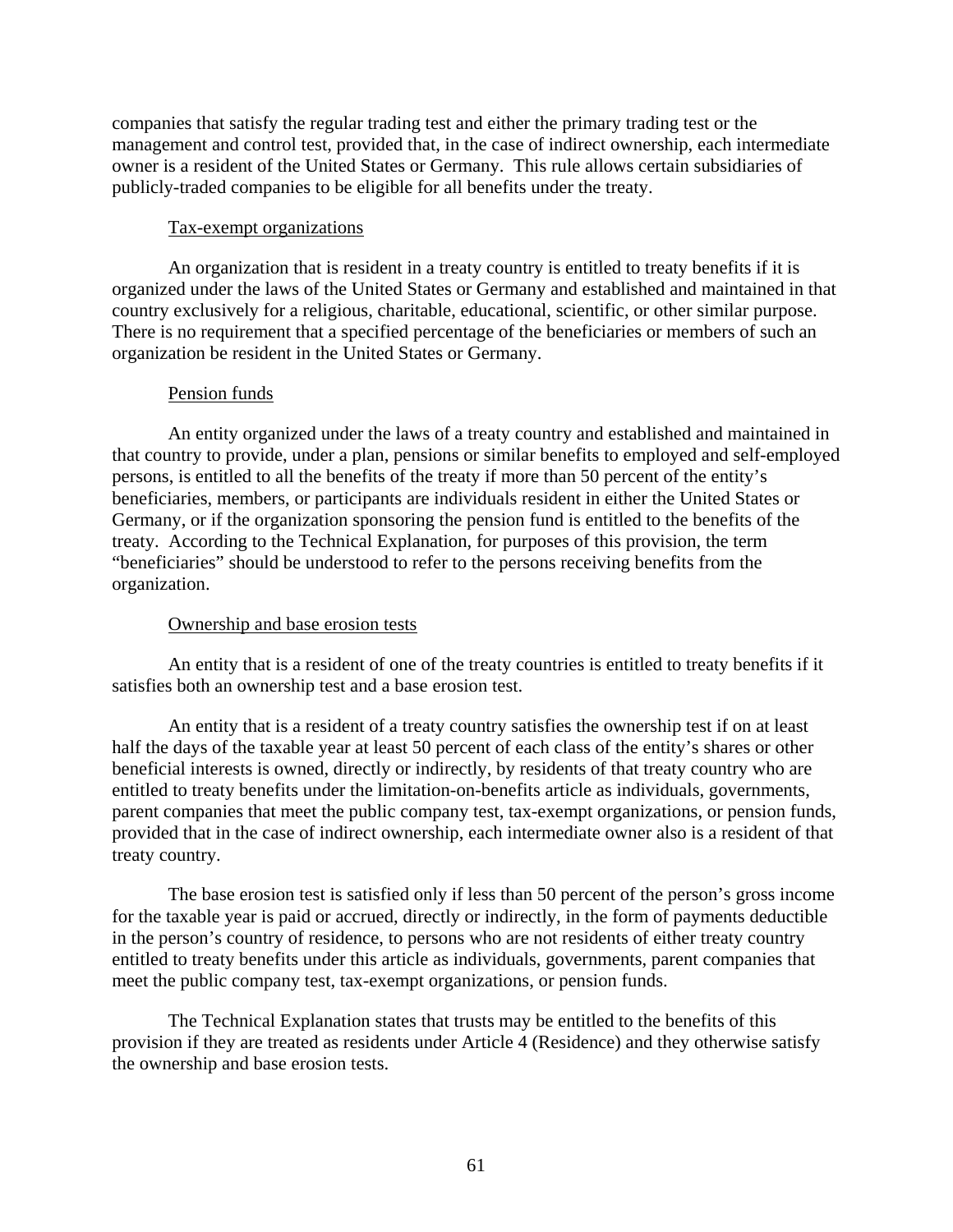### Derivative benefits rule

The proposed protocol includes derivative benefits rules that are generally intended to allow a treaty-country company treaty benefits for an item of income if the company's owners would have been entitled to the same benefits for the income had those owners derived the income directly. Under these derivative benefits rules, a treaty country company is eligible for treaty benefits for an item of income only if the company satisfies both an ownership requirement and a base erosion requirement and satisfies any other specified conditions for the obtaining of treaty benefits for that income item.

A company satisfies the ownership requirement if shares representing at least 95 percent of the company's aggregate voting power and value, and at least 50 percent of any of the company's disproportionate class of shares, are owned directly or indirectly by seven or fewer persons who are equivalent beneficiaries. The term "disproportionate class of shares" has the same definition as the definition previously described.

A company satisfies the base erosion requirement for an item of income only if, in the taxable year in which the income item arises, the amount of the deductible payments or accruals the company makes, directly or indirectly, to persons who are not equivalent beneficiaries is less than 50 percent of the company's gross income for the year. The Technical Explanation notes that the base erosion requirement under the derivative benefits rule is the same as the base erosion test described previously (that is, the test that is included in the rules for determining whether a treaty country resident is a qualified person), except that, for the derivative benefits rule, deductible payments made to equivalent beneficiaries, not just to residents of a treaty country entitled to treaty benefits, are excluded from the payments that count toward the 50 percent limitation.

An equivalent beneficiary must be a resident of a European Union member state, a European Economic Area state, or a North American Free Trade Agreement party (together, "qualifying countries") and must satisfy either of two criteria described below.

The first criterion includes two requirements. First, the person must be entitled to all treaty benefits under a comprehensive income tax treaty between a qualifying country and the country from which the benefits of the U.S.-Germany treaty are being claimed (an "applicable treaty"), and this entitlement to treaty benefits must result from satisfaction of limitation-onbenefits provisions analogous to the proposed protocol's rules, described above, for individuals, governments, publicly-traded companies, tax-exempt organizations, and pension funds. If the applicable treaty does not include a comprehensive limitation-on-benefits article, this first requirement is satisfied only if the person would be considered a qualified person under the proposed protocol's tests previously described for individuals, governments, publicly-traded companies, tax-exempt organizations, and pension funds. Second, for income from insurance premiums, dividends, interest, or royalties, the person must be entitled under an applicable treaty to a rate of tax on that income that is at least as low as the rate applicable under the U.S.- Germany treaty, as modified by the proposed protocol (the "tax rate test").

The Technical Explanation gives the following example to illustrate the operation of the tax rate test. A U.S. company is wholly owned by a German company that in turn is wholly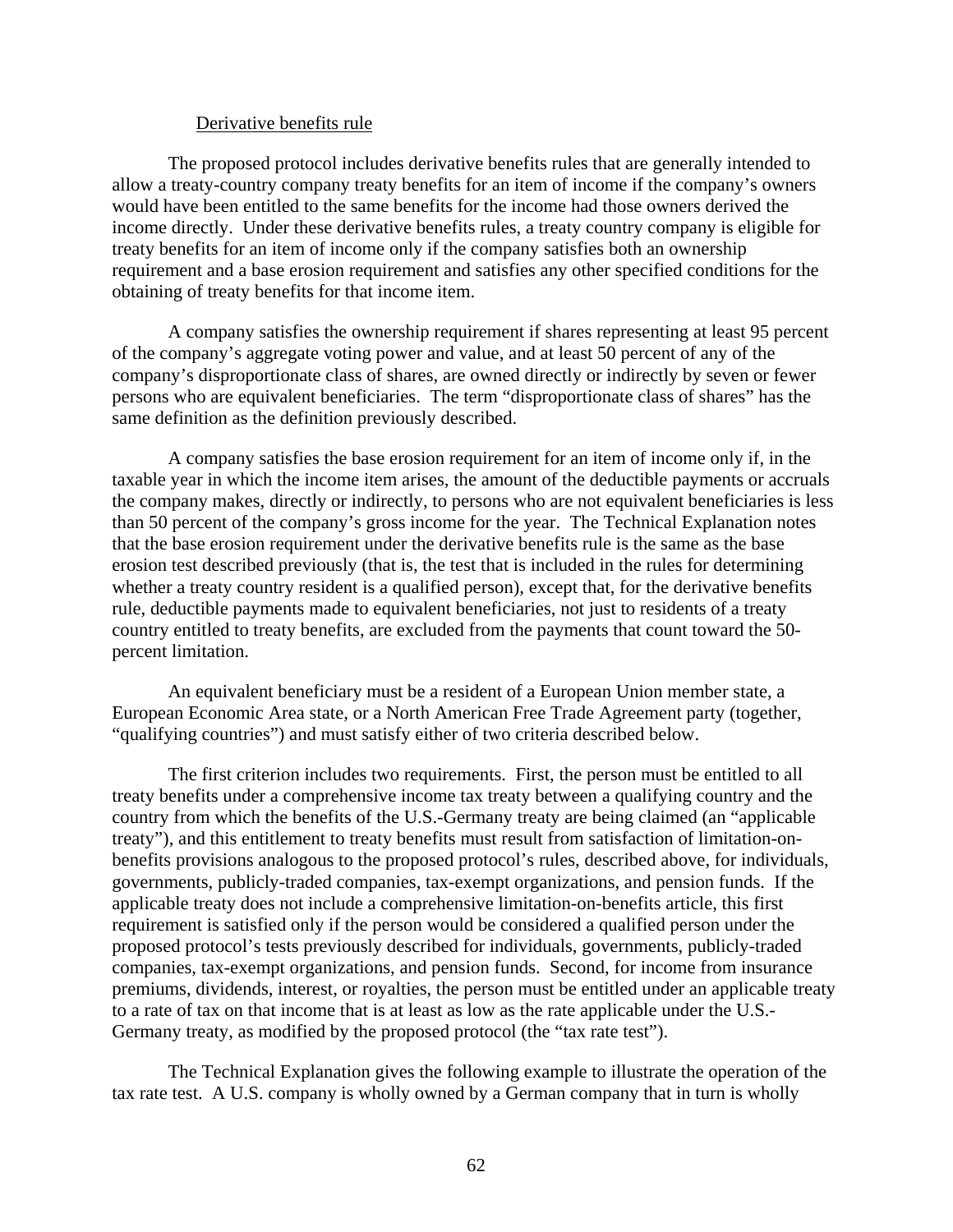owned by an Italian company. Assume the German company otherwise satisfies the requirements of the zero-rate dividend provision, and assume that if the Italian company received a dividend directly from the U.S. company, the applicable dividend withholding tax rate under the U.S.-Italy treaty would be five percent. Under these facts, the Italian company would not be an equivalent beneficiary under the rules described above because it would not be entitled to a withholding tax rate at least as low as the applicable rate (zero) under the U.S.-Germany tax treaty as modified by the proposed protocol.

For dividend, interest, or royalty payments arising in Germany and beneficially owned by a resident of the United States, the proposed protocol includes a special rule for determining whether a company that is a resident of an EU member state satisfies the tax rate test for purposes of determining whether the U.S. resident is entitled to treaty benefits for the payments. The special rule provides that the EU member state resident satisfies the tax rate test if a dividend, interest, or royalty payment arising in Germany and paid directly to that EU member state resident would be exempt from withholding tax under an EU directive even though the income tax treaty between Germany and that EU member state would permit imposition of a higher withholding tax rate on that payment than is permitted by the U.S.-Germany tax treaty, as amended by the proposed protocol. The Technical Explanation states that this special rule takes account of the fact that withholding taxes on many inter-company dividend, interest, and royalty payments are exempt within the EU under various EU directives. The special rule is necessary, according to the Technical Explanation, because many EU member countries have not renegotiated their tax treaties to reflect the EU directives' elimination of withholding tax.

Under the second criterion for determining whether a resident of a qualifying country is an equivalent beneficiary, the resident must be a German or a U.S. resident that is a qualified person by reason of the limitation-on-benefits rules described previously for individuals, governments, publicly-traded companies, tax-exempt organizations, or pension funds. Under this rule, according to the Technical Explanation, a German individual is an equivalent beneficiary for an item of income received by another treaty country resident regardless of whether the individual would have been entitled to receive the same benefits if it had received the income directly. The Technical Explanation states that this criterion was included to clarify that ownership by certain residents of a treaty country does not disqualify a U.S. or German company from treaty benefits under the derivative benefits rules. If, for example, 90 percent of a German company is owned by five companies that are residents of EU member states and that satisfy the first criterion described previously (the applicable treaty rules and the tax rate test), and 10 percent of the German company is owned by a U.S. or a German individual, the German company still can satisfy the requirements of the ownership test of the derivative benefits rules.

#### Active business test

Under the proposed protocol, a resident of one treaty country is entitled to treaty benefits with respect to an item of income derived from the other country if (1) the resident is engaged in the active conduct of a trade or business in its residence country and (2) the income from the other country is derived in connection with or is incidental to that trade or business (and the resident satisfies any other specified conditions for the obtaining of benefits). The proposed protocol provides that the activities of making or managing investments for the resident's own account do not constitute an active trade or business unless these activities are banking,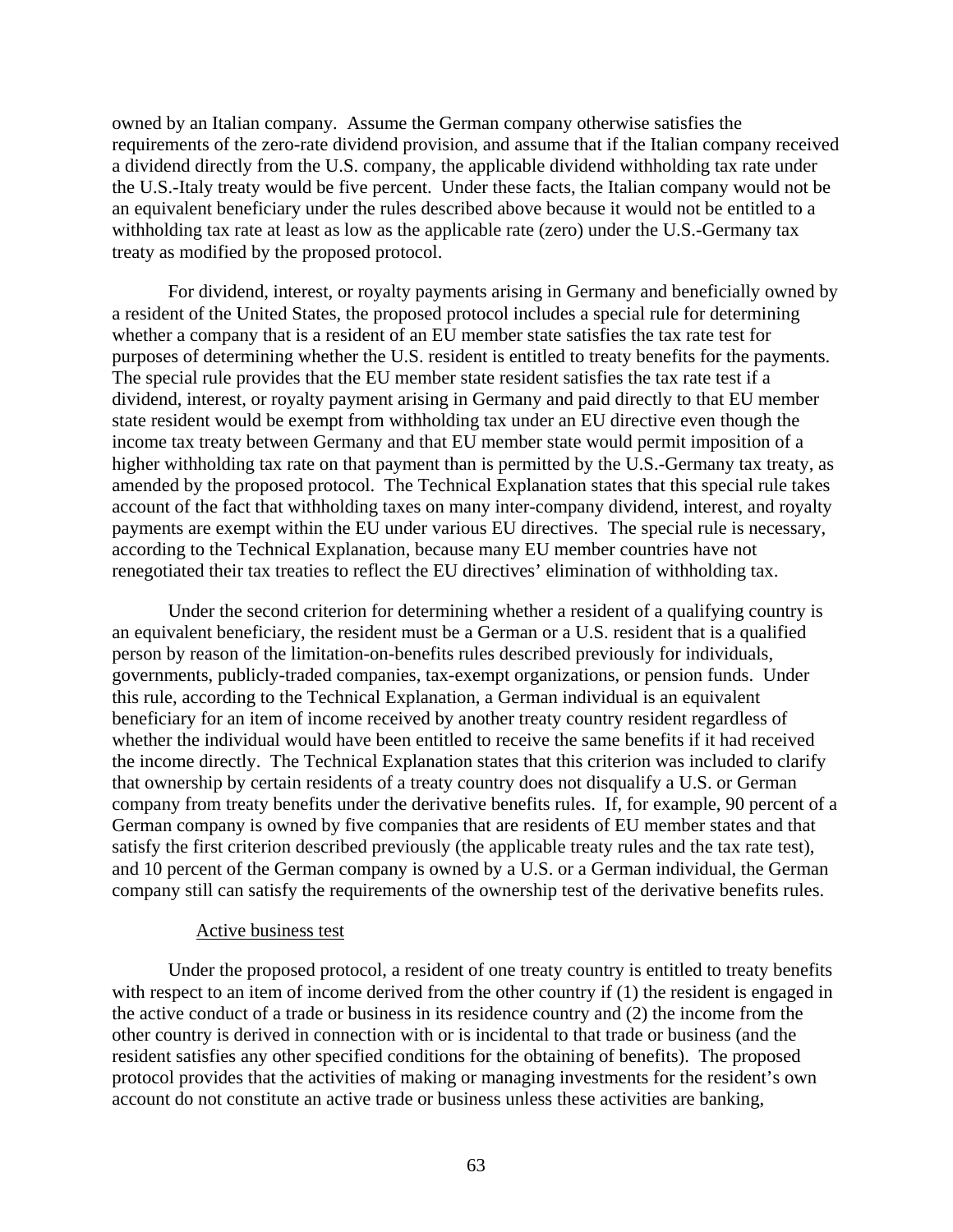insurance, or securities dealing carried on by a bank, an insurance company, or a registered securities dealer.

The term "trade or business" is not defined in the current treaty or in the proposed protocol. According to the Technical Explanation, under paragraph 2 of Article 3 (General Definitions) of the current treaty, when determining whether a resident of Germany is entitled to the benefits of the treaty under the active business test with respect to an item of income derived from sources within the United States, the United States will ascribe to this term the meaning that it has under the law of the United States. Accordingly, the Technical Explanation states, the U.S. competent authority will refer to the regulations issued under section 367(a) for the definition of the term "trade or business." In general, a trade or business will be considered to be a specific unified group of activities that constitute or could constitute an independent economic enterprise carried on for profit. Furthermore, a corporation generally will be considered to carry on a trade or business only if the officers and employees of the corporation conduct substantial managerial and operational activities.

The Technical Explanation elaborates on the requirement that an item of income from the source country be derived "in connection with" or be "incidental to" the resident's trade or business in its residence country. The Technical Explanation provides that an item of income is derived in connection with a trade or business if the income-producing activity in the source country is a line of business that "forms a part of" or is "complementary to" the trade or business conducted in the residence country by the income recipient.

According to the Technical Explanation, a business activity generally will be considered to form part of a business activity conducted in the country of source if the two activities involve the design, manufacture, or sale of the same products or type of products, or the provision of similar services. The line of business in the country of residence may be upstream, downstream, or parallel to the activity conducted in the country of source. Thus, the line of business may provide inputs for a manufacturing process that occurs in the source country, may sell the output of that manufacturing process, or simply may sell the same sorts of products that are being sold by the trade or business carried on in the country of source.

The Technical Explanation states that for two activities to be considered to be "complementary," the activities need not relate to the same types of products or services but should be part of the same overall industry and should be related in the sense that the success or failure of one activity will tend to result in success or failure for the other. Where more than one trade or business is conducted in the country of source and only one of the trades or businesses forms a part of or is complementary to a trade or business conducted in the country of residence, it is necessary, according to the Technical Explanation, to identify the trade or business to which an item of income is attributable. Royalties generally are considered to be derived in connection with the trade or business to which the underlying intangible property is attributable. Dividends are deemed to be derived first out of earnings and profits of the treaty-benefited trade or business and then out of other earnings and profits. Interest income may be allocated under any reasonable method consistently applied. A method that conforms to U.S. principles for expense allocation will be considered a reasonable method.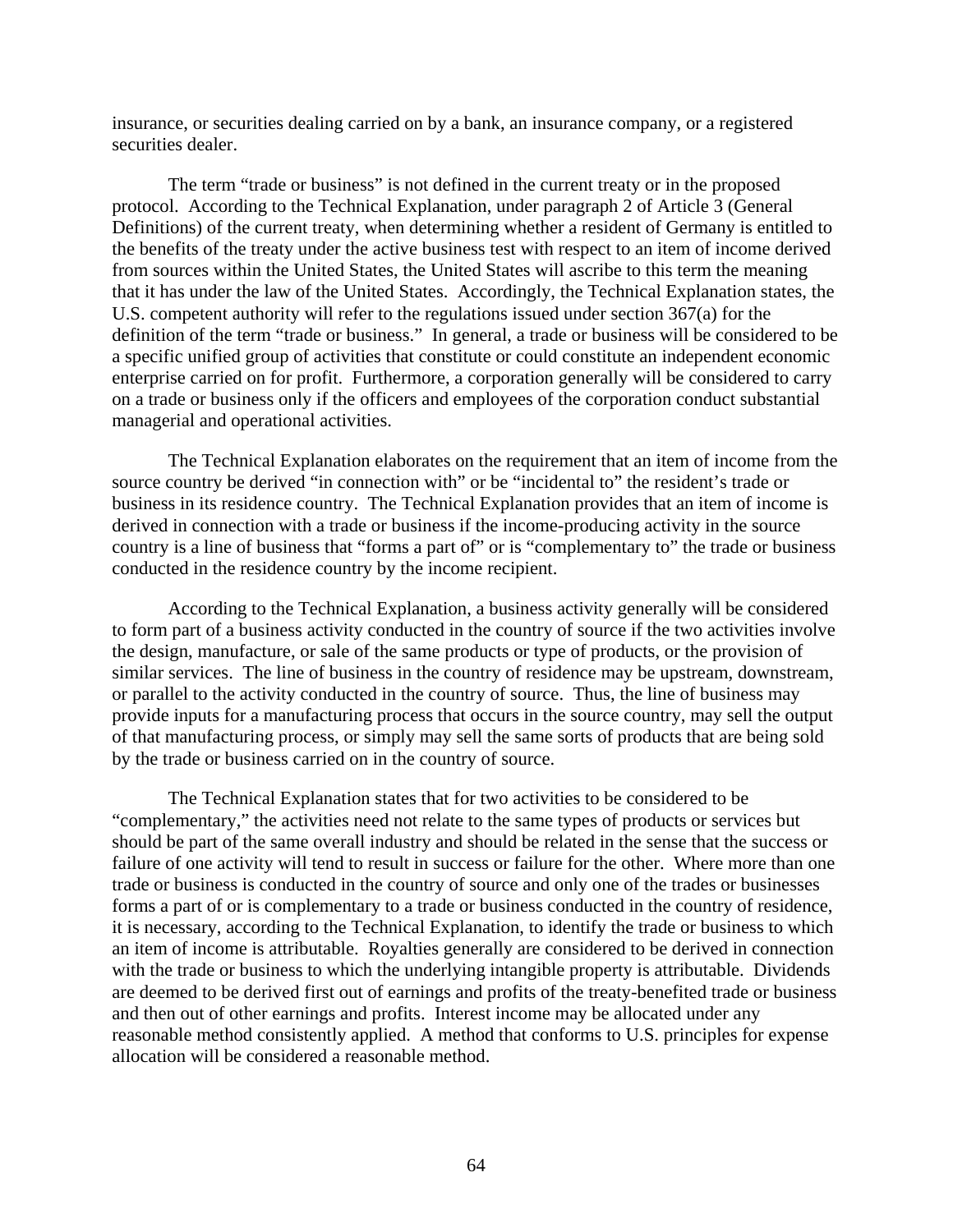The Technical Explanation further states that an item of income derived from the country of source is "incidental to" the trade or business carried on in the country of residence if production of the item facilitates the conduct of the trade or business in the country of residence. An example of incidental income is the temporary investment of working capital of a person in the country of residence in securities issued by persons in the country of source.

The proposed protocol provides that if a resident of a treaty country or any of its associated enterprises carries on a trade or business activity in the other country that gives rise to an item of income, the active business test applies to the item of income only if the trade or business activity in the residence country is substantial in relation to the trade or business activity in the source country. The determination is made separately for each item of income derived from the source country.

The Technical Explanation explains that the substantiality requirement is intended to prevent a narrow case of treaty-shopping abuses in which a company attempts to qualify for benefits by engaging in de minimis connected business activities in the treaty country in which it is resident (that is, activities that have little economic cost or effect with respect to the company business as a whole). The determination of substantiality is made based upon all the facts and circumstances and takes into account the comparative sizes of the trades or businesses in each treaty country, the nature of the activities performed in each country, and the relative contributions made to that trade or business in each country. According to the Technical Explanation, in making each determination or comparison, due regard will be given to the relative sizes of the U.S. and German economies.

The proposed protocol provides that, in determining whether a person is engaged in the active conduct of a trade or business in a treaty country, activities conducted by persons "connected" to that first person are deemed to be conducted by that first person. A person is "connected" to another person if one possesses at least 50 percent of the beneficial interest in the other (or, in the case of a company, at least 50 percent of the aggregate voting power and at least 50 percent of the aggregate value of the beneficial equity interest in the company), or another person possesses, directly or indirectly, that requisite interest in each of the two entities. A person is also considered to be connected to another if, based on all the relevant facts and circumstances, one has control of the other or both are under the control of the same person or persons.

### The triangular case

The proposed protocol provides a special anti-abuse rule that, according to the Technical Explanation, addresses a German resident's use of the following structure to earn interest income from the United States. The German resident (who is otherwise qualified for benefits under this article) organizes a permanent establishment in a third country that imposes a low rate of tax on the income of the permanent establishment. The German resident then lends funds into the United States through the permanent establishment. The permanent establishment is an integral part of the German resident. Consequently, the interest income that the permanent establishment earns on the loan is entitled to exemption from U.S. withholding tax under the treaty. Under the tax treaty between Germany and the third country, Germany does not tax the income earned by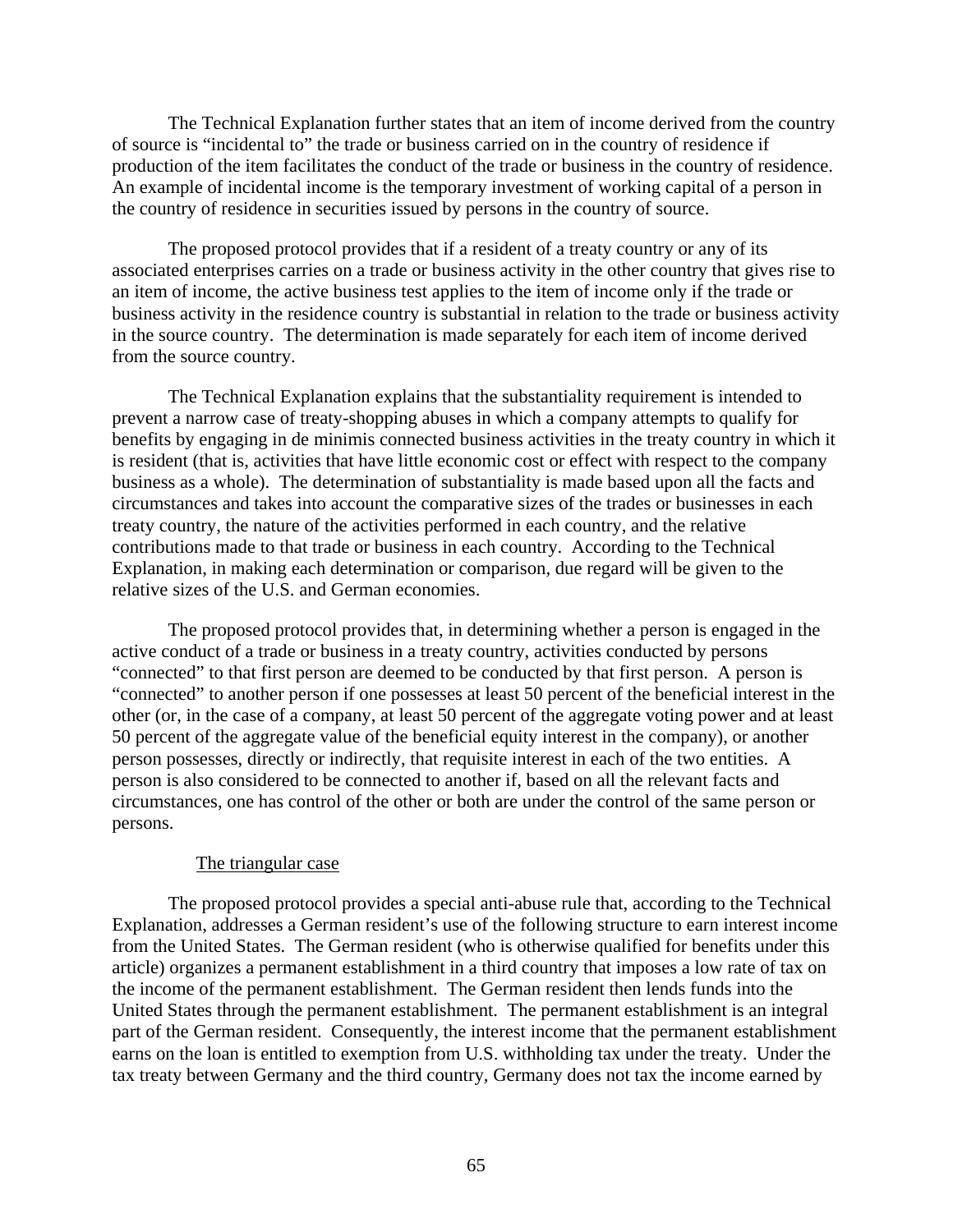the permanent establishment. Consequently, the income is not taxed in Germany or the United States, and is only lightly taxed in the third country.

Under the proposed protocol, the United States may impose withholding tax on the interest payments if the combined tax actually paid on the income in Germany and in the third country is less than 60 percent of the tax that would have been payable to Germany if the income were earned in Germany and were not attributable to the permanent establishment in the third country.

By its terms, this triangular provision also applies if a U.S. resident derives income from Germany, the income is attributable to a permanent establishment in a third country, and the combined tax actually paid on the income in the United States and the third country is less than 60 percent of the tax that would have been payable to the United States if the income were earned in the United States and were not attributable to the permanent establishment in the third country.

Although the example in the Technical Explanation involves interest income, the triangular provision is not limited to interest income. Any dividends, interest, or royalties to which the provision applies may be subject to a maximum withholding tax rate of 15 percent. Any other income to which the provision applies may be subject to tax under the domestic law of the treaty country in which the income arises.

According to the Technical Explanation, the principles of the U.S. subpart F rules are employed to determine whether the profits of the permanent establishment are subject to an effective rate of tax that is above the specified threshold.

The triangular provision does not apply to royalties that are received as compensation for the use of, or the right to use, intangible property produced or developed by the permanent establishment itself. For any other income, the provision does not apply if the income is derived in connection with, or is incidental to, the active conduct of a trade or business carried on by the permanent establishment in the third country (other than the business of making, managing, or simply holding investments for the person's own account, unless these activities are banking or securities activities carried on by a bank or a registered securities dealer).

## German *Investmentvermögen*

The proposed protocol provides that notwithstanding the limitation-on-benefits rules described above, a German Investment Fund or German *Investmentaktiengesellschaft* (collectively referred to as *Investmentvermögen)* may be granted treaty benefits only if at least 90 percent of the shares or other beneficial interests in the *Investmentvermögen* are owned directly or indirectly by residents of Germany that are entitled to treaty benefits under the limitation-onbenefits rules for individuals, governments, publicly-traded companies, tax-exempt organizations, or pension funds or by persons that are equivalent beneficiaries with respect to the income derived by the *Investmentvermögen* for which benefits are being claimed. Special rules are provided for determining whether the 90-percent ownership requirement is satisfied. Paragraph 24 of Article XVI of the proposed protocol provides that the competent authorities of the treaty countries will establish procedures for determining indirect ownership in calculating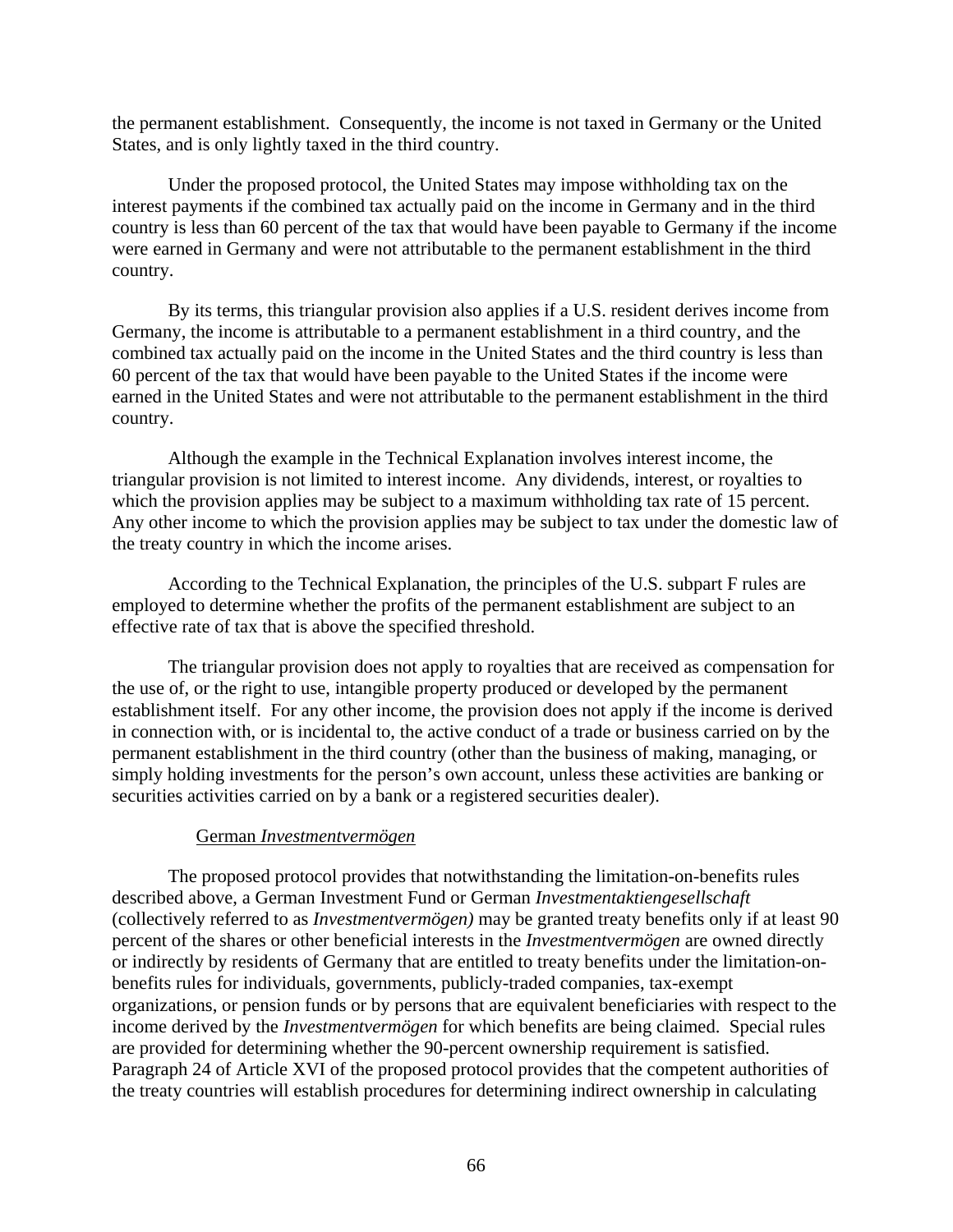whether the 90-percent ownership requirement is satisfied. It is anticipated these procedures may include the use of statistically valid sampling techniques.

# Grant of treaty benefits by the competent authority

Under the proposed protocol, a resident of a treaty country that is not otherwise entitled to treaty benefits under this article may nonetheless be granted treaty benefits if the competent authority of the treaty country in which the income arises so determines. The proposed protocol provides that in making a determination, the competent authority will consider whether the establishment, acquisition, or maintenance of the resident and the conduct of its operations has or had as one of its principal purposes the obtaining of benefits under the treaty. The competent authority of the source country is required to consult with the competent authority of the residence country before denying treaty benefits under this provision.

According to the Technical Explanation, the competent authority's discretion under this provision is broad. The competent authority, for example, may grant all treaty benefits, may grant benefits only with respect to a particular item of income, and may set time limits on the duration of any relief granted.

# **Article XV. German Currency References**

The proposed protocol updates the present treaty to reflect the current currency of Germany. The proposed protocol modifies paragraph 1 of Article 17 (Artistes and Athletes) and paragraphs 4 and 5 of Article 20 (Visiting Professors and Teachers; Students and Trainees) of the present treaty by replacing the words "Deutsche Mark" with the word "Euro" each time that they appear.

# **Article XVI. August 29, 1989 Protocol**

The proposed protocol replaces paragraphs 1 through 28 of the Protocol signed at Bonn on August 29, 1989. The following description of Article XVI of the proposed protocol discusses only the aspects of Article XVI that were not originally included in the Protocol signed at Bonn on August 29, 1989, and that are not described elsewhere in this pamphlet. Consequently, only paragraphs 21 and 23 of proposed Article XVI are described below.

Proposed paragraph 21 clarifies that paragraph 4 of Article 24 (Nondiscrimination) of the present treaty shall not be construed as requiring a treaty country to allow foreign corporations to join in filing a consolidated return with a domestic corporation or to allow similar benefits between domestic and foreign enterprises.

Proposed paragraph 23 clarifies that Article 26 (Exchange of Information and Administrative Assistance) of the present treaty provides the competent authority of each treaty country the power to obtain and exchange information held by financial institutions, nominees, or persons acting in an agency or fiduciary capacity, and information relating to the ownership of legal persons. The Technical Explanation states that such information must be provided to the requesting treaty country notwithstanding the fact that the other treaty country's laws or practices might otherwise preclude the obtaining of the information.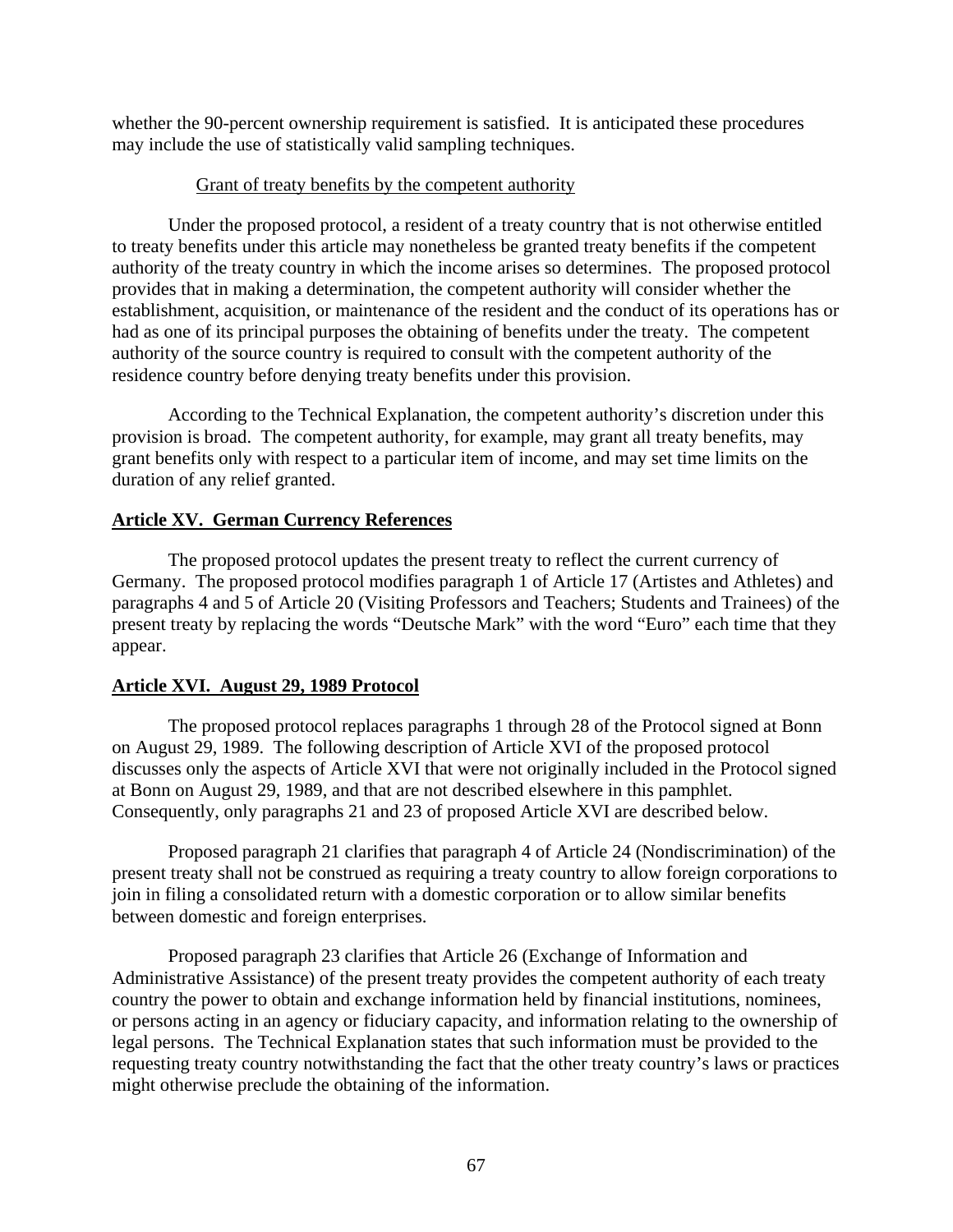## **Article XVII. Entry into Force**

The proposed protocol provides that the protocol is subject to ratification in accordance with the applicable procedures of each country, and that instruments of ratification will be exchanged as soon as possible. The proposed protocol will enter into force upon the exchange of instruments of ratification.

With respect to withholding taxes, the provisions of the proposed protocol will have effect for amounts paid or credited on or after the first day of January of the year in which the proposed protocol enters into force. With respect to most other taxes, the provisions of the proposed protocol will have effect for taxable periods beginning on or after the first day of January next following the date of entry into force of the proposed protocol. With respect to taxes on capital, the proposed protocol will have effect for taxes levied on items of capital owned on or after the first day of January next following the entry into force of the proposed protocol.

The proposed protocol also contains several special effective dates. First, the provisions of Article 1 (General Scope) shall have effect after the proposed protocol enters into force and shall apply in respect of any tax claim irrespective of whether such claim pre-dates the entry into force of the proposed protocol (or the effective date of any of its provisions). Second, the proposed amendments to Article 9 (Government Services) shall not have effect with respect to individuals who at the time of the signing of the treaty (on August 29, 1989) were employed by the United States or any political subdivision or local authority thereof.

For purposes of the binding arbitration provisions of Article 25 (Mutual Agreement Procedure), the proposed protocol is effective with respect to: (1) cases that are under consideration by the competent authorities as of the date the proposed protocol enters into force and (2) cases that come under consideration after that time. For cases that are under consideration as of the date the proposed protocol enters into force, the commencement date for such cases shall be the date the proposed protocol enters into force.

Moreover, notwithstanding the date which the proposed protocol enters into force, taxpayers may elect temporarily to continue to claim benefits under the present treaty with respect to a period after the proposed protocol takes effect if they would have been entitled to greater benefits under the present treaty. For such a taxpayer, the present treaty would continue to have effect in its entirety for a 12-month period from the date on which the provisions of the proposed protocol would otherwise take effect.

Finally, the proposed protocol provides that the following notes exchanged with respect to the present treaty shall cease to have effect when the provisions of the proposed protocol enter into effect: (1) notes exchanged on August 29, 1989 referring to paragraph five of Article 25 (Mutual Agreement Procedure) and Article 28 (Limitation on Benefits) and (2) the German note of November 3, 1989 referring to paragraph 21 of the protocol to the treaty.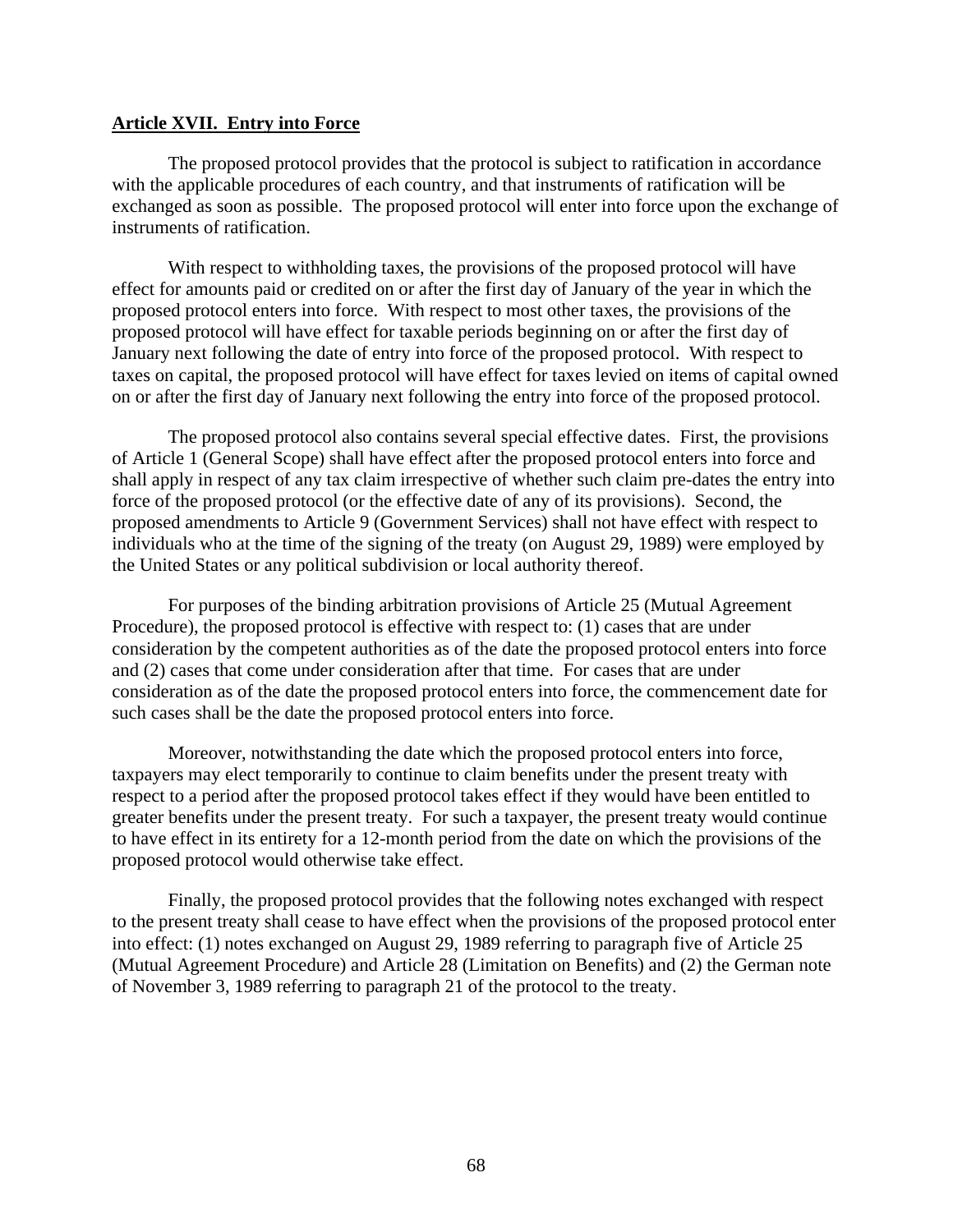#### **VI. ISSUES**

### **A. Arbitration**

### **In general**

Article XIII of the proposed protocol deletes paragraph 5 of Article 25 (Mutual Agreement Procedure) of the treaty, which provides for a voluntary arbitration procedure, and replaces it with new paragraphs 5 and 6, which introduce a mandatory arbitration procedure under which each of the competent authorities proposes one (and only one) figure for settlement and the arbitrator must select one of those figures as the award. Under the proposed protocol, unless a taxpayer (or other concerned person) does not accept the arbitration determination, it is binding on the treaty countries with respect to the case.

Under the procedures currently in force, the competent authorities may agree to invoke binding arbitration in a particular case after fully exhausting other procedures, if the taxpayer agrees in advance to be bound by the arbitration.<sup>47</sup> Taxpayers are given the opportunity to present their views to the arbitration board (the "board"). The board must consist of at least three members, with each of the competent authorities appointing the same number of members, and those members agreeing on the appointment of the other members. The board is required to decide each case on the basis of the treaty, giving due consideration to the domestic laws of the treaty countries and the principles of international law. The board is also required to provide to the competent authorities an explanation of its decision. The diplomatic notes provide that while the decision of the board does not have precedential effect, it is expected that such decisions will ordinarily be taken into account in subsequent competent authority cases involving the same taxpayer, the same issue, and substantially similar facts, and may also be taken into account in other cases where appropriate. Under the current treaty, many of the procedural rules governing the arbitration proceedings are subject to agreement by the competent authorities or are established by the board.

New paragraph 5 of Article 25 requires the competent authorities to invoke the binding arbitration procedures if they have endeavored, but are unable, to reach a complete agreement in the case, and if three conditions are met. The first condition is that tax returns have been filed with at least one of the treaty countries with respect to the taxable years at issue in the case. The second condition is that the case (i) involves the application of one or more articles that the treaty countries have agreed shall be the subject of arbitration, and is not a particular case that the competent authorities agree, before the date on which arbitration proceedings ("proceedings") would otherwise have begun, is not suitable for determination by arbitration; or (ii) is a particular case that the competent authorities agree is suitable for determination by arbitration. The third

 $47$  Under paragraph 5 of the current treaty, the competent authorities may agree to submit disagreements to arbitration, with procedures to be established by the exchange of diplomatic notes. The Protocol dated August 29, 1989 and the exchange of diplomatic notes on that same date set forth the detailed rules for the current-law arbitration procedures. The 1989 Protocol is replaced by Article XVI of the proposed protocol. Paragraph 22 of Article XVI of the proposed protocol provides detailed rules regarding the new arbitration procedures.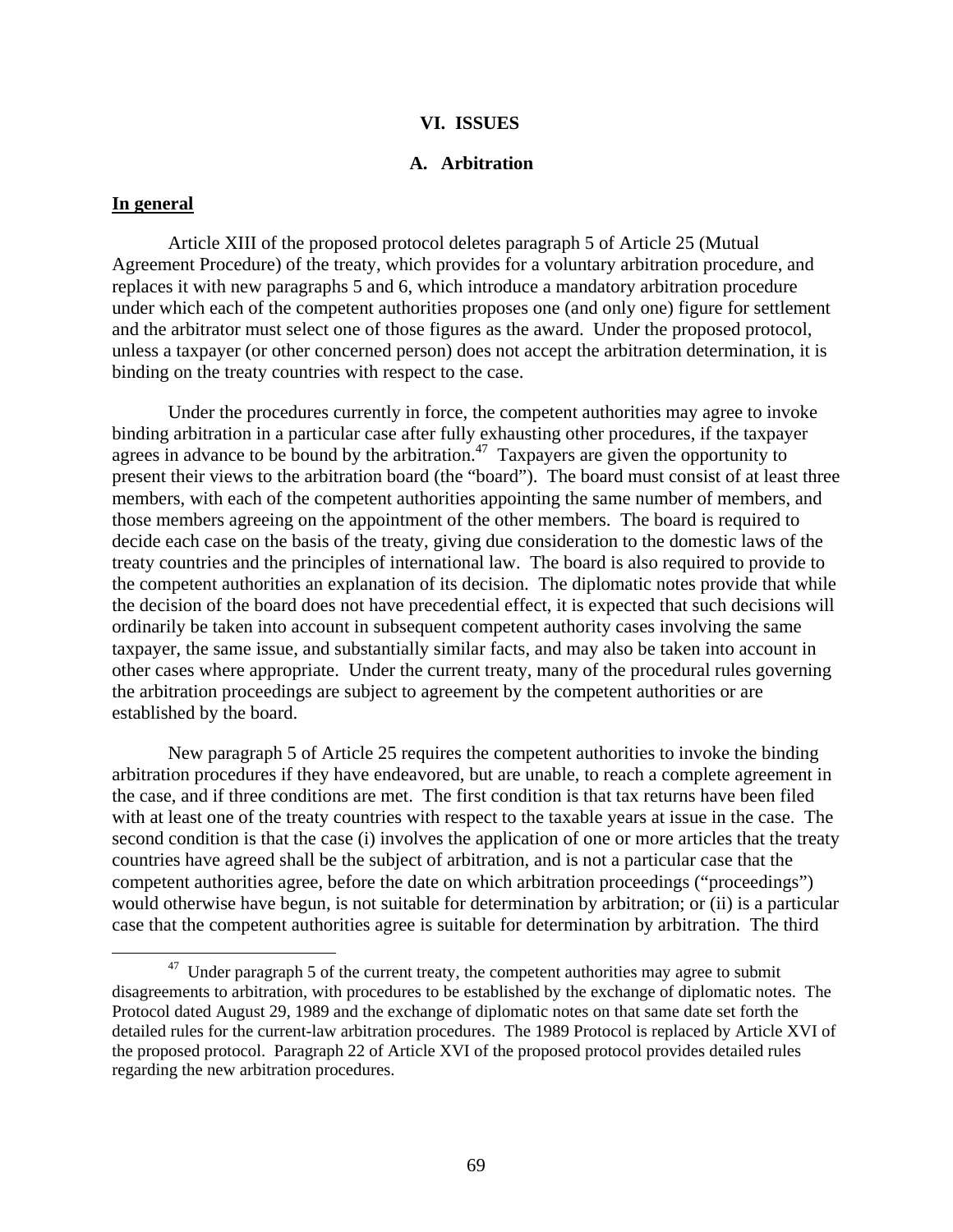condition is that the taxpayer and all "concerned persons" agree to certain nondisclosure conditions.

Regarding the second condition, paragraph 22 of Article XVI of the proposed protocol enumerates the articles for which arbitration is generally required if the requirements of paragraphs 5 and 6 of Article 25 are otherwise satisfied (unless the competent authorities agree that the particular case is not suitable for determination by arbitration): Article 4 (Residence), insofar as it relates to the residence of a natural person; Article 5 (Permanent Establishment);<br> $\frac{1}{48}$  (Permanent Establishment); Article 7 (Business Profits); Article 9 (Associated Enterprises);  $^{48}$  and Article 12 (Royalties).

The proposed protocol provides detailed procedural rules governing the arbitration proceedings, including strict time limits for submissions and the final determination of the board.

#### **Overview of issues**

In general, it is beneficial to resolve tax disputes effectively and efficiently. The new arbitration procedures are intended to ensure that the mutual agreement procedures proceed according to a schedule and that all cases will be resolved within a time period not exceeding approximately 38 months. However, the proposed mandatory and binding arbitration procedures are new to the United States' treaty network. It will take time to ascertain if these procedures are effective in meeting these objectives or if unexpected problems arise. Meanwhile, the Treasury Department may seek to negotiate treaty provisions with current or future treaty partners that are similar, in whole or in part, to the arbitration procedures of the proposed protocol. It is appropriate, therefore, to address issues or potential issues that may arise under the procedures, while considering the place of arbitration within the framework of the mutual agreement procedures of the U.S. treaty system.

#### **Other mandatory arbitration proposals and conventions**

There have been other recent developments in the area of arbitration. On January 30, 2007, the OECD adopted proposed changes to its Model treaty and commentary, incorporating a mandatory and binding arbitration procedure (the "OECD mandatory arbitration procedure"), some elements of which are generally similar to those of the proposed protocol.<sup>50</sup> The OECD mandatory arbitration procedure allows a taxpayer whose case has any issues that remain unresolved after the case has been in a mutual agreement procedure for two years to require the

<sup>&</sup>lt;sup>48</sup> Article 9 relates to transfer pricing.

<sup>&</sup>lt;sup>49</sup> A similar arbitration procedure is introduced in the proposed U.S.-Belgium income tax treaty. Under the proposed U.S.-Belgium treaty (Article 24, paragraph 7), issues arising under any article of the treaty are generally eligible for arbitration.

<sup>50</sup> OECD Centre for Tax Policy and Administration (Report adopted by the Committee on Fiscal Affairs), *Improving the Resolution of Tax Treaty Disputes* (Jan. 30, 2007). Paragraph 7 of this report states that the changes will be included in the next update to the OECD Model treaty, which will be published in 2008.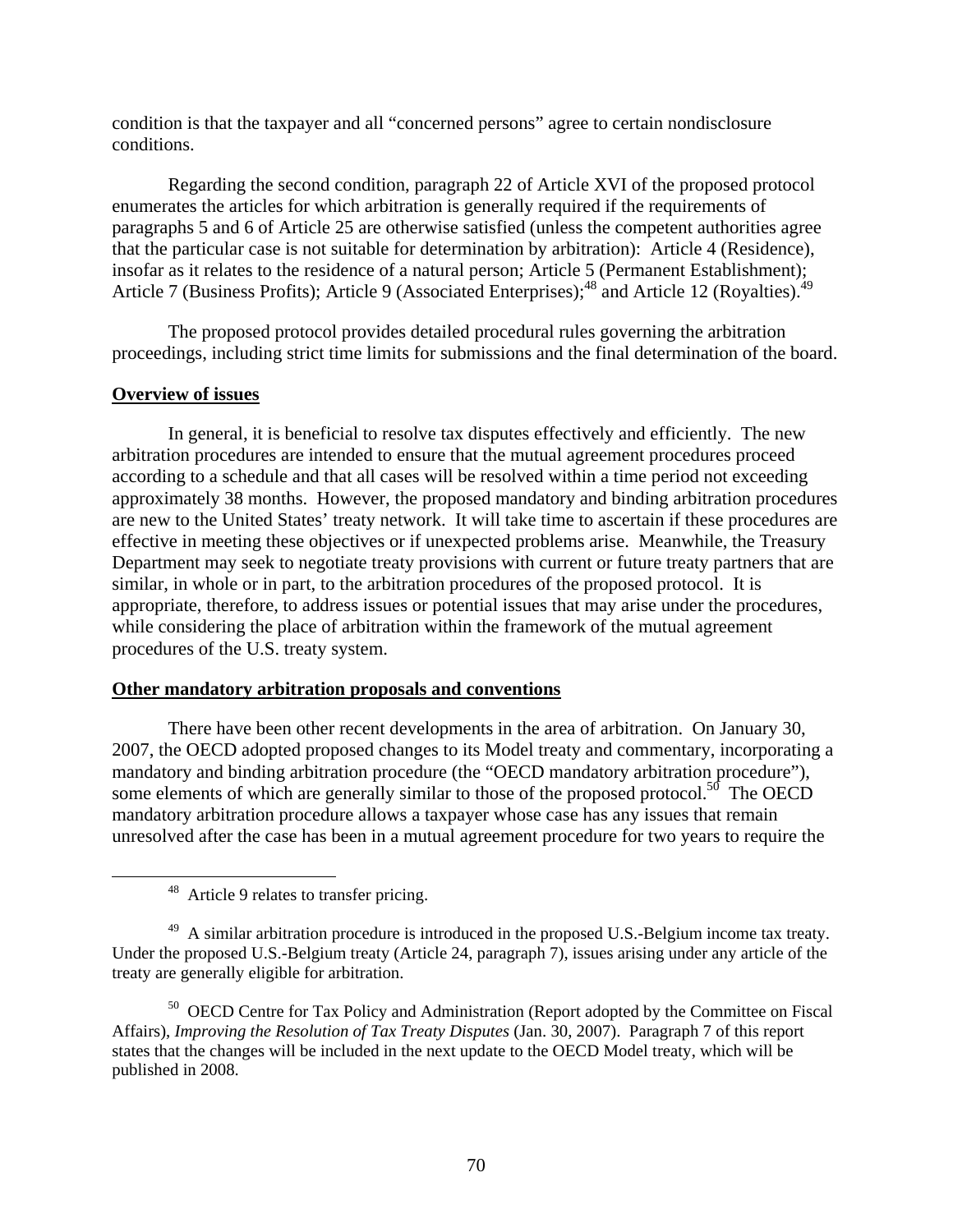issues to be submitted to arbitration. However, the details of the OECD mandatory arbitration procedure are not to be specified in the OECD Model treaty, but are, instead, left to an agreement, governing all arbitration cases, between the competent authorities. A proposed Annex to the proposed Commentary contains a Sample Mutual Agreement on Arbitration ("Sample Agreement") that may be varied by the treaty countries (the Annex discusses a number of possible variations in a separate commentary on the issues raised by the Sample Agreement (the "Sample Agreement Commentary")).

The European Union has adopted certain mandatory and binding arbitration procedures that are applicable to transfer pricing disputes between the "EU-15" countries (the "EU mandatory arbitration procedure").<sup>51</sup> Under these procedures, two years after the case is submitted to one of the relevant competent authorities, the relevant competent authorities must set up an "advisory commission" charged with delivering an opinion within six months on the elimination of double taxation in the case under the arm's-length principle. The competent authorities must either reach an agreement to eliminate double taxation within six months of the advisory commission's opinion, or must accept and implement that opinion.

Due to the implementation procedures employed by the EU, there was an interim period from January 1, 2000 through October 2004 in which the EU mandatory arbitration procedure was not in effect. Beginning November 1, 2004, the EU mandatory arbitration procedure was extended retroactively back to January 1, 2000. Due in part to these timing issues and in part to other reasons, a number of cases are currently awaiting arbitration under the EU mandatory arbitration procedure. The European Commission recently expressed its concern with the procedure:

The Commission considers that the number of long outstanding transfer pricing double tax cases means that, for reasons that need to be further explored, the Arbitration Convention is not eliminating transfer pricing related double taxation in the EU as well as it is supposed to. The proper functioning of the single market is therefore impaired. The Commission intends to consider how this failing can be addressed. It might well be that an instrument that ensures a more timely and effective elimination of double taxation, is necessary from the perspective of the single market. $52$ 

 <sup>51</sup> *See* Convention on the elimination of double taxation in connection with the adjustment of profits of associated enterprises (90/436/EEC), 1990 O.J. (L 225) 10 (extended by Protocol amending the Convention of 23 July 1990 on the elimination of double taxation in connection with the adjustment of profits of associated enterprises, 1999 O.J. (C 202) 1). The EU-15 countries are: Belgium, Denmark, Germany, Greece, Spain, France, Ireland, Italy, Luxembourg, the Netherlands, Austria, Portugal, Finland, Sweden, and the United Kingdom. A process is under way to extend those arbitration rules to newer members of the EU.

<sup>&</sup>lt;sup>52</sup> Communication from the Commission to the Council, the European Parliament and the European Economic and Social Committee on the work of the EU Joint Transfer Pricing Forum in the field of dispute avoidance and resolution procedures and on Guidelines for Advance Pricing Agreements within the EU, COM(2007) 71 final, at para. 28 (Feb. 26, 2007).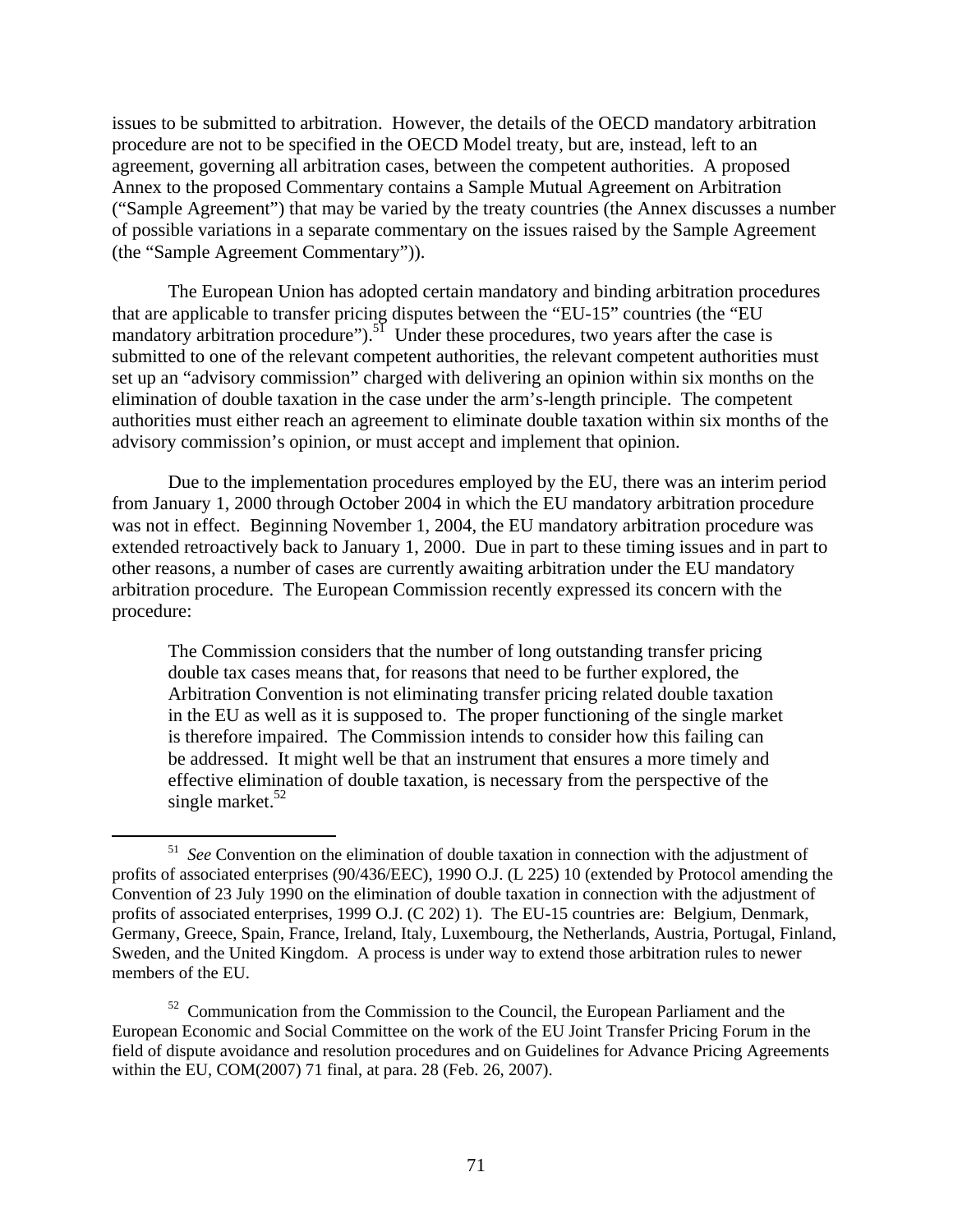## **Mandatory arbitration and issues covered**

### Mandatory arbitration

The current treaty rules allow a particular case to be submitted to arbitration only if the competent authorities agree to its submission. The proposed protocol generally requires arbitration of qualifying cases that are unresolved two years after submission to both competent authorities, unless both competent authorities agree that the case in not suitable for arbitration. One objective of the new procedures is the more efficient resolution of these cases by the competent authorities prior to the running of the two-year deadline triggering referral to arbitration. Another objective is the resolution of cases by arbitration within a guaranteed time period, notwithstanding the difficulty of one or both of the treaty countries in reaching agreement through the general mutual agreement process.

However, if one competent authority is able to slow down the mutual agreement process in a number of cases with the expectation that the arbitrators will resolve difficult issues, the proposed arbitration procedures may not yield the expected favorable results for the mutual agreement process. The Committee may wish to inquire how the Treasury Department and the U.S. competent authority will monitor the competent authority function to determine the overall effects of the new arbitration procedures on the mutual agreement process.

### Issues covered

Another set of questions relates to the circumstances, treaty partners, and types of issues for which the mandatory resolution of cases would benefit the United States. The Committee may wish to inquire whether mandatory and binding arbitration will generally favor the United States or its treaty partner, whether particular types of issues would be more likely than others to be resolved adversely to the position of the United States, and whether it would be more appropriate for arbitration to cover all, rather than just some, of the issues arising under this treaty (and future treaties). For example, the Committee may wish to consider the potential effects of including a mandatory and binding arbitration provision in U.S. tax treaties with developing countries as well as the appropriateness of including such a provision in the U.S. Model treaty.

### **Taxpayer participation in arbitration proceedings and consent to initiation and decision**

## Taxpayer participation

Taxpayers have an important role to play under the mutual agreement procedure of most U.S. tax treaties, including the U.S.-Germany treaty. Under the existing treaty, as well as the proposed protocol and most other treaties, the taxpayer initiates the mutual agreement procedure and presents its case to the competent authorities. Similarly, under the current arbitration process of the treaty, taxpayers must be afforded the opportunity to present their views to the board.<sup>53</sup>

<sup>&</sup>lt;sup>53</sup> Diplomatic note on arbitration, paragraph 4, August 19, 1989. The EU mandatory arbitration procedure also permits each of the associated enterprises, at its request, to appear before the advisory commission. EU mandatory arbitration procedure, Article 11, paragraph 2. *See also* Sample Agreement,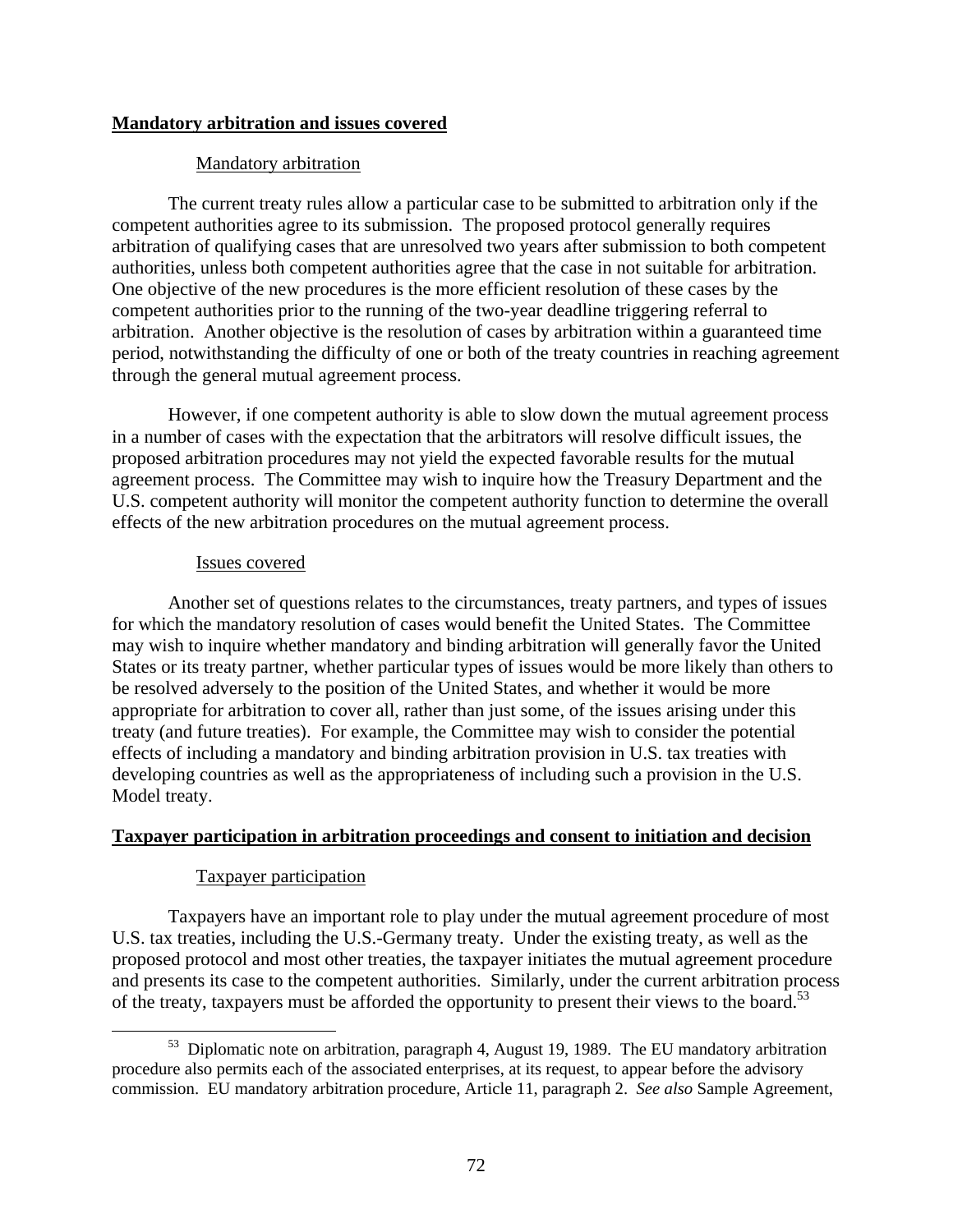Once initiated, however, the general framework for mutual agreement proceedings is that they are a government-to-government activity.<sup>54</sup> The arbitration procedures of the proposed protocol do not provide for direct taxpayer input to, or appearance before, the board (although such participation is not precluded).

Some believe that the proposed arbitration procedures do not give due regard to the effect of the arbitration process upon taxpayers, and assert that the board might benefit from a direct understanding of taxpayers' positions. Others fear that too much taxpayer involvement in the arbitration process could result in a more lengthy, expensive, and complicated set of procedures than those currently proposed. These persons believe that taxpayers' primary concern in the competent authority process is that their cases are resolved expeditiously. It is also important to note that a taxpayer need not accept the board's determination (as more fully discussed below). The Committee may wish to consider whether the proposed arbitration procedures strike the appropriate balance between efficiency of the deliberative process and taxpayer involvement.<sup>55</sup>

### Taxpayer consent to initiation and decision

Under the current treaty, the competent authorities may not invoke arbitration unless the taxpayer both consents in advance to the arbitration and agrees in advance to be bound by the arbitration decision. Under the proposed protocol, although the taxpayer does not have the formal right to consent to the arbitration process, the third required condition for arbitration is not met until both competent authorities have received from each concerned person (generally, taxpayers and related parties affected by the case) a statement agreeing that the concerned person and each person acting on the concerned person's behalf (i.e., their authorized representatives or agents) will not disclose to any other person any information received during the course of the proceedings from either treaty country or the board, other than the determination of the board (the "nondisclosure agreement"). Accordingly, a taxpayer can prevent the initiation of arbitration proceedings by failing to enter into a nondisclosure agreement. Thus, the nondisclosure agreement has the effect of a consent and triggers the process initiating arbitration. In addition, a taxpayer or other concerned person can reject the determination of the board (including simply by failing to accept it within 30 days of receiving it from the competent authority). In that event, the case may not be the subject of further arbitration.

Under the OECD mandatory arbitration procedure, the taxpayer must request arbitration, but has the option not to accept the mutual agreement between the competent authorities

 $\overline{a}$ 

paragraph 11, which allows the taxpayer to present its position to the arbitrators in writing to the same extent as would be allowed during mutual agreement procedures generally, and which also allows for oral presentation by the taxpayer with the permission of the arbitrators.

<sup>54</sup> *See, e.g.,* Rev. Proc. 2006-54, sec. 12.02(4), 2006-49 I.R.B. 1035.

 $55$  A number of alternative means could be devised to balance efficiency and greater taxpayer involvement, if desired. For example, a taxpayer could be permitted to submit one brief to the board at its request, limited to five or 10 pages, if such taxpayer agrees to be bound by the board's determination.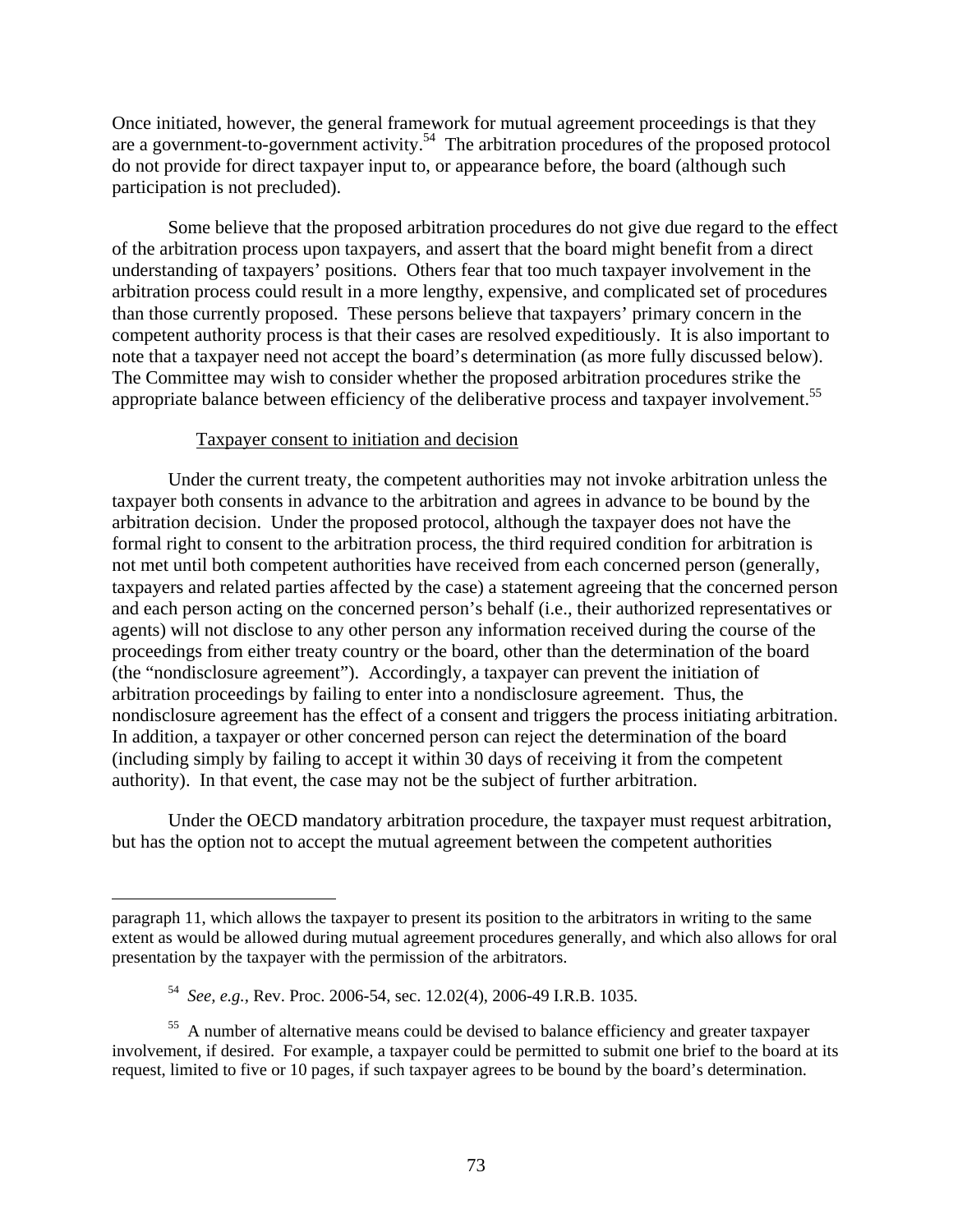implementing the arbitration decision.<sup>56</sup> In contrast, under the EU mandatory arbitration procedure, the taxpayer has no right to request or refuse arbitration in advance, or to accept or reject an arbitration decision.

The Committee may wish to consider whether providing the taxpayer with the option to reject the arbitration decision is a necessary attribute of the type of arbitration adopted by the proposed protocol. In addition, the Committee may wish to inquire whether rejecting an arbitration determination could render uncreditable foreign taxes that would otherwise be creditable, due to the taxpayer's failure to exhaust its remedies.  $57$ 

## **"Last best offer" vs. "independent opinion" arbitration**

## In general

Under the arbitration rules of the current treaty, the board is not limited to a choice between the two competent authorities' positions and is required to provide an explanation of its decision with respect to the case. The current treaty rules provide that while the decision of the board does not have precedential effect, it is expected that such decisions will ordinarily be taken into account in subsequent competent authority cases involving the same taxpayer, the same issue, and substantially similar facts, and may also be taken into account in other cases where appropriate. Under the EU mandatory arbitration procedure, the advisory commission must base its opinion on the arm's-length principle. The competent authorities' decision must also be based on that principle, and they may agree to publish their decision, if the taxpayer consents.

Under paragraph  $22(g)$  of Article XVI of the proposed protocol, each of the treaty countries submits to the board a proposed resolution describing its proposed disposition of the specific amounts of income, expense, or taxation at issue in the case, and a supporting position paper. The board is required to adopt as its determination one of the proposed resolutions submitted by the treaty countries, limited to a determination regarding the amount of income, expense, or tax reportable to the relevant treaty country. This method may be referred to as the "last best offer" or "final offer" approach.<sup>58</sup> Paragraph 22(j) of Article XVI of the proposed protocol provides that the determination of the board is binding upon the treaty countries, but adds that the determination will not state a rationale and will have no precedential value.

The OECD Sample Agreement Commentary describes the various options open to treaty partners in structuring the arbitral process. One method is the "independent opinion" approach, under which the arbitrators are presented with the facts and arguments of the parties based on

 <sup>56</sup> Proposed paragraph 5 of Article 25 of the OECD Model treaty.

 $57$  The exhaustion of remedies rule requires the exhaustion of "all effective and practical remedies, including invocation of competent authority procedures available under applicable tax treaties." Treas. Reg. sec. 1.901-2(e)(5)(i).

<sup>&</sup>lt;sup>58</sup> The method is also informally called "baseball arbitration" because it is similar to the arbitration method used to resolve major league baseball salary disputes.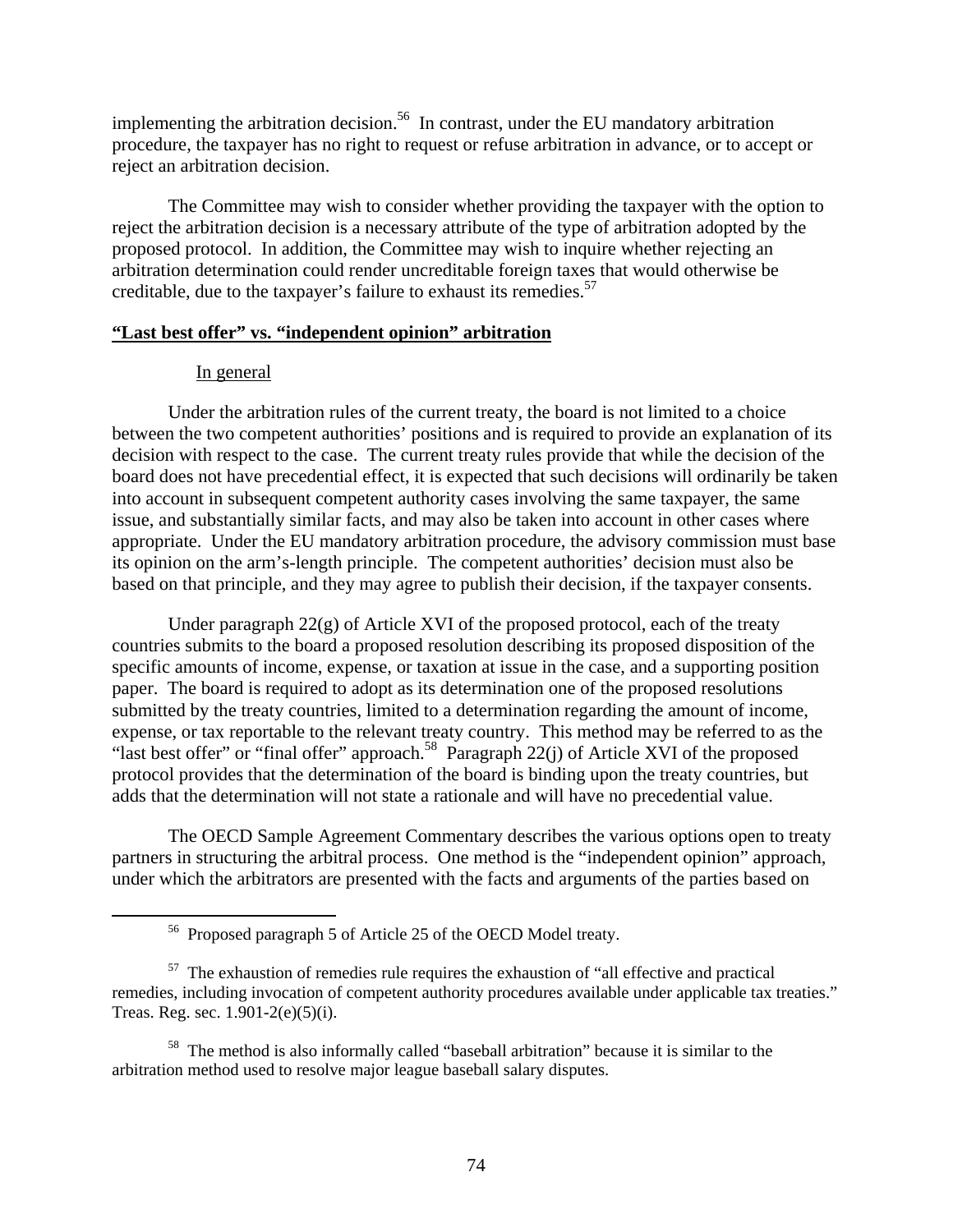applicable law, and then reach their own independent decision based upon a written, reasoned analysis of the facts involved and applicable legal sources. The Sample Agreement Commentary explains that there are a number of variations between the independent opinion and the last best offer approaches. For example, the arbitrators could reach an independent decision but would not be required to submit a written decision, but simply their conclusions. The Sample Agreement Commentary states that "to some extent, the appropriate method depends on the type of issue to be decided." Although the Sample Agreement takes as its starting point the independent opinion approach, the Sample Agreement Commentary suggests that the last best offer approach may be better suited to factual questions rather than questions of law and, alternatively, that competent authorities may agree to use this more "streamlined" process on a case-by-case basis.<sup>59</sup>

The use of the last best offer approach for decision making is intended to cause the negotiators to moderate their positions, on the theory that the arbitrators are more likely to accept a position that they view as reasonable or moderate. Consequently, the potential use in a particular case of the last best offer approach may induce the competent authorities to reach a voluntary agreement at some point in the mutual agreement process, prior to the issuance of the final arbitration decision or even before the case advances to arbitration.

#### Precedent, feedback, or neither

Under the current treaty, the board provides to the competent authorities an explanation of its decision. Under the proposed protocol, the board provides only a determination regarding the amount of income, expense, or tax reportable to the relevant treaty country. The OECD mandatory arbitration procedure does not take a position on this issue, but the Sample Agreement provides that, unless otherwise provided in the terms of reference to the arbitrators, the decision of the arbitrators is required to indicate the sources of law relied upon and the reasoning that led to its result.<sup>60</sup> The Sample Agreement Commentary states that "showing the method through which the decision was reached is important in assuring acceptance of the decision by all relevant participants."<sup>61</sup> It is far less important, and perhaps undesirable, to disclose such reasoning if it only represents a position of one of the competent authorities which must be chosen by the board, as in the proposed protocol.

Under last best offer arbitration, it is possible that interpretations of similar law (e.g., the arm's-length principle) might vary widely across different arbitration proceedings. Moreover, no one would know that fact because the board's rationale would never be disclosed. However, the question of whether the arbitration determination should be a reasoned opinion, and, if so, should be published, involves several considerations. A "judicial" model of published precedent, as

 <sup>59</sup> Sample Agreement Commentary, paragraphs 2-4.

 $60$  Sample Agreement, paragraph 15. Article 11 of the EU mandatory arbitration procedure requires the board to issue an "opinion," which could be published with the consent of the enterprises concerned, implying that the board's reasoning is stated in the opinion.

<sup>&</sup>lt;sup>61</sup> Sample Agreement Commentary, paragraph 36.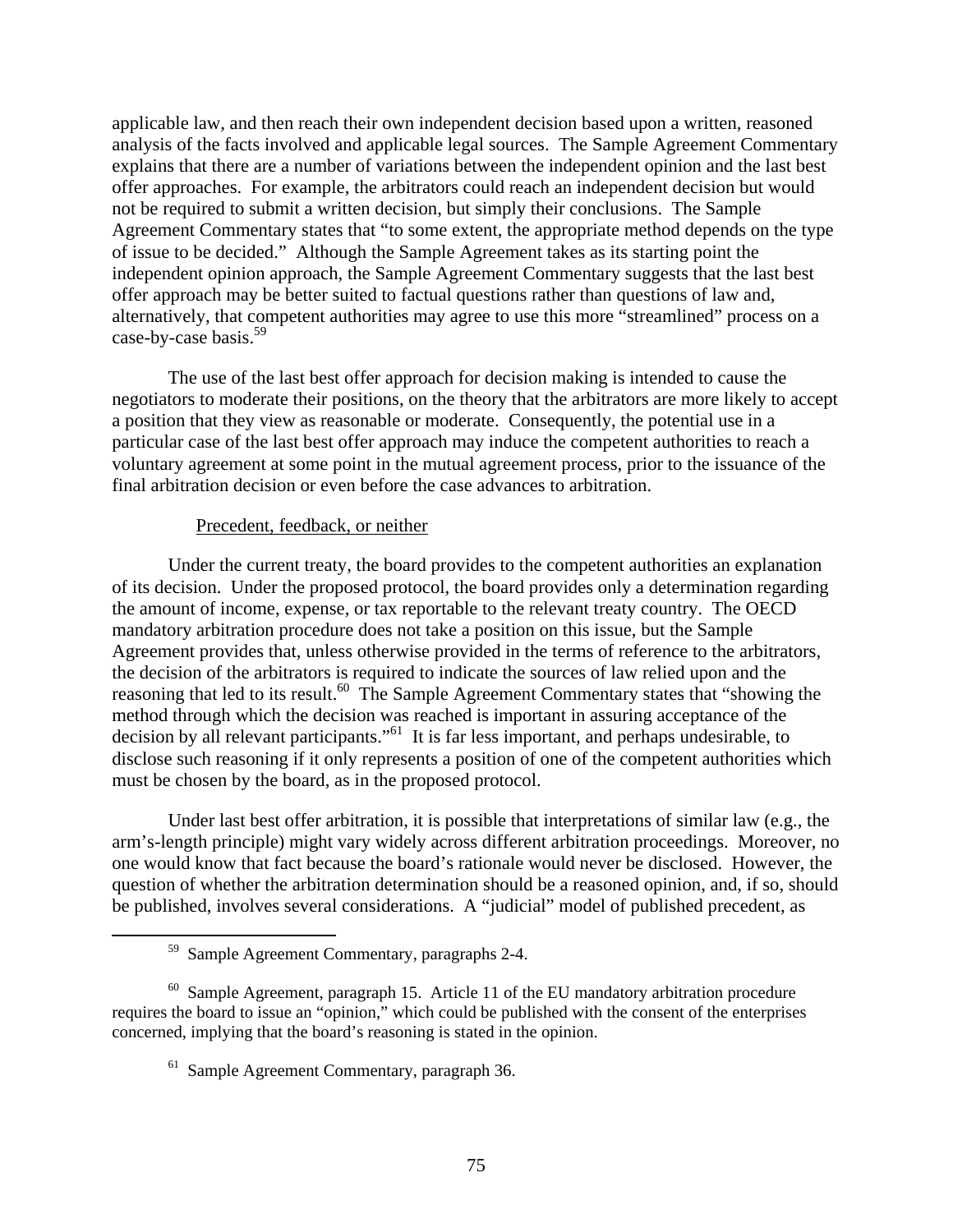some have recommended, might require the submission of more formalized legal briefs to the board and, therefore, more board resources, perhaps including staff, to interpret those briefs and devise a written opinion. The resulting body of bilateral international tax treaty law might, or might not, extend to other tax treaties in the U.S. tax treaty network. Overall, this might result in a much more expensive and time-consuming arbitration process than that proposed. Moreover, many competent authority cases are based on disputes that are factual in nature, or at least on disputes perceived as factual in nature by one of the competent authorities; the creation of precedent might be of limited usefulness in resolving factual disputes. On the other hand, it might be useful to the competent authorities and the taxpayers to understand the rationale for the board's determination. Under a last best offer arbitration procedure, no such feedback is available.

Given these considerations, the Committee may generally wish to inquire regarding the rationale for selecting the last best offer approach instead of the independent opinion approach or a more hybrid approach. More specifically, the Committee may wish to consider whether the lack of feedback from the board to the competent authorities of the rationale for the board's determination is an essential and desirable feature of the mandatory and binding last best offer arbitration procedure. $62$ 

#### Sources of authority for decision of the board

Under the current treaty, the board is required to decide each case on the basis of the treaty, giving due consideration to the domestic laws of the treaty countries and the principles of international law.

Under the proposed protocol, the board is required to apply the following authorities in making its determination, in the following order of priority: (a) the provisions of the treaty; (b) any agreed commentaries or explanations of the treaty countries concerning the treaty; (c) the laws of the treaty countries to the extent not inconsistent with each other; and (d) any OECD commentary, guidelines, or reports regarding relevant analogous portions of the OECD Model treaty.

With regard to (b) above, the Committee may wish to inquire regarding precisely what is meant by "any agreed commentaries or explanations of the treaty countries concerning the treaty," and whether the Treasury Department has a process in place for obtaining agreement from treaty partners with respect to the technical explanations of the Treasury Department.

The IRS has stated that the U.S. competent authority is to be guided in part by certain OECD pronouncements, as well as U.S. law:

 $62$  There could be a number of ways to obtain such feedback without materially altering the proposed arbitration procedure. For example, the competent authorities could meet with the arbitration board after the board's determination has been accepted (or not accepted) by the taxpayer to learn the board's rationale for its determination. Such a "back-end" procedure might be of assistance in measuring the effectiveness of the arbitration procedure.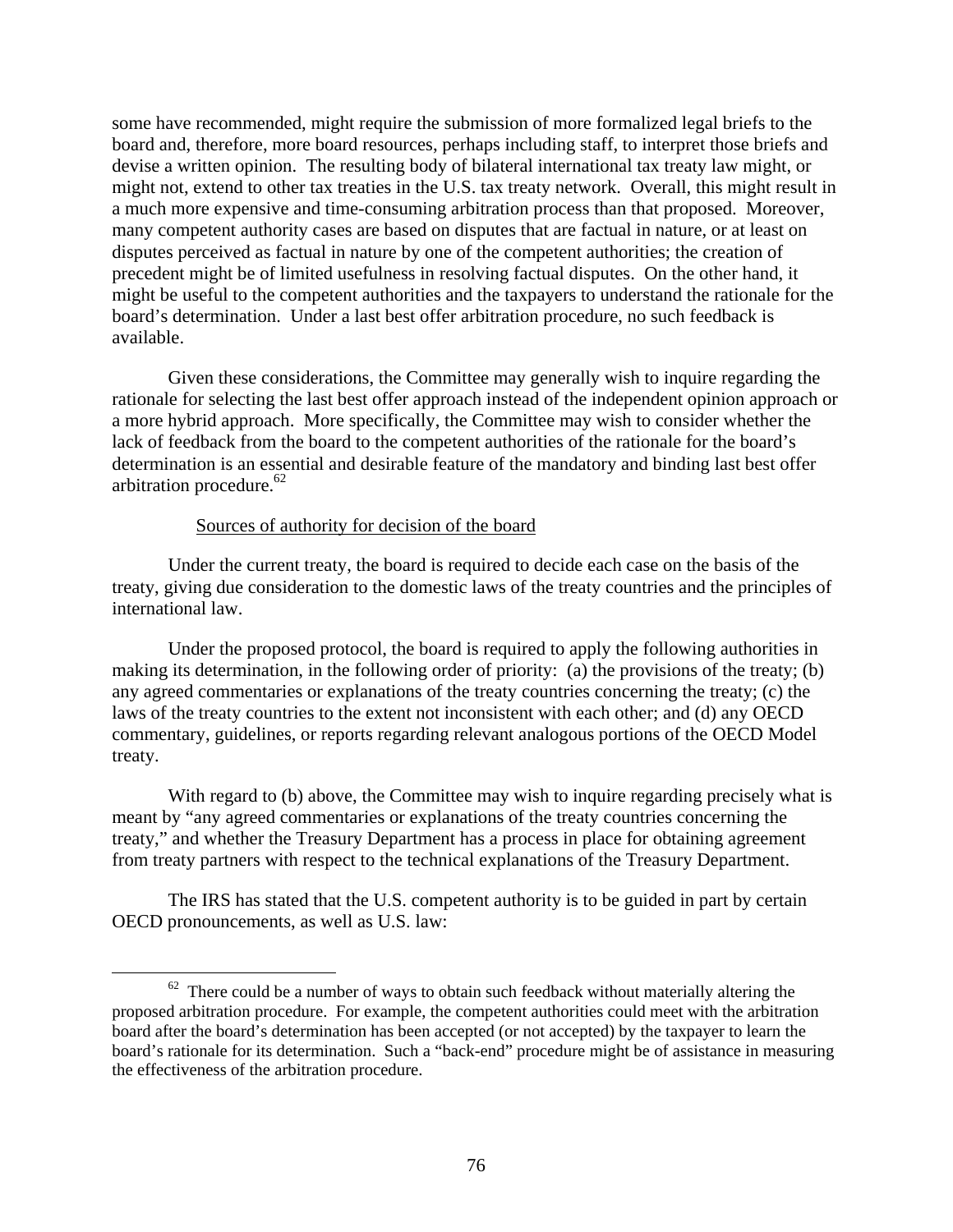With respect to requests for competent authority assistance involving the allocation of income and deductions between a U.S. taxpayer and a related person, the U.S. competent authority and its counterpart in the treaty country will be bound by the arm's length standard provided by the applicable provisions of the relevant treaty. The U.S. competent authority will also be guided by the arm's length standard consistent with the regulations under section 482 of the Code and the Transfer Pricing Guidelines for Multinational Enterprises and Tax Administrations as published from time to time by the Organisation for Economic Co-operation and Development.<sup>63</sup>

Although the OECD mandatory arbitration procedure does not take a firm position on the authorities to be used, the Sample Agreement and Sample Agreement Commentary provide that the arbitrators must decide the issues in accordance with the applicable provisions of the treaty and, subject to those provisions, of the domestic laws of the treaty countries.<sup>64</sup> Beyond that, the Sample Agreement and Sample Agreement Commentary allow for a certain degree of flexibility with respect to interpretation. They invoke Articles 31 to 34 of the Vienna Convention on the Law of Treaties, "having regard to the Commentaries of the OECD Model Tax Convention."65 The Sample Agreement also states that "issues related to the application of the arm's length

63 Rev. Proc. 2006-54, sec. 3.03, 2006-49 I.R.B. 1035.

<sup>64</sup> Sample Agreement, paragraph 14, and Sample Agreement Commentary, paragraphs 33-35.

<sup>65</sup> The Vienna Convention on the Law of Treaties ("Vienna Convention") permits a wide access to supplementary means of interpretation. Article 31 of the Vienna Convention states that "a treaty shall be interpreted in good faith in accordance with the ordinary meaning to be given to the terms of the treaty in their context, and in the light of its object and purpose." The "context" comprises, in addition to the text of the treaty (including its preamble and annexes), agreements made between all the parties in connection with the conclusion of the treaty and instruments made by one party in connection with the conclusion of the treaty and accepted by the other party as an instrument related to the treaty. There shall be taken into account, together with the context, any subsequent agreement between the parties regarding the interpretation of the treaty or the application of its provisions, any subsequent practice in the application of the treaty that establishes the agreement of the parties regarding its interpretation, and any relevant rules of international law applicable in the relations between the parties. Article 32 of the Vienna Convention states that under certain circumstances recourse may also be had to supplementary means of interpretation, including the preparatory work of the treaty and the circumstances of its conclusion. The Committee may wish to inquire whether the nonprecedential nature of the arbitration methodology adopted by the proposed protocol will restrict the future interpretation of the treaty by the competent authorities, with regard to the broad interpretive means adopted in the Vienna Convention.

Although the Vienna Convention has not been ratified by the United States, it has been "generally recognized as the authoritative guide to current treaty law and practice." Message from the President of the United States Transmitting the Vienna Convention on the Law of Treaties Signed for the United States on April 24, 1970 (quoting from Letter of Submittal of Secretary of State to the President), S. Exec. Doc. L,  $92^{nd}$  Cong.,  $1^{st}$  Sess. 1 (1971).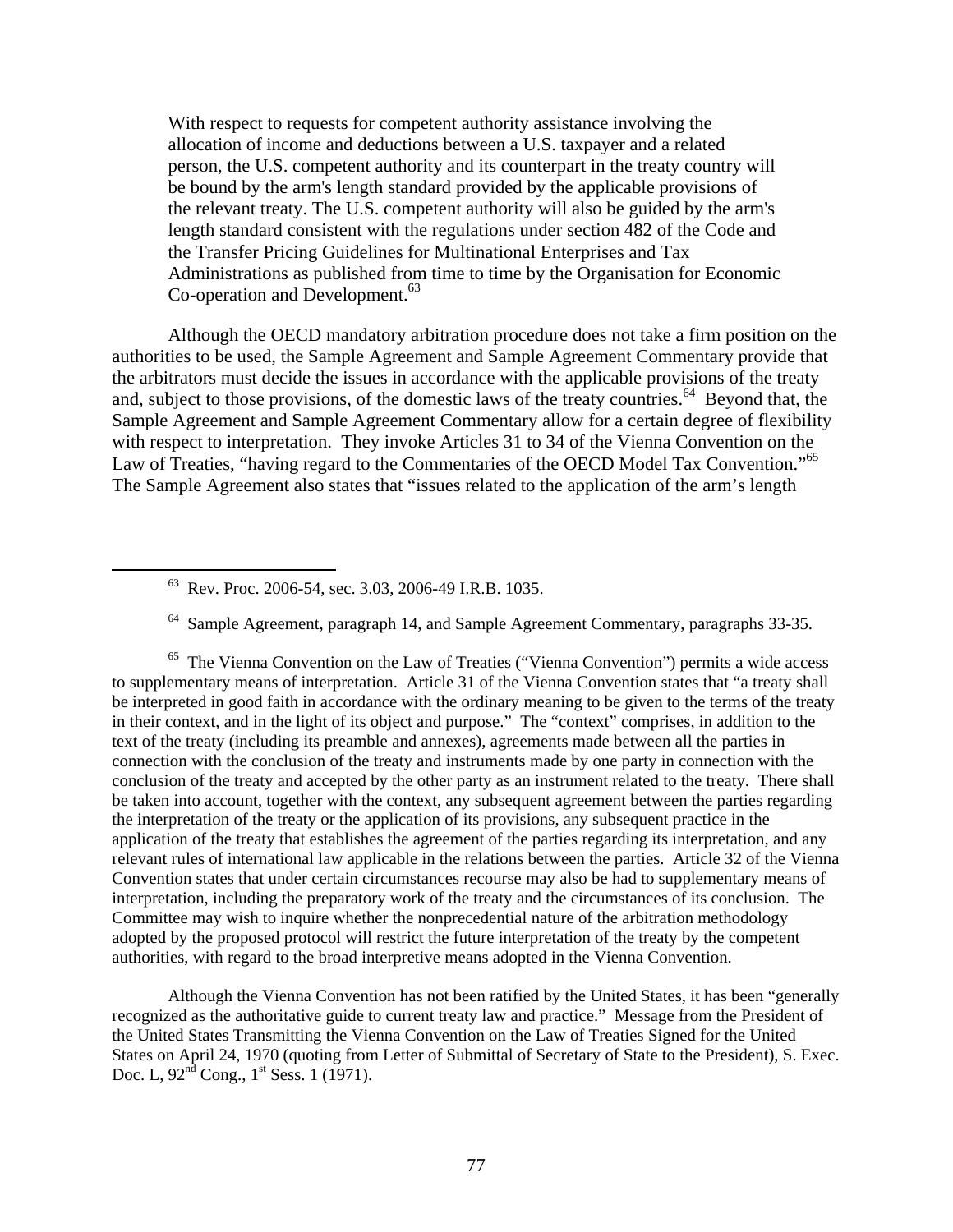principle should similarly be decided having regard to the OECD Transfer Pricing Guidelines for Multinational Enterprises and Tax Administrations."66

In the case of a difference in opinion as to the appropriate interpretation of applicable law, that is, where the authorities listed above as priorities (a), (b), and (c) are inconsistent or not agreed by the treaty countries, it is possible that the OECD authorities referenced in (d) above could rise in importance, even with respect to issues or articles that the United States has reserved its rights to treat in a different manner. On the other hand, it may be useful to specify the hierarchy of authorities to foreign-trained arbitrators. The Committee may wish to inquire whether the listing and priority of authorities to be invoked by the arbitrators, when coupled with the requirement that the arbitrators decide the case, could result in giving excessive deference in certain circumstances to OECD commentaries, guidelines, and reports.

<sup>&</sup>lt;sup>66</sup> Sample Agreement, paragraph 14. The arbitration board under the EU mandatory arbitration procedure must base its opinion on the arm's length method. EU mandatory arbitration procedure, Article 11, paragraph 1.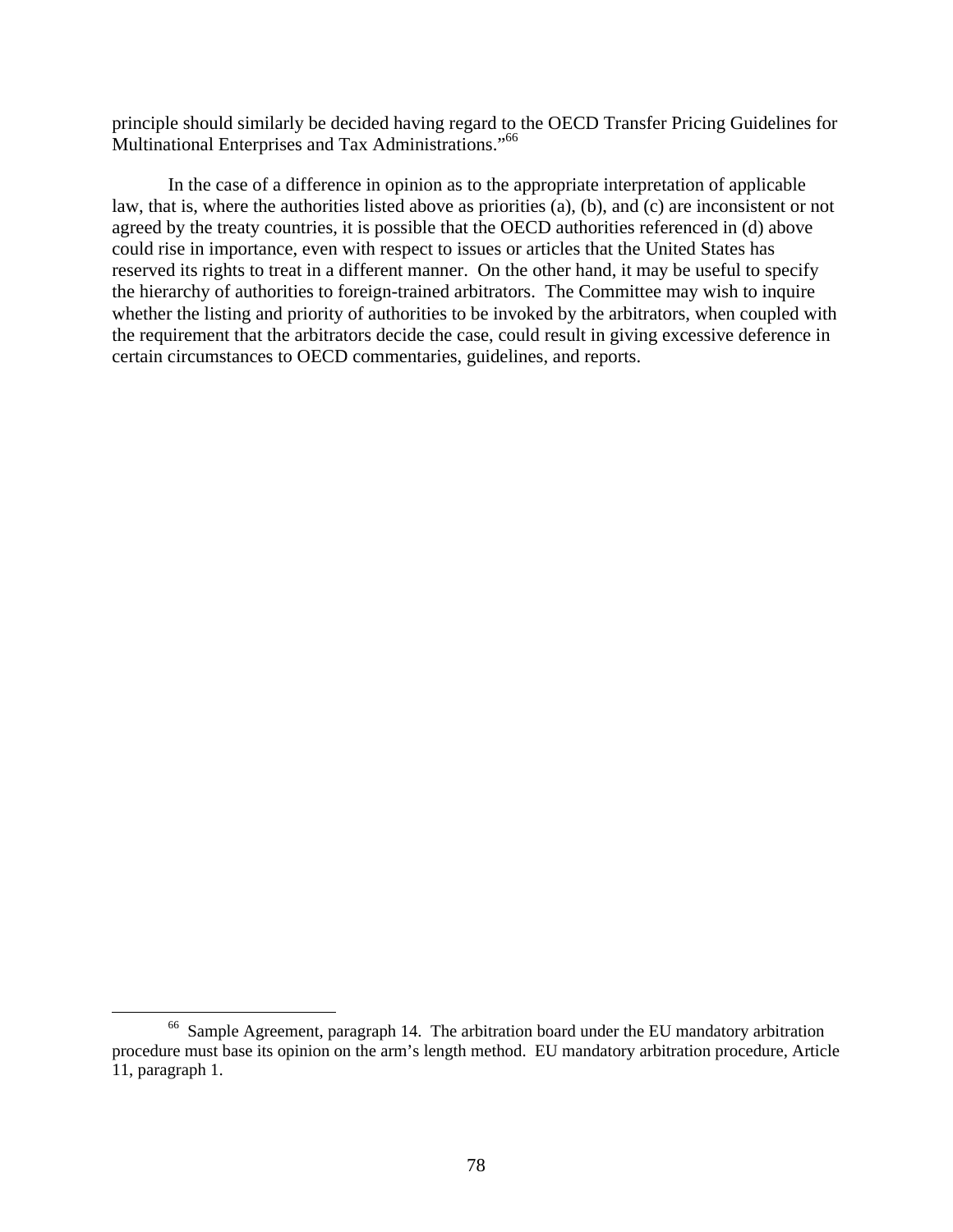### **B. Treaty Shopping**

### **In general**

The proposed protocol includes limitation on benefits rules that are similar to the limitation on benefits rules in other recent U.S. income tax treaties; in the proposed protocols with Denmark and Finland and the proposed treaty with Belgium; and in the U.S. Model treaty. These rules are intended to prevent the indirect use of the U.S.-Germany income tax treaty by persons who are not entitled to its benefits by reason of residence in Germany or the United States.

When a resident of one country derives income from another country, the internal tax rules of the two countries may cause that income to be taxed in both countries. One purpose of a bilateral income tax treaty is to allocate taxing rights for cross-border income and thereby to prevent double taxation of residents of the treaty countries. Although a bilateral income tax treaty is intended to apply only to residents of the two treaty countries, residents of third countries may attempt to benefit from a treaty by engaging in treaty shopping. This treaty shopping may involve organizing in a treaty country a corporation that is entitled to the benefits of the treaty or engaging in income-stripping transactions with a treaty-country resident. Limitation on benefits provisions are intended to deny treaty benefits in certain cases of treaty shopping.

Although the limitation on benefits rules in the proposed protocol are similar to the rules in other recent and proposed U.S. income tax treaties and protocols and in the U.S. Model treaty, they are not identical, and the Committee may wish to inquire about certain differences. In particular, the Committee may wish to examine the rules for derivative benefits, certain triangular arrangements, and a German Investment Fund and *Investmentaktiengesellschaft*  (collectively referred to as *Investmentvermögen*).

#### **Derivative benefits**

Like the proposed protocols with Denmark and Finland and the proposed treaty with Belgium, and like other recent treaties, the proposed protocol includes derivative benefits rules that are generally intended to allow a treaty-country company treaty benefits for an item of income if the company's owners (referred to in the proposed protocol as equivalent beneficiaries) would have been entitled to the same benefits for the income had those owners derived the income directly.

The derivative benefits rules may grant treaty benefits to a treaty country resident company in circumstances in which the company would not qualify for treaty benefits under any of the other limitation on benefits provisions. The U.S. Model treaty does not include derivative benefits rules. The Committee may wish to inquire about the circumstances that justify inclusion of these rules in new treaties notwithstanding their absence from the U.S. Model treaty.

#### **Triangular arrangements**

The proposed protocol includes special anti-abuse rules intended to deny treaty benefits in certain circumstances in which a German resident company earns U.S.-source income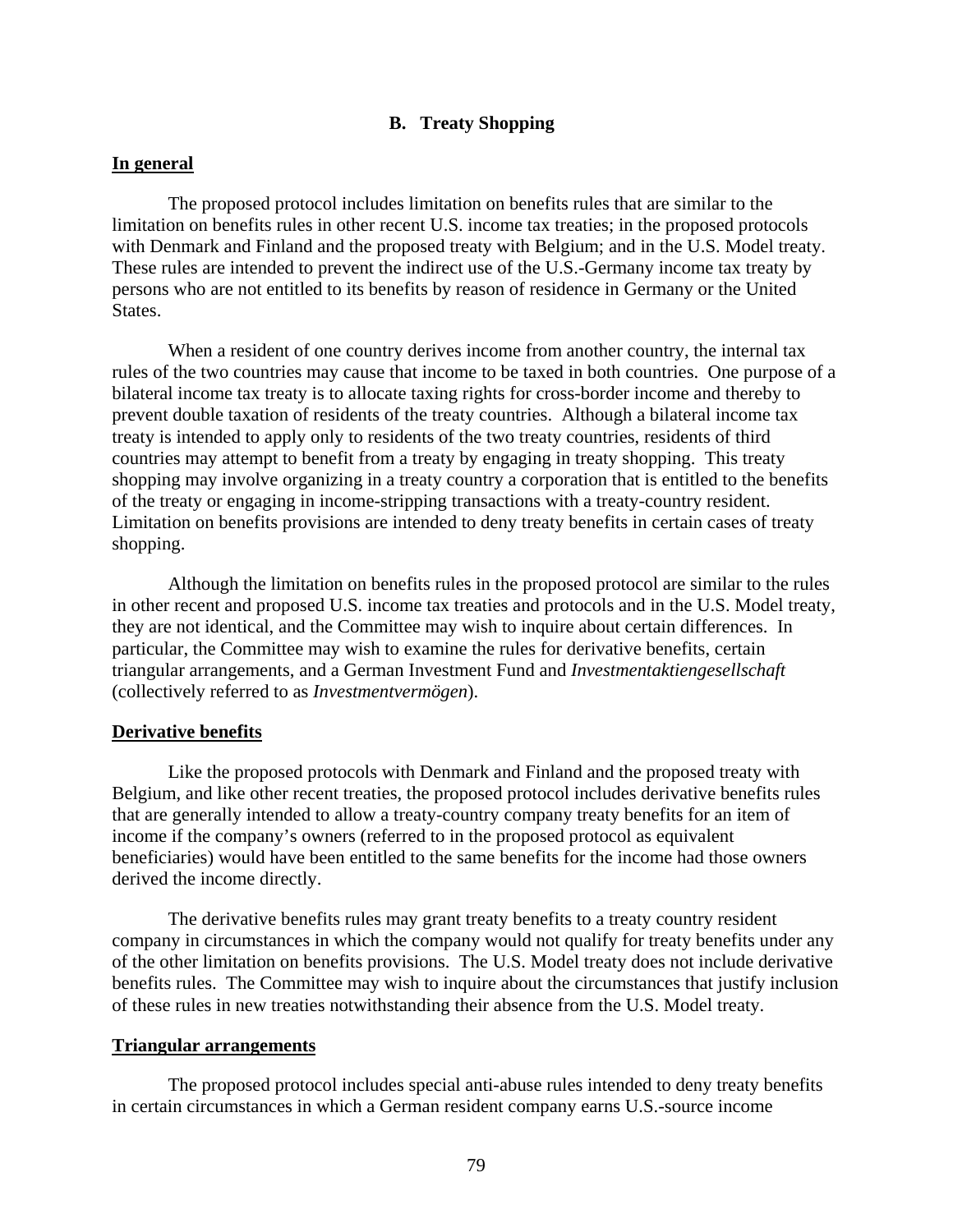attributable to a third-country permanent establishment and is subject to little or no tax in the third jurisdiction and Germany. Similar anti-abuse rules are included in other recent treaties and in the proposed protocols with Denmark and Finland and the proposed treaty with Belgium. The U.S. Model treaty, however, does not include rules addressing triangular arrangements. The Committee may wish to ask the Treasury Department about the circumstances that justify inclusion of the anti-abuse rules notwithstanding their absence from the U.S. Model treaty. In particular, the Committee may wish to inquire whether the Treasury Department will insist on inclusion of anti-abuse rules whenever a treaty partner's internal tax rules provide an exemption for the income of a third-country permanent establishment of a treaty partner resident.

The triangular arrangement rules in the proposed protocol potentially apply not just when a German company derives U.S.-source income that is attributable to a third country permanent establishment, but also when a U.S. company derives German-source income that is attributable to a third country permanent establishment. By contrast, the triangular arrangement rules in the proposed protocols with Denmark and Finland and in the proposed treaty with Belgium apply only to U.S.-source income derived by residents of the other treaty countries. The Technical Explanations to the proposed protocols with Denmark and Finland state that the triangular arrangement rules apply only to U.S.-source income (and not to Danish- or Finnish-source income) because U.S. internal tax rules do not exempt from tax the income of a third-country permanent establishment of a U.S. resident. The Committee may wish to inquire why, given the lack of such an exemption in internal U.S. tax rules, the proposed protocol's triangular rules potentially apply to German-source income of a U.S. company's third-country permanent establishment.

### **German** *Investmentvermögen*

The proposed protocol includes rules restricting eligibility for treaty benefits for German *Investmentvermögen*. Under these rules, a German *Investmentvermögen* is eligible for treaty benefits only if at least 90 percent of the shares or other beneficial interests in the *Investmentvermögen* are owned directly or indirectly by residents of Germany that are entitled to treaty benefits under the limitation on benefits rules for individuals, governments, publiclytraded companies, tax-exempt organizations, or pension funds or by persons that are equivalent beneficiaries with respect to the income derived by the *Investmentvermögen* for which benefits are being claimed. The Committee may wish to ask the Treasury Department why these special rules are necessary.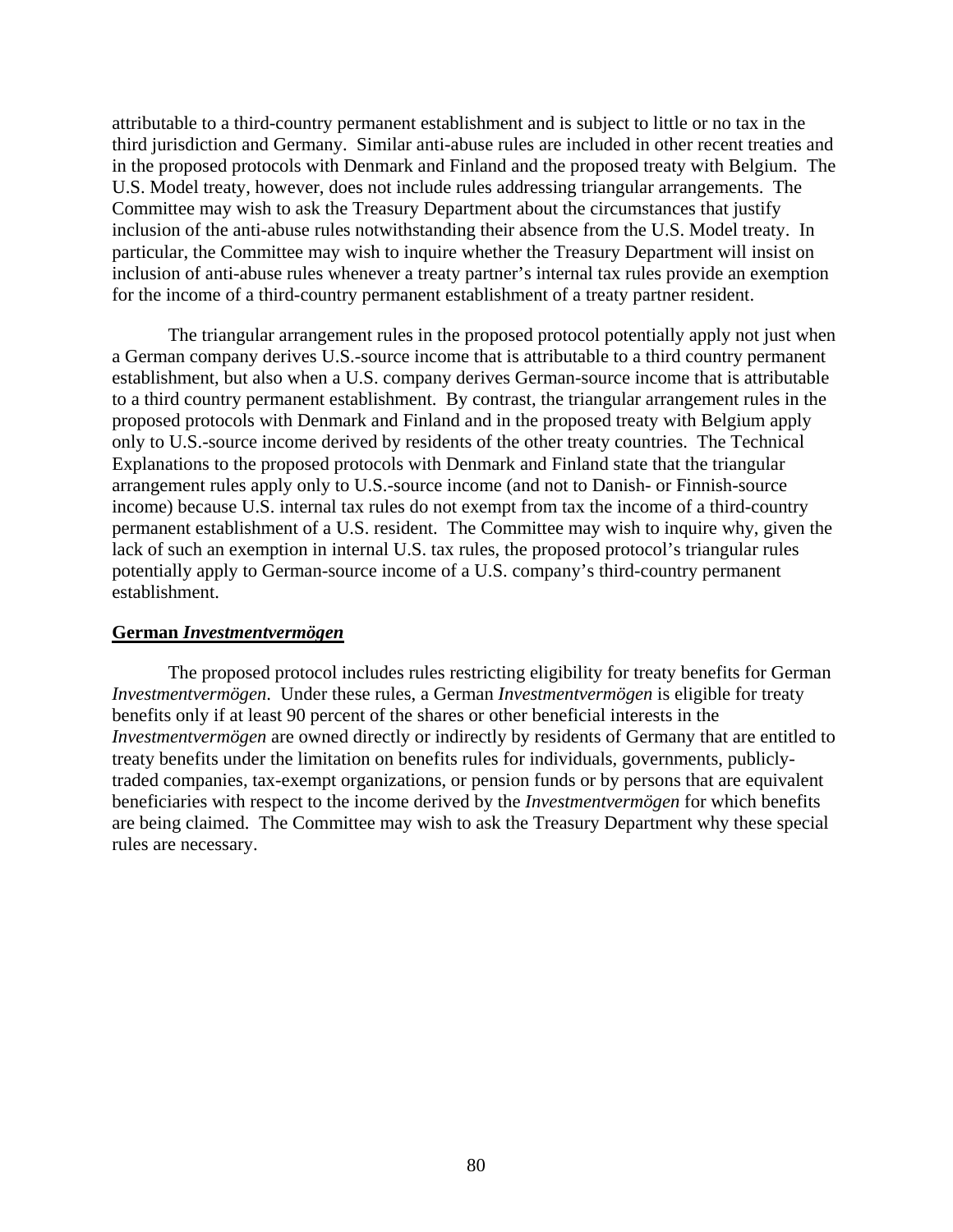## **C. Zero Rate of Withholding Tax on Dividends from 80-Percent-Owned Subsidiaries**

## **In general**

When certain conditions are met, the proposed protocol eliminates withholding tax on dividends paid by a company that is resident in one treaty country to a company that is a resident of the other treaty country and that owns at least 80 percent of the stock of the dividend-paying company (often referred to as "direct dividends"). The elimination of withholding tax on direct dividends is intended to reduce the tax barriers to direct investment between the two treaty countries.

Under the present treaty, direct dividends may be taxed by the source country at a maximum rate of five percent. Both Germany and the United States impose withholding tax on direct dividends under their internal tax laws. The principal effects of the zero-rate provision on U.S. taxpayers and the U.S. tax base would be (1) to relieve U.S. companies of the burden of German withholding tax on dividends qualifying for the zero rate; (2) to increase the U.S. tax base by eliminating foreign tax credits for German withholding tax that would be imposed in the absence of the zero-rate provision; and (3) to decrease the U.S. tax base by eliminating the U.S. withholding tax on dividends paid by U.S. companies to German companies eligible for the zero rate.

Until 2003, no U.S. income tax treaty provided for a complete exemption from dividend withholding tax, and the U.S. and OECD models do not provide an exemption. By contrast, many bilateral income tax treaties of other countries eliminate withholding taxes on direct dividends between treaty countries, and the EU Parent-Subsidiary Directive repeals withholding taxes on intra-EU direct dividends. Recent U.S. income tax treaties and protocols with Australia, Japan, Mexico, the Netherlands, Sweden, and the United Kingdom include zero-rate provisions. The Senate ratified those treaties in 2003 (Australia, Mexico, United Kingdom), 2004 (Japan, Netherlands), and 2006 (Sweden). The zero-rate provisions in those treaties are similar to the provision in the proposed protocol.<sup>67</sup>

## **Description of provision**

Under the proposed protocol, the withholding tax rate is reduced to zero on dividends paid by a treaty country resident company and beneficially owned by a company that is a resident of the other treaty country and that has directly owned shares representing at least 80 percent of the voting power of the company paying the dividend for the 12-month period ending on the date on which entitlement to the dividend is determined.

Eligibility for the benefits of the zero-rate provision is subject to a more stringent set of limitation-on-benefits requirements than normally apply under the proposed protocol. To qualify

 $67$  The treaty with Japan provides a zero-percent rate at a lower ownership threshold than the threshold in the proposed protocol and the other treaties (more than 50 percent as opposed to at least 80 percent).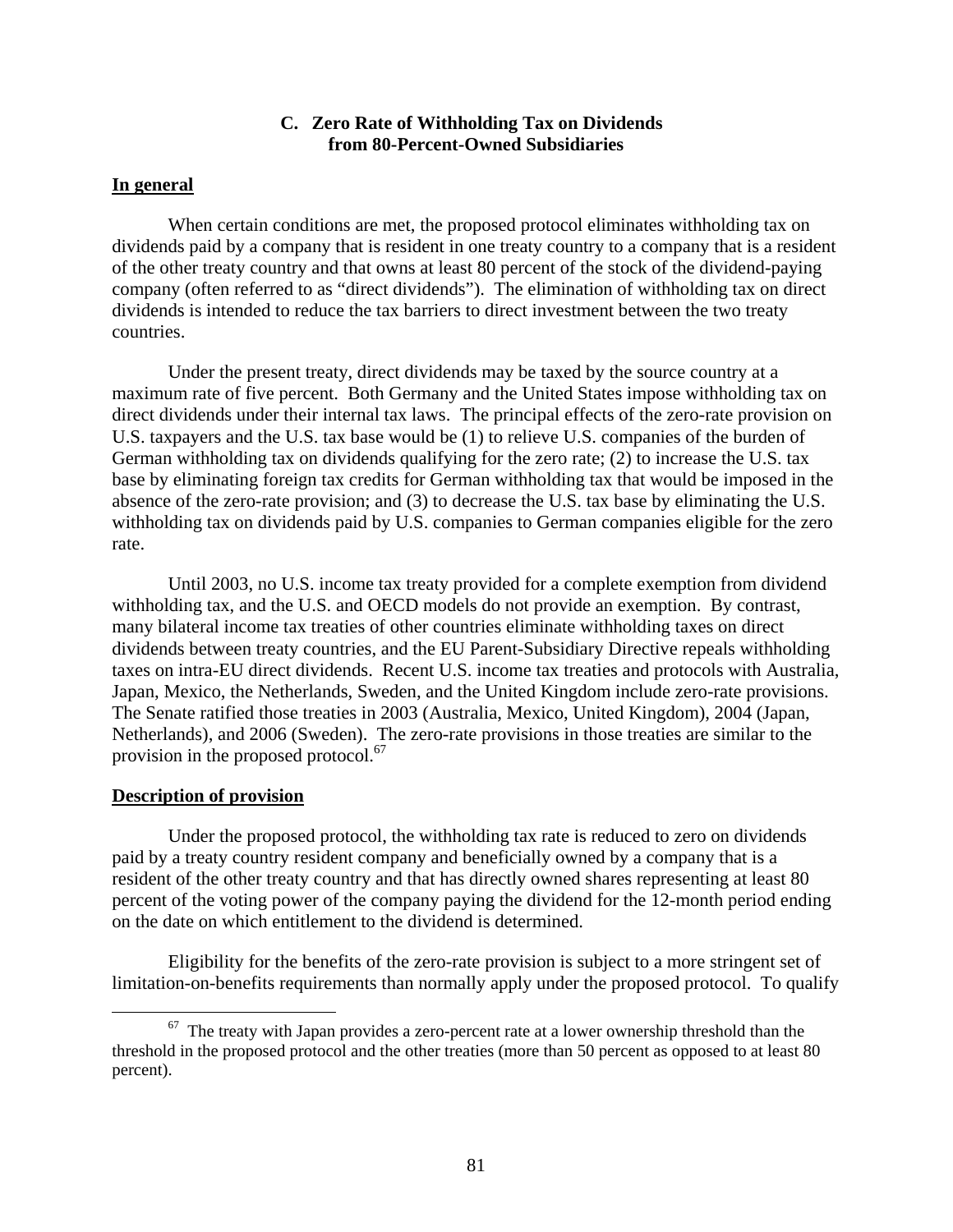for the zero rate, the dividend-receiving company must: (1) satisfy the public trading test of the limitation-on-benefits article; (2) meet the ownership and base erosion test and satisfy the active trade or business conditions of the limitation-on-benefits article with respect to the dividend in question; (3) satisfy the derivative benefits test of the limitation-on-benefits article; or (4) receive a favorable determination from the competent authority.

The proposed protocol provides that the zero-rate provision will have effect for amounts paid or credited on or after the first day of January of the year in which the proposed protocol enters into force.<sup>68</sup>

## **Issues**

# In general

The proposed protocols with Denmark, Finland, and Germany and the proposed treaty with Belgium would bring to ten the number of U.S. income tax treaties that provide a zero rate for direct dividends. Because zero-rate provisions are a relatively recent but now prominent development in U.S. income tax treaty practice, the Committee may wish to consider the costs and benefits of zero-rate provisions; the Treasury Department's criteria for determining when a zero-rate provision is appropriate; and certain specific features of zero-rate provisions such as ownership thresholds, holding-period requirements, the treatment of indirect ownership, and heightened limitation-on-benefits requirements.

# Costs and benefits of adopting a zero rate with Germany

Tax treaties mitigate double taxation by resolving potentially conflicting source and residence country claims of taxing rights for a particular item of income. Under most income tax treaties, source countries wholly or partly yield to residence countries the right to tax most dividends (other than dividends attributable to a permanent establishment that a company has in the source country). Thus, the residence country preserves its right to tax the dividend income of its residents, and the source country agrees either to limit its withholding tax to a low rate (five percent, for example) or to forgo it entirely.

Treaties that permit a positive rate of dividend withholding tax allow the possibility of double taxation. If the residence country allows a foreign tax credit for source-country withholding tax, double taxation may be mitigated or eliminated, but the effect of a credit is to violate the residence country's primary right to tax dividend income. If a residence country imposes limitations on its foreign tax credit (as the United States does with its overall and basket limitations), withholding taxes may not be fully creditable, and some double taxation may remain. For these reasons, dividend withholding taxes are commonly viewed as barriers to cross-border investment. Removing a barrier to cross-border investment is a principal argument for the proposed protocol's zero-rate provision.

 $68$  The January 1 effective date applies to all taxes withheld at the source. This would include, for example, withholding on interest and royalties, as well as dividends.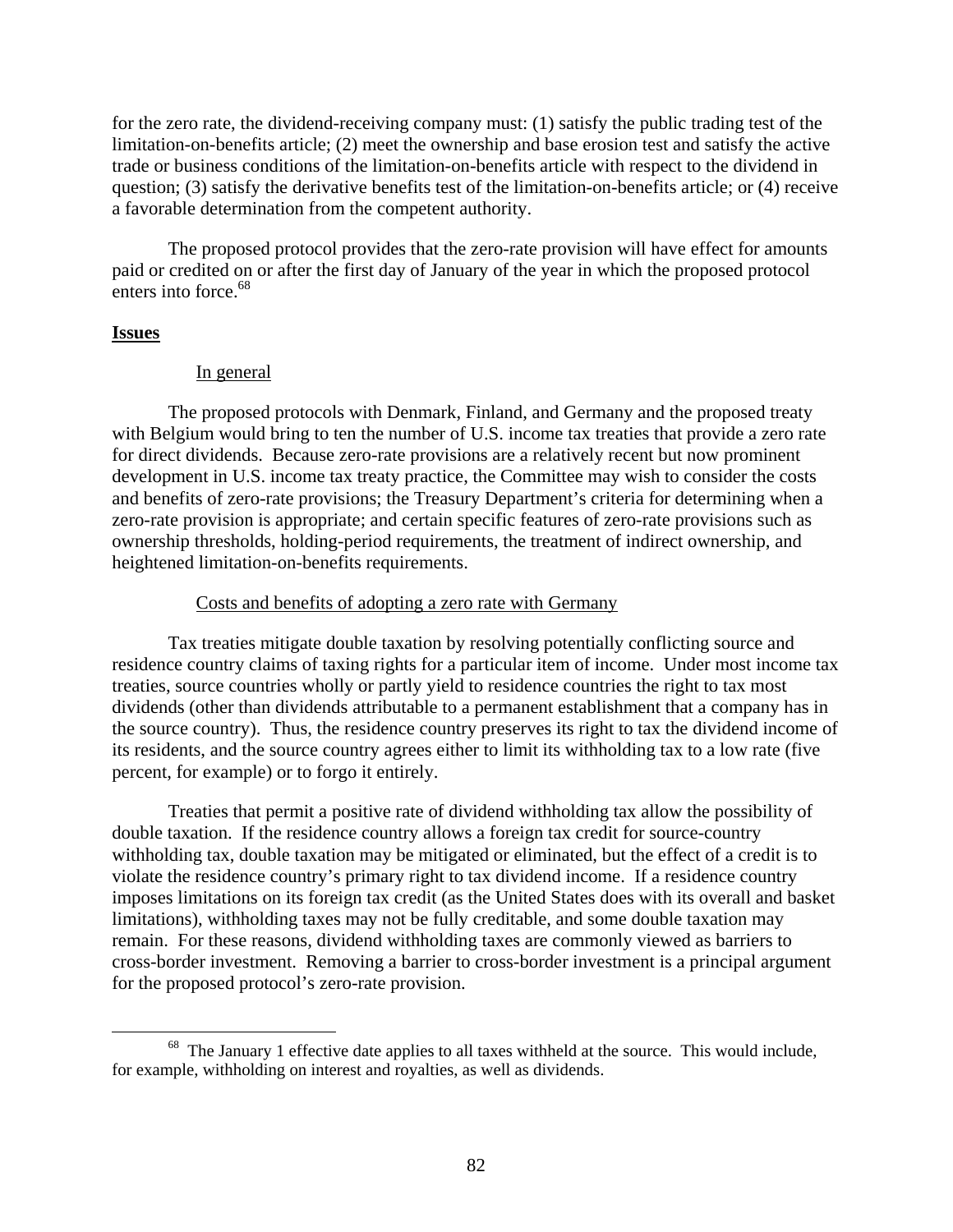Direct dividends may present an appropriate circumstance for eliminating withholding tax. A company deriving business income in the United States or Germany generally is subject to net-basis income tax in that country on the business income, and when it pays a dividend out of the income to a company in the other country, the dividend income generally is taxed in that other country (subject to allowable foreign tax credits). If the dividend-paying company is at least 80-percent owned by the dividend-receiving company, the dividend-receiving company may be viewed as a direct investor (and taxpayer) in the source country rather than as a portfolio investor. A portfolio investor would be less likely to be subject to net-basis taxation in the source country; a source-country withholding tax on dividends paid to a portfolio investor therefore might be viewed as more appropriate than a withholding tax on direct dividends.

Under domestic laws, both the United States and Germany generally impose withholding tax on cross-border dividends. The zero-rate provision, therefore, would benefit direct investment in Germany by U.S. companies and direct investment in the United States by German companies. Stated differently, the zero-rate provision would provide benefits both when the United States is exporting capital and when it is importing capital. The revenue effect of the zero-rate provision is unclear: the revenue loss to the United States from the elimination of withholding tax on U.S.-source dividends might be offset in whole or part by reduced foreign tax credit claims related to German-source dividend payments.

Many countries have included zero-rate dividend provisions in their income tax treaties for longer than the United States has done. These countries include OECD members Austria, Denmark, France, Germany, Germany, Iceland, Ireland, Japan, Luxembourg, Mexico, the Netherlands, Norway, Sweden, Switzerland, and the United Kingdom, and non-OECD-members Belarus, Brazil, Cyprus, Egypt, Estonia, Israel, Latvia, Lithuania, Mauritius, Namibia, Pakistan, Singapore, South Africa, Ukraine, and the United Arab Emirates. The EU Parent-Subsidiary Directive also eliminates withholding tax on direct dividends between EU companies. Many countries have eliminated withholding taxes on dividends as a matter of internal law. Thus, although the zero-rate provision in the proposed protocol is part of a relatively recent development in U.S. income tax treaties, there is substantial international precedent. This international precedent may be a reason in itself why the zero-rate provision in the proposed protocol is appropriate: by eliminating withholding tax on direct dividends between the United States and Germany, the proposed protocol joins many existing income tax treaties and domestic and international tax rules in reducing tax barriers to foreign direct investment.

#### General direction of U.S. tax treaty policy

Because zero-rate provisions are common in U.S. income tax treaties that have entered into force since 2003, the Committee may wish to examine the Treasury Department's criteria for determining the circumstances under which a zero-rate provision may be appropriate. Although zero-rate provisions are common in recent U.S. treaties, recent treaties with Bangladesh, France, and Sri Lanka do not include zero-rate rules. The U.S. Model also does not provide a zero dividend withholding tax rate. In previous testimony before the Committee, the Treasury Department has indicated that zero-rate provisions should be allowed only under treaties that have restrictive limitation-on-benefits rules and that provide comprehensive information exchange. Even in those treaties, according to previous Treasury Department statements, dividend withholding tax should be eliminated only based on an evaluation of the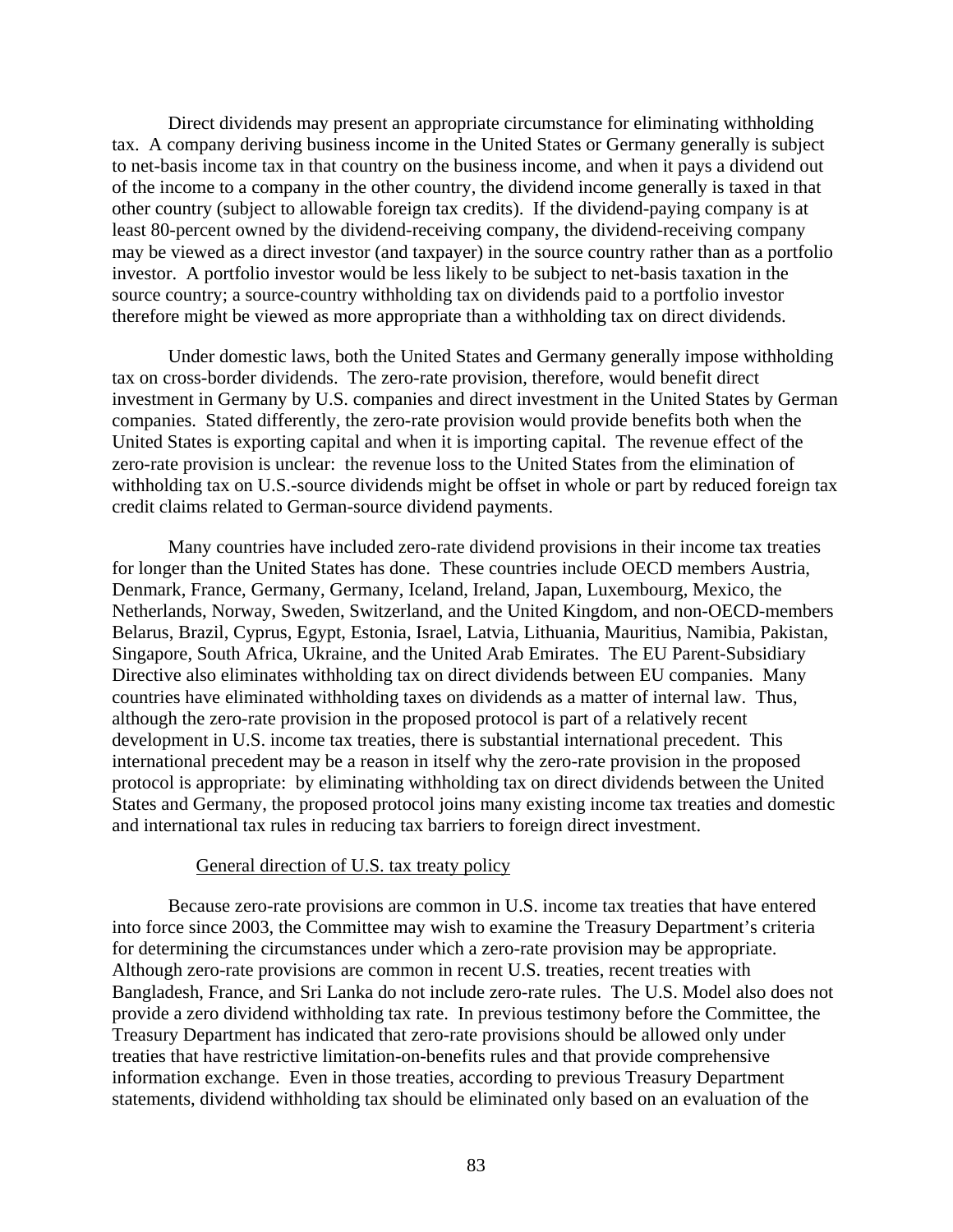overall balance of benefits under the treaty. The Committee may wish to ask what overall balance considerations might prompt the Treasury Department not to seek a zero-rate provision in a treaty that has limitation-on-benefits and information-exchange provisions meeting the highest standards.

## Specific design features

The Committee also may wish to examine certain specific design features of zero-rate provisions, features such as ownership thresholds, holding-period requirements, the treatment of indirect ownership, and heightened limitation-on-benefits requirements. The Committee may wish to ask the Treasury Department what factors support a minimum ownership requirement of 80 percent and what factors may argue for a lower ownership threshold. The Committee also may wish to ask the Treasury Department why a 12-month holding period strikes a proper balance between the competing considerations of, on the one hand, preventing short-term shifting of ownership to claim the zero rate and, on the other hand, of allowing the zero rate in connection with ordinary, non-abusive structures.

The Committee may wish to inquire about the proposed protocol's rule that the 80 percent ownership requirement may be satisfied by taking into account only stock owned directly. Other recent treaties and protocols have provided that the 80-percent ownership requirement may be satisfied both by direct stock ownership and by stock owned indirectly through one or more treaty-country residents. The Committee may wish to ask what considerations determine whether zero-rate treaty provisions should permit indirect ownership to be taken into account in testing whether ownership rules are satisfied.

The Committee may wish to ask whether the proposed protocol's special limitation-onbenefits conditions for qualification for the zero rate – for example, the active trade or business and ownership and base erosion tests – are likely to be included in future treaties, and how these special provisions might change as zero-rate provisions become more widespread in the U.S. income tax treaty network.

Because the zero-rate provision is effective for amounts paid or credited on or after the first day of January of the year in which the proposed protocol enters into force, the provision may have retroactive effect. By contrast, the U.S. Model treaty effective date for taxes withheld at source (and for other taxes) is prospective. The Committee may wish to ask Treasury Department about the rationale for applying the zero-rate provision retroactively; whether this retroactive application may cause administrative problems; and whether retroactive effective dates for dividend withholding rules may be included in future treaties.<sup>69</sup>

<sup>&</sup>lt;sup>69</sup> As stated above, the retroactive effective date applies to all taxes withheld at the source, not just the withholding tax on dividends. Thus, similar issues may arise with respect to other payments subject to retroactive application.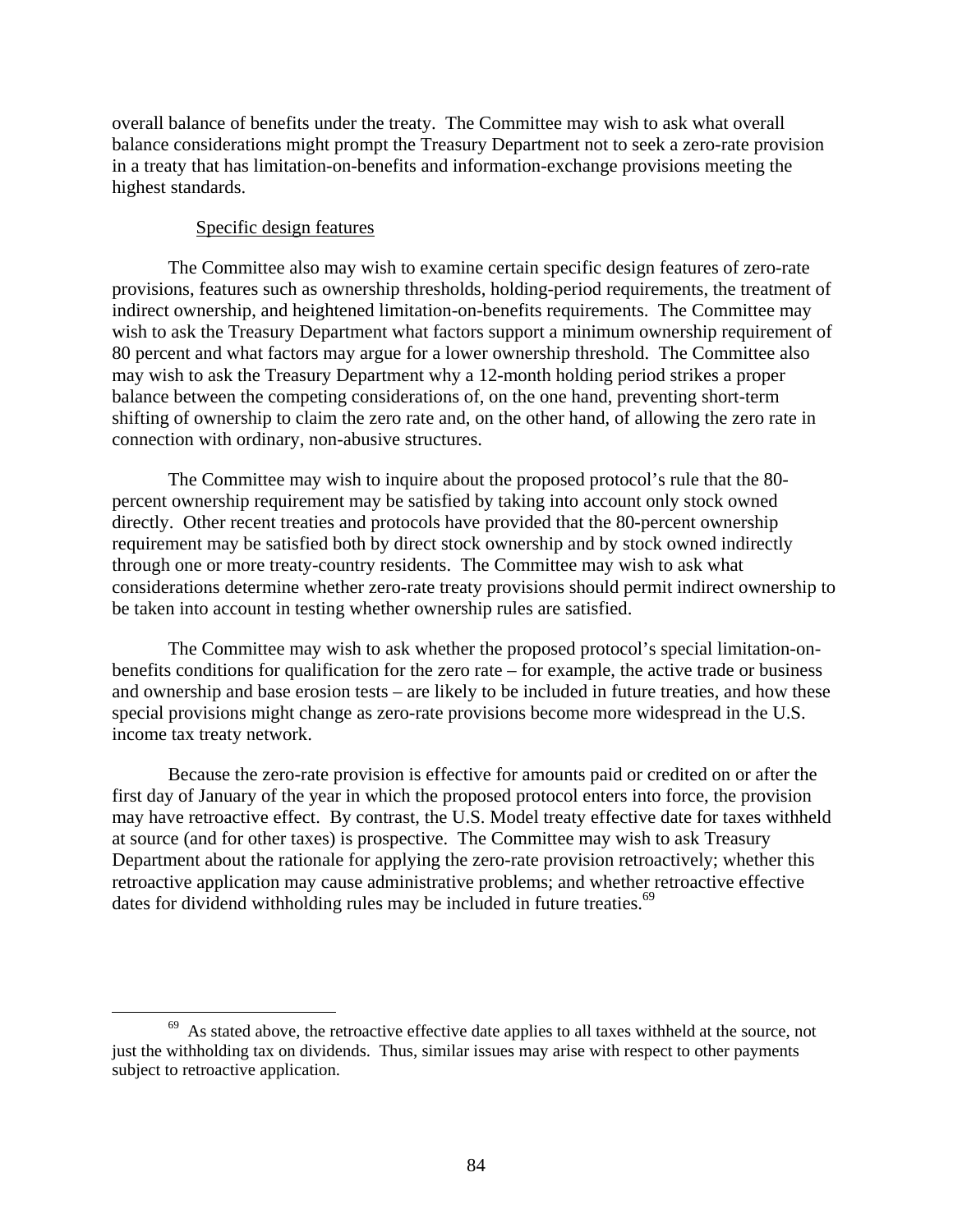## **D. Visiting Professors and Teachers; Students and Trainees**

### **Treatment under proposed protocol**

The proposed protocol would slightly modify the application of income taxes to certain individuals who visit the United States or Germany as students, teachers, or academic researchers. The present treaty (Article 20) provides that a professor or teacher who visits the United States from Germany or Germany from the United States for a period of two years or less for the purpose of carrying out advanced study or research or for teaching at an accredited university, college, school, or other educational institution, or a public research institution or other institution engaged in research for the public benefit, is exempt from tax on any remuneration received for such teaching or research. In addition, the present treaty provides that certain payments received by a visiting full-time student or business apprentice for purposes of support and maintenance are exempt from tax in the host country, provided that such payments are from sources outside the host country. The present treaty provides a \$5,000 (or its Deutsch Mark equivalent) exemption from host country tax for personal service income earned by a fulltime student or business apprentice within the host country. This exemption applies only for a period of four years or less.

Under Article 20 as amended by the proposed protocol, the tax treatment of professors or researchers is much the same as the present treaty. Article 20 as amended provides that the primary purpose of the professor or teacher must be the carrying out of advanced study or research or teaching at an accredited university or other recognized educational institution, or an institution engaged in research for the public benefit. The proposed protocol allows for an exemption from host country taxation for the two-year period beginning on the date the professor or researcher first visits the host nation, even if he or she continues to remain in the host country after two years. The present treaty retroactively denies any exemption to a professor or researcher who remains in the host country longer than two years. Under the proposed protocol, although the exemption will apply only if the taxpayer's stay is a temporary one, that taxpayer will not retroactively lose his or her exemption if the temporary stay lasts in excess of two years. Additionally, the proposed protocol, in conformity with the U.S. Model treaty, increases the exemption amount for personal service income earned by a full-time student or business apprentice from \$5,000 to \$9,000.<sup>70</sup> This exemption amount is meant to serve as a proxy for the combined amount of the U.S. personal exemption and standard deduction.

### **Issues**

### Teachers and professors

Unlike the U.S. Model treaty, but like the present treaty, the proposed protocol would provide an exemption from the host country income tax for income an individual receives from teaching or research in the host country for a period not exceeding two years. Under the terms of both the present treaty and proposed protocol, a U.S. person who is serving temporarily in

 $70$  The equivalent amount of the exemption provided for in the proposed protocol is calculated in euros.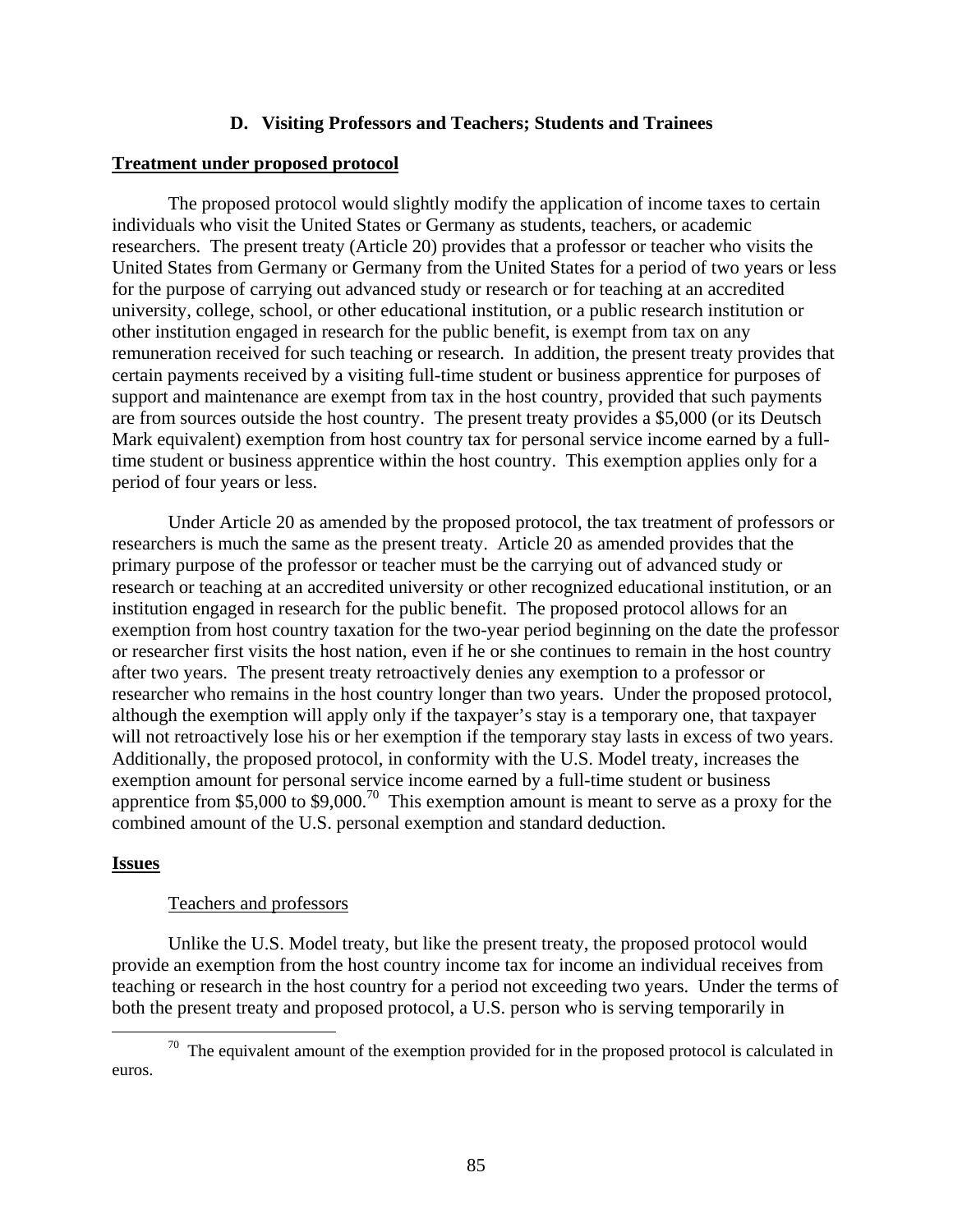Germany as a professor or researcher at a university can receive a significant exemption from income tax for any income earned for these services. Under Code section 911, a U.S. citizen or resident who is present in a foreign country for at least 330 full days in any 12-month consecutive period, or a U.S. citizen who is a bona fide resident of a foreign country for an uninterrupted period that includes an entire taxable year, is entitled to exclude \$85,700 of non-U.S. source earned income attributable to personal services performed by that individual during that period.71 Additionally, such an individual is allowed either an exclusion or a deduction from gross income for certain foreign housing costs paid or incurred on behalf of the individual. Thus, the combined effect of Code section 911 and the treaty provision is to allow a professor or researcher to receive remuneration of \$85,700 without being subject to either U.S. or German tax. Likewise, both the present treaty and proposed protocol provide an exemption from U.S. tax for a German person who is visiting the United States as a professor or researcher. The proposed protocol continues to afford this tax-exempt treatment to professors and researchers, but unlike the present treaty, the proposed protocol would not cause the professor or researcher to lose his tax-exempt status retroactively if his temporary stay in the host country were to last longer than two years.

The proposed protocol has the effect of continuing to make cross-border visits by professors and researchers financially attractive. Ignoring relocation expenses, a U.S. citizen or permanent resident may receive more net, after-tax remuneration from teaching or research from visiting Germany than if he or she had remained in the United States. German professors or researchers who are visiting the United States are similarly advantaged over their domestic counterparts.

While the proposed treaty retains the benefit of tax exemption only for those professors and researchers who are teaching abroad on a temporary basis, it ceases to penalize those recipients of this benefit who stay longer than two years. On the one hand, this provision could be seen as eliminating a harsh consequence to those academics that, whether through unforeseen circumstances or poor tax advice, stayed in their host country only a few days over the two year limit and were retroactively denied their exemption as a result. On the other hand, the proposed protocol provides no guidance towards determining when a teacher or researcher has in fact ceased to become a temporary visitor. Under the proposed protocol, it is not clear when, if ever, a teacher who relocates to a foreign country and decides to remain in that country will retroactively lose the benefit of the exemption.

The Committee may wish to satisfy itself that it would not be appropriate to give more substance to the meaning of a professor or teacher who is "temporarily present." Alternatively, the Committee may wish to satisfy itself that the inclusion of a grace period that extends beyond the two-year exemption period, but that nonetheless has a firm termination date, would not be an effective means of alleviating a tax burden on those academics who needed to extend their temporary stay slightly, while providing a firm rule for tax administrators who need to make a determination if a stay is in fact temporary.

<sup>&</sup>lt;sup>71</sup> The \$85,700 exemption amount for 2007 is indexed for inflation. Sec. 911(b)(2)(D).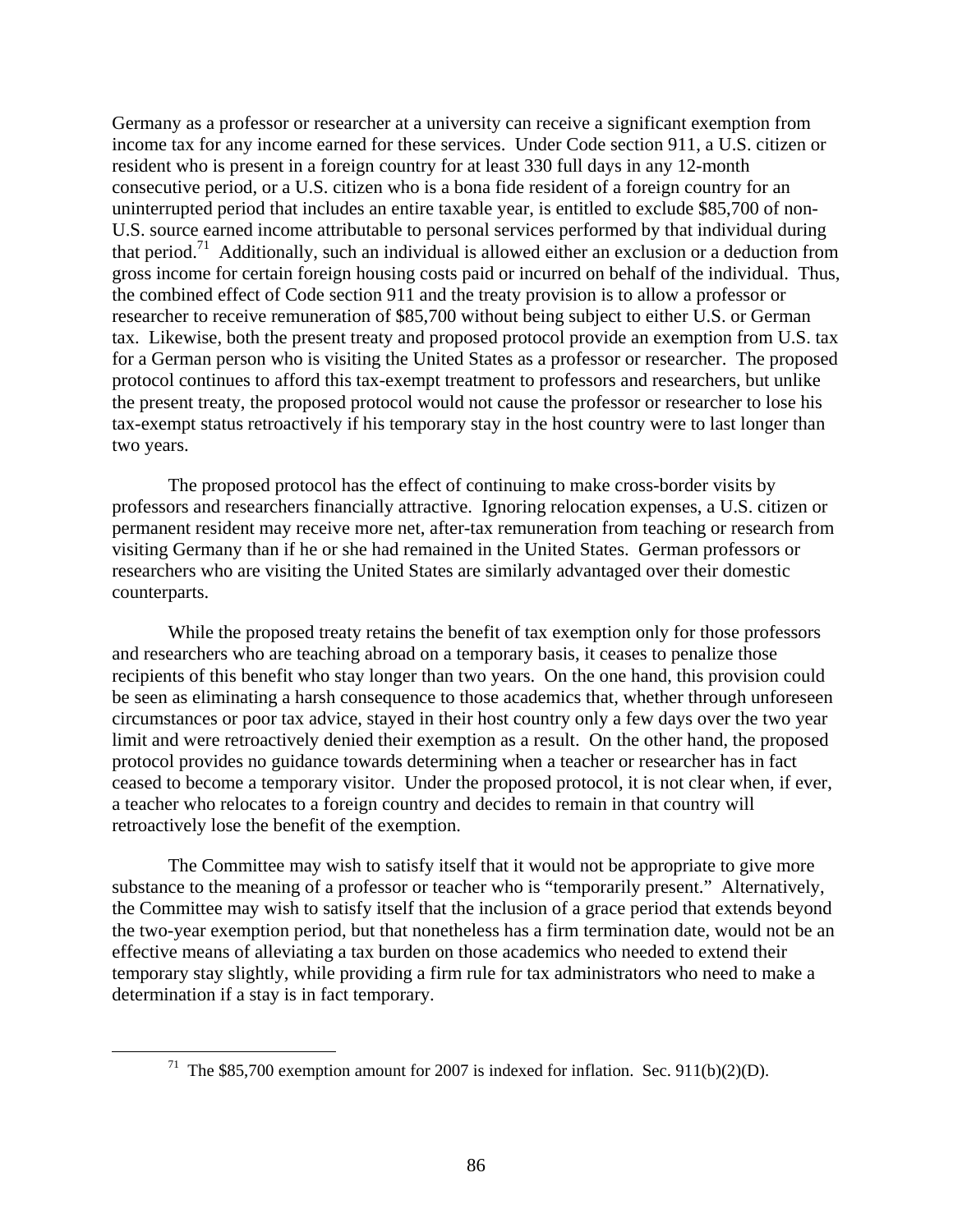### Full-time students and business apprentices

The proposed protocol, like the present treaty, has the effect of exempting from host country tax any payments received for the maintenance, education, and training of full-time students and business apprentices as visitors from the United States to Germany or as visitors from Germany to the United States. This provision would have the effect of reducing the cost of such education and training received by visitors.

Under the proposed protocol, a visiting student or business apprentice is exempt from host country taxation on up to \$9,000 of personal service income earned to support himself while abroad. This exemption amount has been raised from \$5,000 in the present treaty. The \$9,000 level falls in between the current U.S. zero-tax rate amount and the German zero-tax rate amount.

 The Committee may wish to satisfy itself that it would not be more appropriate to link the exemption rate to either the host country or resident country rates, so as to create equity between the student and similarly situated taxpayers.